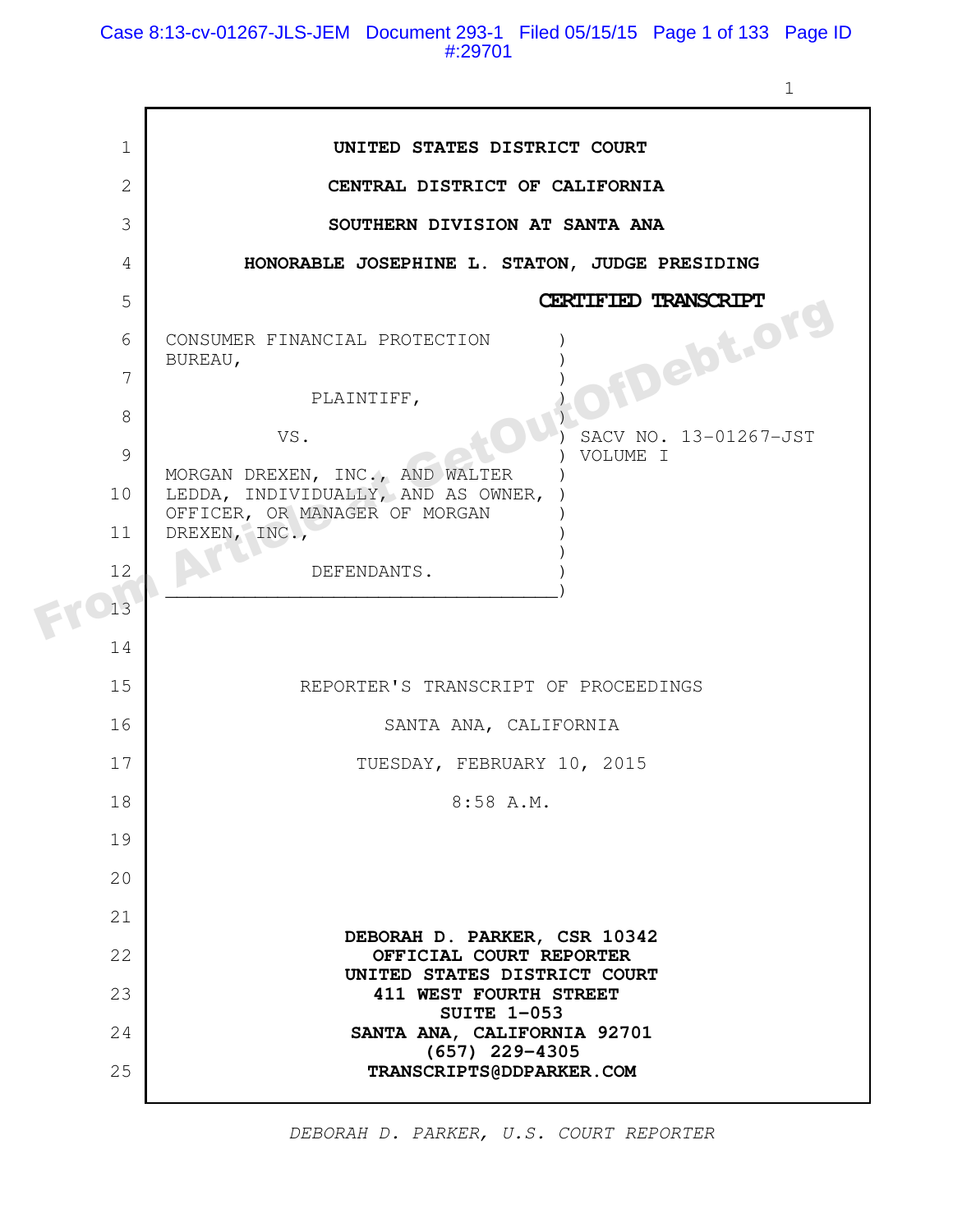Case 8:13-cv-01267-JLS-JEM Document 293-1 Filed 05/15/15 Page 2 of 133 Page ID #:29702

2

| $\mathbf{1}$ | APPEARANCES OF COUNSEL:                                                                            |
|--------------|----------------------------------------------------------------------------------------------------|
| $\mathbf{2}$ | FOR THE PLAINTIFF, CONSUMER FINANCIAL PROTECTION<br>BUREAU:                                        |
| 3            | R. GABRIEL D. O'MALLEY                                                                             |
| 4            | JAN SINGELMANN                                                                                     |
| 5            | AMY RADON<br>DEPUTY ENFORCEMENT ATTORNEYS<br>CONSUMER FINANCIAL PROTECTION BUREAU                  |
| 6            | 1700 G STREET NW<br>$\mathcal{C}_{\mathcal{A}}$<br>WASHINGTON, D.C. 20552                          |
| 7            | $(202)$ 435-9747                                                                                   |
| 8            |                                                                                                    |
| 9            | FOR THE DEFENDANTS, MORGAN DREXEN, INC., AND<br>WALTER LEDDA, INDIVIDUALLY, AND AS OWNER, OFFICER, |
| 10           | OR MANAGER OF MORGAN DREXEN, INC.:                                                                 |
| 11           | Article<br>GERALD A. KLEIN, P.C.<br>KLEIN & WILSON                                                 |
| 12           | 326 OLD NEWPORT BOULEVARD                                                                          |
| 13           | NEWPORT BEACH, CALIFORNIA 92683<br>$(949)$ 631-3300                                                |
| 14           | JEFFREY KATZ<br>GENERAL COUNSEL                                                                    |
| 15           | MORGAN DREXEN<br>675 ANTON BOULEVARD                                                               |
| 16           | COSTA MESA, CALIFORNIA 92626<br>$(877)$ 462-1221                                                   |
| 17           |                                                                                                    |
| 18           |                                                                                                    |
| 19           |                                                                                                    |
| 20           | ALSO PRESENT:                                                                                      |
| 21           | TORREY JEFFERSON, I.T. DEPARTMENT, CONSUMER<br>FINANCIAL PROTECTION BUREAU                         |
| 22           |                                                                                                    |
| 23           | JILLIAN REYES,<br>I.T. DEPARTMENT,<br>MORGAN DREXEN, INC.                                          |
| 24           |                                                                                                    |
| 25           |                                                                                                    |
|              |                                                                                                    |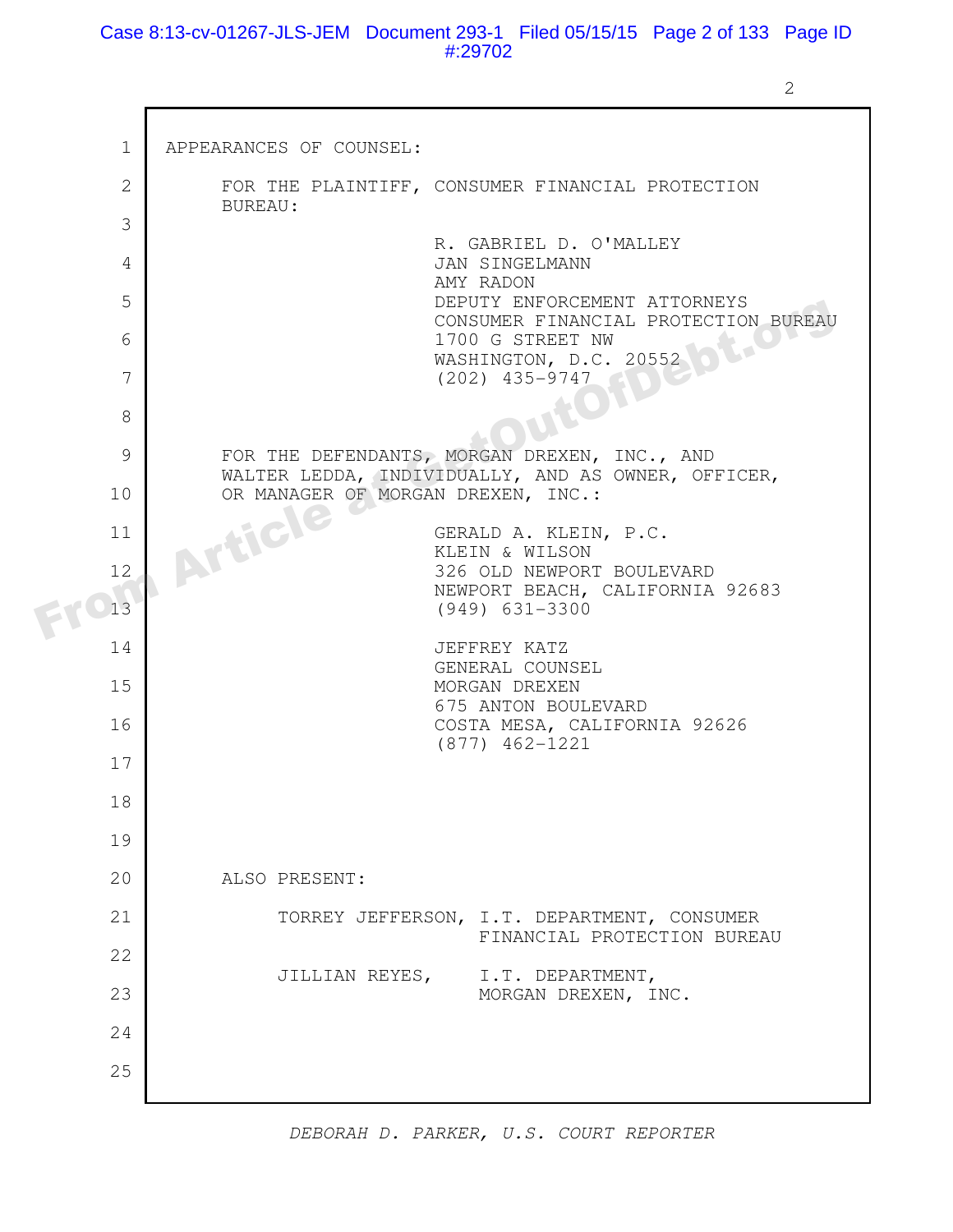#### Case 8:13-cv-01267-JLS-JEM Document 293-1 Filed 05/15/15 Page 3 of 133 Page ID #:29703

```
I N D E X 
          PLAINTIFF'S WITNESSES: DIRECT CROSS REDIRECT RECROSS 
          RITA AUGUSTA 19 58
          LINH TRAN 79 105
          WALTER LEDDA 107 110 119 121
          DEFENDANTS' WITNESSES: DIRECT CROSS REDIRECT RECROSS 
          LAURA WIEGMAN 122
                             E X H I B I T S 
         PLAINTIFF'S EXHIBITS: IDENTIFICATION EVIDENCE 
            14-19; 20-30; 33; 44, PAGE 7; 102-106; 108-110 AND
            112-128 6 
                             E X H I B I T S 
          DEFENDANTS' EXHIBITS: IDENTIFICATION EVIDENCE 
          3 PORTION OF ABM MANUAL 129
          13 EXHIBIT LIST 123
           31 E-MAIL 114
          45 REPORT 119
       1
       2
       3
       4
       5
       6
       7
       8
       9
     10
     11
     12
     13
     14
     15
     16
     17
     18
     19
     20
     21
     22
     23
     24
     25
FROM CONSTRUES ON THE SEED OF THE CONSTRUCT ON THE CONSTRUCT OF THE CONSTRUCT OF THE CONSTRUCT OF THE CONSTRUCT OF THE CONSTRUCT OF THE CONSTRUCT OF THE CONSTRUCT OF THE CONSTRUCT OF THE CONSTRUCT OF THE CONSTRUCT OF THE C
```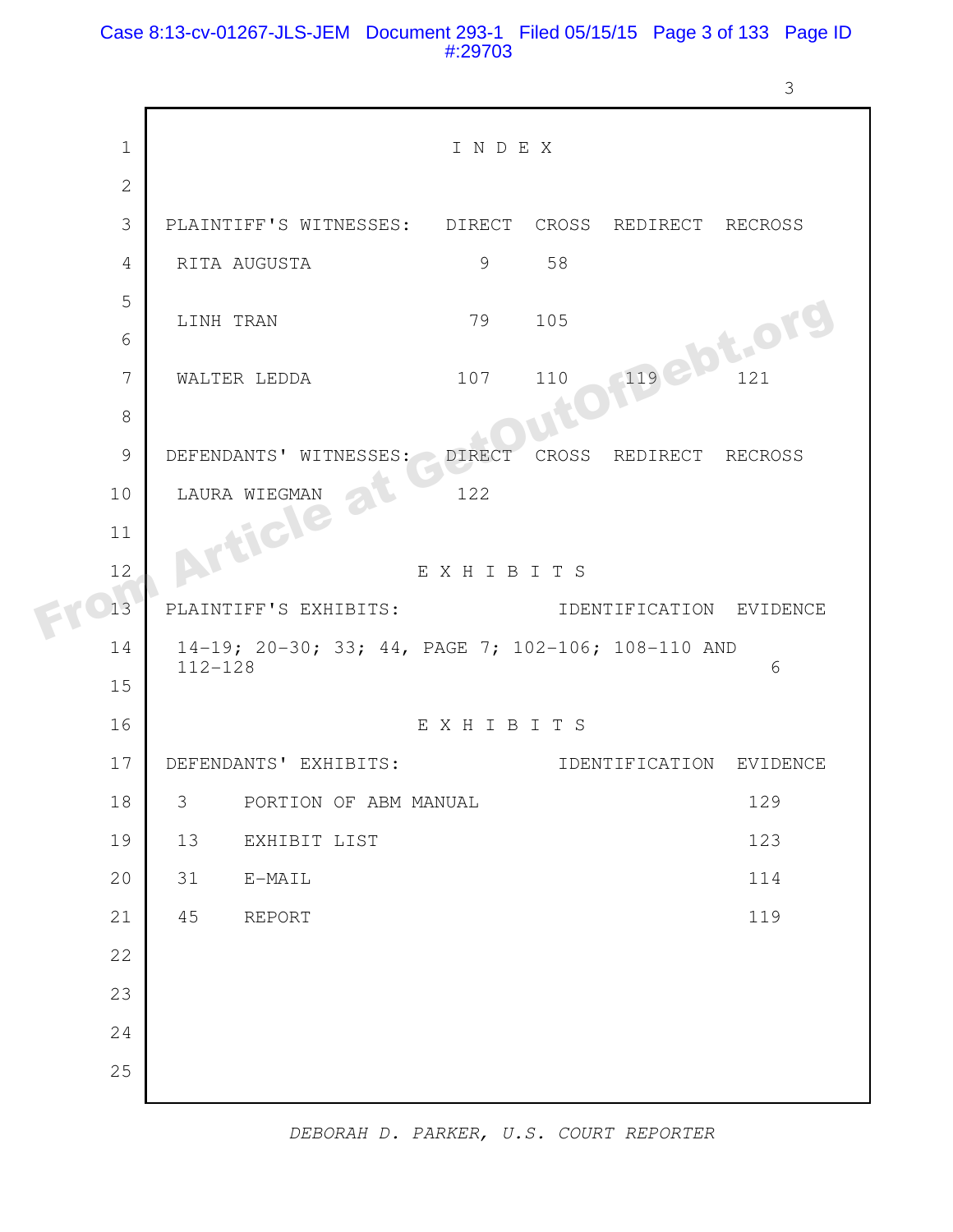#### Case 8:13-cv-01267-JLS-JEM Document 293-1 Filed 05/15/15 Page 4 of 133 Page ID #:29704

4

| $\mathbf{1}$ | SANTA ANA, CALIFORNIA; TUESDAY, FEBRUARY 10, 2015; 8:58 A.M. |
|--------------|--------------------------------------------------------------|
| $\mathbf{2}$ | $-000-$                                                      |
| 3            | THE CLERK: CALLING CALENDAR ITEM NO. 1,                      |
| 4            | SACV 13-1267-JLS, CONSUMER FINANCIAL PROTECTION BUREAU       |
| 5            | VERSUS MORGAN DREXEN, INC., ET AL.                           |
| 6            | <b>St.Org</b><br>COUNSEL, YOUR APPEARANCES, PLEASE.          |
| 7            | MR. O'MALLEY: GOOD MORNING, YOUR HONOR.                      |
| 8            | GABRIEL O'MALLEY FOR THE BUREAU.                             |
| 9            | WITH ME TODAY ARE MY COLLEAGUES, JAN SINGELMANN              |
| 10           | AND AMY RADON.                                               |
| 11           | THE COURT:<br>GOOD MORNING.                                  |
| 12           | MR. KLEIN: GOOD MORNING, YOUR HONOR.                         |
| 13           | GERRY KLEIN, KLEIN & WILSON, ON BEHALF OF                    |
| 14           | DEFENDANTS, AND JEFFREY KATZ IS MY CO-COUNSEL.               |
| 15           | THE COURT: GOOD MORNING.                                     |
| 16           | ALL RIGHT. WE'RE HERE ON THE EVIDENTIARY HEARING             |
| 17           | REGARDING PLAINTIFF'S MOTION FOR SANCTIONS. I INDICATED I    |
| 18           | THOUGHT IT WOULD GO ONLY UNTIL ABOUT THE NOON HOUR. LOOKING  |
| 19           | AT THE TIME ESTIMATES, WE MAY HAVE A LITTLE BIT OF OVERLAP   |
| 20           | INTO THE AFTERNOON. FOR THAT REASON, I HAVE CONTINUED        |
| 21           | CRIMINAL TRIAL THAT WAS ORIGINALLY -- WELL, THAT I HAD       |
| 22           | SCHEDULED TO START THIS AFTERNOON TO TOMORROW MORNING. SO    |
| 23           | WE WILL HAVE SOME TIME THIS AFTERNOON, ALTHOUGH I'VE FILLED  |
| 24           | UP THE LATER HOURS WITH SOME OTHER MATTERS.                  |
| 25           | SO WITH THAT, IS THE PLAINTIFF READY TO PROCEED?             |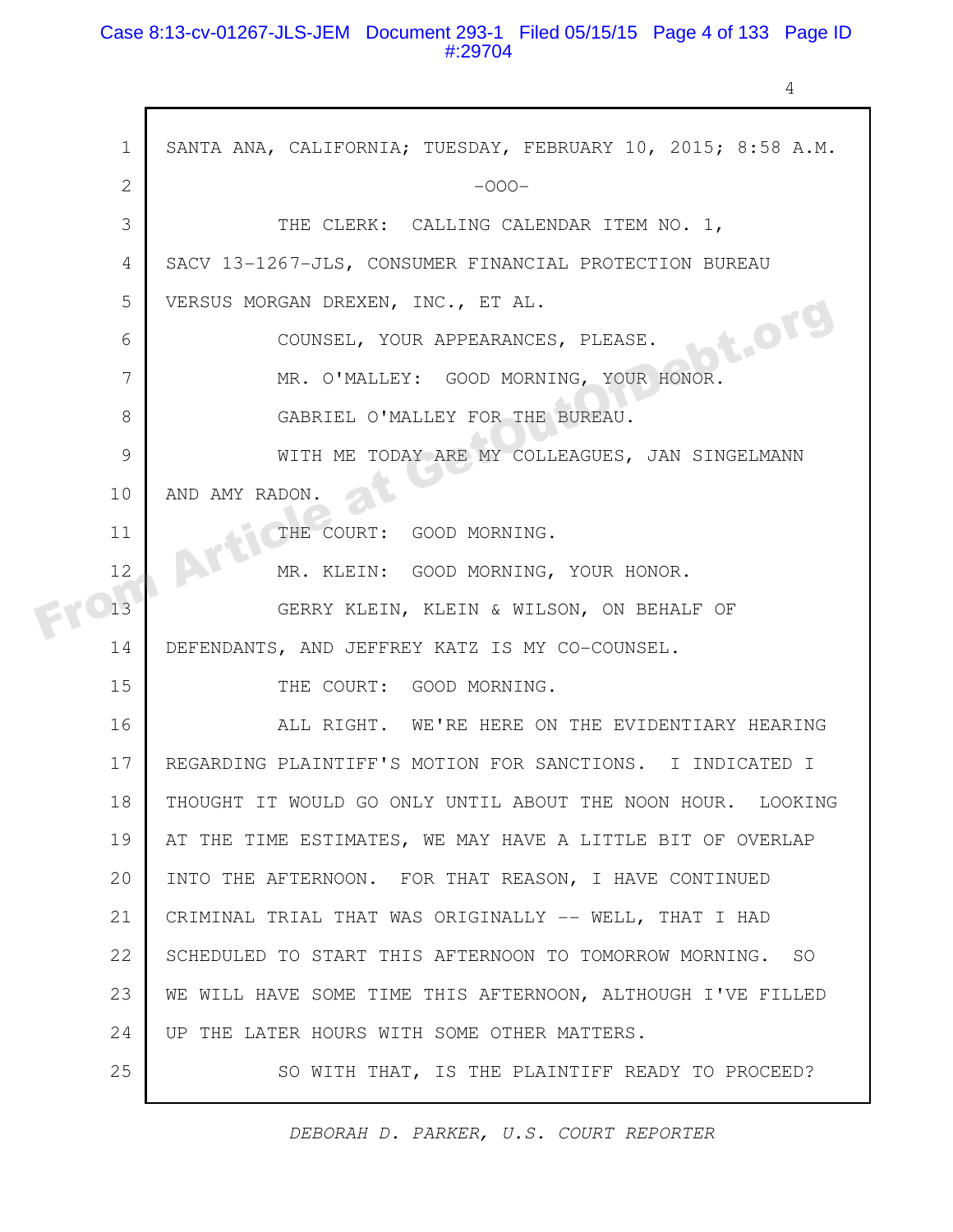## Case 8:13-cv-01267-JLS-JEM Document 293-1 Filed 05/15/15 Page 5 of 133 Page ID #:29705

5

|  | $\mathbf{1}$ | MR. O'MALLEY: WE ARE, YOUR HONOR.                            |
|--|--------------|--------------------------------------------------------------|
|  | 2            | THERE ARE A COUPLE OF JUST HOUSEKEEPING ITEMS THAT           |
|  | 3            | I WOULD LIKE TO ADDRESS: FIRST, MR. KLEIN AND I HAVE AGREED  |
|  | 4            | ON A NUMBER OF THE EXHIBITS. I'VE PRESENTED A LIST TO        |
|  | 5            | MS. GUERRERO. AND I WOULD LIKE TO JUST READ INTO THE RECORD  |
|  | 6            | THE EXHIBITS TO WHICH THERE'S NO DISPUTE ABOUT AUTHENTICITY  |
|  | 7            | AND ADMISSIBILITY AND REQUEST THAT THESE EXHIBITS BE ENTERED |
|  | 8            | INTO EVIDENCE, PRIOR TO THE PROCEEDING.                      |
|  | 9            | THE COURT: LET ME MAKE SURE THAT THE LIST THAT               |
|  | 10           | YOU'RE READING FROM IS THE SAME LIST THAT I HAVE.            |
|  | 11           | IS THIS THE ONE THAT WAS FILED FEBRUARY 7TH, THAT            |
|  | 12           | IS DOCUMENT NO. 269; OR IS THERE SOMETHING MORE RECENT THAN  |
|  | 13           | THAT?                                                        |
|  | 14           | MR. O'MALLEY: THAT'S IT, YOUR HONOR.                         |
|  | 15           | THE COURT: ALL RIGHT. AND SO, DOES THAT LIST --              |
|  | 16           | CORRECTLY IDENTIFY WHICH OF THE EXHIBITS ARE STIPULATED TO   |
|  | 17           | AS TO AUTHENTICITY AND ADMISSIBILITY?                        |
|  | 18           | MR. O'MALLEY: IT DOES                                        |
|  | 19           | THE COURT: SO AS YOU ARE READING THROUGH, I                  |
|  | 20           | SHOULD SEE THE RESPONSES "YES" AND "YES" IN EACH OF THOSE    |
|  | 21           | COLUMNS?                                                     |
|  | 22           | MR. O'MALLEY: YES.                                           |
|  | 23           | THE COURT: ALL RIGHT. YOU MAY PROCEED, THEN.                 |
|  | 24           | MR. O'MALLEY: FIRST EXHIBIT IS EXHIBIT 14.                   |
|  | 25           | EXHIBIT 15. EXHIBIT 16. EXHIBIT 17. EXHIBIT 18.              |
|  |              |                                                              |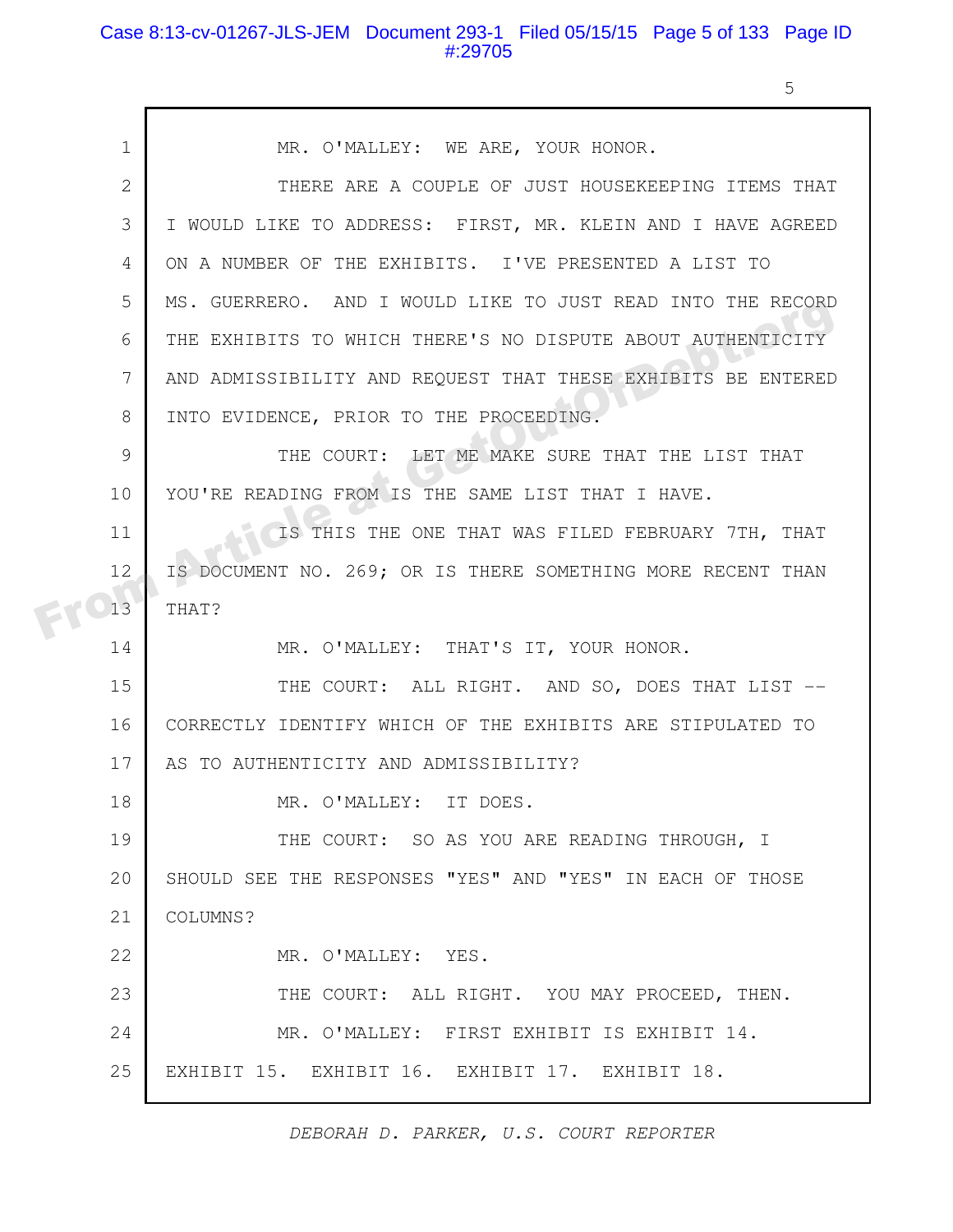#### Case 8:13-cv-01267-JLS-JEM Document 293-1 Filed 05/15/15 Page 6 of 133 Page ID #:29706

6

| $\mathbf{1}$ | EXHIBIT 19. EXHIBITS 20 THROUGH 27.                        |
|--------------|------------------------------------------------------------|
| $\mathbf{2}$ | THE COURT: LOOKS LIKE EXHIBITS 20 THROUGH 30, IS           |
| 3            | IT NOT?                                                    |
| 4            | MR. O'MALLEY: YES. I FLIPPED THE PAGE, AND                 |
| 5            | YOU'RE RIGHT. 20 THROUGH 30. EXHIBIT 33. EXHIBIT 44, ON    |
| 6            | PAGE 7. EXHIBITS 102 THROUGH 106. EXHIBITS 108 THROUGH     |
| 7            | 110. EXHIBITS 112 THROUGH 128.                             |
| 8            | THE COURT: IT APPEARS CORRECT TO THE COURT.                |
| 9            | ANY OBJECTIONS, MR. KLEIN?                                 |
| 10           | MR. KLEIN: NO OBJECTION.                                   |
| 11           | THE COURT: ALL RIGHT. THE EXHIBITS JUST                    |
| 12           | IDENTIFIED ON THE RECORD WILL BE ADMITTED.                 |
| 13           | (PLAINTIFF'S EXHIBITS 14-19; 20-30; 33; 44,                |
| 14           | PAGE 7; 102-106, 108-110 AND 112-128 RECEIVED IN           |
| 15           | EVIDENCE.)                                                 |
| 16           | MR. O'MALLEY: YOUR HONOR, JUST ANOTHER                     |
| 17           | HOUSEKEEPING MATTER. THERE ARE A NUMBER OF WITNESSES WHO   |
| 18           | ARE HERE TODAY. WE WOULD REQUEST THAT ANYBODY WHO IS GOING |
| 19           | TO BE TESTIFYING BE SEQUESTERED AND NOT IN THE COURTROOM   |
| 20           | WHILE OTHER TESTIMONY IS OCCURRING, OTHER THAN MR. LEDDA,  |
| 21           | WHO'S A DEFENDANT IN THIS ACTION.                          |
| 22           | THE COURT: ALL RIGHT. THAT REQUEST WOULD BE                |
| 23           | GRANTED.                                                   |
| 24           | AND ANYONE WHO IS HERE WHO ANTICIPATES TESTIFYING          |
| 25           | OR HAS BEEN CALLED TO TESTIFY NEEDS TO LEAVE. IF ANYONE    |
|              |                                                            |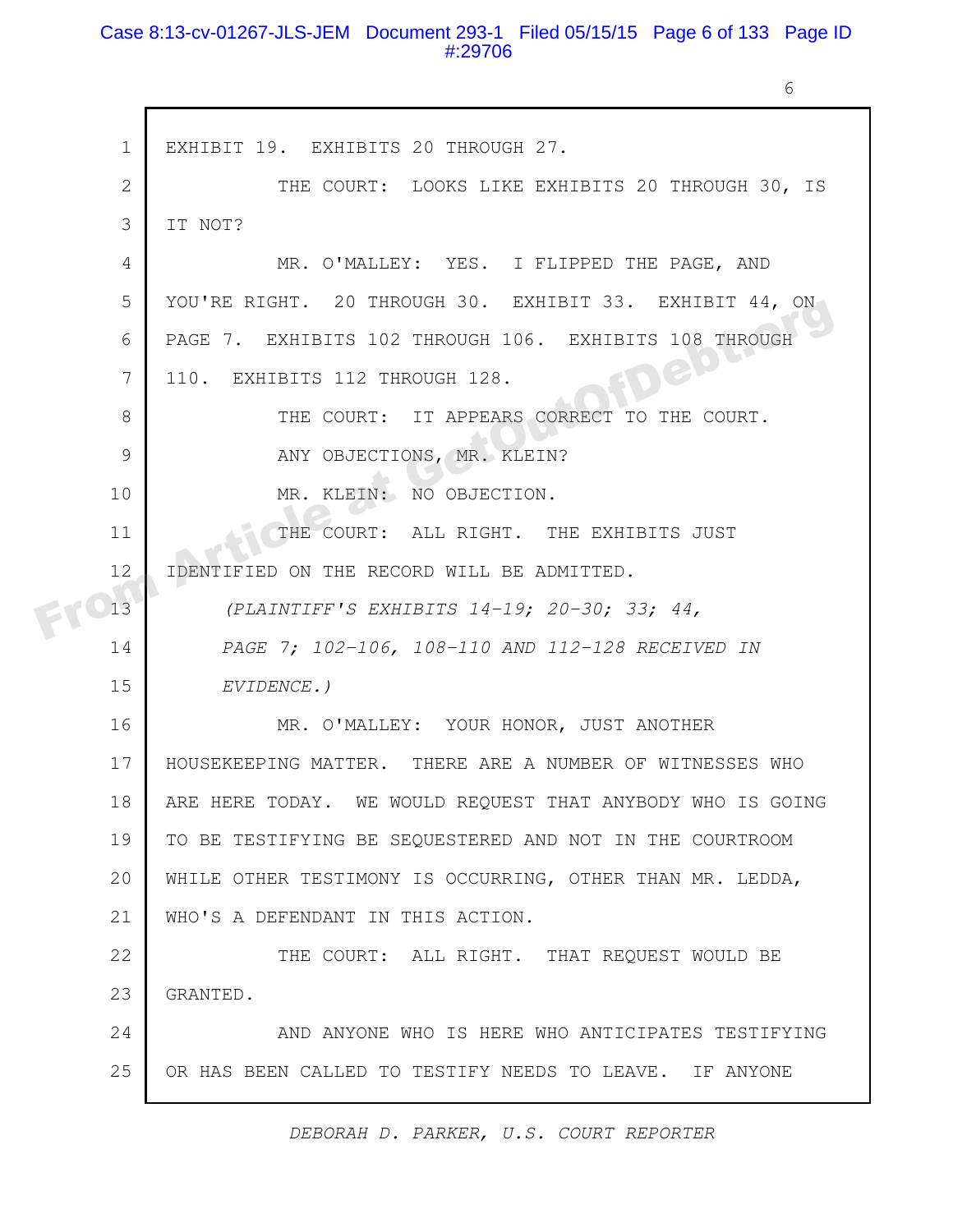#### Case 8:13-cv-01267-JLS-JEM Document 293-1 Filed 05/15/15 Page 7 of 133 Page ID #:29707

7

| $\mathbf{1}$ | COMES IN, I LEAVE THAT TO THE PARTIES TO BRING TO THE        |
|--------------|--------------------------------------------------------------|
| $\mathbf{2}$ | COURT'S ATTENTION. IF ONE OF YOUR WITNESSES COMES IN AND     |
| 3            | YOU LET THEM SIT HERE, THEN THEY MAY BE PRECLUDED FROM       |
| 4            | TESTIFYING. SO MAKE SURE THAT YOU KEEP TRACK OF THAT,        |
| 5            | BECAUSE I'M NOT GOING TO KNOW WHO THEY ARE.                  |
| 6            | MR. KLEIN: YOUR HONOR, WE DO HAVE AN UNUSUAL                 |
| 7            | SITUATION. I RECOGNIZE THIS IS AN UNUSUAL HEARING, BUT       |
| 8            | MR. KATZ IS MY CO-COUNSEL.                                   |
| 9            | THE COURT: YES. I UNDERSTAND THAT. BUT I THINK               |
| 10           | HE'S A PRIMARY WITNESS IN THIS CASE, AND HE'S NOT A PARTY TO |
| 11           | THE CASE, SO HE NEEDS TO BE EXCLUDED.                        |
| 12           | AND WHAT I WOULD ASK, THOUGH, IS THAT -- DO YOU --           |
| 13           | ONE MOMENT BEFORE YOU'RE EXCLUDED.                           |
| 14           | WHEN DID -- WHO INTENDS TO CALL HIM? DO YOU                  |
| 15           | INTEND TO CALL HIM?                                          |
| 16           | MR. KLEIN: I DO.                                             |
| 17           | THE COURT: ALL RIGHT. WHAT I MAY DO, THOUGH, I               |
| 18           | MAY TAKE MR. KATZ -- I HAVE THE NAME RIGHT, CORRECT? --      |
| 19           | MR. KLEIN: CORRECT.                                          |
| 20           | THE COURT: -- OUT OF ORDER SO THAT HE CAN TESTIFY            |
| 21           | AND THEN -- IF YOU'RE PREPARED TO EXAMINE HIM NOW, SO HE CAN |
| 22           | TESTIFY AND THEN COME BACK IN LATER ON AND ACT AS            |
| 23           | CO-COUNSEL.                                                  |
| 24           | MR. KLEIN: MY PREFERENCE WOULD BE NOT TO DO THAT,            |
| 25           | BECAUSE UNTIL I HAVE FOUNDATION FROM MR. KATZ, IT'S NOT      |
|              |                                                              |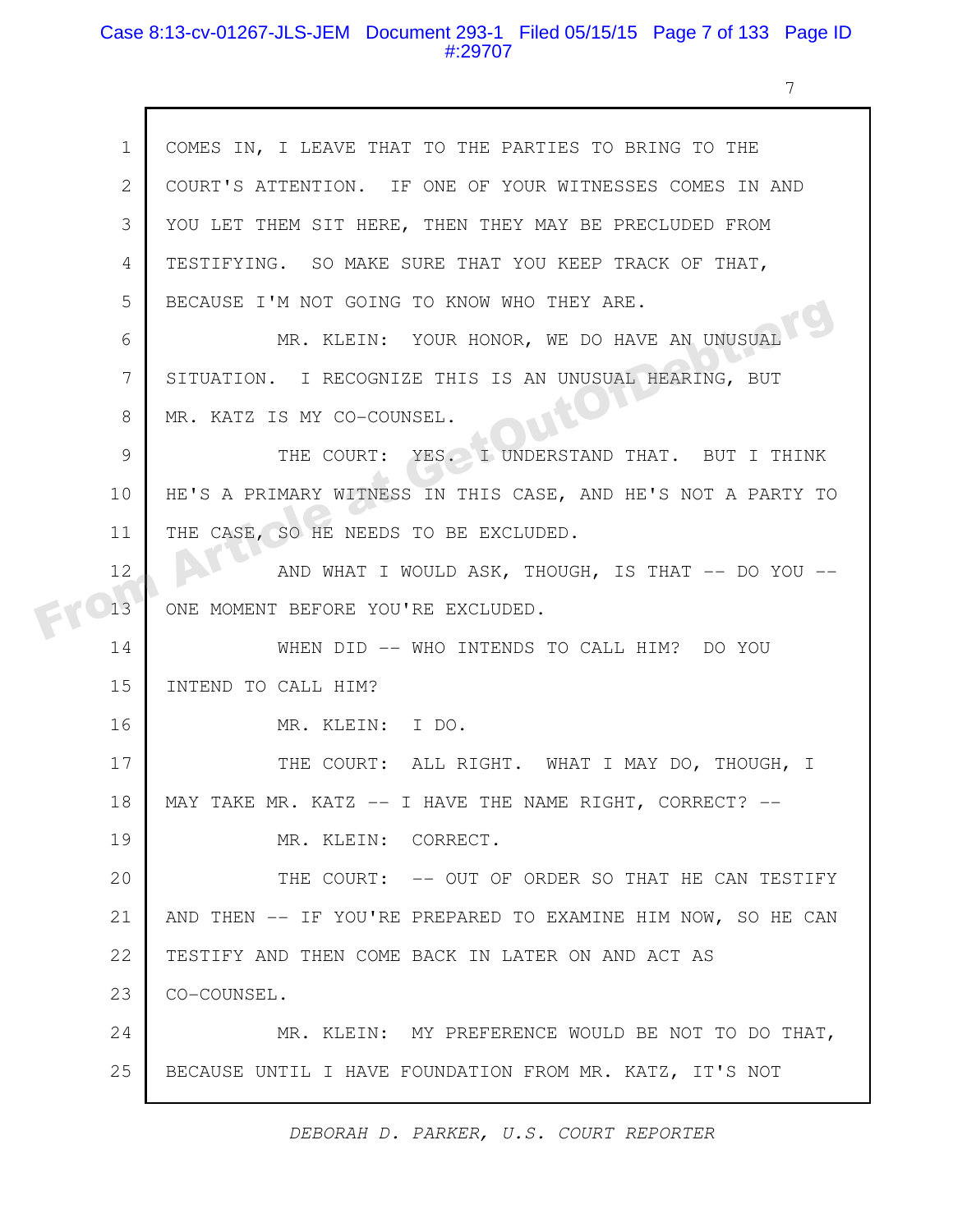#### Case 8:13-cv-01267-JLS-JEM Document 293-1 Filed 05/15/15 Page 8 of 133 Page ID #:29708

 $\mathsf{r}$ 

8

| $\mathbf 1$    | GOING TO MAKE SENSE.                                   |
|----------------|--------------------------------------------------------|
| $\overline{2}$ | THE COURT: THAT'S FINE. THAT'S FINE. I WANTED          |
| 3              | TO GIVE YOU THAT OPTION.                               |
| 4              | MR. KLEIN: I APPRECIATE IT.                            |
| 5              | THE COURT: THAT WAS THE ONLY OTHER ALTERNATIVE I       |
| 6              | COULD COME UP WITH.                                    |
| 7              | <b>FDebt.org</b><br>ALL RIGHT. VERY WELL.              |
| 8              | MR. O'MALLEY: OKAY. THE BUREAU IS READY.               |
| 9              | THE COURT: ALL RIGHT. THEN, YOU MAY CALL YOUR          |
| 10             | FIRST WITNESS.                                         |
| 11             | MR. O'MALLEY: WE CALL RITA AUGUSTA.                    |
| 12             | THE COURT: ONE MOMENT. FOR SOME REASON, DONE           |
| 13             | SUCH A GOOD JOB OF CLEANING UP MY BENCH THAT I HAVE    |
| 14             | ABSOLUTELY NO PADS OF PAPER LEFT AND THAT'S HOW I TAKE |
| 15             | NOTES.                                                 |
| 16             | SO IF WE COULD RECTIFY --                              |
| 17             | (PAUSE.)                                               |
| 18             | THE CLERK: PLEASE STEP FORWARD.                        |
| 19             | (PAUSE.)                                               |
| 20             | THE CLERK: YOU CAN STOP. RAISE YOUR RIGHT HAND         |
| 21             | TO BE SWORN.                                           |
| 22             | RITA AUGUSTA, PLAINTIFF'S WITNESS, SWORN               |
| 23             | THE WITNESS: I DO.                                     |
| 24             | THE CLERK: STEP FORWARD.                               |
| 25             | (PAUSE.)                                               |
|                |                                                        |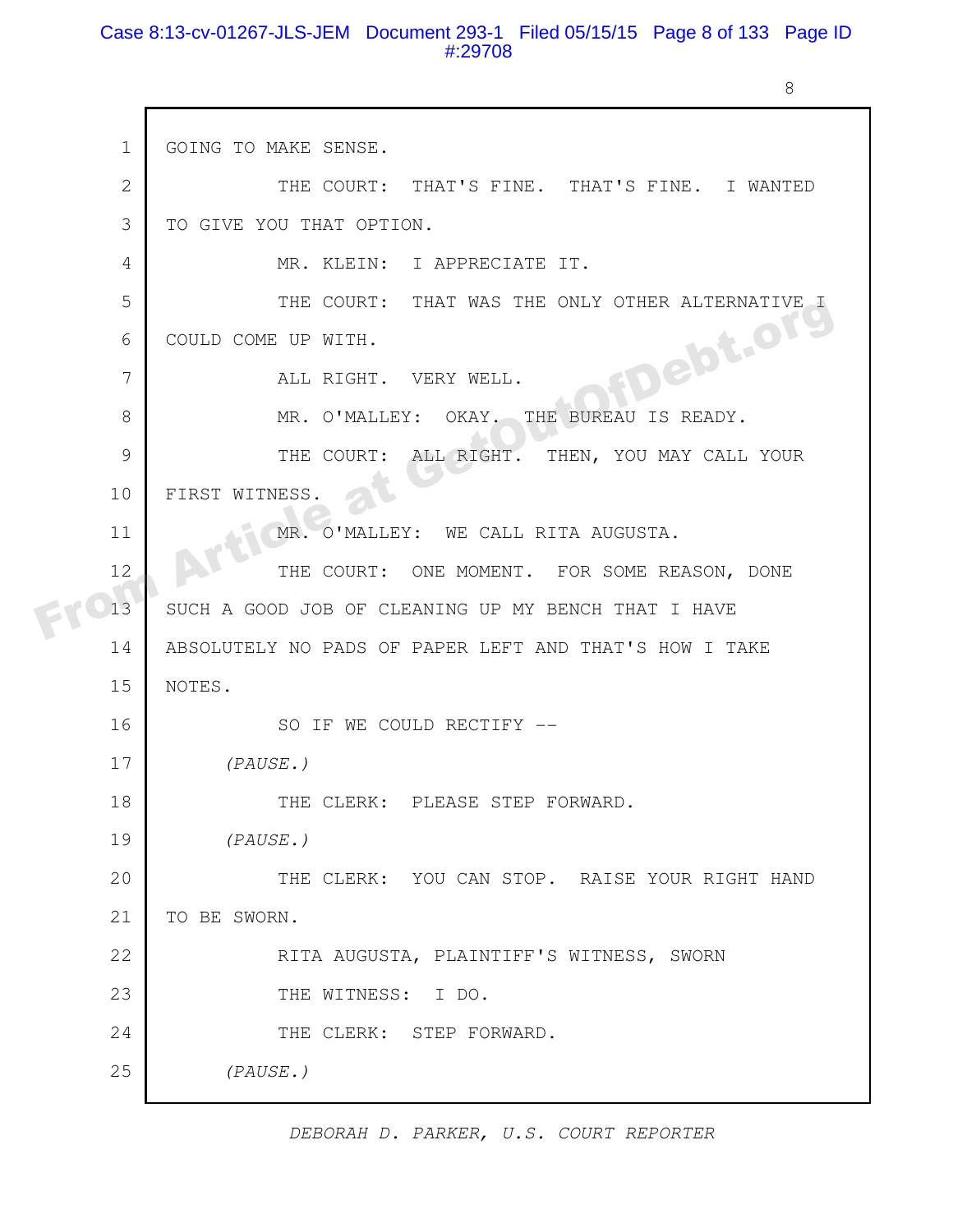## Case 8:13-cv-01267-JLS-JEM Document 293-1 Filed 05/15/15 Page 9 of 133 Page ID #:29709

9

| $\mathbf 1$  | THE COURT: IF YOU CAN, PLEASE, STATE YOUR FULL              |
|--------------|-------------------------------------------------------------|
| $\mathbf{2}$ | NAME, SPELLING YOUR LAST FOR THE RECORD.                    |
| 3            | THE WITNESS: RITA AUGUSTA, A-U-G-U-S-T-A.                   |
| 4            | THE CLERK:<br>THANK YOU.                                    |
| 5            | THE COURT: WHEN YOU'RE READY, YOU MAY INQUIRE.              |
| 6            | LOTg<br>MR. O'MALLEY: THANK YOU, YOUR HONOR.                |
| 7            | LET'S LET THE WITNESS GET A LITTLE BIT OF                   |
| 8            | GetOutor<br>WATER FIRST.                                    |
| 9            | (PAUSE.)                                                    |
| 10           | EXAMINATION<br>DIRECT                                       |
| 11           | BY MR. O'MALLEY:                                            |
| 12           | GOOD MORNING, MS. AUGUSTA.<br>Q                             |
| 13           | GOOD MORNING.<br>A                                          |
| 14           | ARE YOU FAMILIAR WITH A COMPANY NAMED "MORGAN DREXEN"?<br>Q |
| 15           | I AM.<br>A                                                  |
| 16           | HOW ARE YOU FAMILIAR WITH MORGAN DREXEN?<br>Q               |
| 17           | I PREVIOUSLY WORKED FOR THEM.<br>A                          |
| 18           | WHEN DID YOU START WORKING FOR MORGAN DREXEN?<br>Q          |
| 19           | AT ITS INCEPTION IN 2007.<br>A                              |
| 20           | ARE YOU CURRENTLY EMPLOYED BY MORGAN DREXEN?<br>Q           |
| 21           | NO.<br>A                                                    |
| 22           | WHEN DID YOU CEASE TO BE EMPLOYED BY MORGAN DREXEN?<br>Q    |
| 23           | NOVEMBER 2014.<br>A                                         |
| 24           | DURING THE TIME PERIOD WHEN YOU WERE EMPLOYED BY<br>$\circ$ |
| 25           | MORGAN DREXEN, WHAT JOB TITLES, IF ANY, DID YOU HOLD?       |
|              |                                                             |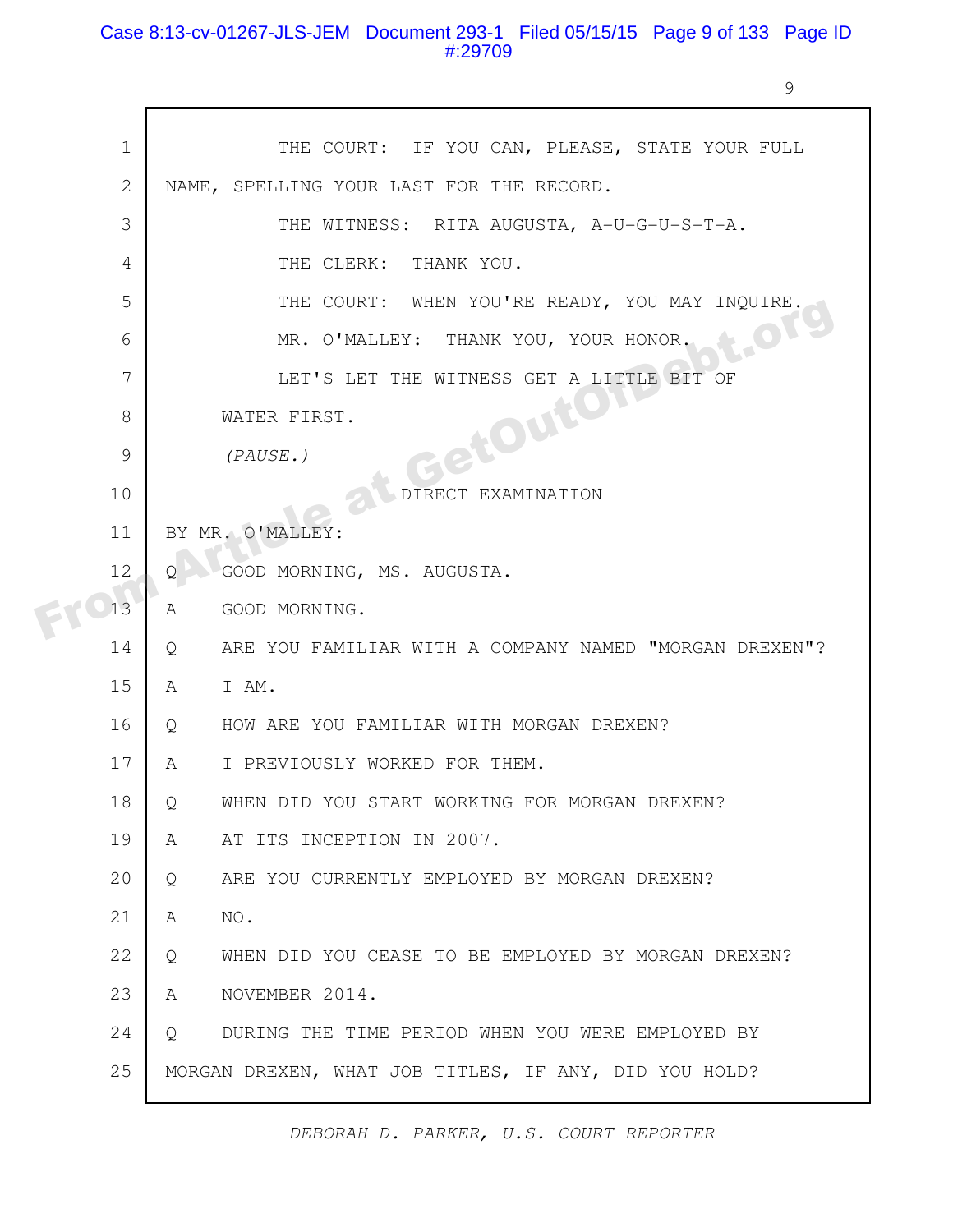#### Case 8:13-cv-01267-JLS-JEM Document 293-1 Filed 05/15/15 Page 10 of 133 Page ID #:29710

10

|    | $\mathbf 1$<br>DIRECTOR OF OPERATIONS AND CHIEF OPERATIONS OFFICER.<br>A    |
|----|-----------------------------------------------------------------------------|
|    | $\mathbf{2}$<br>AS THE COO, WHAT WERE YOUR RESPONSIBILITIES?<br>Q           |
|    | 3<br>OVERSEE THE DAY-TO-DAY OPERATIONS AND OVERSEE SOME<br>A                |
|    | PARTICULAR DEPARTMENTS DIRECTLY: THE MAIL ROOM FACILITIES;<br>4             |
|    | 5<br>PROCESSING; HUMAN RESOURCE, AT SOME POINT; CALL CENTER;                |
|    | CLIENT SERVICES; SETTLEMENT AND PREFERRED CREDITORS, TO SOME<br>6           |
|    | <b>ICP</b><br>7<br>EXTENT.                                                  |
|    | 8<br>AND IN ADDITION TO HAVING DIRECT OVERSIGHT OF CERTAIN<br>$Q_{\rm c}$   |
|    | $\mathcal{G}$<br>DEPARTMENTS, WHAT INDIRECT OVERSIGHT, IF ANY, DID YOU HAVE |
| 10 | OF OTHER DEPARTMENTS AT MORGAN DREXEN?                                      |
| 11 | THE COURT: BEFORE YOU ANSWER, CAN YOU PLEASE MOVE                           |
| 12 | THE MICROPHONE A LITTLE CLOSER TO YOU, MR. O'MALLEY, FOR THE                |
| 13 | BENEFIT OF OUR COURT REPORTER.                                              |
| 14 | MR. O'MALLEY: CORRECT. THANK YOU.                                           |
| 15 | THE COURT: THANK YOU.                                                       |
| 16 | THE WITNESS: I'M SORRY. COULD YOU REPEAT THAT?                              |
| 17 | BY MR. O'MALLEY:                                                            |
| 18 | LET ME ASK THAT QUESTION, AGAIN: IN ADDITION TO YOUR<br>Q                   |
| 19 | RESPONSIBILITIES OF DIRECTLY OVERSEEING CERTAIN DEPARTMENTS,                |
| 20 | WHAT INDIRECT OVERSIGHT, IF ANY, DID YOU HAVE OVER OTHER                    |
| 21 | DEPARTMENTS AT MORGAN DREXEN?                                               |
| 22 | I WOULD INTERACT WITH MANAGERS, EMPLOYEES WITH ANY<br>A                     |
| 23 | ISSUES THAT MIGHT COME UP THAT THEY HAD QUESTIONS ABOUT,                    |
| 24 | WHETHER THEY WERE OPERATIONAL OR HOW TO HANDLE A SITUATION,                 |
| 25 | SO THEY WOULD OFTEN COME SEE ME TO TRY TO HELP RESOLVE                      |
|    |                                                                             |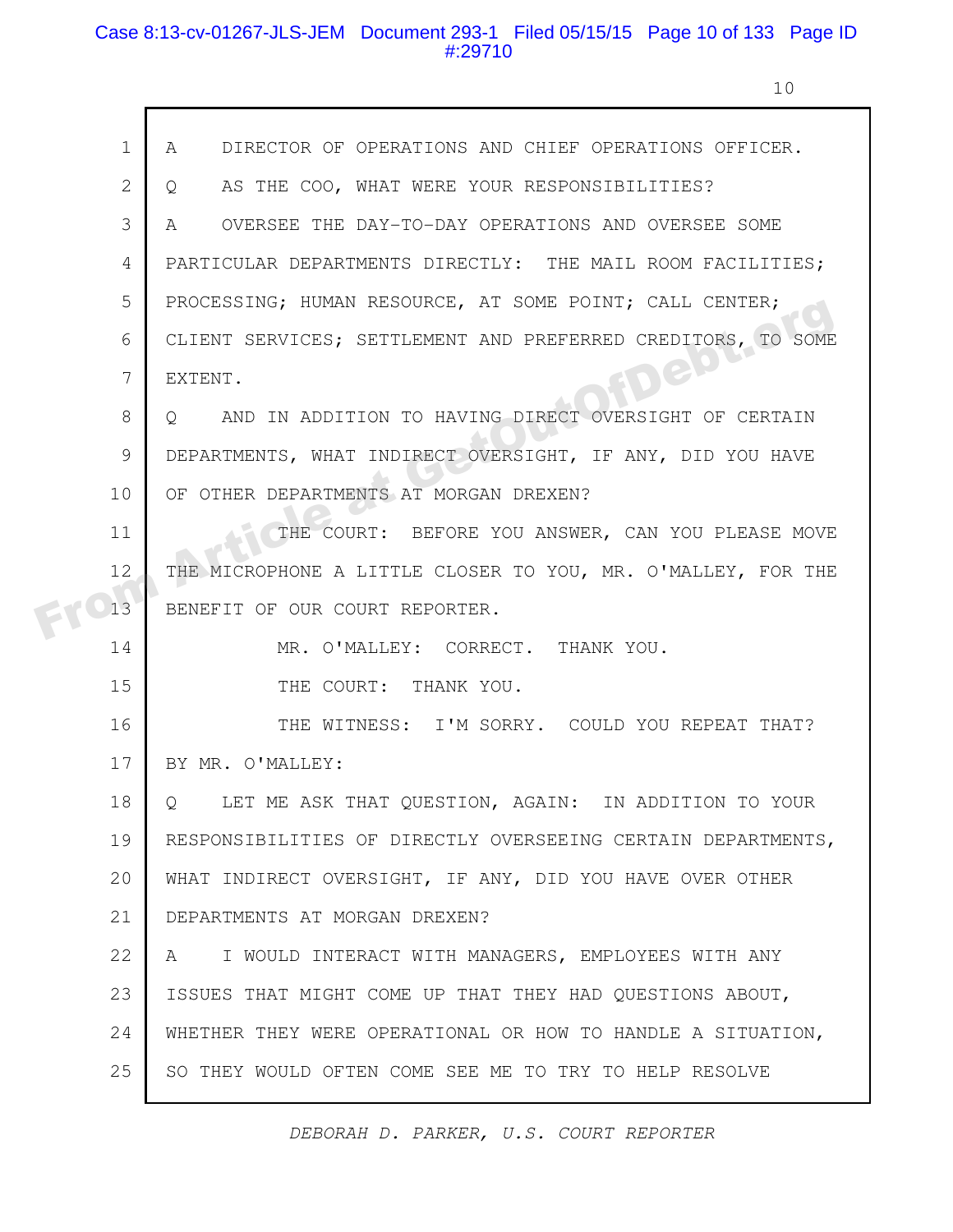### Case 8:13-cv-01267-JLS-JEM Document 293-1 Filed 05/15/15 Page 11 of 133 Page ID #:29711

11

| $\mathbf 1$ | THINGS.                                                          |
|-------------|------------------------------------------------------------------|
| 2           | OTHER THAN ACTING AS THE CHIEF OPERATING OFFICER AT<br>O.        |
| 3           | MORGAN DREXEN; WHAT OTHER ROLES, IF ANY, DID YOU HOLD AT THE     |
| 4           | COMPANY?                                                         |
| 5           | I SAT ON THE BOARD OF DIRECTORS AND I WAS SECRETARY OF<br>A      |
| 6           | LOT<br>THE COMPANY, AS WELL AS A SHAREHOLDER.                    |
| 7           | AN AT WHAT TIME PERIOD DID YOU SERVE AS A MEMBER OF THE<br>Q     |
| 8           | BOARD OF DIRECTORS?                                              |
| 9           | FROM 2007 THROUGH SEPTEMBER 2014.<br>A                           |
| 10          | DURING THAT TIME, WERE THERE ANY OTHER BOARD MEMBERS?<br>$\circ$ |
| 11          | YES.<br>$\mathcal{A}$                                            |
| 12          | WHO WERE THE OTHER BOARD MEMBERS?<br>Q.                          |
| 13          | WALTER LEDDA.<br>A                                               |
| 14          | NOW, YOU INDICATED THAT YOU WERE A SHAREHOLDER IN THE<br>$\circ$ |
| 15          | COMPANY?                                                         |
| 16          | YES.<br>A                                                        |
| 17          | AS OF THE TIME YOU CEASED TO BE EMPLOYED BY THE<br>$Q_{\rm max}$ |
| 18          | COMPANY, WHAT OWNERSHIP STAKE DID YOU HAVE IN THE COMPANY?       |
| 19          | APPROXIMATELY, 4 PERCENT. 4.1 PERCENT.<br>A                      |
| 20          | EXCUSE ME.<br>$Q \qquad \qquad$                                  |
| 21          | CURRENTLY, WHAT IS YOUR OWNERSHIP STAKE IN THE                   |
| 22          | COMPANY?                                                         |
| 23          | THE SAME.<br>A                                                   |
| 24          | YOU MENTIONED BEING A MEMBER OF THE BOARD, BEING A<br>Q          |
| 25          | SHAREHOLDER, WHAT OTHER ROLES, IF ANY, DID YOU HAVE AT           |
|             |                                                                  |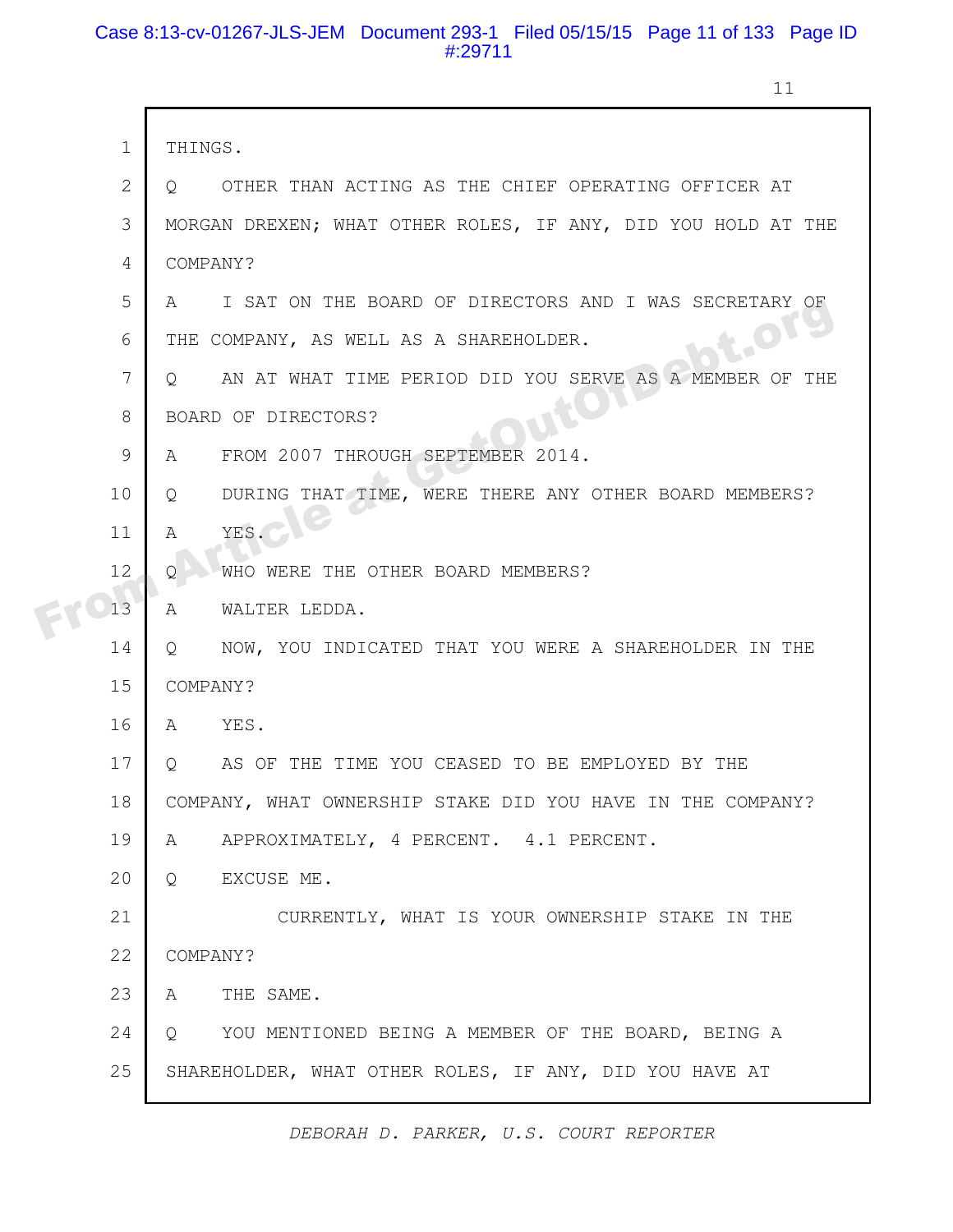## Case 8:13-cv-01267-JLS-JEM Document 293-1 Filed 05/15/15 Page 12 of 133 Page ID #:29712

12

| $\mathbf 1$  | MORGAN DREXEN WHILE YOU WERE EMPLOYED THERE?                             |
|--------------|--------------------------------------------------------------------------|
| $\mathbf{2}$ | I WAS THE SECRETARY OF THE COMPANY.<br>A                                 |
| 3            | ARE YOU FAMILIAR WITH THE EXECUTIVE COMMITTEE AT<br>$\circ$              |
| 4            | MORGAN DREXEN?                                                           |
| 5            | YES.<br>A                                                                |
| 6            | WHAT IS THE FUNCTION OF THE EXECUTIVE COMMITTEE?<br>Q                    |
| 7            | IT WAS FORMED TO HELP WITH THE COMMUNICATION TO<br>A                     |
| 8            | DETERMINE INITIATIVES, DISCUSS ISSUES THAT WERE COMING UP,               |
| 9            | OR DIRECTION OF THE COMPANY.                                             |
| 10           | WERE YOU A MEMBER OF THE EXECUTIVE COMPANY?<br>Q                         |
| 11           | YES, I WAS.<br>A                                                         |
| 12           | HOW LONG WERE YOU A MEMBER OF THE EXECUTIVE COMMITTEE<br>O               |
| 13           | FOR?                                                                     |
| 14           | SINCE ITS INCEPTION, WHICH WAS I BELIEVE 2009.<br>A                      |
| 15           | WERE YOU A MEMBER OF THE EXECUTIVE COMMITTEE THROUGHOUT<br>$\circ$       |
| 16           | THE TIME PERIOD OF 2014 THAT YOU WERE EMPLOYED BY THE                    |
| 17           | COMPANY?                                                                 |
| 18           | YES.<br>A                                                                |
| 19           | AT SOME POINT, DID YOU BECOME AWARE THAT MORGAN DREXEN<br>$\overline{Q}$ |
| 20           | RECEIVED A DOCUMENT REQUEST IN THIS LITIGATION FROM THE                  |
| 21           | BUREAU?                                                                  |
| 22           | YES.<br>A                                                                |
| 23           | AND WHAT WAS YOUR UNDERSTANDING OF WHETHER OR NOT<br>$\circ$             |
| 24           | MORGAN DREXEN PRODUCED DOCUMENTS TIMELY TO THAT DOCUMENT                 |
| 25           | REQUEST?                                                                 |
|              |                                                                          |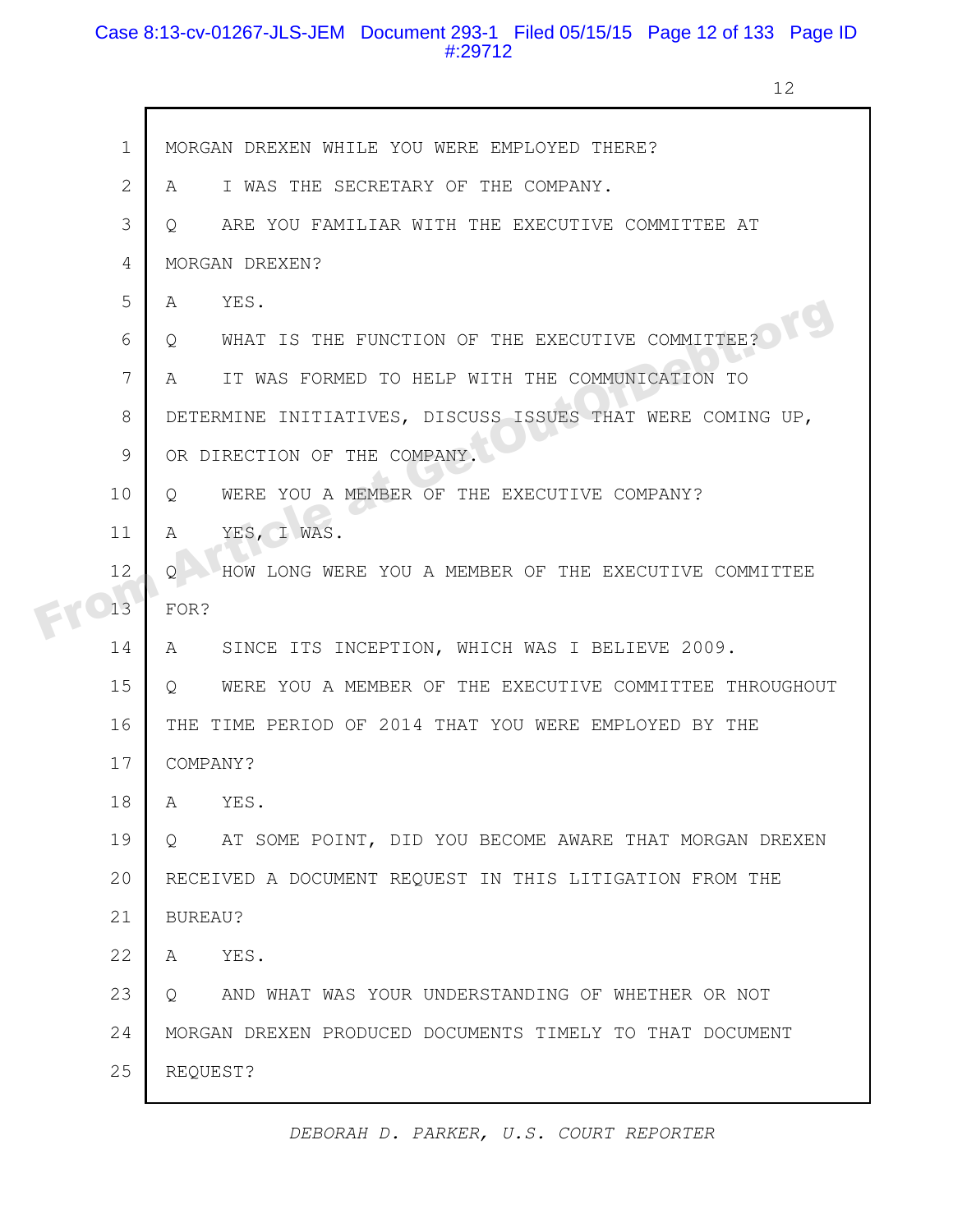## Case 8:13-cv-01267-JLS-JEM Document 293-1 Filed 05/15/15 Page 13 of 133 Page ID #:29713

 $\mathsf{r}$ 

13

| $\mathbf 1$  | I DON'T KNOW ABOUT ALL THE DOCUMENTS. I JUST -- I KNOW<br>A            |
|--------------|------------------------------------------------------------------------|
| $\mathbf{2}$ | THAT THERE WAS SOME DATES THAT WERE MISSED FOR PARTICULAR              |
| 3            | DOCUMENTS AND THERE WAS A BIG ISSUE.                                   |
| 4            | HOW DID YOU LEARN THAT SOME DATES WERE MISSED?<br>Q                    |
| 5            | SPECIFICALLY, I REMEMBER HAVING A DISCUSSION WITH<br>A                 |
| 6            | <b>DE-OT!</b><br>JEFF KATZ ABOUT IT.                                   |
| 7            | WHAT, IF ANYTHING, DID MR. KATZ SAY IN THIS DISCUSSION?<br>$\circ$     |
| 8            | IT WAS A DISCUSSION WHEN HE CALLED -- HE CONTACTED ME.<br>A            |
| 9            | HE CALLED ME ON MY EXTENSION, AND -- AT THE OFFICE. AND HE             |
| 10           | STATED THAT HE WAS -- IN THE OFFICE WITH NANCY JIN; THAT HE            |
| 11           | HAD A PROJECT THAT HE NEEDED SOME ASSISTANCE WITH AND                  |
| 12           | THAT -- THAT THERE WERE DOCUMENTS THAT -- BANKRUPTCY                   |
| 13           | PETITIONS, ACTUALLY, HE SPECIFICALLY SAID, THAT NEEDED TO BE           |
| 14           | PRODUCED; THAT THEY HAD NOT PREVIOUSLY BEEN PRODUCED TO THE            |
| 15           | CFPB AND THE COURT HAD ORDERED IT TO BE DONE. SO HE NEEDED             |
| 16           | ASSISTANCE GETTING THAT DONE.                                          |
| 17           | AND WHAT, IF ANYTHING, DID HE SAY ABOUT WHAT ASSISTANCE<br>$Q_{\perp}$ |
| 18           | HE WAS SEEKING?                                                        |
| 19           | HE WAS -- HE ASKED ME IF I COULD ASSIGN SOME PROCESSORS<br>A           |
| 20           | TO HELP NANCY JIN PRODUCE THE PETITIONS. HE STATED THAT                |
| 21           | THEY WOULD NEED TO GO THROUGH THE FILES AND IF THERE WAS NO            |
| 22           | PETITION THERE, THAT THEY WOULD NEED TO CREATE A PETITION;             |
| 23           | AND IF THERE WERE PETITIONS, IF THEY COULD GO THROUGH THE              |
| 24           | FILE WITH THE LOG NOTES, ANY DOCUMENTS THAT WERE NOT                   |
| 25           | PROCESSED ALREADY AND ADD ANY INFORMATION THAT THEY COULD              |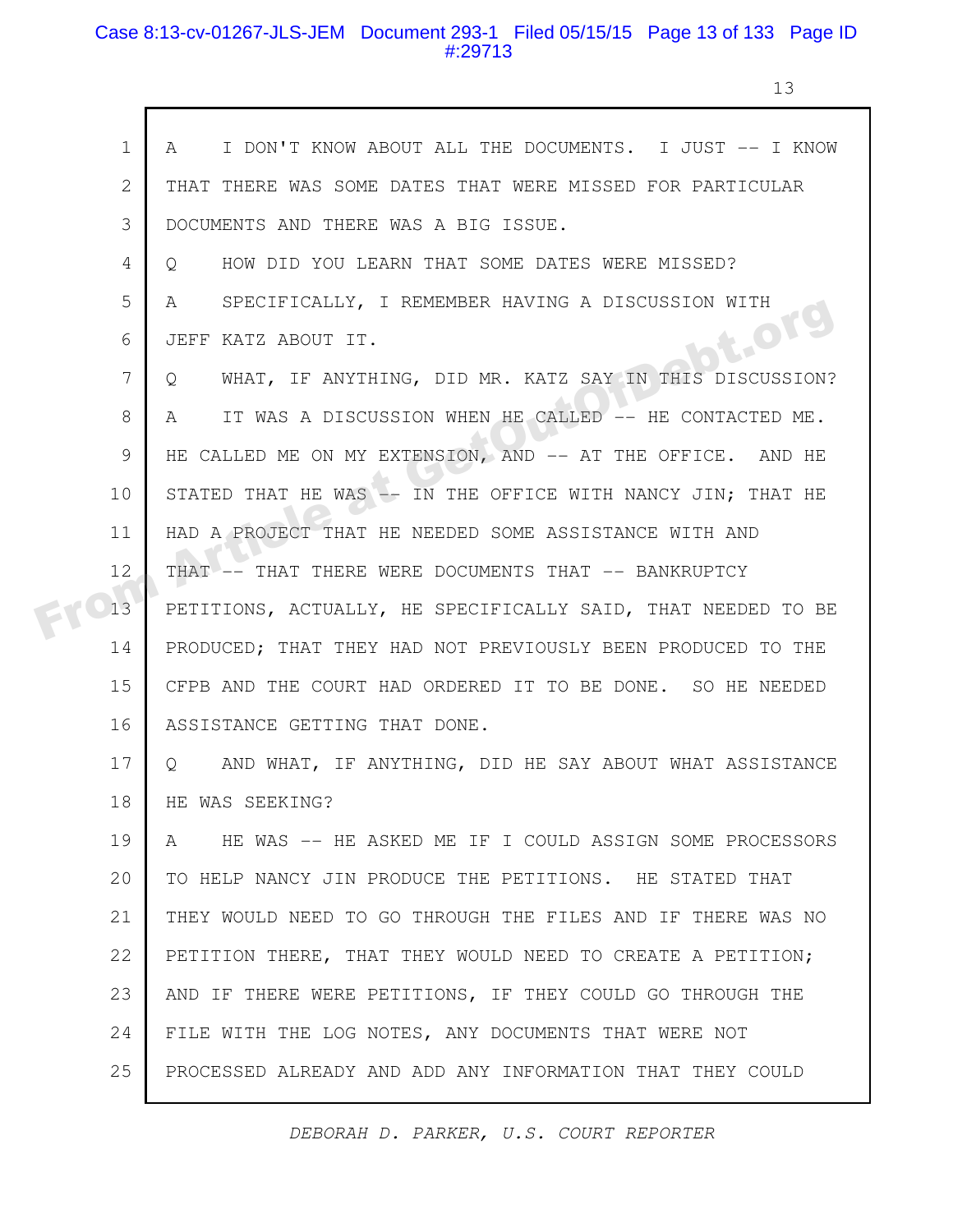### Case 8:13-cv-01267-JLS-JEM Document 293-1 Filed 05/15/15 Page 14 of 133 Page ID #:29714

14

|  | $\mathbf 1$ | EXTRACT FROM THAT INTO THE PETITION.                         |
|--|-------------|--------------------------------------------------------------|
|  | 2           | WHAT, IF ANYTHING, DID MR. KATZ SAY TO YOU ABOUT WHY HE<br>Q |
|  | 3           | WANTED YOU TO DO THIS PROJECT?                               |
|  | 4           | HE STATED THAT IT NEEDED TO APPEAR LIKE MORGAN DREXEN<br>A   |
|  | 5           | WAS DOING THE WORK THAT WE PURPORTED THAT WE STATED THAT WE  |
|  | 6           | WERE; THAT THERE NEEDED TO BE WORK PRODUCT TO JUSTIFY THE    |
|  | 7           | FEES THAT WERE CHARGED. THAT'S -- YOU KNOW, THAT'S,          |
|  | 8           | GENERALLY, WHAT HE SAID.                                     |
|  | 9           | WHAT, IF ANYTHING, DID MR. KATZ SAY ABOUT WHEN HE<br>$\circ$ |
|  | 10          | WANTED THIS PROJECT TO BE COMPLETED BY?                      |
|  | 11          | HE STATED THAT IT NEEDED TO BE DONE BY JULY 3RD,<br>A        |
|  | 12          | BECAUSE IT WAS DUE THAT FOLLOWING MONDAY, WHICH WAS THE 7TH. |
|  | 13          | AND IT WAS -- IT WAS ABOUT TWO WEEKS.                        |
|  | 14          | AND I HAD ASKED HIM -- HE JUST GOTTEN THIS REQUEST           |
|  | 15          | FOR THE DOCUMENTS. AND HE SAID, NO, THAT THEY HAD IT FOR     |
|  | 16          | ABOUT A MONTH. I, THEN, ACTUALLY, THOUGHT IT WOULD HAVE      |
|  | 17          | BEEN NICE TO KNOW IN ADVANCE THAT -- IF THE DOCUMENTS NEEDED |
|  | 18          | TO BE DONE, BUT -- SO I SAID, OKAY.                          |
|  | 19          | I ASKED HIM WHAT EXACTLY, YOU KNOW, WOULD THEY BE            |
|  | 20          | WORKING ON. WOULD THEY BE WORKING ON, LIKE -- WHAT FILES?    |
|  | 21          | HE SAID THAT NANCY HAD THAT LIST; THAT SHE WOULD             |
|  | 22          | BE BRINGING IT AND DISCUSSING IT FURTHER. SHE KNEW           |
|  | 23          | EVERYTHING THAT WAS GOING ON, ALL THE DETAILS, RATHER.       |
|  | 24          | AND STATED THAT -- I ASKED HIM, IS IT ONLY                   |
|  | 25          | BANKRUPTCY FILES?                                            |
|  |             |                                                              |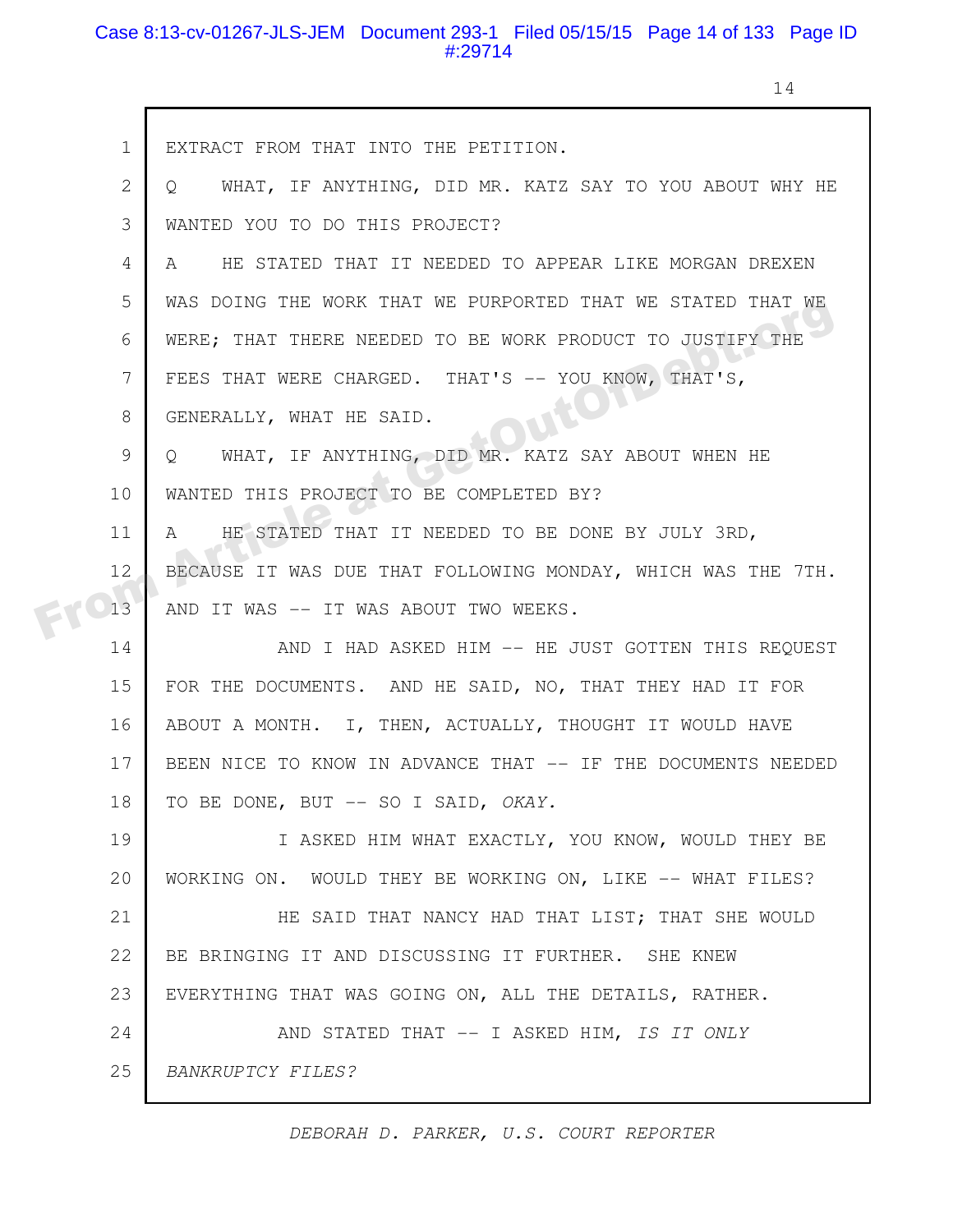#### Case 8:13-cv-01267-JLS-JEM Document 293-1 Filed 05/15/15 Page 15 of 133 Page ID #:29715

15

|    | HE STATED THAT THEY WERE A MIX OF DIFFERENT FILES.           |
|----|--------------------------------------------------------------|
|    | IT WAS JUST A RANDOM SAMPLING AND SOME OF THEM MAY BE        |
|    | CANCELED. AND I ASKED IF WE NEEDED TO WORK ON THOSE ONES AS  |
|    | WELL. AND HE SAID, YES, BUT THEY'RE NOT TO CONTACT THOSE     |
|    | CONTACTS/CLIENTS.                                            |
|    | bt.or<br>I SAID, OKAY.                                       |
|    | THEN, HE ASKED NANCY, BECAUSE SHE WAS THERE AND I            |
|    | WAS SPEAKERPHONE, HOW LONG -- LIKE WHEN WOULD SHE COME SEE   |
|    | ME.                                                          |
| 10 | SHE SAID RIGHT AFTER SHE'S DONE WITH JEFF, SHE'D             |
| 11 | COME DOWN AND DISCUSS IT WITH ME.                            |
| 12 | IN THIS CONVERSATION WITH MR. KATZ AND MS. JIN WHAT, IF      |
| 13 | ANYTHING, DID MR. KATZ SAY ABOUT HOW FILES THAT WERE         |
| 14 | CANCELED WERE TO BE TREATED?                                 |
| 15 | BESIDES NOT CONTACTING THE CLIENT, IT WAS AT THAT --<br>A    |
| 16 | DURING THAT CONVERSATION, IT WAS THAT THEY WERE TO BE        |
| 17 | TREATED THE SAME WAY AS ANY -- EVEN AN ACTIVE CLIENT. JUST   |
| 18 | TO GO IN AND GET THE INFORMATION THAT MAY BE INSIDE THE      |
| 19 | FILE, AGAIN, LIKE WHETHER IT'S FOR LOG NOTES, DOCUMENTS THAT |
| 20 | WERE NOT PROCESSED, CREDIT REPORT, OR ORIENTATION, OR        |
| 21 | INITIAL ENGAGEMENT NOTES. THOSE TYPE OF THINGS.              |
| 22 | DID YOU EVER MEET WITH MS. JIN, AFTER THIS CONVERSATION<br>Q |
| 23 | WITH MR. KATZ?                                               |
| 24 | YES.<br>A                                                    |
| 25 | AND WHAT, IF ANYTHING, DID YOU DISCUSS WITH MS. JIN<br>Q     |
|    |                                                              |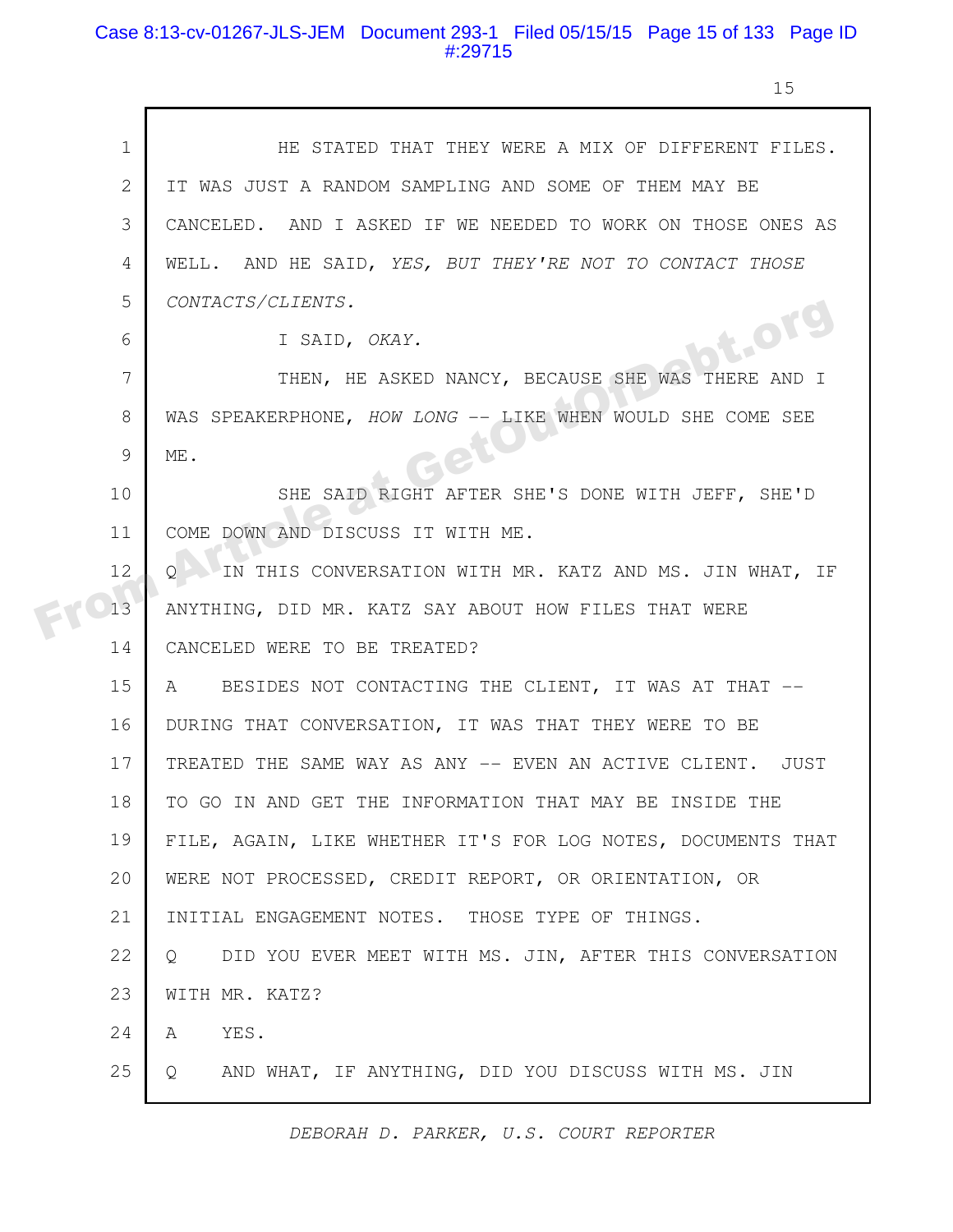#### Case 8:13-cv-01267-JLS-JEM Document 293-1 Filed 05/15/15 Page 16 of 133 Page ID #:29716

 $\Gamma$ 

16

| $\mathbf 1$ | ABOUT THIS PROJECT?                                                    |
|-------------|------------------------------------------------------------------------|
| 2           | WE -- WELL, SHE PROVIDED ME THE LIST, WHICH -- WHEN I<br>A             |
| 3           | SAW THAT, I ASKED, WHO CHOSE THE LIST? AND SAID -- BECAUSE             |
| 4           | IT WAS PRETTY HORRIBLE, AS FAR AS THE SAMPLING.                        |
| 5           | WHAT DO YOU MEAN WHEN YOU SAY "IT WAS PRETTY HORRIBLE"?<br>$\circ$     |
| 6           | THE STATUSES -- WHEN I FIRST LOOKED AT THE REPORT, I<br>A              |
| 7           | COULD TELL BY THE STATUSES, AND -- LIKE THE CURRENT ACTIVE             |
| 8           | STATUS, BANKRUPTCY STATUS, AS WELL AS THE PETITION PROCESSES           |
| 9           | STATUS. THERE ARE TWO DIFFERENT STATUSES THAT WERE IN THE              |
| 10          | SYSTEM, AND THEY WERE PRINTED OUT ON THIS REPORT. WHEN I,              |
| 11          | LIKE, COMPARED THOSE TO THE FEES THAT HAD BEEN COLLECTED, IT           |
| 12          | WAS OBVIOUS THAT THERE WAS A LOT OF FILES THAT WORK HADN'T             |
| 13          | BEEN DONE ON. NOT SIGNIFICANT WORK, ANYWAYS. SO IF I WAS               |
| 14          | GOING TO PICK A LIST, IT JUST WOULDN'T HAVE BEEN THAT LIST,            |
| 15          | SO THAT'S WHY I WAS REFERRING TO IT LIKE THAT.                         |
| 16          | SO AFTER YOU SAW THE LIST, WHAT DISCUSSION, IF ANY, DID<br>$Q_{\rm c}$ |
| 17          | YOU HAVE WITH MS. JIN ABOUT HOW TO PERFORM THIS PROJECT?               |
| 18          | WELL, I ASKED HER HOW WE WERE GOING TO SPLIT IT UP<br>A                |
| 19          | BETWEEN HER STAFF AND MY STAFF; WHAT WAS THE MOST IMPORTANT            |
| 20          | ONES; YOU KNOW, HOW WE SHOULD PRETTY MUCH ATTACK, I GUESS,             |
| 21          | THE PROJECT, SINCE IT WAS SUCH A LIMITED TIME ON IT.                   |
| 22          | AND SHE STATED THAT IT WAS IMPORTANT FOR US TO GO                      |
| 23          | THROUGH BY THE CANCELED ONES THAT HAD PAID THE HIGHEST FEES,           |
| 24          | BECAUSE THOSE ONES NEEDED TO HAVE THE MOST COMPLETE                    |
| 25          | BANKRUPTCY PETITION DONE. SO THAT WAS THE FIRST ONES.<br>AND           |
|             |                                                                        |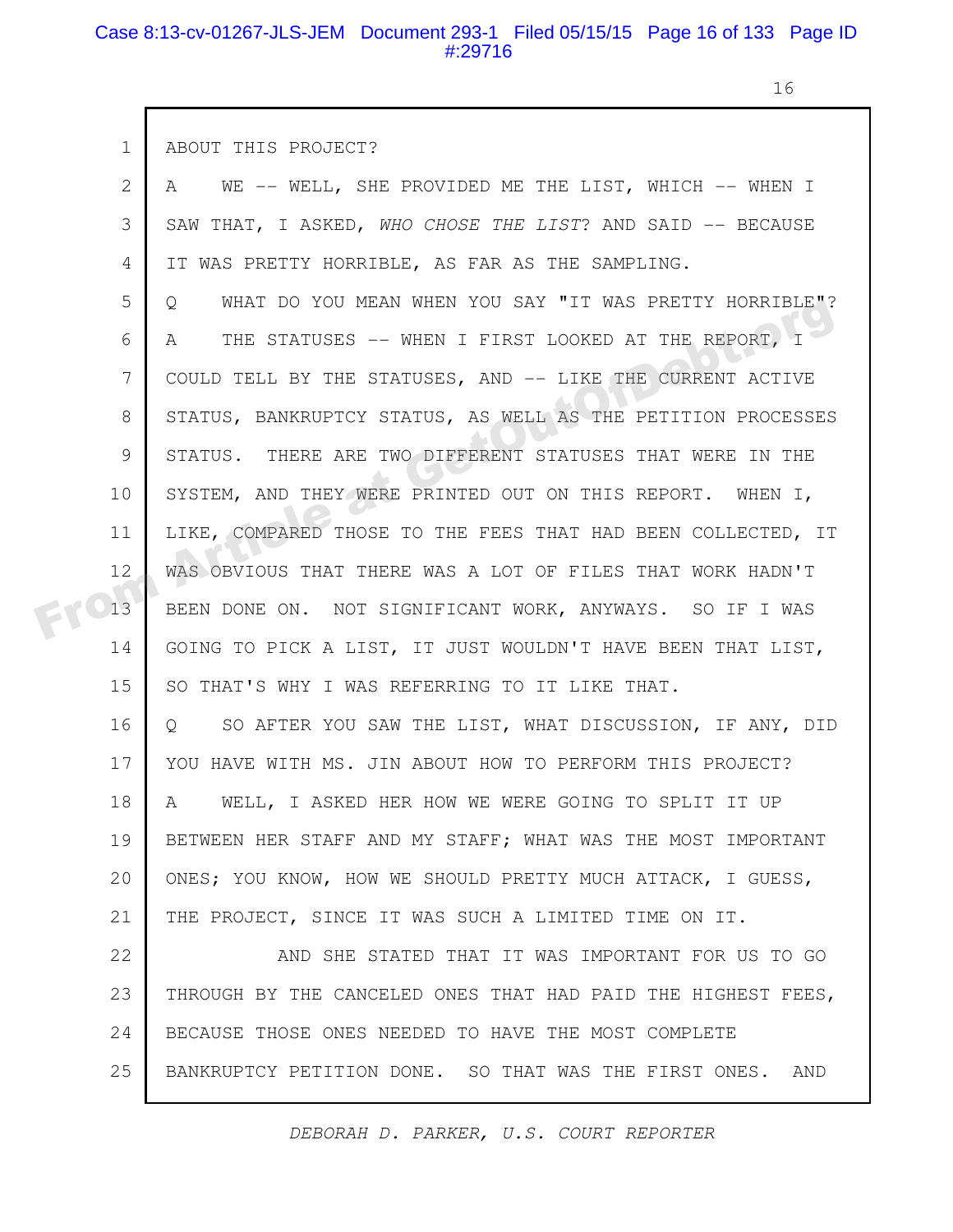### Case 8:13-cv-01267-JLS-JEM Document 293-1 Filed 05/15/15 Page 17 of 133 Page ID #:29717

17

| $\mathbf 1$ | SO I SAID OKAY.                                                   |
|-------------|-------------------------------------------------------------------|
| 2           | AND WHEN I DID END UP DISBURSING THEM TO THE                      |
| 3           | PROCESSORS THAT ASSISTED, THAT'S HOW -- THE ORDER THAT I          |
| 4           | WENT IN. I WENT FROM THE HIGHEST FEES COLLECTED, CANCELED,        |
| 5           | AND I JUST WORKED MY WAY DOWN.                                    |
| 6           | WHEN YOU SAY "CANCELED, " WHAT ARE YOU REFERRING TO?<br>Q         |
| 7           | THEY'RE NO LONGER ACTIVE ENGAGEMENT. SO I MEAN, IT MAY<br>A       |
| 8           | BE CANCELED -- THERE COME OTHER STATUSES IN THE PROGRAM           |
| 9           | THAT, YOU KNOW -- ACH SUSPENSION, FORMAL ACTIVE ONLY -- THEY      |
| 10          | ALL REPRESENTED CANCELED STATUSES, AS FAR AS WORKING ON THE       |
| 11          | FILE, OR ANYTHING LIKE THAT. I MEAN, THERE'S NO MORE              |
| 12          | ENGAGEMENT OR FEES BEING COLLECTED.                               |
| 13          | OKAY. SO AFTER YOU DISCUSSED WITH MS. JIN THE LISTS<br>Q          |
| 14          | AND THE PRIORITY OF FILES TO WORK ON WHAT, IF ANYTHING, ELSE      |
| 15          | DID YOU DISCUSS IN THAT MEETING ABOUT THIS PROJECT?               |
| 16          | SHE ASKED WHO WOULD -- WHO I WOULD ASSIGN TO DO IT.<br>A          |
| 17          | AND I HAD SAID, I E-MAILED DEDE AND DEANNA BUSH TO SEE IF         |
| 18          | THEY COULD WORK SOME OVERTIME AND DEANNA SAID SHE WAS ABLE        |
| 19          | TO, SO I CALLED DEANNA TO COME INTO THE OFFICE.                   |
| 20          | AND AT THAT TIME, THEN NANCY DISCUSSED WITH HER                   |
| 21          | WHAT WOULD BE EXPECTED. AND I SAT AT MY DESK AND DID SOME         |
| 22          | WORK.                                                             |
| 23          | AND WHAT DID MS. JIN STATE TO MS. BUSH WAS EXPECTED OF<br>$\circ$ |
| 24          | HER IN PERFORMING THIS PROGRAM?                                   |
| 25          | WELL, SHE REITERATED A LOT OF WHAT I HEARD FROM JEFF<br>A         |
|             |                                                                   |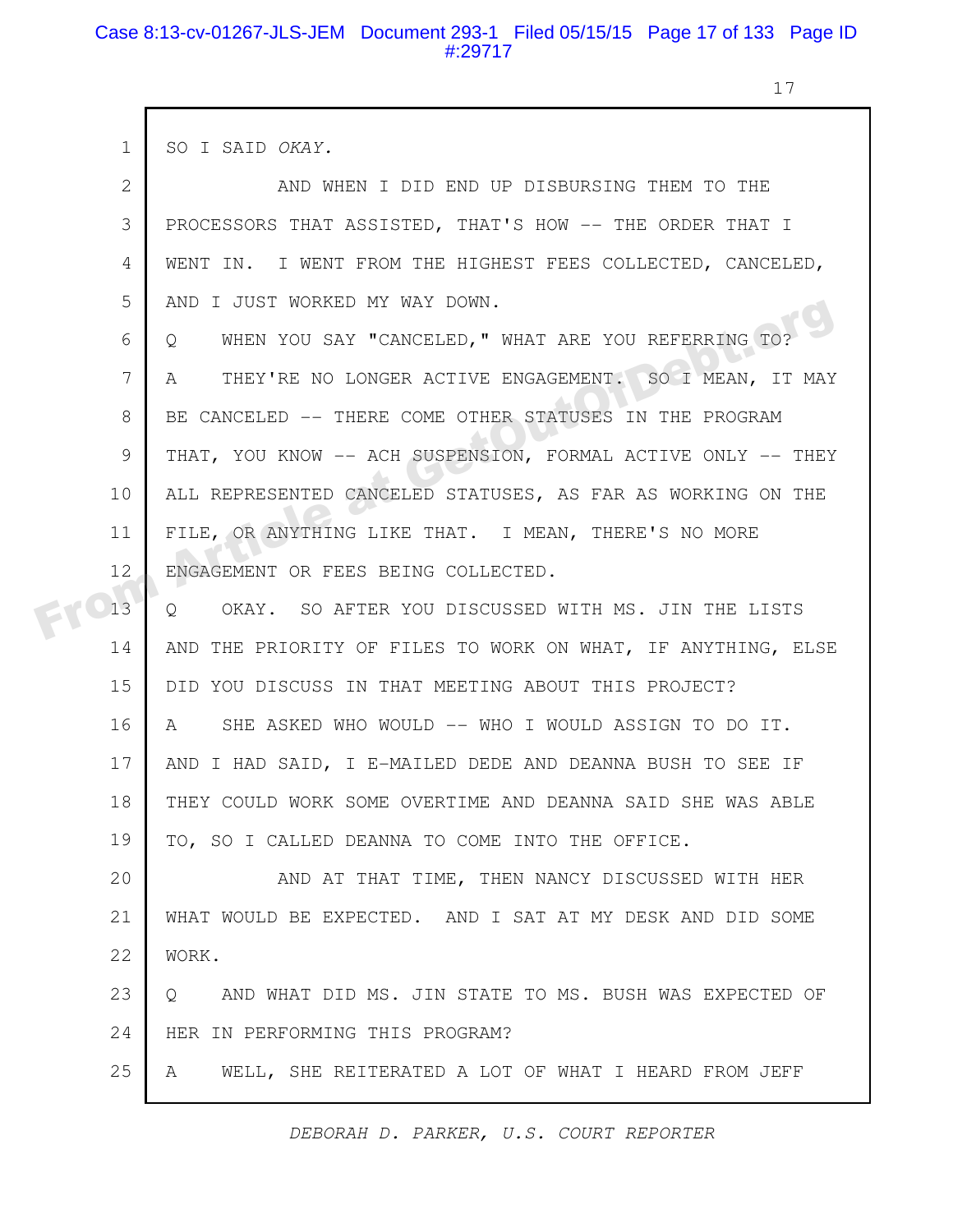#### Case 8:13-cv-01267-JLS-JEM Document 293-1 Filed 05/15/15 Page 18 of 133 Page ID #:29718

18

THAT THERE WAS -- THEY NEEDED TO PRODUCE THE PETITIONS FOR THE CFPB. THEY NEEDED TO GO THROUGH THE FILES AND PULL OUT ANY INFORMATION THAT WASN'T PREVIOUSLY ENTERED INTO ABM AND PRODUCE A REDACTED PETITION. SO DEANNA HAD TO -- YOU KNOW, A COUPLE OF QUESTIONS OF: WOULD THIS BE DONE, LIKE, IN ADDITION TO HER WORK, BECAUSE THEY'RE COMMISSION-ONLY EMPLOYEES. SO, AT WHICH TIME, I HAD SAID THAT I WOULD CREATE USERS SO THAT WE COULD TRACK THEIR TIME THAT THEY WORKED ON THE PROJECT, SINCE WE DIDN'T WANT THEM DOING IT IN LIEU OF WHAT THEIR NORMAL WORK WAS. SO THEN SHE ASKED, *WHAT FILE WOULD THEY BE?* I TOLD HER THAT WE WOULD, YOU KNOW, SEND THEM OVER TO HER. AND WHEN SHE HAD COMPLETED THE LIST THAT WE GAVE HER, THEN WE WOULD GIVE HER MORE. AND SHE ASKED IF ANYBODY ELSE WAS GOING TO BE ASSISTING ON IT, TOO. AND I SAID, *I'VE ASKED DEDE TO, BUT UNTIL WE KNOW* -- MR. KLEIN: YOUR HONOR, I'VE NOT MADE ANY MOTIONS, BUT WE'RE GOING BEYOND THE QUESTION. MOTION TO STRIKE. THE COURT: SUSTAINED. WELL, THE ANSWER WON'T BE STRICKEN SO FAR, BUT I'M JUST GOING TO ASK YOU TO MOVE ON AND ASK YOUR NEXT QUESTION. 1 2 3 4 5 6 7 8 9 10 11 12 13 14 15 16 17 18 19 20 21 22 23 24 25 SO DEANNA HAD 10 -- TOO KNOW, A COOPLE OF<br>
FROM A COURS OF: WOULD THIS BE DONE, LIKE, IN ADDITION TO HER<br>
WORK, BECAUSE THEY'RE COMMISSION-ONLY EMPLOYEES.<br>
SO, AT WHICH TIME, I HAD SAID THAT I WOULD CREATE<br>
USERS SO THAT W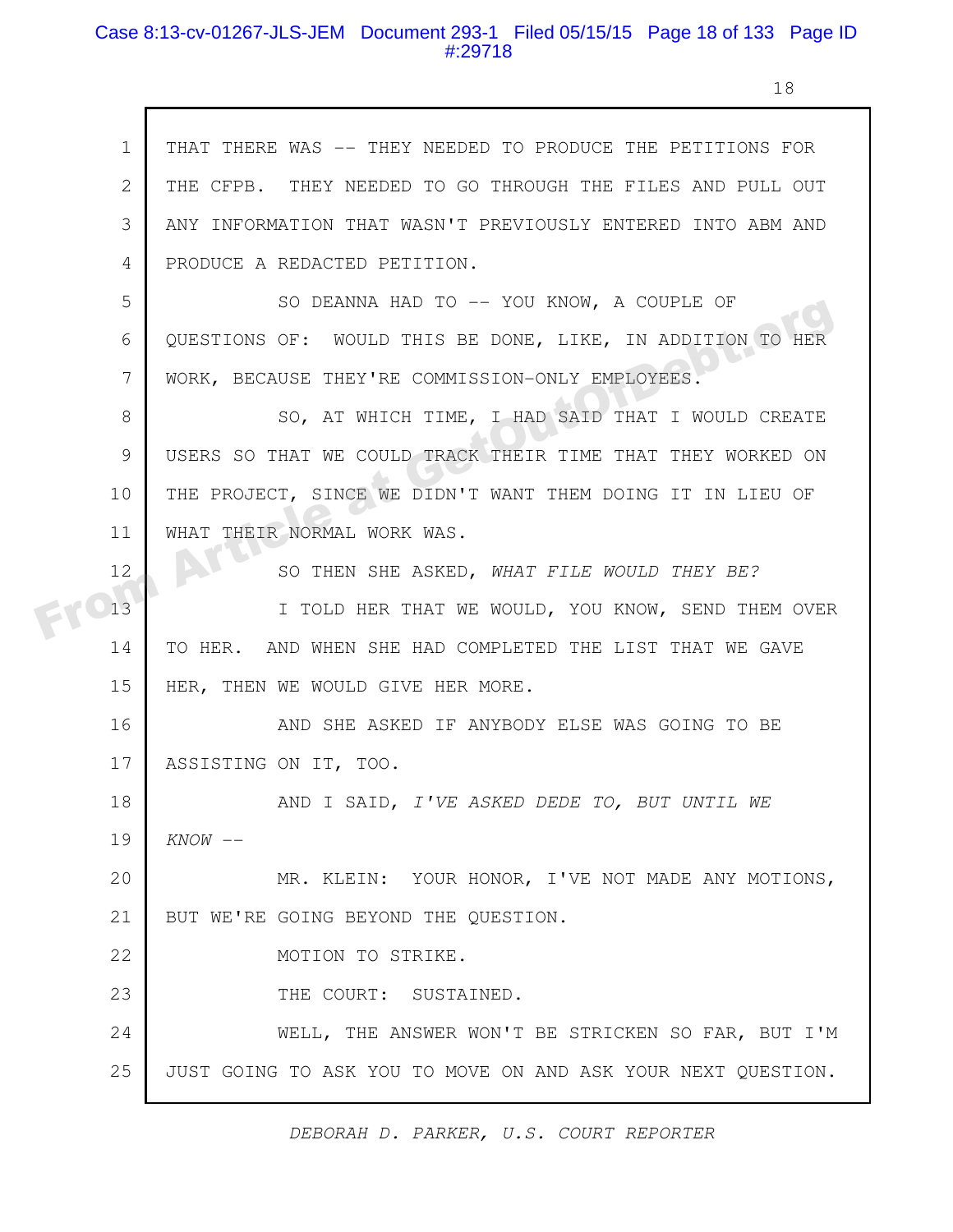### Case 8:13-cv-01267-JLS-JEM Document 293-1 Filed 05/15/15 Page 19 of 133 Page ID #:29719

г

19

| $\mathbf 1$ | AND, YOU KNOW, THIS IS DIFFERENT FROM NORMAL                    |
|-------------|-----------------------------------------------------------------|
| 2           | CONVERSATION WHEN A QUESTION IS ASKED. YOU'LL JUST ANSWER       |
| 3           | THE QUESTION THAT'S ASKED; AND THEN, IF HE WANTS TO FOLLOW      |
| 4           | UP, HE'LL DO SO.                                                |
| 5           | THE WITNESS: OKAY.                                              |
| 6           | bt.org<br>BY MR. O'MALLEY:                                      |
| 7           | WHAT, IF ANYTHING, DID MS. JIN SAY TO MS. BUSH ABOUT<br>$\circ$ |
| 8           | WHETHER OR NOT MS. BUSH COULD CONTACT CONSUMERS?                |
| 9           | MR. KLEIN: NO FOUNDATION AS TO PERSONAL                         |
| 10          | KNOWLEDGE. CALLS FOR HEARSAY.                                   |
| 11          | THE COURT: OVERRULED ON HEARSAY.                                |
| 12          | MAKE SURE THAT THE QUESTION IS CABINED TO WHAT                  |
| 13          | SHE -- WHAT SHE SAID WHILE SHE WAS THERE OR WHAT SHE HEARD      |
| 14          | BEING SAID. I THINK, AS TO HEARSAY IT QUALIFIES AS A            |
| 15          | ADMISSION.                                                      |
| 16          | BY MR. O'MALLEY:                                                |
| 17          | Q DURING THIS CONVERSATION THAT YOU WITNESSED BETWEEN           |
| 18          | MS. JIN AND MS. BUSH WHAT, IF ANYTHING, DID MS. JIN SAY TO      |
| 19          | MS. BUSH ABOUT WHETHER OR NOT MS. BUSH COULD CONTACT            |
| 20          | CONSUMERS TO SOLICIT INFORMATION?                               |
| 21          | MR. KLEIN: I RENEW THE HEARSAY OBJECTION.                       |
| 22          | MS. JIN IS NOT AN EMPLOYEE OF MORGAN DREXEN.                    |
| 23          | THE COURT: OVERRULED.                                           |
| 24          | THE WITNESS: SHE STATED THAT AS LONG AS THEY WERE               |
| 25          | STILL ACTIVE THAT THEY COULD BE CONTACTED. NOT TO CONTACT       |
|             |                                                                 |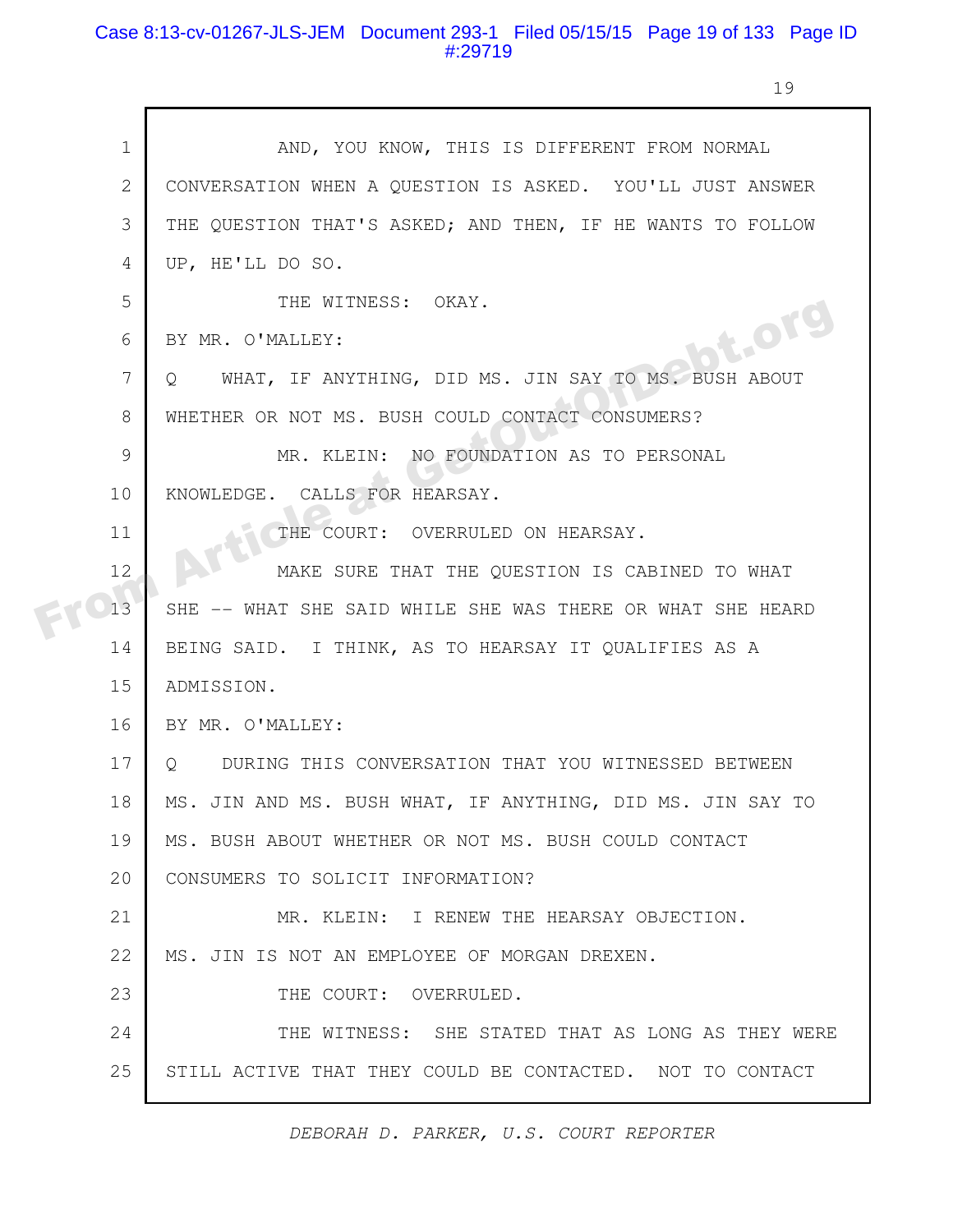### Case 8:13-cv-01267-JLS-JEM Document 293-1 Filed 05/15/15 Page 20 of 133 Page ID #:29720

h

20

| $\mathbf 1$  | ANY CANCELED CLIENTS BY PHONE. BUT THE ACTIVE ONES, THEY    |
|--------------|-------------------------------------------------------------|
| $\mathbf{2}$ | WOULD -- THEY WERE INSTRUCTED ACTUALLY TO CONTACT -- TRY TO |
| 3            | CONTACT IF THEY COULD TO GET MORE INFORMATION THAT MAY HAVE |
| 4            | BEEN MISSING.                                               |
| 5            | BY MR. O'MALLEY:                                            |
| 6            | YOU INDICATED THAT AT SOME POINT DEDE WAS ASSIGNED<br>O     |
| 7            | THIS PROJECT AS WELL.                                       |
| 8            | etOutOfDeast<br>IS THAT DEDE KNOX?                          |
| 9            | YES, IT IS.<br>A                                            |
| 10           | AND WHO ASSIGNED MS. KNOX TO THIS PROJECT?<br>Q             |
| 11           | I DID.<br>Α                                                 |
| 12           | WHEN DID YOU ASSIGN MS. KNOX TO THE PROJECT?<br>O           |
| 13           | WELL, I ASKED HER AND DEANNA BUSH IN AN E-MAIL<br>A         |
| 14           | IMMEDIATELY AFTER I SPOKE TO JEFF AT THE SAME TIME, SO I -- |
| 15           | BUT DEANNA WAS THE FIRST ONE TO BE ABLE TO WORK ON THE      |
| 16           | PROJECT. THEN DEDE, A DAY OR TWO LATER, BEGAN WORKING ON    |
| 17           | THE PROJECT.                                                |
| 18           | AND WHAT INSTRUCTION DID YOU PROVIDE MS. KNOX, IF ANY,<br>Q |
| 19           | ABOUT HOW SHE WAS SUPPOSED TO PERFORM THIS PROJECT?         |
| 20           | INITIALLY, I TOLD HER THAT SHE COULD SPEAK TO NANCY,<br>A   |
| 21           | BECAUSE NANCY WAS THE ONE WITH THE INFORMATION AND THAT     |
| 22           | SINCE SHE WASN'T PRESENT IN THE MEETING WITH NANCY AND      |
| 23           | DEANNA, JUST TO SPEAK TO NANCY, AND IF SHE HAD ANY OTHER    |
| 24           | QUESTIONS, SHE COULD SEE ME.                                |
| 25           | DO YOU KNOW IF MS. KNOX EVER SPOKE TO MS. JIN?<br>$\circ$   |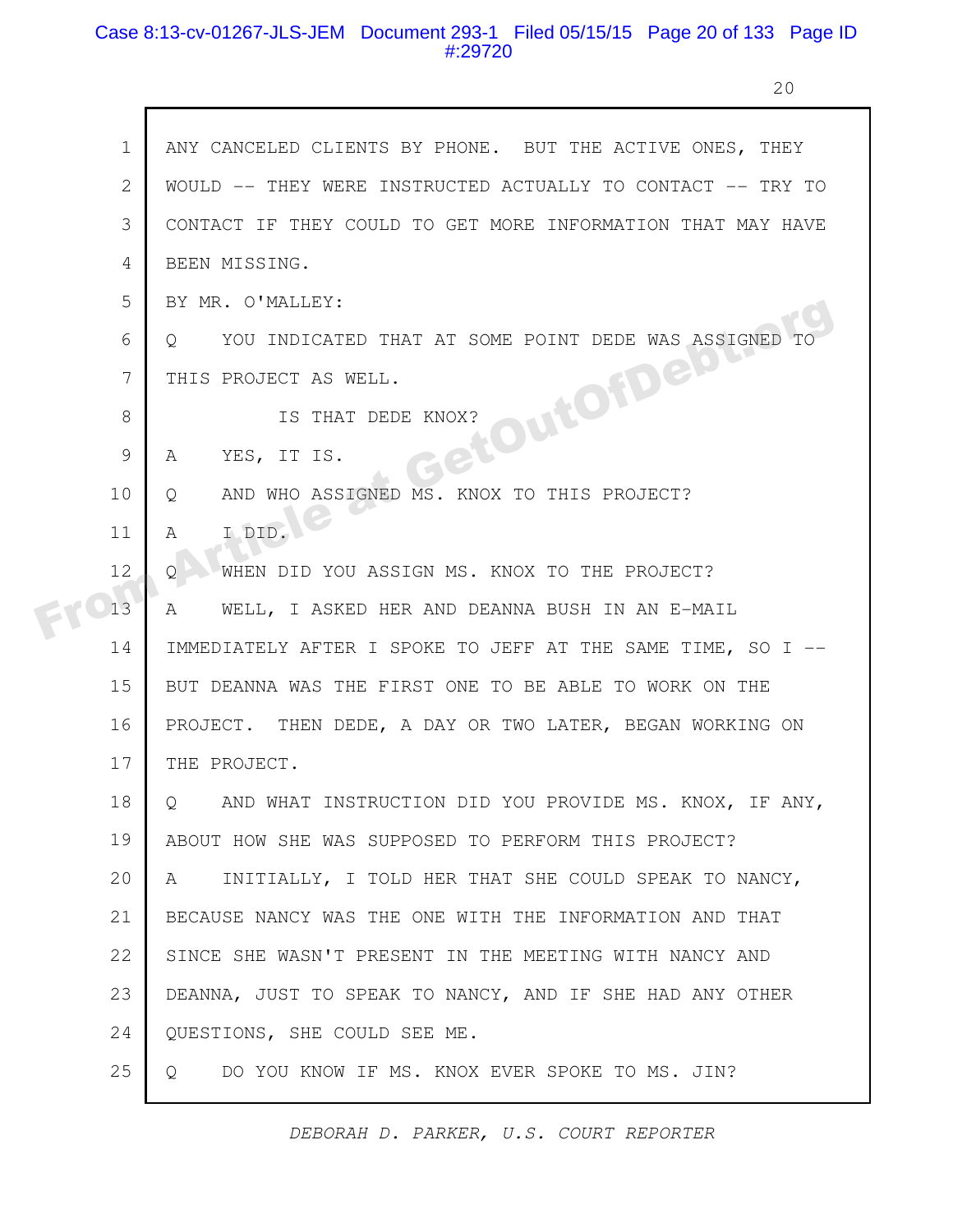### Case 8:13-cv-01267-JLS-JEM Document 293-1 Filed 05/15/15 Page 21 of 133 Page ID #:29721

21

|  | $\mathbf 1$    | YES, SHE DID.<br>A                                              |
|--|----------------|-----------------------------------------------------------------|
|  | $\overline{2}$ | WERE YOU PRESENT FOR THAT MEETING?<br>Q                         |
|  | 3              | NO, I WAS NOT.<br>A                                             |
|  | 4              | WHO, IF ANYONE ELSE, WAS ASSIGNED TO THIS PROJECT?<br>Q         |
|  | 5              | ON THE LATTER PART OF IT, DESIREE PEREZ.<br>A                   |
|  | 6              | HOW DO YOU KNOW THAT MS. PEREZ WAS ASSIGNED TO THE<br>$\circ$   |
|  | 7              | Dep<br>PROJECT?                                                 |
|  | 8              | DEDE KNOX REQUESTED THAT SHE BE ABLE TO ASSIST, BECAUSE<br>A    |
|  | 9              | THEY WERE -- STILL HAD QUITE A FEW FILES TO GO THROUGH.         |
|  | 10             | WHAT SPECIFIC SOURCES OF INFORMATION WERE PROCESSORS<br>$\circ$ |
|  | 11             | SUPPOSED TO REVIEW AS PART OF THIS PROJECT?                     |
|  | 12             | A MANYTHING THAT WAS -- ANY DOCUMENTS THAT WERE IN THE          |
|  | 13             | FILE KIT: FINANCIAL INFORMATION, SUCH AS PAY STUBS, BANK        |
|  | 14             | STATEMENTS. ANY CREDITOR INFORMATION. THE CREDIT REPORT.        |
|  | 15             | THOSE TYPES OF DOCUMENTS.                                       |
|  | 16             | YOU MENTIONED A "KIT." WHAT IS A "KIT"?<br>$Q_{\rm c}$          |
|  | 17             | IT'S A QUESTIONNAIRE THAT'S SENT OUT TO CLIENTS UPON --<br>A    |
|  | 18             | JUST AFTER ENGAGEMENT, AND IT HAS A -- IT'S ABOUT               |
|  | 19             | 40-SOME-ODD PAGES, 42 PAGES. AND IT'S FULL OF INFORMATION       |
|  | 20             | THAT IT WOULD BE USED IN ORDER TO POPULATE THE PETITION.        |
|  | 21             | ARE YOU FAMILIAR WITH THE MDCS SYSTEM?<br>Q                     |
|  | 22             | YES.<br>A                                                       |
|  | 23             | WHAT IS THAT SYSTEM?<br>Q                                       |
|  | 24             | IT'S PART OF THE PROPRIETY PROGRAM. IT'S LIKE A CRM.<br>A       |
|  | 25             | IT GIVES THE WORK FLOW AND MONITORS CLIENT FILES AND THE        |
|  |                |                                                                 |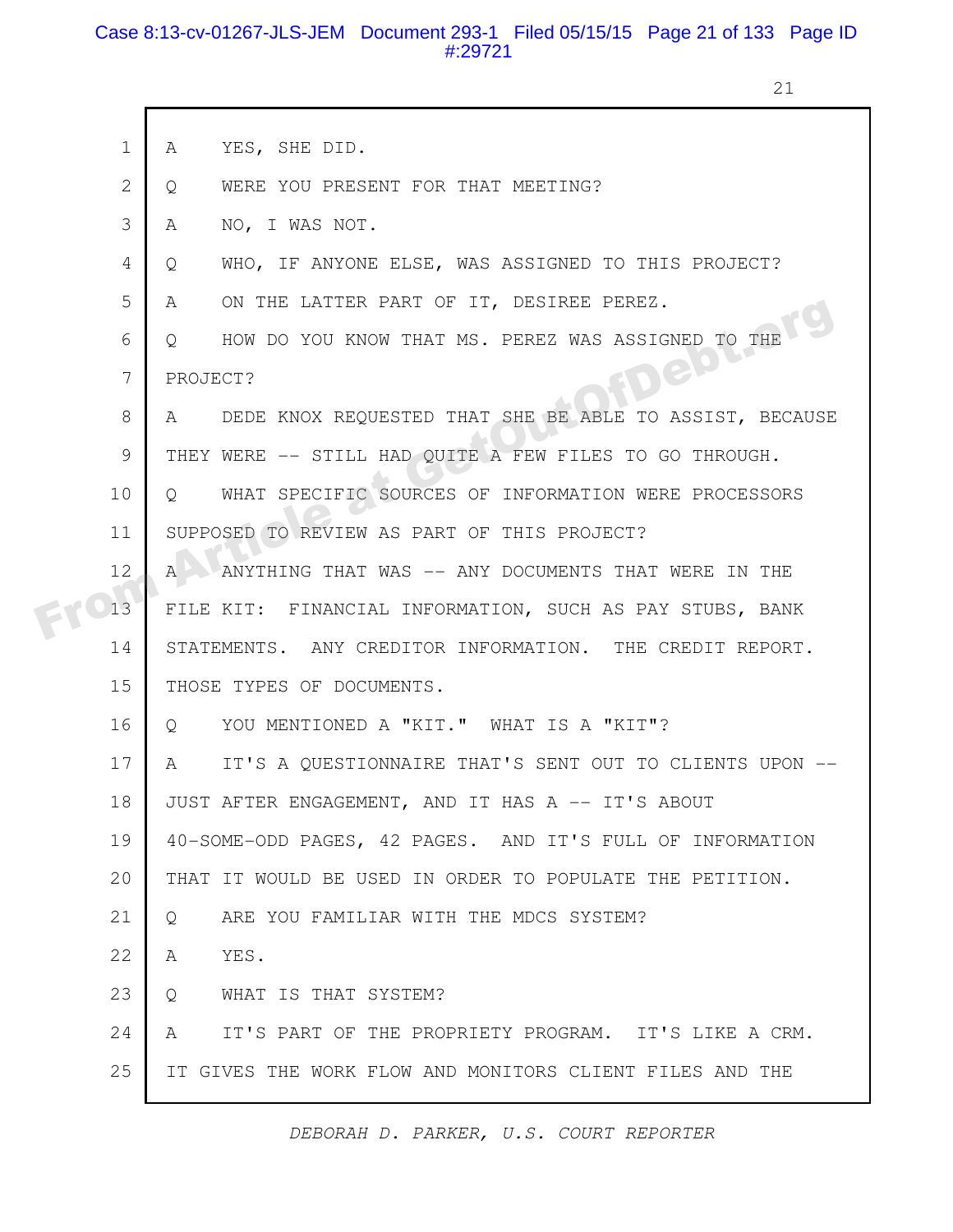#### Case 8:13-cv-01267-JLS-JEM Document 293-1 Filed 05/15/15 Page 22 of 133 Page ID #:29722

г

22

|  | $\mathbf{1}$ | STATUS AND THE PROGRESS OF EACH FILE.                                      |
|--|--------------|----------------------------------------------------------------------------|
|  | 2            | WHAT TYPES OF DOCUMENTS, IF ANY, ARE HOUSED IN THE MDCS<br>$\circ$         |
|  | 3            | SYSTEM?                                                                    |
|  | 4            | I'M NOT SURE I UNDERSTAND THE QUESTION.<br>A                               |
|  | 5            | WHAT TYPES OF DOCUMENTS ARE -- ACTUALLY EXIST WITHIN<br>$\circ$            |
|  | 6            | <b>DIE-OFS</b><br>THAT MDCS SYSTEM, IF YOU KNOW?                           |
|  | 7            | AS FAR AS FOR CLIENTS? FOR EMPLOYEES?<br>I'M NOT<br>A                      |
|  | 8            | EXCUSE ME. FOR CONSUMERS.<br>Q                                             |
|  | 9            | ANY DOCUMENTS THAT THEY SEND IN. ANY DOCUMENTS THAT WE<br>$A \quad \alpha$ |
|  | 10           | PRODUCE AND PROVIDE TO THEM A COPY IS UPLOADED TO THEIR                    |
|  | 11           | FILE. THE PETITION. SETTLEMENTS. ANYTHING. ANY DOCUMENT                    |
|  | 12           | THAT HAS TO DO WITH THE FILE. IT'S LIKE A PAPER FILE, BUT                  |
|  | 13           | IT'S ELECTRONICALLY SENT.                                                  |
|  | 14           | Q HOW, IF AT ALL --                                                        |
|  | 15           | THE COURT: BEGIN YOUR QUESTION AGAIN, PLEASE.                              |
|  | 16           | $HOW$ --                                                                   |
|  | 17           | BY MR. O'MALLEY:                                                           |
|  | 18           | Q HOW, IF AT ALL, WERE PROCESSORS SUPPOSED TO REVIEW THE                   |
|  | 19           | INFORMATION IN THE MDCS SYSTEM AS PART OF THIS PROJECT?                    |
|  | 20           | THEY HAD AN UPLOAD FACTS REPORT THAT WHEN DOCUMENTS<br>A                   |
|  | 21           | CAME IN, IT WAS UPLOADED THROUGH THE MAIL ROOM. AND                        |
|  | 22           | DEPENDING ON WHAT STATUS THE FILE WAS IN, IT WOULD GO TO A                 |
|  | 23           | PARTICULAR AREA IN THE COMPANY. SO ALL THOSE VIEW                          |
|  | 24           | DOCUMENTS, THEY WOULD BE IN THERE. THAT'S HOW, TYPICALLY,                  |
|  | 25           | IT WOULD HAPPEN WHEN THEY WERE ACTIVE. WHEN THEY WERE                      |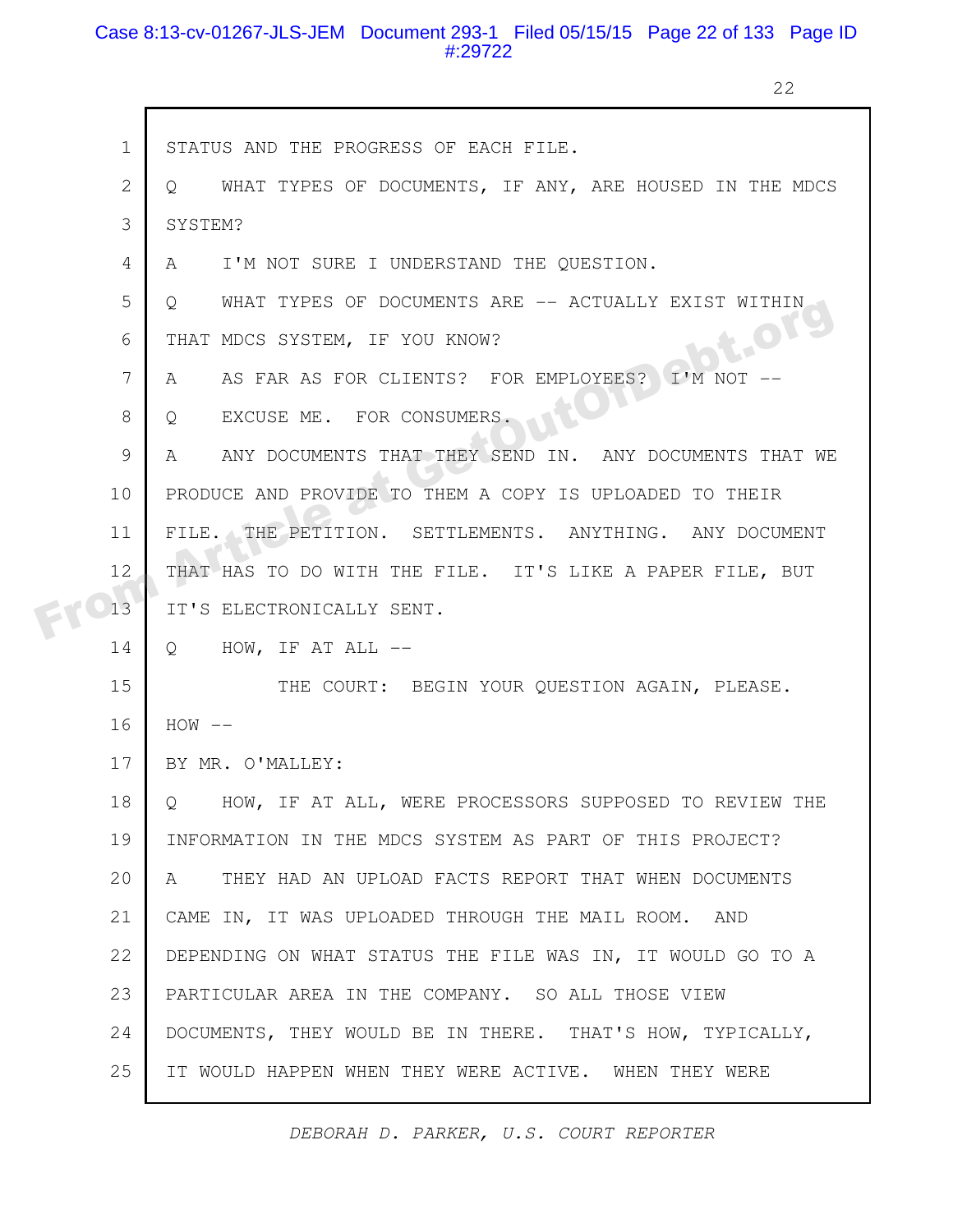## Case 8:13-cv-01267-JLS-JEM Document 293-1 Filed 05/15/15 Page 23 of 133 Page ID #:29723

23

|  | $\mathbf 1$  | CANCELED, THOSE WOULD BE SUPPRESSED, SO COULDN'T SEE THAT.        |
|--|--------------|-------------------------------------------------------------------|
|  | $\mathbf{2}$ | THEY COULDN'T WORK ON THAT, TYPICALLY.                            |
|  | 3            | ARE YOU FAMILIAR WITH LOG NOTES?<br>Q                             |
|  | 4            | YES, I AM.<br>A                                                   |
|  | 5            | WHAT ARE LOG NOTES?<br>$\circ$                                    |
|  | 6            | IT'S THE ACTIVITY THAT HAPPENS ON A FILE. SO IF<br>A              |
|  | 7            | SOMEBODY ENTERS A FILE, IT WILL AUTOMATICALLY LOG A NOTE, OR      |
|  | 8            | LOG THEIR NAME ON IT. THERE'S SOME AUTO STAMPS THAT JUST          |
|  | 9            | TELLS SOME GENERIC, BASIC INFORMATION, REPETITIVE                 |
|  | 10           | INFORMATION. IF THERE IS -- IF A CLIENT CALLS IN AND THERE        |
|  | 11           | IS SOMETHING, YOU KNOW, OF DETAIL -- THEY'RE SUPPOSED TO PUT      |
|  | 12           | NOTES IN ALL THE TIME, EVERY TIME THE CLIENT CALLS IN, AND        |
|  | 13           | THEY ACCESS THE FILE.                                             |
|  | 14           | SO ANYTHING SPECIFIC THE CLIENT MIGHT RELAY TO ONE                |
|  | 15           | OF THE REPRESENTATIVES WOULD BE PUT IN THERE OR IF THERE WAS      |
|  | 16           | A SETTLEMENT OFFER, THEY MIGHT PUT IN, YOU KNOW, TO TRY TO        |
|  | 17           | CONTACT THE CREDITOR. SO IT'S JUST FULL OF ALL THE                |
|  | 18           | DIFFERENT ACTIVITY THAT HAPPENS IN THE FILE.                      |
|  | 19           | WERE PROCESSORS INSTRUCTED TO REVIEW LOG NOTES AS PART<br>$\circ$ |
|  | 20           | OF THIS PROJECT?                                                  |
|  | 21           | $\mathbb{A}$<br>YES.                                              |
|  | 22           | WHEN PROCESSORS FOUND INFORMATION RELATING TO THE<br>$Q_{\perp}$  |
|  | 23           | CONSUMER FILES, WHAT WERE THEY SUPPOSED TO DO WITH IT?            |
|  | 24           | ENTER IT INTO ABM, WHICH IS THE PROGRAM THAT WOULD<br>A           |
|  | 25           | PRODUCE THE PETITION.                                             |
|  |              |                                                                   |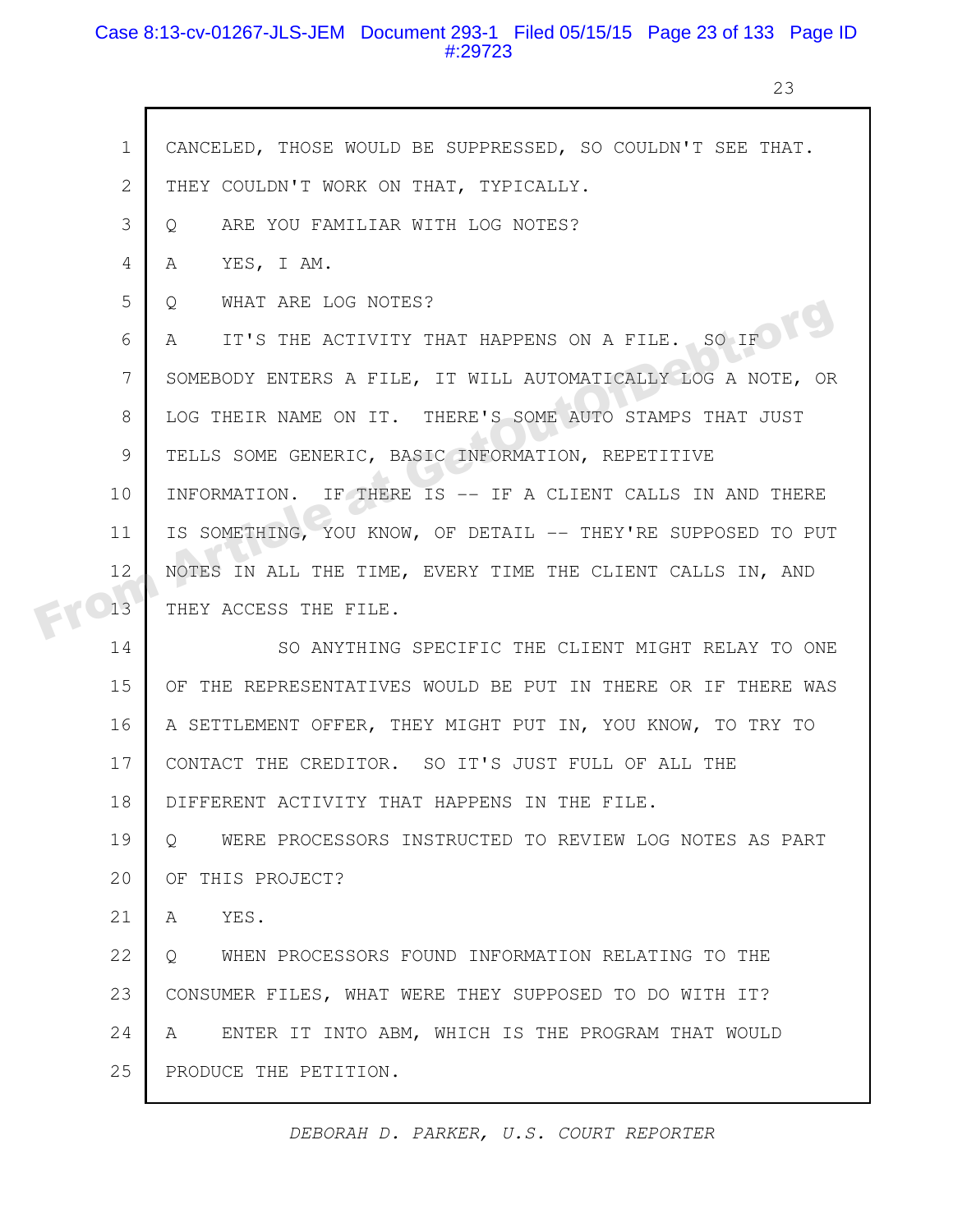## Case 8:13-cv-01267-JLS-JEM Document 293-1 Filed 05/15/15 Page 24 of 133 Page ID #:29724

24

|  | $\mathbf 1$  | AND HOW DID THEY ACTUALLY ENTER THIS INFORMATION INTO<br>$\circ$  |
|--|--------------|-------------------------------------------------------------------|
|  | $\mathbf{2}$ | ABM?                                                              |
|  | 3            | IT'S A DATA ENTRY. YOU KNOW, THEY TYPE IT IN, JUST<br>A           |
|  | 4            | LIKE A COURT REPORTER DOES.                                       |
|  | 5            | SO IF THEY FOUND INFORMATION IN A LOG NOTE, THEY WOULD<br>$\circ$ |
|  | 6            | MANUALLY --                                                       |
|  | 7            | FDebt.org<br>EXACTLY.<br>A                                        |
|  | 8            | -- TYPE THAT INFORMATION INTO THE ABM SYSTEM?<br>Q                |
|  | 9            | CORRECT.<br>A                                                     |
|  | 10           | AND THAT WOULD BE TRUE FOR ALL THE SOURCES OF<br>$\circ$          |
|  | 11           | INFORMATION THAT WERE TRANSFERRED TO ABM, TO YOUR KNOWLEDGE?      |
|  | 12           | A NOT ALL OF IT. SOME OF IT WOULD PULL THROUGH, SUCH AS           |
|  | 13           | THE CLIENT'S NAME, ADDRESS. SOME INFORMATION OFF THE CREDIT       |
|  | 14           | REPORT; NOT ALL OF IT.                                            |
|  | 15           | DO YOU KNOW IF PROCESSORS FOLLOWED THESE INSTRUCTIONS<br>Q        |
|  | 16           | AND SEARCHED INFORMATION AND INPUT IT INTO THE ABM SYSTEM?        |
|  | 17           | YES, THEY DID.<br>A                                               |
|  | 18           | HOW DO YOU KNOW THIS?<br>Q                                        |
|  | 19           | THEY PROVIDED ME A SPREADSHEET THAT HAD THE INFORMATION<br>A      |
|  | 20           | THAT OUTLINED THE FILE AND WHAT WORK HAD BEEN DONE ON IT.         |
|  | 21           | AND WHAT, IF ANYTHING, HAPPENED AFTER ALL THIS<br>$\cup$          |
|  | 22           | INFORMATION WAS INPUT INTO THE ABM SYSTEM?                        |
|  | 23           | A REDACTED PETITION WAS THEN RAN -- I'M SORRY, A<br>A             |
|  | 24           | PETITION WAS RAN AND REDACTED AND THEN UPLOADED TO A SHARE        |
|  | 25           | FILE TO BE PRODUCED TO THE CFPB.                                  |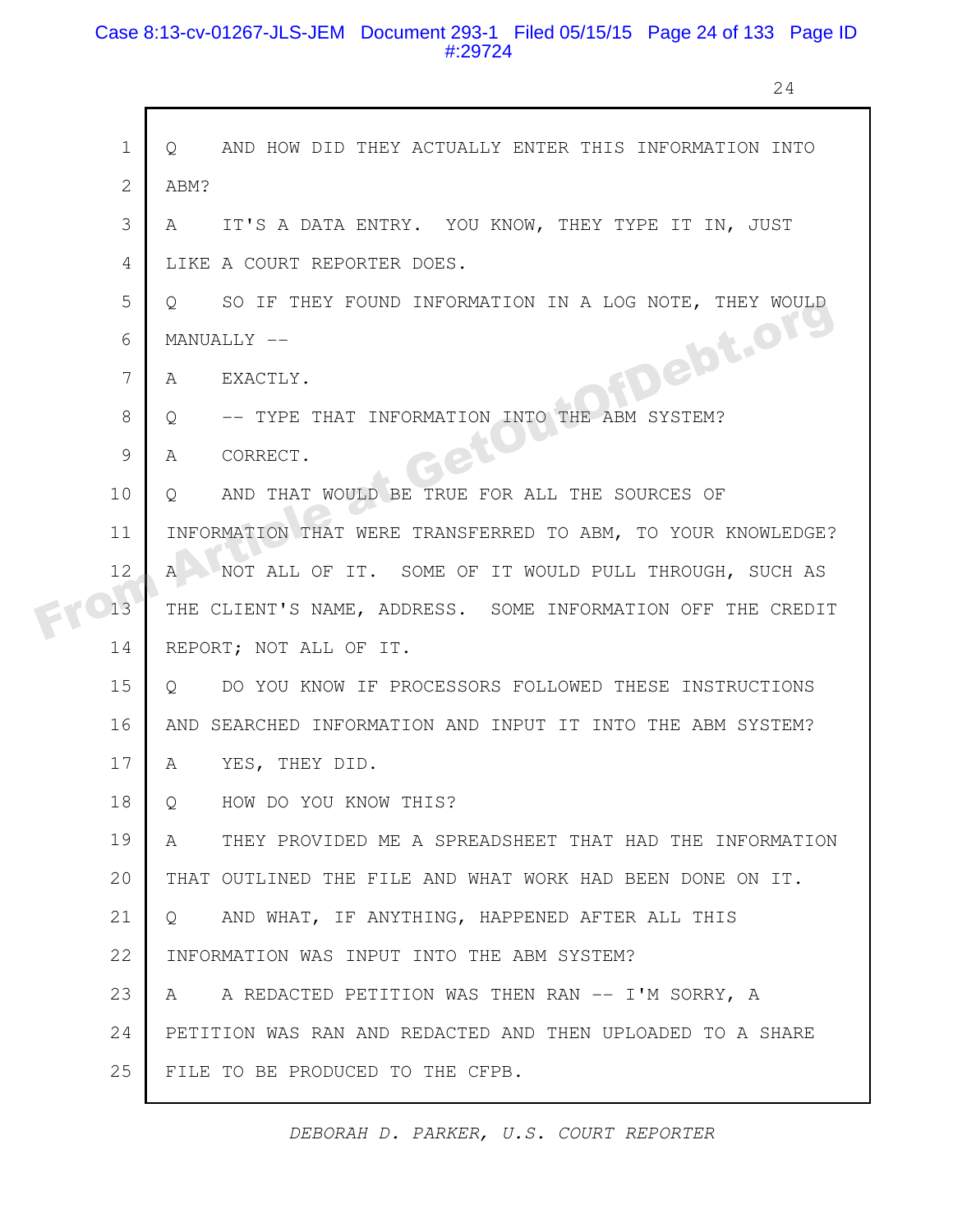## Case 8:13-cv-01267-JLS-JEM Document 293-1 Filed 05/15/15 Page 25 of 133 Page ID #:29725

25

| $\mathbf 1$   | AND WERE THOSE PETITIONS PRODUCED TO THE CFPB?<br>Q            |
|---------------|----------------------------------------------------------------|
| 2             | TO MY KNOWLEDGE, YES.<br>A                                     |
| 3             | MR. O'MALLEY: TORREY, COULD YOU PULL UP                        |
| 4             | EXHIBIT 102, PLEASE.                                           |
| 5             | (THE EXHIBIT WAS DISPLAYED ON THE SCREEN.)                     |
| 6             | bt.org<br>BY MR. O'MALLEY:                                     |
| 7             | MS. AUGUSTA, YOU HAVE A SCREEN BEFORE YOU. YOU ALSO<br>$\circ$ |
| 8             | HAVE TWO BINDERS BEFORE YOU. IF IT'S YOUR PREFERENCE TO        |
| $\mathcal{G}$ | LOOK AT THE BINDERS, YOU CAN LOOK AT EXHIBIT 102 IN THE        |
| 10            | BINDER; OTHERWISE, YOU CAN TAKE A LOOK AT THE SCREEN.          |
| 11            | (WITNESS SO COMPLIES.)<br>A                                    |
| 12            | THERE ARE A NUMBER OF PAGES TO THIS EXHIBIT.<br>O              |
| 13            | THE COURT: ACTUALLY, I'M JUST GOING TO ASK THAT                |
| 14            | UNLESS THERE'S A REASON TO START SEARCHING THROUGH THE         |
| 15            | BINDERS, THAT THEY JUST LOOK AT THE SCREEN.                    |
| 16            | MR. O'MALLEY: SURE.                                            |
| 17            | THE COURT: IF YOU CAN'T SEE IT, OR IF YOU HAVE                 |
| 18            | TROUBLE -- IF YOU HAVE ANY TROUBLE, THEN, PLEASE, GO AHEAD     |
| 19            | AND LOOK AT THE BINDER, IF THAT WOULD HELP. BUT OTHERWISE      |
| 20            | JUST TAKES A LOT OF TIME TO FIND THINGS.                       |
| 21            | THE WITNESS: IF YOU COULD JUST LIKE -- IT'S NOT                |
| 22            | AS CLEAR AS THIS ONE. I CAN SEE IT. I CAN SEE IT NOW.          |
| 23            | THE COURT: MAKE SURE EVERYTHING IS ON THE SCREEN,              |
| 24            | PLEASE; THAT NOTHING IS OFF THE EDGE OF THE SCREEN. I'M        |
| 25            | ASSUMING THAT IT LOOKS LIKE IT IS, BUT MAYBE I'M INCORRECT.    |
|               |                                                                |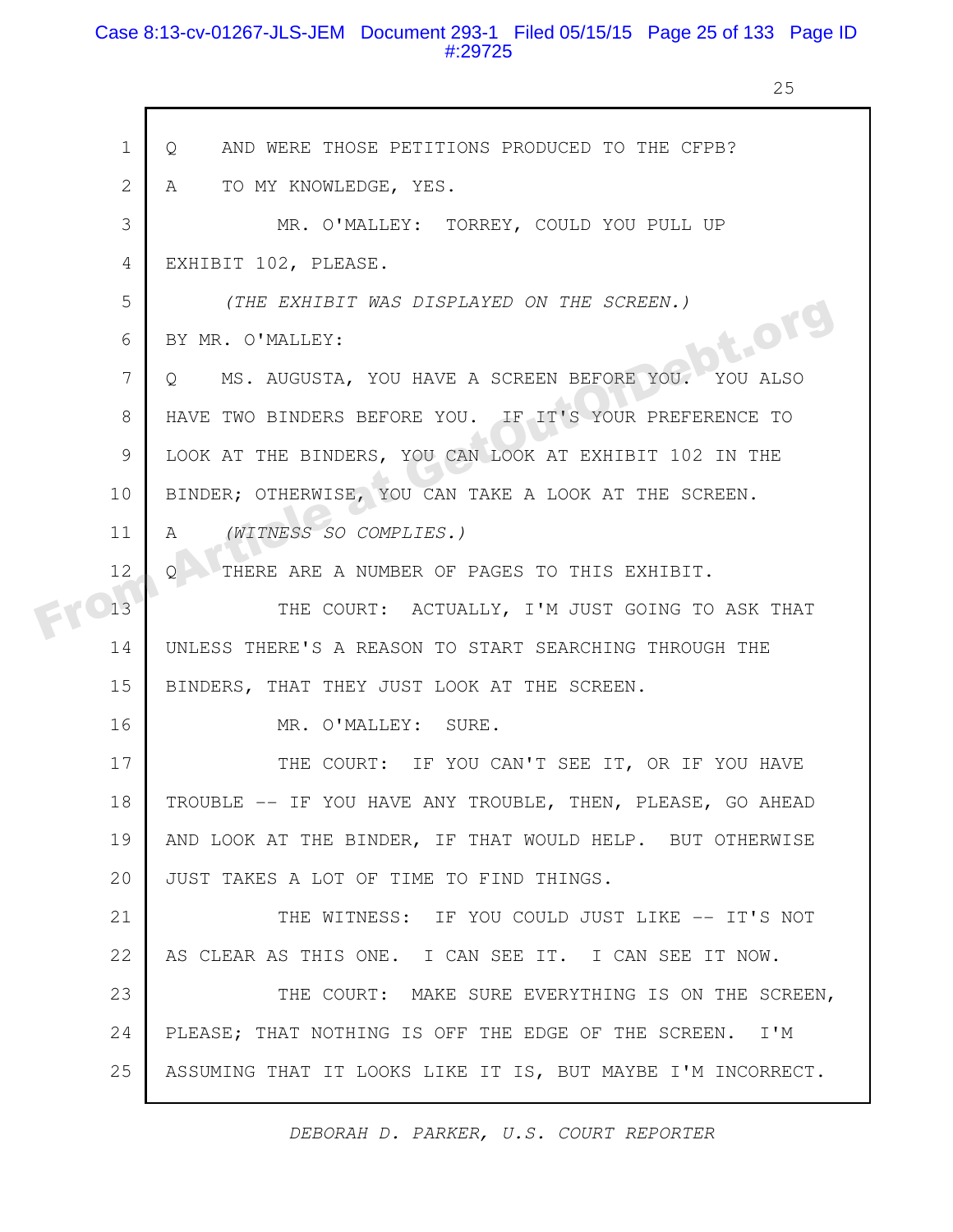### Case 8:13-cv-01267-JLS-JEM Document 293-1 Filed 05/15/15 Page 26 of 133 Page ID #:29726

26

|  | $\mathbf 1$    | THERE IS A WORD THAT'S --                                   |
|--|----------------|-------------------------------------------------------------|
|  | $\overline{2}$ | THE WITNESS: IS IT OKAY IF I LOOK AT THIS ONE?              |
|  | 3              | IT'S A LITTLE CLEANER.                                      |
|  | 4              | THE COURT: WE'VE GONE BETWEEN TOO BIG TO TOO                |
|  | 5              | SMALL.                                                      |
|  | 6              | bt.or<br>THE WITNESS: RIGHT.                                |
|  | 7              | MR. O'MALLEY: MAYBE I COULD JUST START BY KEEPING           |
|  | 8              | THE TEXT AT THIS SIZE. RUNNING THROUGH, I WOULD LIKE TO ASK |
|  | 9              | THE WITNESS IF SHE RECOGNIZES THE DOCUMENT; AND THEN, WE    |
|  | 10             | COULD FOCUS                                                 |
|  | 11             | THE COURT:<br>CERTAINLY.                                    |
|  | 12             | MR. O'MALLEY: TORREY, IF WE COULD SCROLL JUST               |
|  | 13             | THROUGH THIS DOCUMENT SLOWLY FOR MS. AUGUSTA AND ALLOW HER  |
|  | 14             | TO LOOK AT IT, I WOULD APPRECIATE IT.                       |
|  | 15             | (THE EXHIBIT WAS DISPLAYED ON THE SCREEN.)                  |
|  | 16             | BY MR. O'MALLEY:                                            |
|  | 17             | MS. AUGUSTA, DO YOU RECOGNIZE THIS DOCUMENT?<br>$\circ$     |
|  | 18             | I DO.<br>A                                                  |
|  | 19             | WHAT IS IT?<br>$\circ$                                      |
|  | 20             | IT'S AN E-MAIL CHAIN BETWEEN MYSELF, DEANNA BUSH,<br>A      |
|  | 21             | DEDE KNOX AND NANCY JIN.                                    |
|  | 22             | MR. O'MALLEY: TORREY, IF YOU COULD GO UP ONE                |
|  | 23             | PAGE, PLEASE.                                               |
|  | 24             | BY MR. O'MALLEY:                                            |
|  | 25             | YOU'LL SEE THERE'S A YELLOW CHART HERE, MS. AUGUSTA.<br>Q   |
|  |                |                                                             |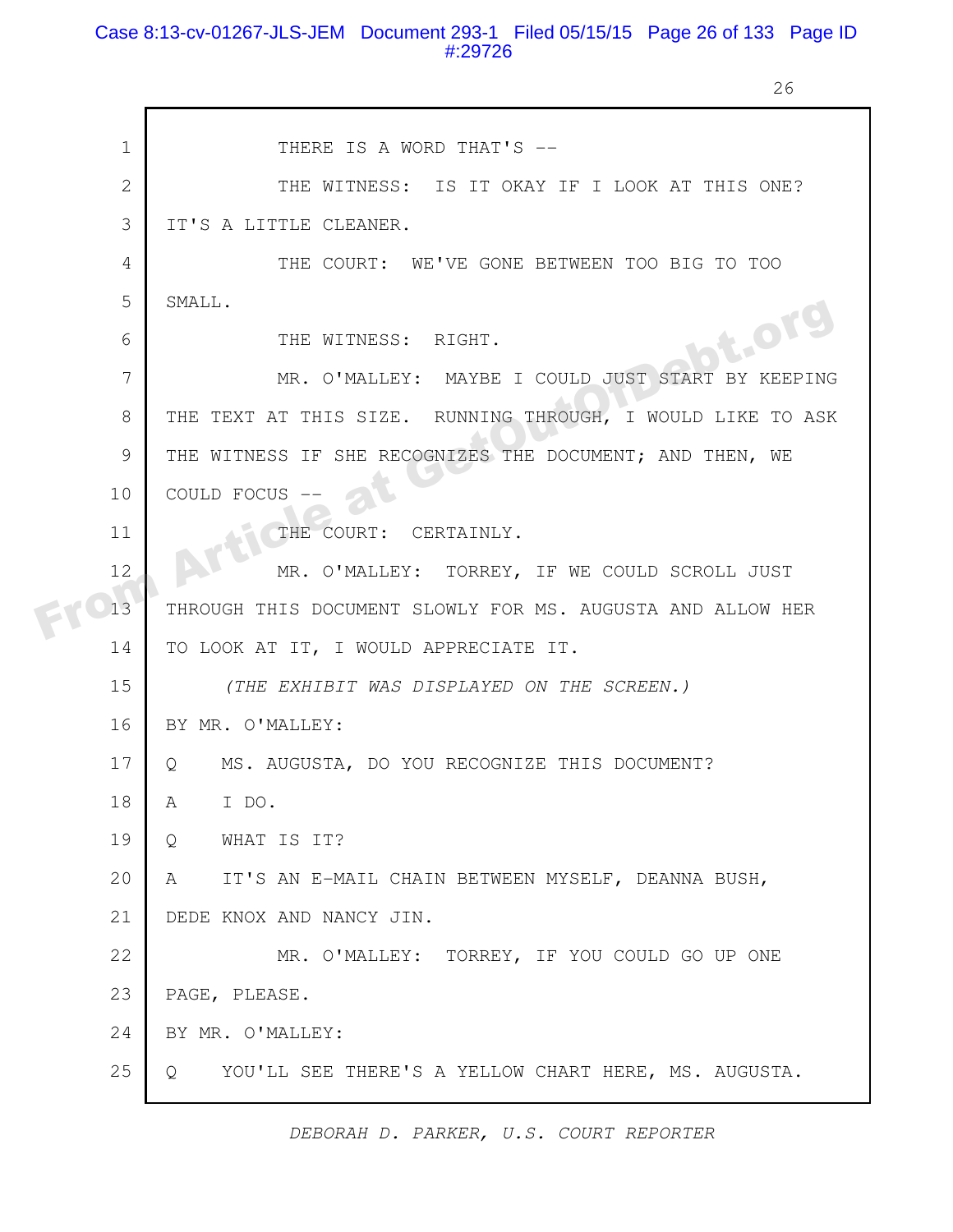## Case 8:13-cv-01267-JLS-JEM Document 293-1 Filed 05/15/15 Page 27 of 133 Page ID #:29727

27

|  | $\mathbf 1$    | YES.<br>A                                                         |
|--|----------------|-------------------------------------------------------------------|
|  | $\overline{2}$ | WHAT DO YOU UNDERSTAND THIS CHART TO REFLECT?<br>Q                |
|  | 3              | THIS WAS THE PROGRESS THAT DEANNA BUSH HAD PROVIDED ME,<br>A      |
|  | 4              | UP UNTIL THIS POINT, OF WHAT SHE HAD DONE ON THE FILES.           |
|  | 5              | PLEASE TAKE A LOOK AT THE LINES THAT -- THE TOP LINE<br>$\circ$   |
|  | 6              | WITH THE RED OUTLINE.                                             |
|  | 7              | <b>FDebt.org</b><br>CAN YOU TELL ME THE FILE NUMBER?<br>A         |
|  | 8              | IT ENDS IN 777. ON THE SCREEN, THERE IS A RED OUTLINE.<br>$\circ$ |
|  | 9              | IT'S THE TOP, FIRST RED OUTLINE.                                  |
|  | 10             | I SEE IT.<br>A                                                    |
|  | 11             | SO LOOKING AT THESE ROWS, WHAT DOES THE NUMBER ENDING<br>$\circ$  |
|  | 12             | IN 777 REPRESENT?                                                 |
|  | 13             | THE MDIS FILE NUMBER. IT'S A UNIQUE NUMBER THAT'S<br>A            |
|  | 14             | ASSIGNED TO EACH CLIENT.                                          |
|  | 15             | AND WHAT, IF ANYTHING, DOES THIS CHART REFLECT ABOUT<br>$\circ$   |
|  | 16             | WHEN THAT CONSUMER ENROLLED IN A PROGRAM SUPPORTED BY             |
|  | 17             | MORGAN DREXEN?                                                    |
|  | 18             | WELL, BECAUSE I KNOW WHAT THIS DOCUMENT IS, IT'S<br>A             |
|  | 19             | 5/13/2011. I'M NOT SURE THAT THAT'S CLEAR TO ANYBODY ELSE.        |
|  | 20             | HOW IS IT THAT YOU KNOW THAT 5/13/2011 IS THE<br>$\circ$          |
|  | 21             | ENROLLMENT DATE?                                                  |
|  | 22             | BECAUSE I BELIEVE AT THE TOP THERE MIGHT BE SOME<br>A             |
|  | 23             | COLUMNS THAT HAVE THE HEADER ON IT. OTHERWISE, THEY'RE IN         |
|  | 24             | THE OTHER SPREADSHEETS. BECAUSE THIS IS A REPORT THAT I           |
|  | 25             | LOOKED AT MANY TIMES.                                             |
|  |                |                                                                   |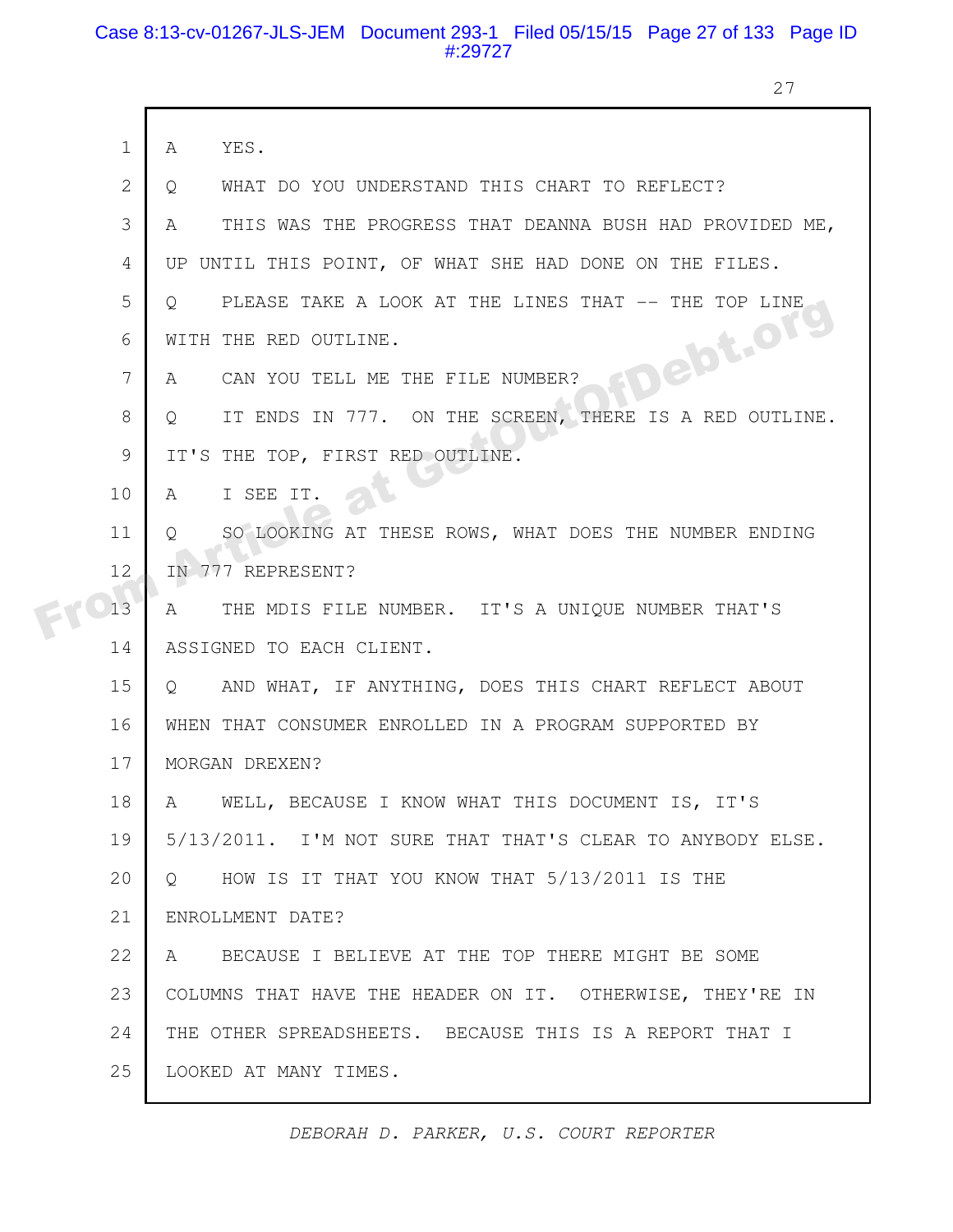## Case 8:13-cv-01267-JLS-JEM Document 293-1 Filed 05/15/15 Page 28 of 133 Page ID #:29728

28

|  | $\mathbf 1$    | MR. O'MALLEY: TORREY, CAN YOU JUST SCROLL UP SO                   |
|--|----------------|-------------------------------------------------------------------|
|  | $\overline{2}$ | WE CAN SEE THE TOP COLUMN HEADINGS, PLEASE. JUST BRIEFLY.         |
|  | 3              | BY MR. O'MALLEY:                                                  |
|  | 4              | WHAT, IF ANYTHING, DOES THIS CHART REFLECT ABOUT WHAT<br>$\circ$  |
|  | 5              | PROGRAM THIS CONSUMER ENROLLED IN?                                |
|  | 6              | bt.org<br>A CAN YOU SCROLL BACK DOWN, PLEASE?                     |
|  | 7              | THEY WERE ENGAGED IN THE DUAL MODEL BANKRUPTCY                    |
|  | 8              | OUION<br>NONFORMAL.                                               |
|  | 9              | Q AND HOW DO YOU KNOW THAT?                                       |
|  | 10             | A<br>IT STATES IT: \ BANKRUPTCY NONFORMAL SERVICES.               |
|  | 11             | WHAT, IF ANYTHING, DOES THIS CHART INDICATE ABOUT THE<br>$\circ$  |
|  | 12             | STATUS OF THE FILE AT THE TIME THAT THE BANKRUPTCY PETITION       |
|  | 13             | CREATION PROJECT BEGAN?                                           |
|  | 14             | THAT IT WAS A CANCELED FILE.<br>A                                 |
|  | 15             | WHAT DOES THAT MEAN?<br>$Q_{\cdot}$                               |
|  | 16             | IT WAS NO LONGER ACTIVE. THE DOCUMENTS WERE BEING<br>$\mathbf{A}$ |
|  | 17             | SUPPRESSED. THERE WAS NO FEES BEING COLLECTED. IT STATES          |
|  | 18             | "FORMAL ACTIVE ONLY."                                             |
|  | 19             | IT'S ONE OF A FEW TERMS THAT WERE USED TO                         |
|  | 20             | REPRESENT A FILE THAT WAS NO LONGER BEING WORKED ON.              |
|  | 21             | WHAT, IF ANYTHING, DOES THIS CHART INDICATE ABOUT HOW<br>$\circ$  |
|  | 22             | MUCH THE CONSUMER PAID IN BANKRUPTCY FEES?                        |
|  | 23             | COULD YOU SCROLL TO --<br>A                                       |
|  | 24             | MR. KLEIN: OBJECTION. IRRELEVANT.                                 |
|  | 25             | THE COURT: OVERRULED.                                             |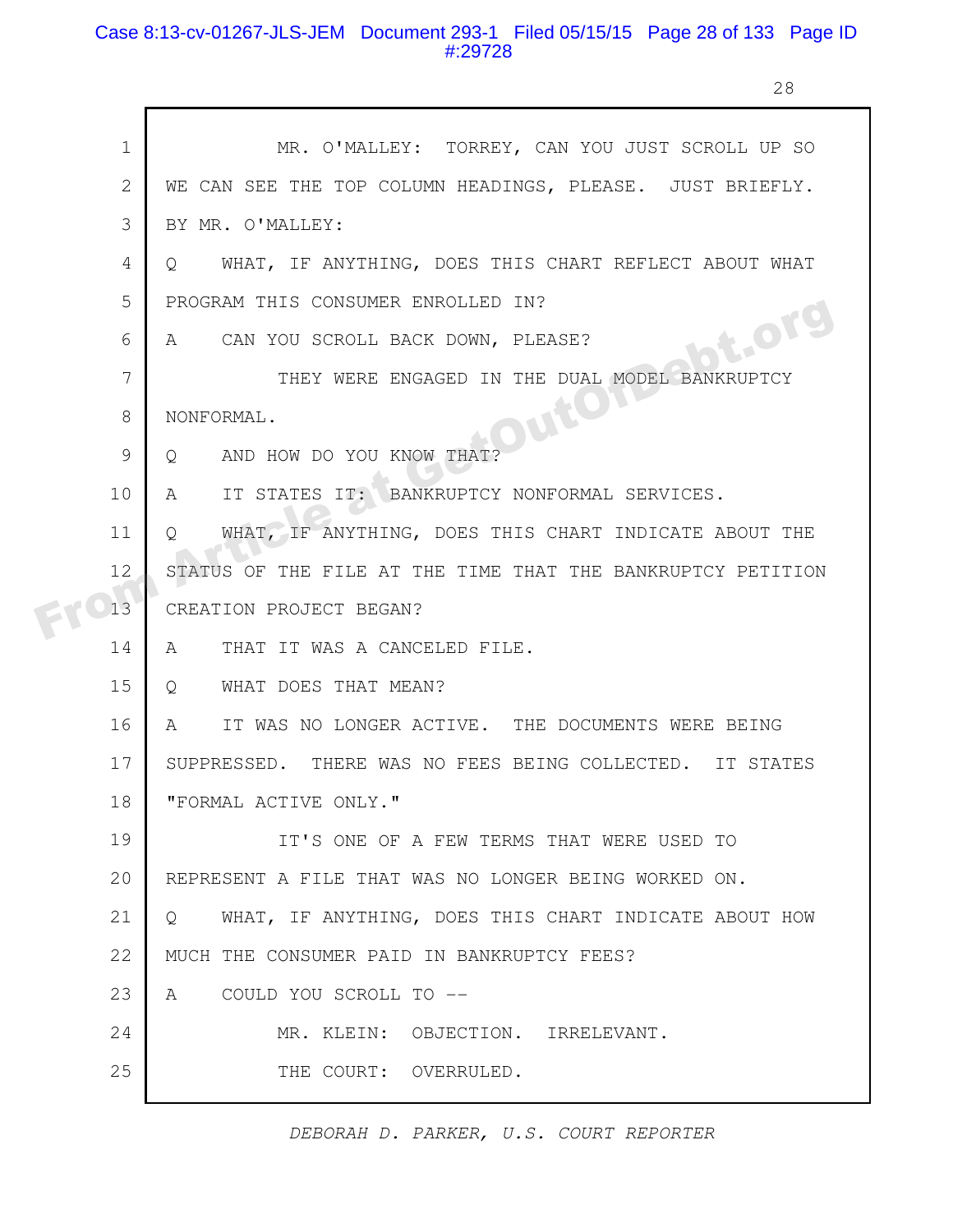## Case 8:13-cv-01267-JLS-JEM Document 293-1 Filed 05/15/15 Page 29 of 133 Page ID #:29729

г

29

| $\mathbf 1$  | THE WITNESS: IT SHOWS THAT THEY PAID \$3,499.52.             |
|--------------|--------------------------------------------------------------|
| $\mathbf{2}$ | BY MR. O'MALLEY:                                             |
| 3            | HOW YOU DO KNOW THAT?<br>O                                   |
| 4            | AT THE TOP -- IF YOU SCROLL BACK UP TO THE TOP, THAT'S<br>A  |
| 5            | THE HEADER. THIS IS A REPORT THAT WAS PRODUCED BY            |
| 6            | FDebt.org<br>AVI GUPTA.                                      |
| 7            | AND WHICH HEADER INDICATES<br>$\circ$                        |
| 8            | IT SAYS "TOTAL PAYMENT" AT THE TOP OF THIS REPORT OR<br>A    |
| 9            | SCREENSHOT.                                                  |
| 10           | WHAT, IF ANYTHING, DOES THIS REPORT -- CHART INDICATE<br>O   |
| 11           | ABOUT THE WORK PERFORMED ON THE CONSUMER'S PETITION DURING   |
| 12           | THE BANKRUPTCY PETITION CREATION PROJECT?                    |
| 13           | COULD YOU SCROLL BACK DOWN TO THAT, PLEASE?<br>A             |
| 14           | AND CAN YOU REPEAT THE QUESTION, PLEASE?                     |
| 15           | SURE. WHAT, IF ANYTHING, DOES THIS CHART INDICATE<br>$\circ$ |
| 16           | ABOUT THE WORK PERFORMED ON THIS CONSUMER'S FILE, DURING THE |
| 17           | BANKRUPTCY PETITION CREATION PROJECT WE'VE BEEN DISCUSSING   |
| 18           | THIS MORNING?                                                |
| 19           | MR. KLEIN: IRRELEVANT.                                       |
| 20           | THE COURT: OVERRULED.                                        |
| 21           | THE WITNESS: COULD YOU SCROLL TO THE LEFT,                   |
| 22           | BECAUSE THE INFORMATION OF WHAT'S --                         |
| 23           | THE COURT: YOU KNOW, IT MIGHT BE EASIER FOR YOU              |
| 24           | TO JUST PULL OUT THE BINDER, BECAUSE --                      |
| 25           | THE WITNESS: SORRY.                                          |
|              |                                                              |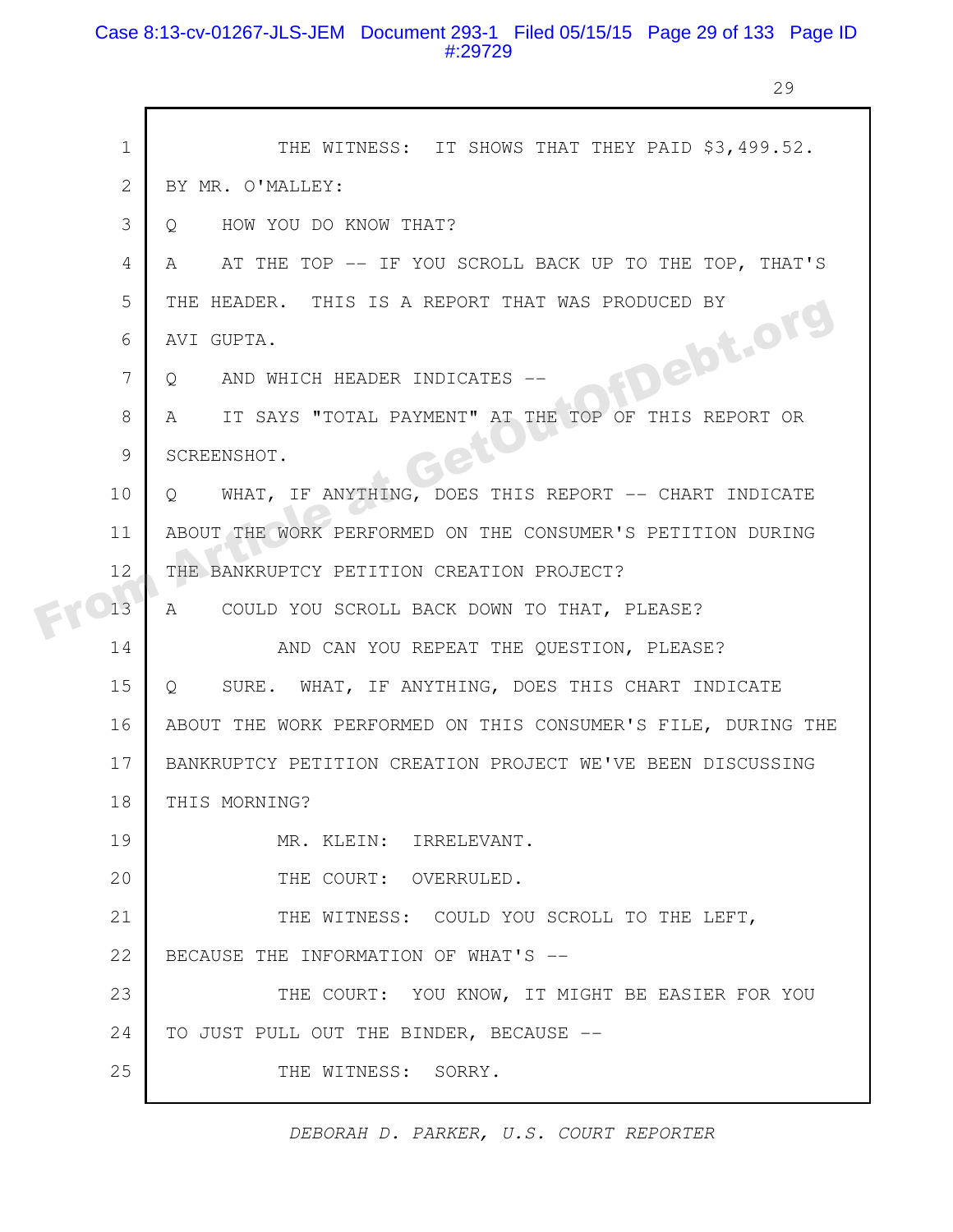## Case 8:13-cv-01267-JLS-JEM Document 293-1 Filed 05/15/15 Page 30 of 133 Page ID #:29730

r

30

| $\mathbf{1}$ | THE COURT: I UNDERSTAND THE SCROLLING AND ALL OF                 |
|--------------|------------------------------------------------------------------|
| $\mathbf{2}$ | THAT. SO IF YOU WOULD LIKE TO JUST PULL OUT THE BINDER AND       |
| 3            | LOOK AT EXHIBIT 102 --                                           |
| 4            | THE WITNESS: I APOLOGIZE.                                        |
| 5            | THE COURT: NO, IT'S NOT YOUR FAULT.                              |
| 6            | MR. O'MALLEY: UNFORTUNATELY, THE BINDER HAS                      |
| 7            | JutOfDelot<br>PRETTY SMALL TYPE, SO HOPEFULLY --                 |
| 8            | BY MR. O'MALLEY:                                                 |
| 9            | IT SHOULD BE IN THE BUREAU'S EXHIBITS, EXHIBIT 102.<br>Q         |
| 10           | OKAY. IT SHOWS THAT THERE WAS NO KIT OR FINANCIALS IN<br>A       |
| 11           | THE FILE; MEANING, NONE OF THE DOCUMENTS HAD BEEN RETURNED.      |
| 12           | THERE WAS NO -- THERE WAS A BAD PHONE NUMBER AND ADDRESS, SO     |
| 13           | THERE WAS NO WAY OF CONTACTING THE CLIENT AS WELL.               |
| 14           | SO THE PROCESSOR USED ANY INFORMATION THAT WAS                   |
| 15           | PHONED IN MDCS, SUCH AS LOG NOTES. I'M NOT SURE THE              |
| 16           | ORIENTATION WAS DONE. ANYTHING THAT WAS GATHERED AT THE          |
| 17           | TIME OF ENGAGEMENT, ON 5/13/2011, FROM THE FINANCIAL             |
| 18           | PROFILE, THAT INFORMATION WOULD HAVE BEEN USED TO POPULATE       |
| 19           | AS MUCH AS THEY COULD OF THAT PETITION.                          |
| 20           | DO YOU SEE THE LANGUAGE RAN MEANS TEST WITH INCOME AS<br>$\circ$ |
| 21           | PER MDCS/AS SAME EVERY MONTH?                                    |
| 22           | YES.<br>A                                                        |
| 23           | WHAT'S YOUR UNDERSTANDING OF WHAT THAT REFERS TO?<br>$\circ$     |
| 24           | IT REFERS TO THE MEANS TEST TO DETERMINE WHETHER OR NOT<br>A     |
| 25           | THE CLIENT FIT THE CRITERIA OR GUIDELINES TO FILE FOR            |
|              |                                                                  |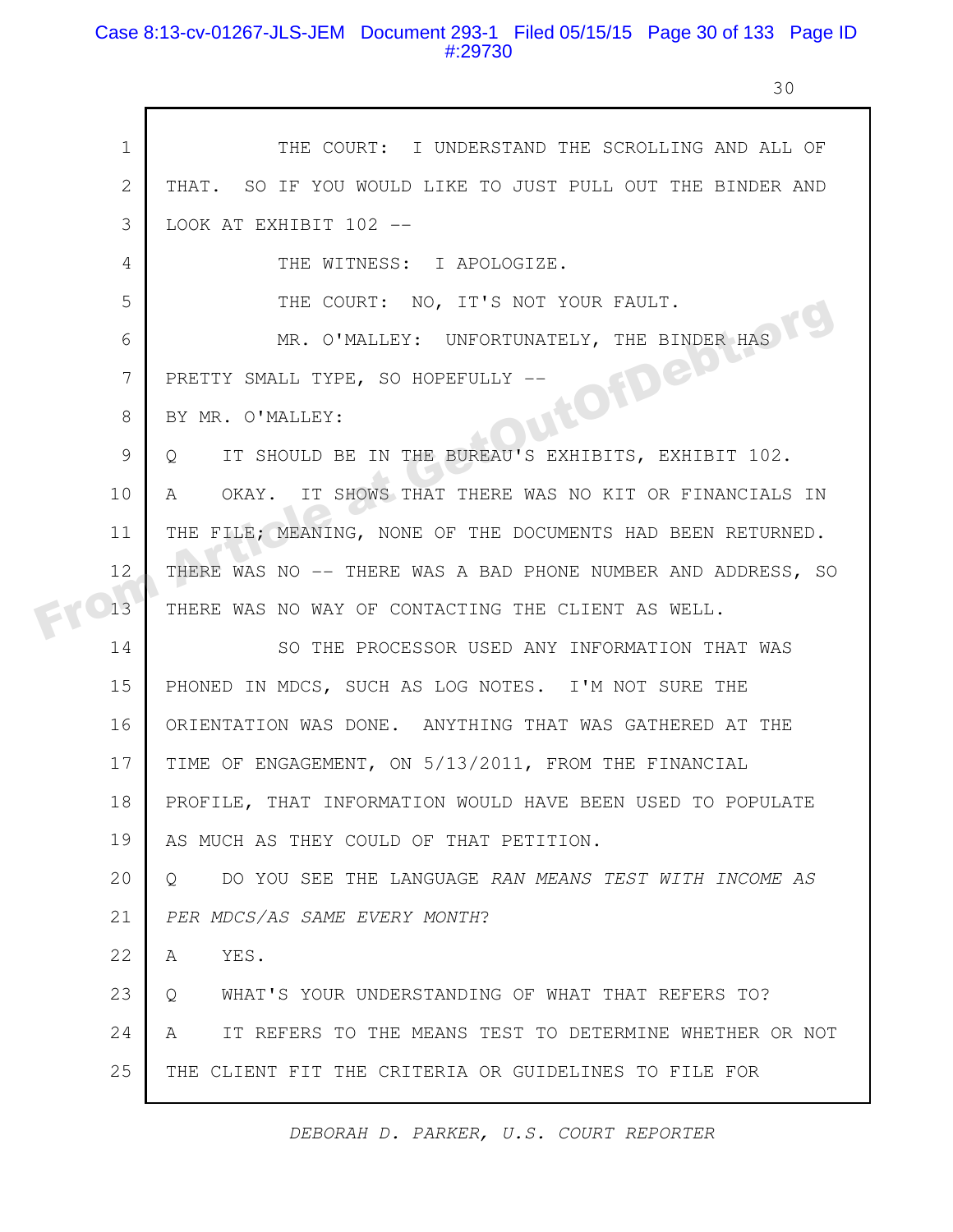## Case 8:13-cv-01267-JLS-JEM Document 293-1 Filed 05/15/15 Page 31 of 133 Page ID #:29731

31

|  | $\mathbf 1$  | BANKRUPTCY AND SO THEY USED INFORMATION THAT WAS OUTDATED.            |
|--|--------------|-----------------------------------------------------------------------|
|  | $\mathbf{2}$ | TYPICALLY, IT HAS TO BE WITHIN THE LAST SIX MONTHS, THE LAST          |
|  | 3            | SIX MONTHS OF BANK STATEMENTS, OR PAY STUBS, SO FORTH. SO             |
|  | 4            | SINCE THEY DIDN'T HAVE THAT TO THE DATE THAT THEY RAN THE             |
|  | 5            | MEANS TEST FOR, THEN THEY JUST USED PREVIOUS INFORMATION AND          |
|  | 6            | JUST FILLED -- LIKE FRONT-FILLED -- I'M NOT SURE EXACTLY HOW          |
|  | 7            | TO SAY IT, BUT JUST BROUGHT THAT INFORMATION FORWARD,                 |
|  | 8            | REPLICATED IT.                                                        |
|  | 9            | FROM THIS CHART, IS THERE ANYTHING -- WHAT, IF<br>$\circ$             |
|  | 10           | ANYTHING, ELSE CAN YOU TELL ABOUT WHAT WORK WAS DONE TO               |
|  | 11           | CREATE THIS PETITION?                                                 |
|  | 12           | I'M NOT SURE THAT I DIDN'T ANSWER IT ALREADY.<br>$\mathsf{A}$         |
|  | 13           | OKAY. LET'S TAKE A LOOK AT THE NEXT BRACKETED SET OF<br>Q             |
|  | 14           | LINES DOWN BELOW. IT'S THE FILE ENDING IN 106?                        |
|  | 15           | YES, I SEE IT.<br>A                                                   |
|  | 16           | WHAT, IF ANYTHING, DOES THIS CHART REFLECT ABOUT WHEN<br>Q            |
|  | 17           | THIS CONSUMER ENROLLED IN A PROGRAM SUPPORTED BY                      |
|  | 18           | MORGAN DREXEN?                                                        |
|  | 19           | THEY ENGAGED ON 10/24/2012.<br>A                                      |
|  | 20           | WHAT, IF ANYTHING, DOES THIS CHART INDICATE ABOUT WHAT<br>$Q_{\cdot}$ |
|  | 21           | PROGRAM THE CONSUMER ENROLLED IN?                                     |
|  | 22           | AGAIN, IT WAS A DUAL MODEL OF BANKRUPTCY NONFORMAL.<br>A              |
|  | 23           | AND WHAT, IF ANYTHING, DOES THIS CHART INDICATE ABOUT<br>$\circ$      |
|  | 24           | THE STATUS OF THE FILE AT THE TIME THE BANKRUPTCY CREATION            |
|  | 25           | PROJECT BEGAN?                                                        |
|  |              |                                                                       |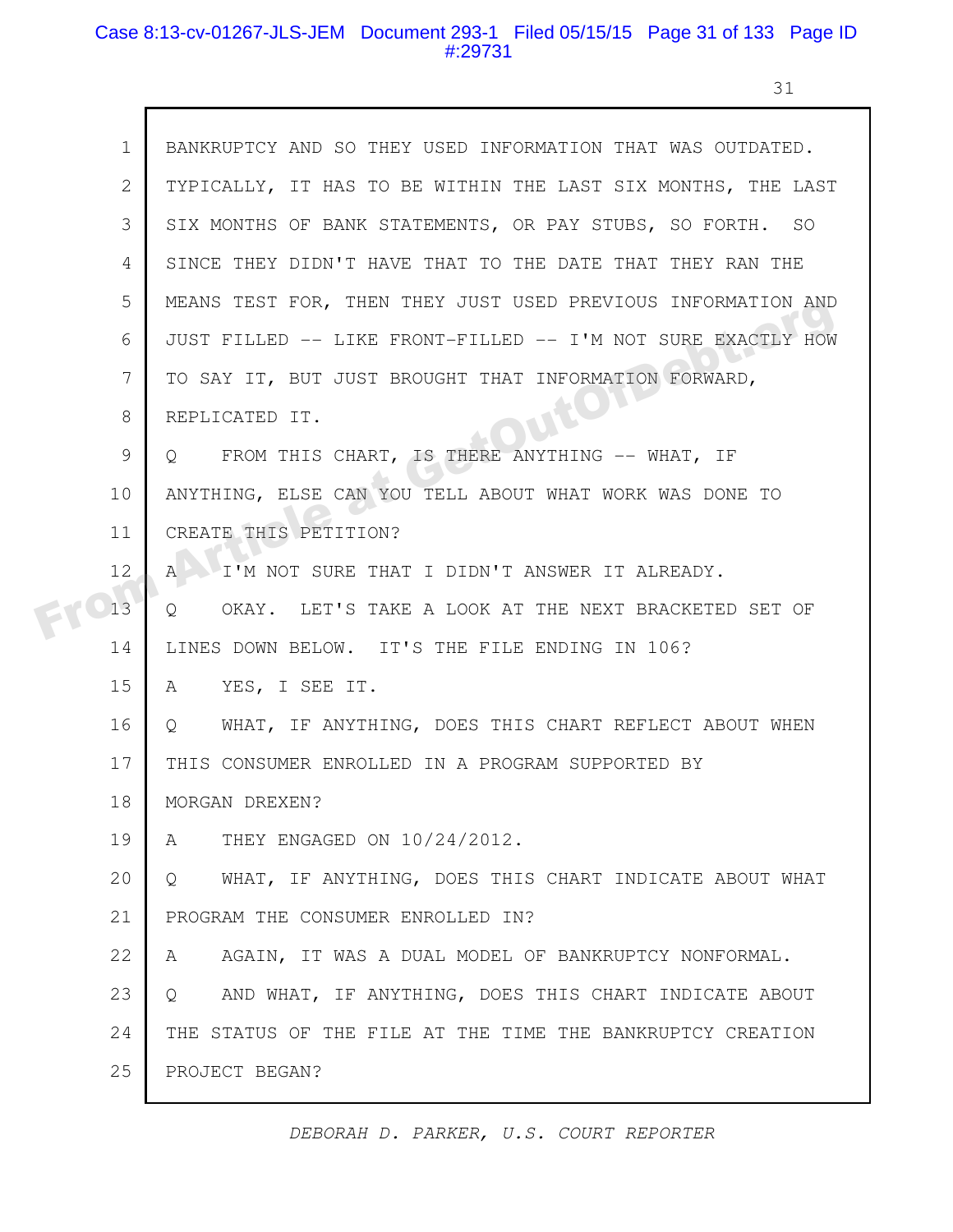### Case 8:13-cv-01267-JLS-JEM Document 293-1 Filed 05/15/15 Page 32 of 133 Page ID #:29732

г

32

| $\mathbf 1$ | A THAT THEY HAD CANCELED, BUT THEY HAD COMPLETED SOME OF          |
|-------------|-------------------------------------------------------------------|
| 2           | THE SETTLEMENTS OF THE UNSECURED DEBT. SO IT WAS SOME OF          |
| 3           | THE ACCOUNTS. MOST LIKELY HALF OF THEM, AT LEAST, WERE            |
| 4           | SETTLED.                                                          |
| 5           | WHAT DOES "PARTIALLY COMPLETED" REFER TO?<br>$\circ$              |
| 6           | I'M SORRY. IT REFERS TO THE DEBT SETTLEMENT SIDE<br>A             |
| 7           | IT'S REFERRING TO THE FACT THAT SOME OF THE ACCOUNTS, THE         |
| 8           | NON- -- THE UNSECURED ACCOUNTS THAT WERE ENROLLED TO BE           |
| 9           | NEGOTIATED WERE ACTUALLY NEGOTIATED AND SETTLED.                  |
| 10          | WHAT, IF ANYTHING, DOES THIS CHART REFLECT ABOUT<br>$Q_{\rm c}$   |
| 11          | BANKRUPTCY FEES PAID BY THIS CONSUMER?                            |
| 12          | I'M GOING TO HAVE TO LOOK DOWN HERE, IF I CAN SEE IT.<br>$A \cup$ |
| 13          | IT SHOWS THAT THERE WAS 2,400 -- I APOLOGIZE. I'M SORRY.          |
| 14          | I'M LOOKING AT THE WRONG ONE. \$3,371 COLLECTED.                  |
| 15          | Q WHAT, IF ANYTHING, DOES THE CHART INDICATE ABOUT THE            |
| 16          | WORK PERFORMED ON THIS CONSUMER'S PETITION AFTER THE              |
| 17          | PETITION PROJECT STARTED?                                         |
| 18          | A AGAIN, THIS STATES THAT THERE WAS NO FINANCIALS. NO             |
| 19          | KIT. SO THE CLIENT NEVER RETURNED TO THE QUESTIONNAIRE OR         |
| 20          | PROVIDED ANY FINANCIALS. THERE WERE SOME UNPROCESSED              |
| 21          | DOCUMENTS IN THE FILE THAT THEY WENT THROUGH. IT LOOKS LIKE       |
| 22          | A 1099-C, WHICH IS A FORGIVENESS OF DEBT FROM A CREDITOR.         |
| 23          | THEY UPDATED SCHEDULE A. THEY USED THE CREDIT REPORT AS           |
| 24          | THEIR SOURCE OF DATA. RAN THE MEANS TEST WITH INCOME FROM         |
| 25          | MDCS AGAIN. SO IT WAS INFORMATION -- INCOME THAT WAS LIKELY       |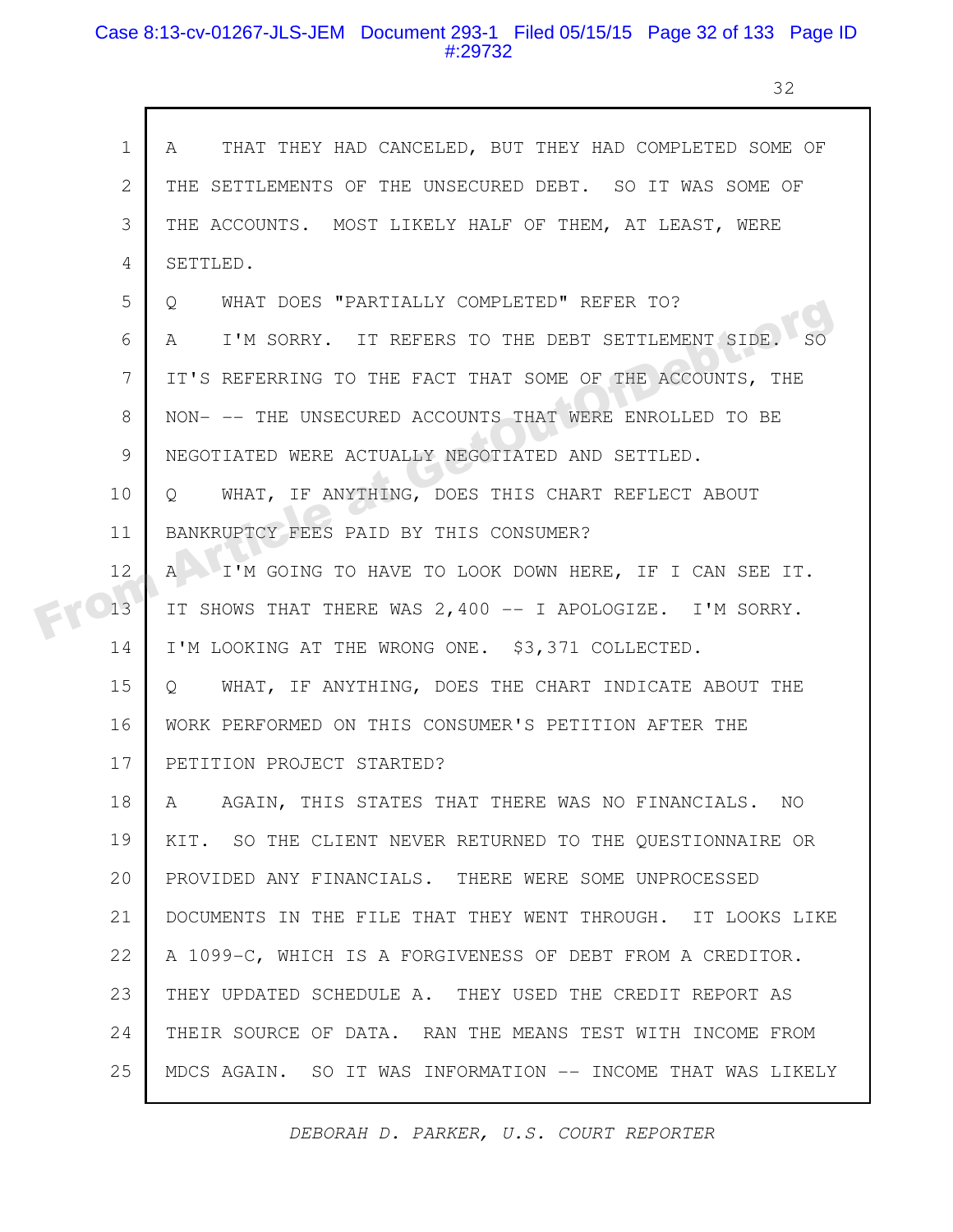### Case 8:13-cv-01267-JLS-JEM Document 293-1 Filed 05/15/15 Page 33 of 133 Page ID #:29733

33

|  | $\mathbf 1$    | GATHERED AT THE TIME OF ENGAGEMENT, WHICH WAS 10/24/2012.      |
|--|----------------|----------------------------------------------------------------|
|  | 2              | Q I SHOULD HAVE ASKED YOU THIS BEFORE, BUT WHAT, IF            |
|  | 3              | ANYTHING, DOES THIS CHART REFLECT ABOUT HOW FAR ALONG THE      |
|  | 4              | CONSUMER'S BANKRUPTCY WAS AT THE TIME THAT THE CREATION        |
|  | 5              | PROJECT BEGAN?                                                 |
|  | 6              | A IT SHOWS THAT IT WAS ITEM -- IT SAYS, "TWO DASH ITEMS        |
|  | $\overline{7}$ | PENDING." THAT MEANS THAT IT HAD -- IT WAS STILL IN            |
|  | 8              | PHASE 2. IT HAD NOT BEEN --                                    |
|  | 9              | IT WAS STILL IN PHASE 2. IT HAD NOT COMPLETED                  |
|  | 10             | PHASE 2 YET, SO IT HAD NOT BEEN RTN'D. SO A PETITION HAD       |
|  | 11             | NOT BEEN CREATED -- A BANKRUPTCY PETITION HAD NOT BEEN         |
|  | 12             | CREATED IN ANY FORM YET.                                       |
|  | 13             | MR. O'MALLEY: TORREY, IF YOU COULD GO TO THE LAST              |
|  | 14             | PAGE ON THE EXHIBIT.                                           |
|  | 15             | BY MR. O'MALLEY:                                               |
|  | 16             | MS. AUGUSTA, I WOULD LIKE YOU TO FOCUS ON THAT, THE<br>$\circ$ |
|  | 17             | LAST TWO LINES THAT ARE OUTLINED IN RED.                       |
|  | 18             | IF ANYTHING, DOES THIS CHART INDICATE AS TO<br>WHAT,           |
|  | 19             | THE CONSUMER WHOSE FILE ENDS IN -4777 ABOUT WHEN THAT          |
|  | 20             | CONSUMER ENROLLED IN A PROGRAM SUPPORTED BY MORGAN DREXEN?     |
|  | 21             | THEY ENGAGED ON 5/26/2011.<br>A                                |
|  | 22             | AND WHAT, IF ANYTHING, DOES THIS CHART INDICATE ABOUT<br>Q     |
|  | 23             | WHAT PROGRAM THE CONSUMER ENROLLED IN?                         |
|  | 24             | IT WAS THE DUAL MODEL, AGAIN. BANKRUPTCY AND<br>A              |
|  | 25             | NONFORMAL.                                                     |
|  |                |                                                                |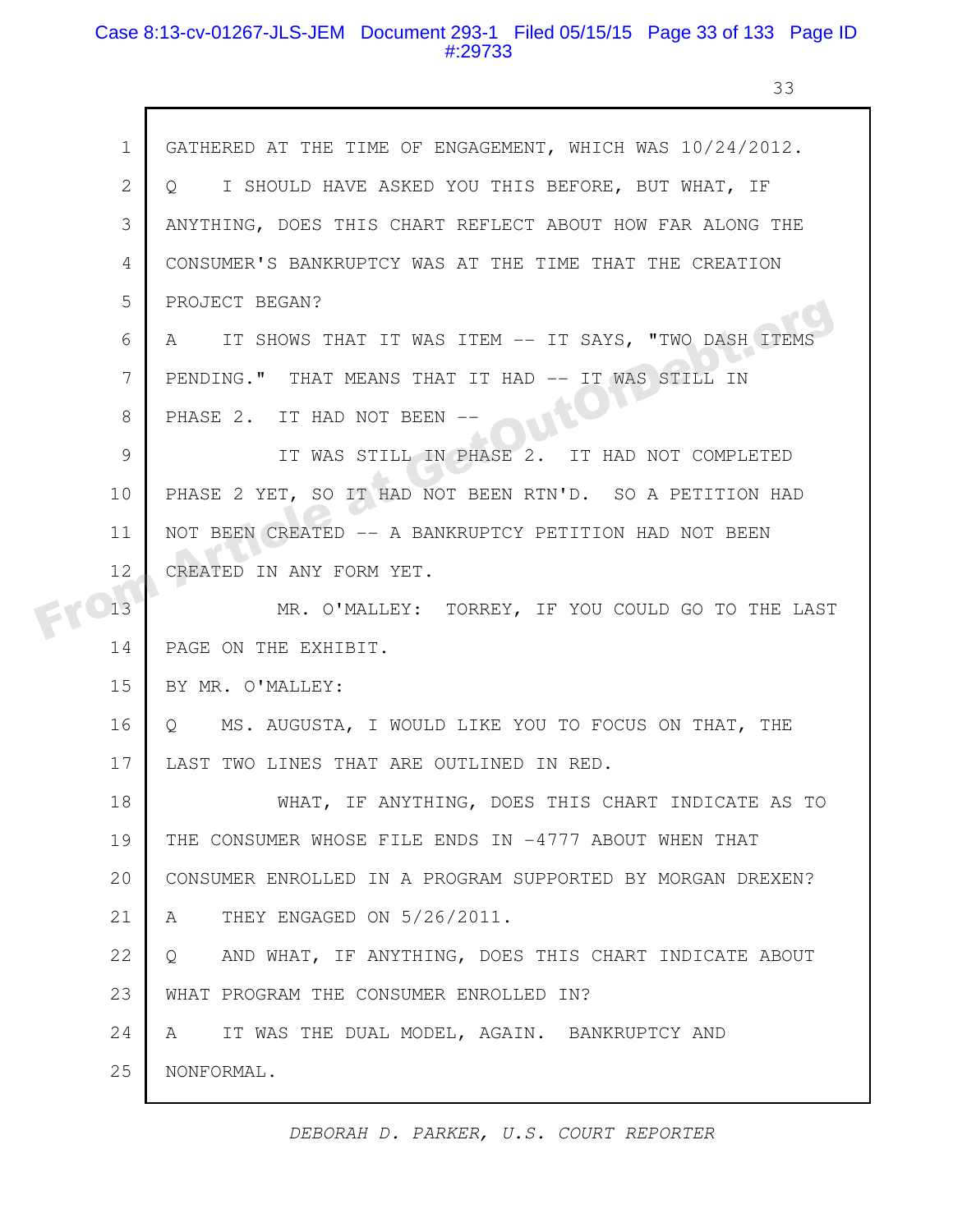#### Case 8:13-cv-01267-JLS-JEM Document 293-1 Filed 05/15/15 Page 34 of 133 Page ID #:29734

 $\mathsf{r}$ 

34

| $\mathbf 1$  | WHAT, IF ANYTHING, DOES THIS CHART INDICATE ABOUT THE<br>$Q_{\rm c}$        |
|--------------|-----------------------------------------------------------------------------|
| $\mathbf{2}$ | STATUS OF THE FILE AT THE TIME THAT THE BANKRUPTCY PETITION                 |
| 3            | CREATION PROJECT WE'VE DISCUSSED THIS MORNING BEGAN?                        |
| 4            | THAT IT WAS A CANCELED FILE. IT STATES "FORMAL ACTIVE<br>A                  |
| 5            | ONLY." ANOTHER CANCELLATION STATUS.                                         |
| 6            | WHAT DO YOU MEAN WHEN YOU SAY IT'S "A CANCELED FILE"?<br>$\circ$            |
| 7            | AGAIN, IT'S THE SAME THING I STATED BEFORE THAT THERE'S<br>A                |
| 8            | NO MORE WORK BEING DONE ON THE FILE. NO MORE FEES WERE                      |
| 9            | BEING COLLECTED. DOCUMENTS HAD BEEN SUPPRESSED.                             |
| 10           | WHAT, IF ANYTHING, DOES THIS CHART INDICATE ABOUT HOW<br>$\circ$            |
| 11           | MUCH THIS CONSUMER PAID IN BANKRUPTCY FEES?                                 |
| 12           | IT STATES THAT THERE WAS \$1,705 PAID.<br>$A^{\perp}$                       |
| 13           | WHAT, IF ANYTHING, DOES THIS CHART INDICATE ABOUT HOW<br>$Q_{\cdot}$        |
| 14           | FAR ALONG, IF AT ALL, A BANKRUPTCY PETITION WAS AT THE TIME                 |
| 15           | THAT THIS PROJECT STARTED?                                                  |
| 16           | AGAIN, THIS FILE WOULD NOT HAVE HAD A PETITION PRODUCED<br>$A \quad \alpha$ |
| 17           | AT THIS POINT. IT WAS ITEMS -- THERE WAS TWO ITEMS PENDING                  |
| 18           | WHICH HAD NOT BEEN RTN'D. THE KIT HADN'T BEEN RECEIVED, SO                  |
| 19           | THERE WAS NO WAY OF GATHERING THAT INFORMATION NECESSARILY                  |
| 20           | TO CREATE THE PETITION. SO VERY LITTLE WORK I WOULD SAY                     |
| 21           | PROBABLY WAS DONE ON THIS ONE.                                              |
| 22           | AND WHAT, IF ANYTHING, DOES THIS CHART INDICATE ABOUT<br>$\circ$            |
| 23           | THE WORK THAT MORGAN DREXEN DID TO ADD INFORMATION TO THE                   |
| 24           | CONSUMER'S FILE, PRIOR TO GENERATING A BANKRUPTCY PETITION?                 |
| 25           | WELL, THERE WAS NO KIT OR FINANCIALS ON FILE, SO THEY<br>A                  |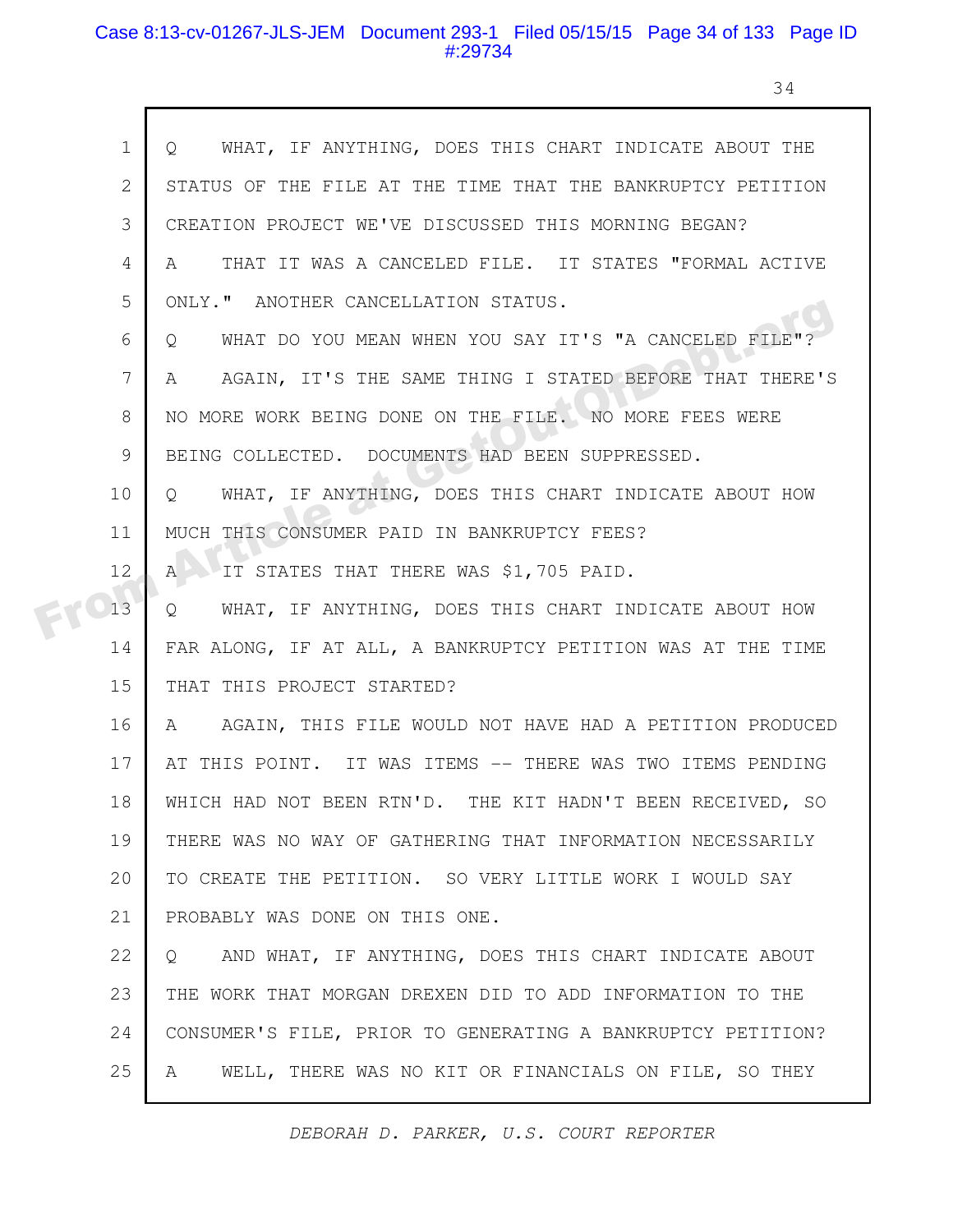#### Case 8:13-cv-01267-JLS-JEM Document 293-1 Filed 05/15/15 Page 35 of 133 Page ID #:29735

35

| $\mathbf 1$ | HAD TO USE INFORMATION OUT OF THE PROGRAM IN DCS, IN ORDER         |
|-------------|--------------------------------------------------------------------|
| 2           | TO PRODUCE A PETITION. THEY HAD TO UPDATE THE SCHEDULE F           |
| 3           | WITH OPEN DATES IN CONSIDERATION, NOT REALLY SURE WHAT THAT        |
| 4           | IN REFERS TO, BUT -- RAN MEANS TEST DONE WITH INCOME               |
| 5           | PROVIDED AT INTAKE. SO, AGAIN, THE INFORMATION OF WHAT THE         |
| 6           | "LIS" GATHERED ON 5/26/2011 OR AROUND THAT TIME WAS WHAT WAS       |
| 7           | USED TO RUN THE MEANS TEST THAT WAS RAN AT -- THAT WAS RAN         |
| 8           | LATER.                                                             |
| 9           | MR. O'MALLEY: TORREY, IF YOU COULD SCROLL UP TO                    |
| 10          | THE MIDDLE E-MAIL IN THIS CHAIN FROM NANCY JIN, DATED              |
| 11          | JUNE 23, AT 2:07 P.M.                                              |
| 12          | BY MR. O'MALLEY:                                                   |
| 13          | MS. AUGUSTA, DO YOU RECOGNIZE THIS E-MAIL?<br>Q                    |
| 14          | $\mathbb{A}$<br>I DO.                                              |
| 15          | MS. JIN WROTE: PLEASE SELECT THE CORRECT FORMS, BASED<br>Q         |
| 16          | ON LAST CLEARED POSITIVE ACH?                                      |
| 17          | DO YOU SEE THAT?                                                   |
| 18          | I DO.<br>A                                                         |
| 19          | AND THEN, BELOW THERE SEEMS TO BE A SCREENSHOT.<br>Q               |
| 20          | DO YOU SEE THAT?                                                   |
| 21          | YES.<br>A                                                          |
| 22          | WHAT DID YOU UNDERSTAND MS. JIN TO BE REFERRING TO WHEN<br>$\circ$ |
| 23          | SHE WROTE: "PLEASE SELECT THE CORRECT FORM BASED ON THE            |
| 24          | LAST CLEARED POSITIVE ACH (PH")?                                   |
| 25          | THAT PARTICULAR WINDOW WAS CREATED FOR THIS PROJECT.<br>A          |
|             |                                                                    |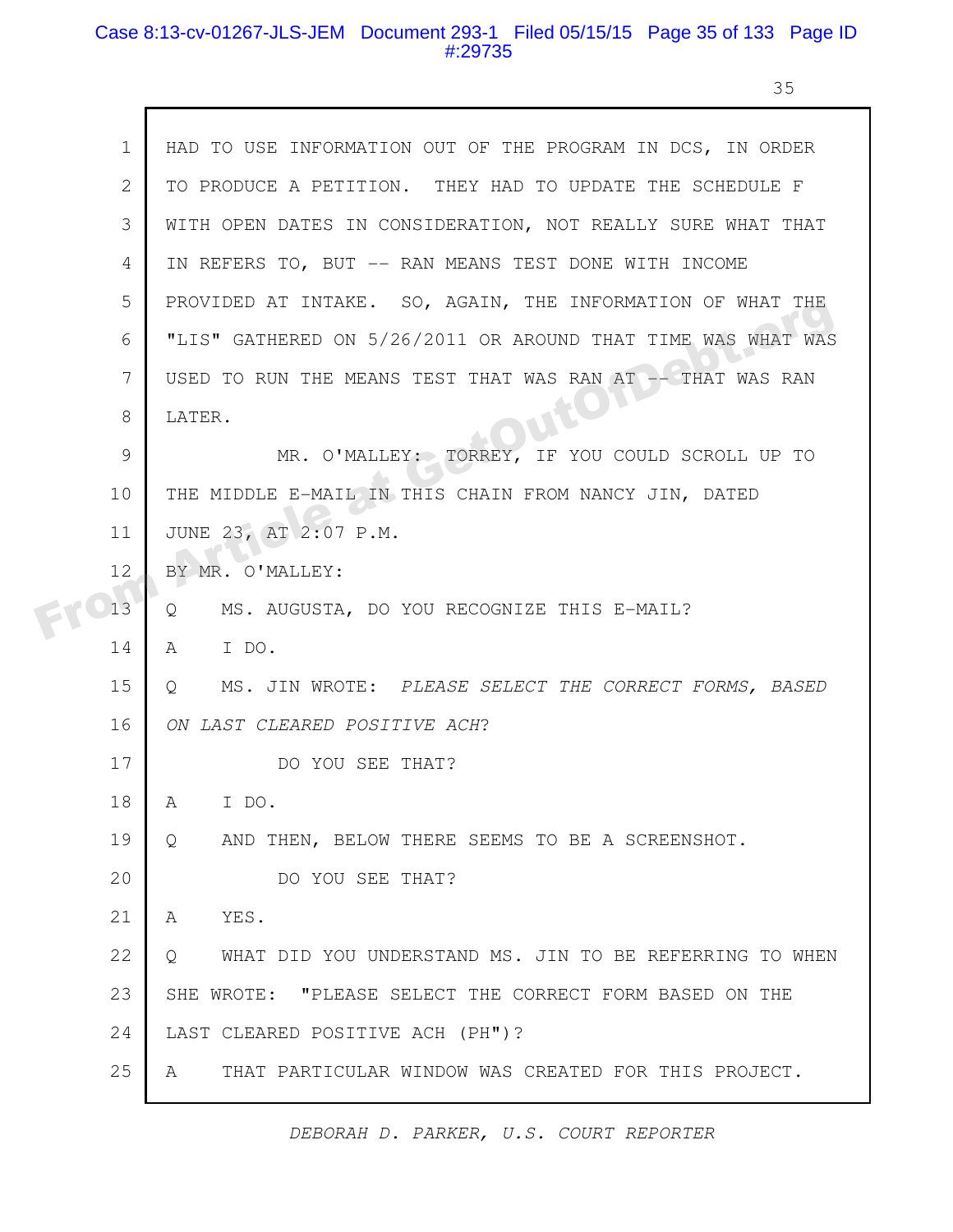#### Case 8:13-cv-01267-JLS-JEM Document 293-1 Filed 05/15/15 Page 36 of 133 Page ID #:29736

36

|  | $\mathbf 1$  | IT HAD THE DIFFERENT VERSIONS OF THE PETITION, BASED OFF OF        |
|--|--------------|--------------------------------------------------------------------|
|  | $\mathbf{2}$ | THE DATE RANGE. SO WHAT SHE WAS INSTRUCTING DEANNA TO DO IS        |
|  | 3            | ENSURE THAT THE VERSION OF THE PETITION WAS IN LINE WITH THE       |
|  | 4            | LAST ACH DATE, NOT THE MOST CURRENT VERSION OF A PETITION.         |
|  | 5            | SO YOU'LL SEE IN THIS SCREENSHOT, THERE ARE A NUMBER OF<br>$\circ$ |
|  | 6            | COLORED BOXES.                                                     |
|  | 7            | HDebt.org<br>WHAT DO THEY REFLECT?                                 |
|  | 8            | A DIFFERENT DATE RANGES, LIKE THE ONE SELECTED. IT                 |
|  | 9            | STATES: 4/1/2013 THROUGH 11/31/2013, I BELIEVE. SO THAT'S          |
|  | 10           | THE VERSION THAT WAS APPROPRIATE FOR THAT TIME.                    |
|  | 11           | DO YOU KNOW IF PROCESSORS SELECTED PETITION FORMS BASED<br>$\circ$ |
|  | 12           | ON THE LAST CLEARED POSITIVE ACH PAYMENT?                          |
|  | 13           | YES, THAT'S MY UNDERSTANDING.<br>A                                 |
|  | 14           | AND HOW DO YOU COME BY THAT UNDERSTANDING?<br>Q                    |
|  | 15           | WELL, SHE INSTRUCTED THEM TO DO SO, AND THEY RESPONDED<br>A        |
|  | 16           | THAT THEY WOULDN'T IN FACT DO IT. SO THEY AFFIRMED WHAT SHE        |
|  | 17           | HAD INSTRUCTED.                                                    |
|  | 18           | MR. O'MALLEY: TORREY, IF YOU COULD SCROLL DOWN                     |
|  | 19           | JUST A TINY BIT. THAT'S FINE.                                      |
|  | 20           | BY MR. O'MALLEY:                                                   |
|  | 21           | MS. AUGUSTA, YOU'LL SEE MS. JIN ALSO WROTE: THE<br>O.              |
|  | 22           | ATTORNEY SHOULD ALWAYS BE DEFAULTED TO THE LOCAL COUNSEL.          |
|  | 23           | AND THERE'S ANOTHER SCREENSHOT BELOW THAT.                         |
|  | 24           | YES.<br>A                                                          |
|  | 25           | WHAT DID YOU UNDERSTAND MS. JIN TO MEAN WHAT SHE WROTE:<br>Q       |
|  |              |                                                                    |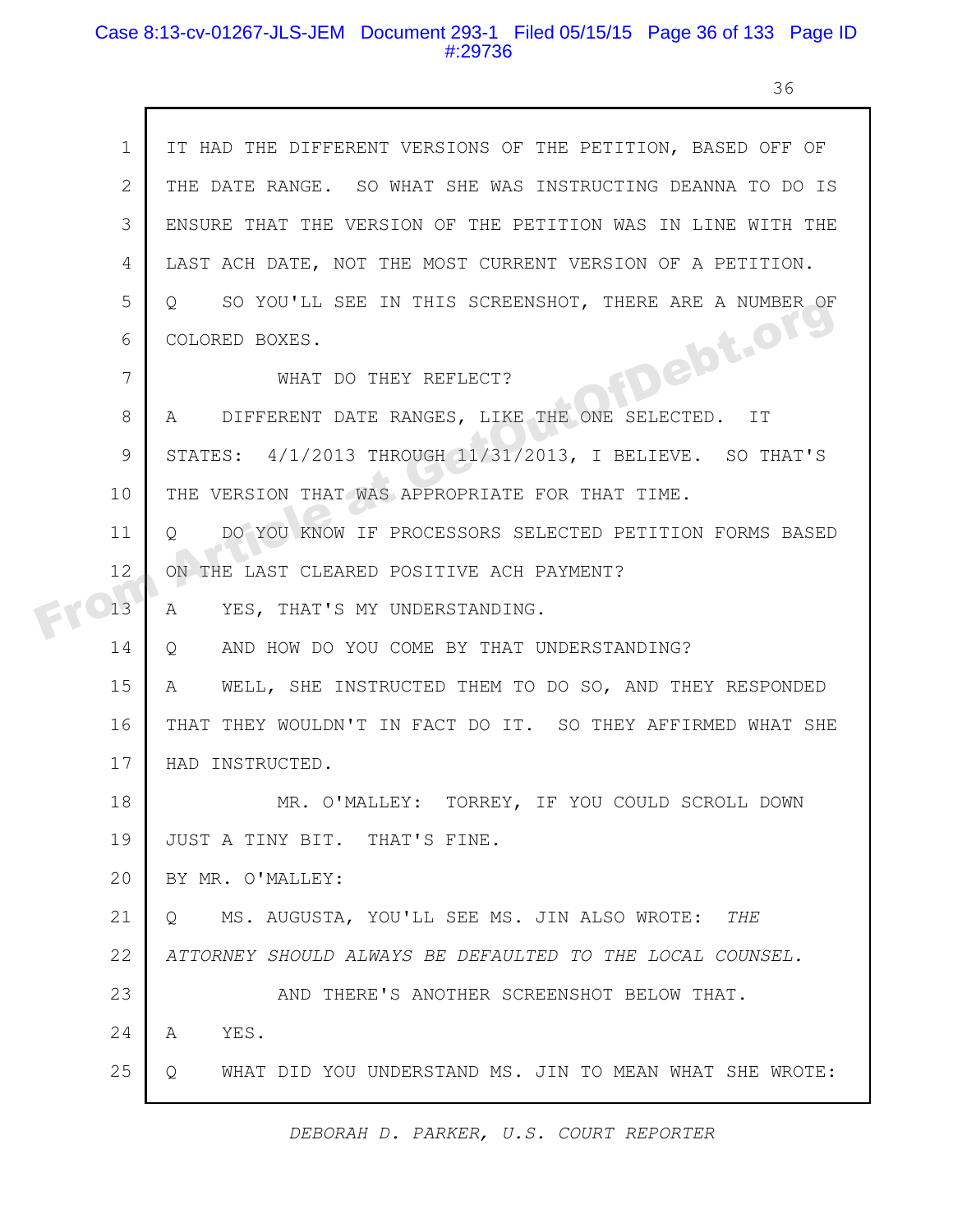#### Case 8:13-cv-01267-JLS-JEM Document 293-1 Filed 05/15/15 Page 37 of 133 Page ID #:29737

37

|  | $\mathbf 1$    | THE ATTORNEY SHOULD ALWAYS BE DEFAULTED TO THE LOCAL            |
|--|----------------|-----------------------------------------------------------------|
|  | $\overline{2}$ | COUNSEL?                                                        |
|  | 3              | JUST EXACTLY WHAT IT SAYS. THAT IF THE ATTORNEY WASN'T<br>A     |
|  | 4              | THE LOCAL COUNSEL, WHO WAS LICENSED IN THAT STATE -- THAT'S     |
|  | 5              | TYPICALLY THE ATTORNEY THAT'S LICENSED IN THE STATE THAT THE    |
|  | 6              | CLIENT RESIDES IN -- THEN THEY NEED TO SELECT THAT ONE.<br>IN   |
|  | 7              | THIS CASE, IT WAS NOT DEFAULTED TO THE LOCAL COUNSEL, SO        |
|  | 8              | SHE'S POINTING THAT OUT.                                        |
|  | 9              | IS THIS SCREENSHOT FROM THE ABM SYSTEM?<br>$\circ$              |
|  | 10             | YES, IT IS.<br>$\mathsf{A}$                                     |
|  | 11             | MR. O'MALLEY: IF YOU COULD SCROLL DOWN A TINY                   |
|  | 12             | BIT, TORREY.                                                    |
|  | 13             | BY MR. O'MALLEY:                                                |
|  | 14             | MS. JIN THEN WROTE: PLEASE MAKE SURE WHEN YOU CHANGE<br>$\circ$ |
|  | 15             | ATTORNEY NAME, ATTORNEY INFORMATION ON STATEMENT OF             |
|  | 16             | FINANCIAL AFFAIRS NO. 9 IS THE SAME. SEE BELOW. I CHANGED       |
|  | 17             | TO TIMOTHY PRIEBE AND --                                        |
|  | 18             | MR. O'MALLEY: SCROLL BACK, TORREY. THE OTHER                    |
|  | 19             | WAY. NO, THERE'S MORE. EXCUSE ME. IF YOU CAN SCROLL.            |
|  | 20             | KEEP GOING, PLEASE.                                             |
|  | 21             | BY MR. O'MALLEY:                                                |
|  | 22             | -- AND NOW STATEMENT OF FINANCIAL AFFAIRS HAS A<br>$\cup$       |
|  | 23             | DIFFERENT ATTORNEY NAME. THE ATTORNEY NAMES MUST BE             |
|  | 24             | CONSISTENT THROUGHOUT THE PETITION.                             |
|  | 25             | WHAT DID YOU UNDERSTAND MS. JIN TO MEAN WHAT SHE                |
|  |                |                                                                 |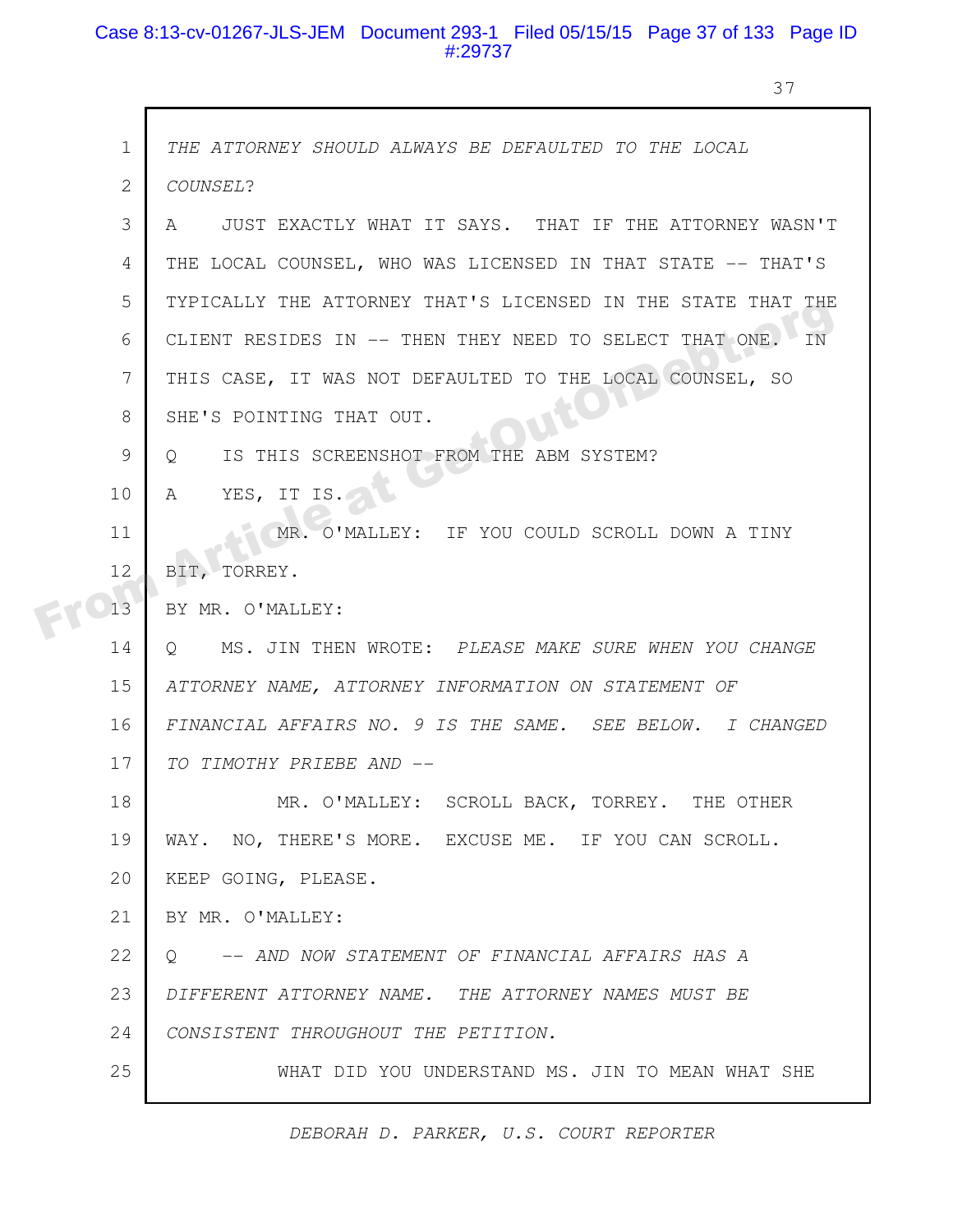#### Case 8:13-cv-01267-JLS-JEM Document 293-1 Filed 05/15/15 Page 38 of 133 Page ID #:29738

 $\mathsf{r}$ 

38

| $\mathbf{1}$  | WROTE THOSE WORDS?                                                  |
|---------------|---------------------------------------------------------------------|
| 2             | THAT SHE HAD, IN FACT, SELECTED THE LOCAL COUNSEL<br>A              |
| 3             | TIMOTHY PRIEBE AND WHEN SHE DID SO ON THIS STATEMENT OF             |
| 4             | FINANCIAL AFFAIRS, IT DIDN'T FOLLOW THROUGH, SO IT DIDN'T           |
| 5             | POPULATE AUTOMATICALLY. SO YOU HAD TO GO IN THERE AND ENTER         |
| 6             | <b>bt.Or</b><br>THE CORRECT INFORMATION.                            |
| 7             | NEXT, MS. JIN WRITES: "SCHEDULE G APPEARS INCOMPLETE."<br>$\circ$   |
| 8             | <b>JetOutO</b><br>DID YOU SEE THAT?                                 |
| $\mathcal{G}$ | YES, I DO.<br>A                                                     |
| 10            | IS YOUR UNDERSTANDING WHAT MS. JIN WAS REFERRING<br>WHAT<br>$\circ$ |
| 11            | THERE?<br>TO.                                                       |
| 12            | MR. KLEIN: CALLS FOR SPECULATION. NO FOUNDATION                     |
| 13            | AS<br>TO PERSONAL KNOWLEDGE.                                        |
| 14            | THE COURT: SUSTAINED.                                               |
| 15            | YOU CAN ASK HER MORE BASIC QUESTIONS, LIKE "WHAT                    |
| 16            | IS SCHEDULE G?" "WHEN IS IT COMPLETE?"                              |
| 17            | I THINK ASKING HER WHAT THE OTHER WRITER OF THE                     |
| 18            | E-MAIL MEANS MAY BE A LITTLE TOO BROAD AND CALLS FOR                |
| 19            | SPECULATION.                                                        |
| 20            | MR. O'MALLEY: YOUR HONOR, MY QUESTION WAS TO                        |
| 21            | MS. AUGUSTA'S UNDERSTANDING OF THE E-MAIL.                          |
| 22            | AM I PERMITTED TO ASK THAT LINE OF QUESTIONS?                       |
| 23            | THE COURT: WELL, HER UNDERSTANDING OF WHAT                          |
| 24            | SOMEONE ELSE WROTE MAY BE OF LIMITED RELEVANCE, SO LET'S            |
| 25            | START WITH THE MORE BASIC.                                          |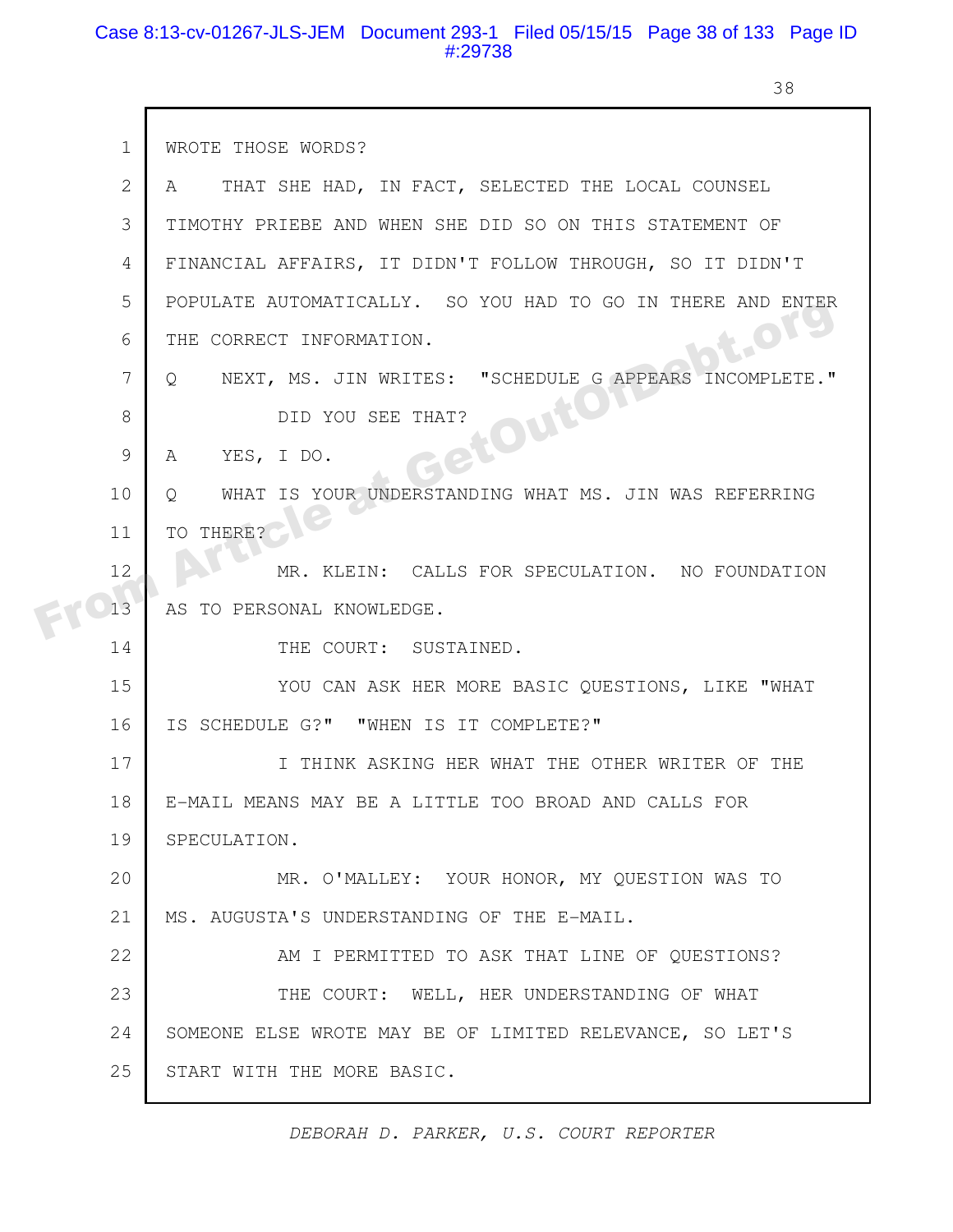#### Case 8:13-cv-01267-JLS-JEM Document 293-1 Filed 05/15/15 Page 39 of 133 Page ID #:29739

39

| $\mathbf{1}$ | MR. O'MALLEY: OKAY.                                          |
|--------------|--------------------------------------------------------------|
|              |                                                              |
| $\mathbf{2}$ | THE COURT: I MEAN, GENERALLY, SHE UNDERSTANDS THE            |
| 3            | SYSTEM, SO IT IS HELPFUL FOR ME, BUT LET'S START WITH ASKING |
| 4            | HER JUST THE BASIC QUESTIONS AND THEN WE MAY NOT NEED        |
| 5            | ANYTHING MORE.                                               |
| 6            | BY MR. O'MALLEY:                                             |
| 7            | FDebt.org<br>Q WHAT IS SCHEDULE G, MS. AUGUSTA?              |
| 8            | THE COURT: I THINK, AGAIN, IF YOU CAN SCROLL WHEN            |
| 9            | THEY'RE REFERENCING SOMETHING. I KNOW YOU'RE -- AND I'M      |
| 10           | SORRY. IF YOU COULD --                                       |
| 11           | I DON'T KNOW THAT YOU INTRODUCED -- IS THIS AN               |
| 12           | I.T. PERSON?                                                 |
| 13           | MR. O'MALLEY: IT IS. I APOLOGIZE.                            |
| 14           | THE COURT: AND I DON'T LIKE TO CALL THAT PERSON              |
| 15           | AN I.T. PERSON.                                              |
| 16           | MR. O'MALLEY: MR. JEFFERSON.                                 |
| 17           | THE COURT: MR. JEFFERSON.                                    |
| 18           | ALL RIGHT. AND I KNOW YOU'RE LISTENING, AND I                |
| 19           | KNOW IT'S NOT ALWAYS EASY TO FOLLOW WHAT COUNSEL IS SAYING.  |
| 20           | BUT TO THE EXTENT YOU CAN, KIND OF, SCROLL -- AND YOU'VE     |
| 21           | BEEN TRYING, I KNOW -- SCROLL TO WHERE HE IS WHEN HE'S       |
| 22           | TALKING, THAT'S VERY HELPFUL.                                |
| 23           | AND IF HE DOESN'T DO IT, PLEASE, JUST ASK THAT THE           |
| 24           | DOCUMENT BE SCROLLED AS YOU'VE DONE.                         |
| 25           | YOU MAY CONTINUE, MR. O'MALLEY.                              |
|              |                                                              |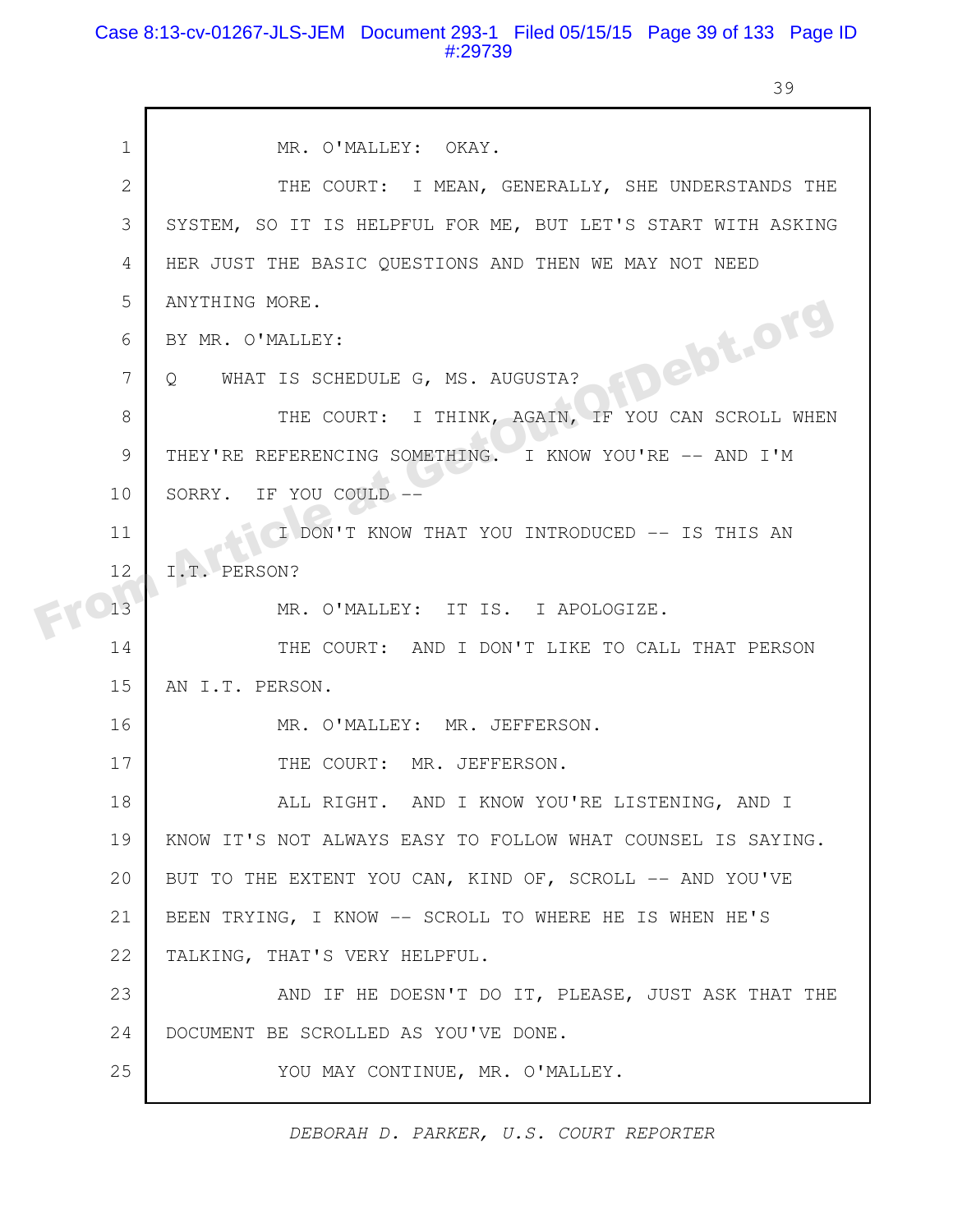### Case 8:13-cv-01267-JLS-JEM Document 293-1 Filed 05/15/15 Page 40 of 133 Page ID #:29740

40

| $\mathbf 1$  | MR. O'MALLEY: THANK YOU, YOUR HONOR.                              |
|--------------|-------------------------------------------------------------------|
| $\mathbf{2}$ | BY MR. O'MALLEY:                                                  |
| 3            | MS. JIN REFERENCES A SCHEDULE G. WHAT IS A SCHEDULE G,<br>$\circ$ |
| 4            | MS. AUGUSTA?                                                      |
| 5            | IT'S A PART OF THE BANKRUPTCY PETITION.<br>A                      |
| 6            | AND BELOW THAT SHE WRITES: "MEANS TEST HAS THE<br>Q               |
| 7            | INCORRECT APPLICABLE PERIOD. LAST CLEARED POSITIVE ACH WAS        |
| 8            | 4/30/12. PLEASE LET ME KNOW IF YOU HAVE ANY QUESTIONS ON          |
| 9            | THIS."                                                            |
| 10           | DO YOU SEE THAT?                                                  |
| 11           | YES.<br>A                                                         |
| 12           | WHAT DOES "POSITIVE ACH" MEAN?<br>O                               |
| 13           | WELL, ACH IS AUTOMATIC CHECK HANDLING. IT'S THE LAST<br>A         |
| 14           | WITHDRAWAL FROM THE CLIENT'S ACCOUNT THAT DIDN'T NSF. SO          |
| 15           | SHE'S STATING THAT THE LAST ONE CLEARED WAS ON 4/3/2012, SO       |
| 16           | THAT'S THE DATE THAT MUST BE USED FOR PERFORMING THE              |
| 17           | MEANS TEST.                                                       |
| 18           | SO IS IT FAIR TO SAY THAT 4/3/2012 IS THE LAST TIME THE<br>Q      |
| 19           | CONSUMER MADE A PAYMENT?                                          |
| 20           | YES.<br>A                                                         |
| 21           | UNDER THIS PROGRAM?<br>Q                                          |
| 22           | YES.<br>A                                                         |
| 23           | MR. O'MALLEY: PLEASE SCROLL UP, TORREY, TO THE                    |
| 24           | FIRST E-MAIL.                                                     |
| 25           | 1111                                                              |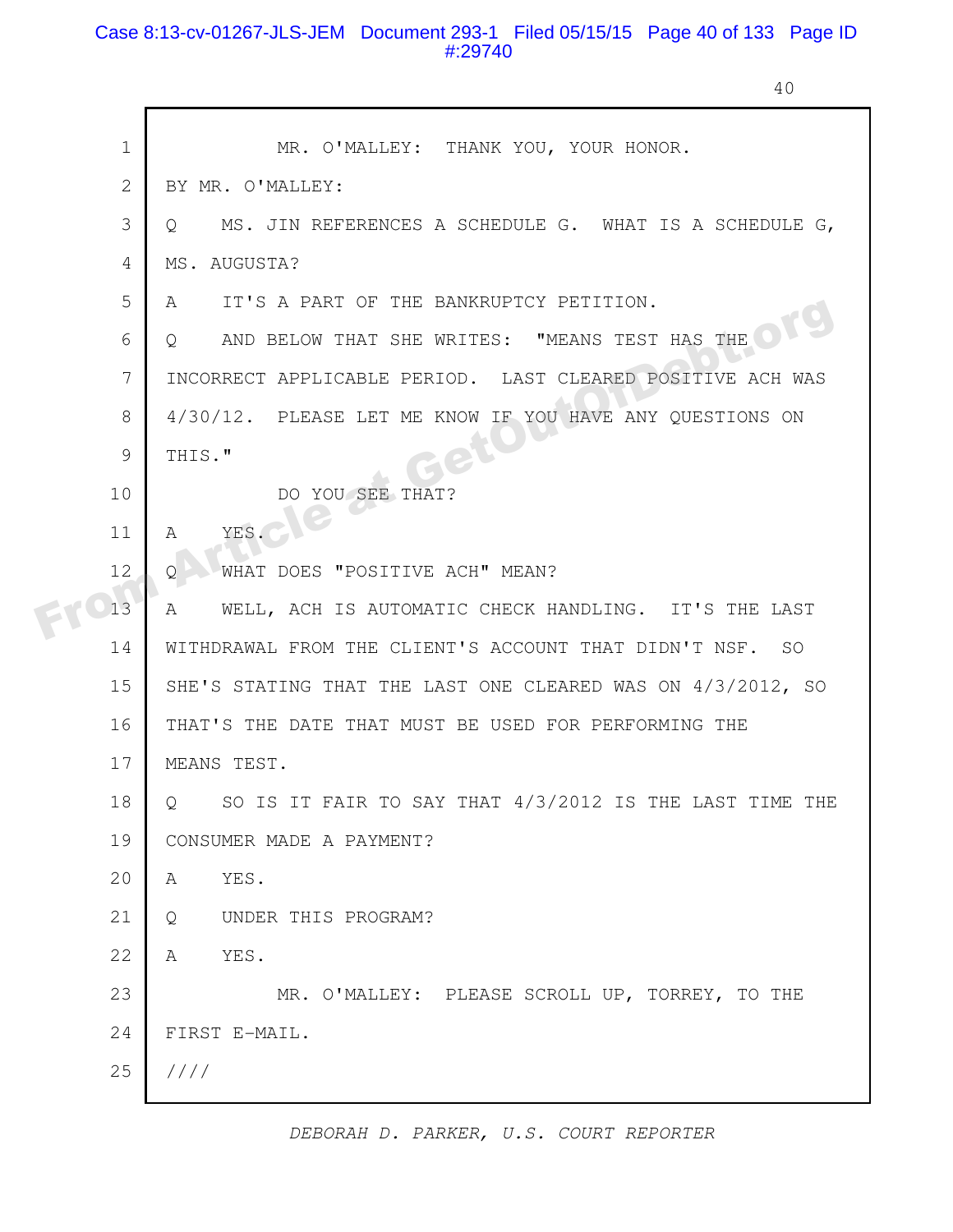## Case 8:13-cv-01267-JLS-JEM Document 293-1 Filed 05/15/15 Page 41 of 133 Page ID #:29741

41

|  | $\mathbf 1$  | BY MR. O'MALLEY:                                                  |
|--|--------------|-------------------------------------------------------------------|
|  | $\mathbf{2}$ | THIS LOOKS TO BE AN E-MAIL FROM MS. BUSH TO MS. JIN,<br>Q         |
|  | 3            | MS. KNOX AND YOU, MS. AUGUSTA, DATED JUNE 23RD, 2014.             |
|  | 4            | YES.<br>A                                                         |
|  | 5            | IN THE SECOND LINE, SHE REFERENCES: LAST ACH 5/31/12.<br>$\circ$  |
|  | 6            | OLS<br>WHAT DOES THAT REFERENCE?                                  |
|  | 7            | SHE'S STATING THAT THAT WAS THE LAST ACH. THAT DOESN'T<br>A       |
|  | 8            | MEAN THAT THAT ACH DIDN'T NSF, THOUGH. I WOULD SAY BY             |
|  | 9            | NANCY'S RESPONSE BELOW THAT THE LAST POSITIVE ONE WAS IN          |
|  | 10           | APRIL.                                                            |
|  | 11           | GENERALLY SPEAKING, UPON READING THIS E-MAIL, WHAT WAS<br>$\circ$ |
|  | 12           | YOUR UNDERSTANDING OF WHAT MS. BUSH WAS REPORTING, IF             |
|  | 13           | ANYTHING?                                                         |
|  | 14           | A WELL, WHAT SHE WAS REPORTING WAS THAT THE ITEMS THAT            |
|  | 15           | NANCY HAD GONE DOWN AND GONE THROUGH -- IT LOOKS LIKE WHEN        |
|  | 16           | DEANNA GAVE THE LIST OF THINGS THAT WERE COMPLETED, NANCY         |
|  | 17           | WENT THROUGH SOME OF THOSE FILES TO DETERMINE IF EVERYTHING       |
|  | 18           | WAS THE WAY THAT SHE HAD INSTRUCTED. SO SHE STATED AREAS          |
|  | 19           | THAT NEEDED TO BE REVIEWED BY DEANNA -- NANCY, I'M SORRY,         |
|  | 20           | STATED THAT. AND THEN, DEANNA WAS RESPONDING TO HER LINE --       |
|  | 21           | ITEM BY ITEM THAT SHE'S DONE THAT, THAT SHE CORRECTED IT.         |
|  | 22           | MR. O'MALLEY: TORREY, IF YOU COULD PULL UP                        |
|  | 23           | EXHIBIT 103, WHICH HAS BEEN ENTERED INTO EVIDENCE.                |
|  | 24           | SCROLL DOWN, TORREY. I WOULD LIKE TO FOCUS ON THE                 |
|  | 25           | E-MAIL FROM NANCY JIN, DATED JUNE 23, AT 1:50 P.M.                |
|  |              |                                                                   |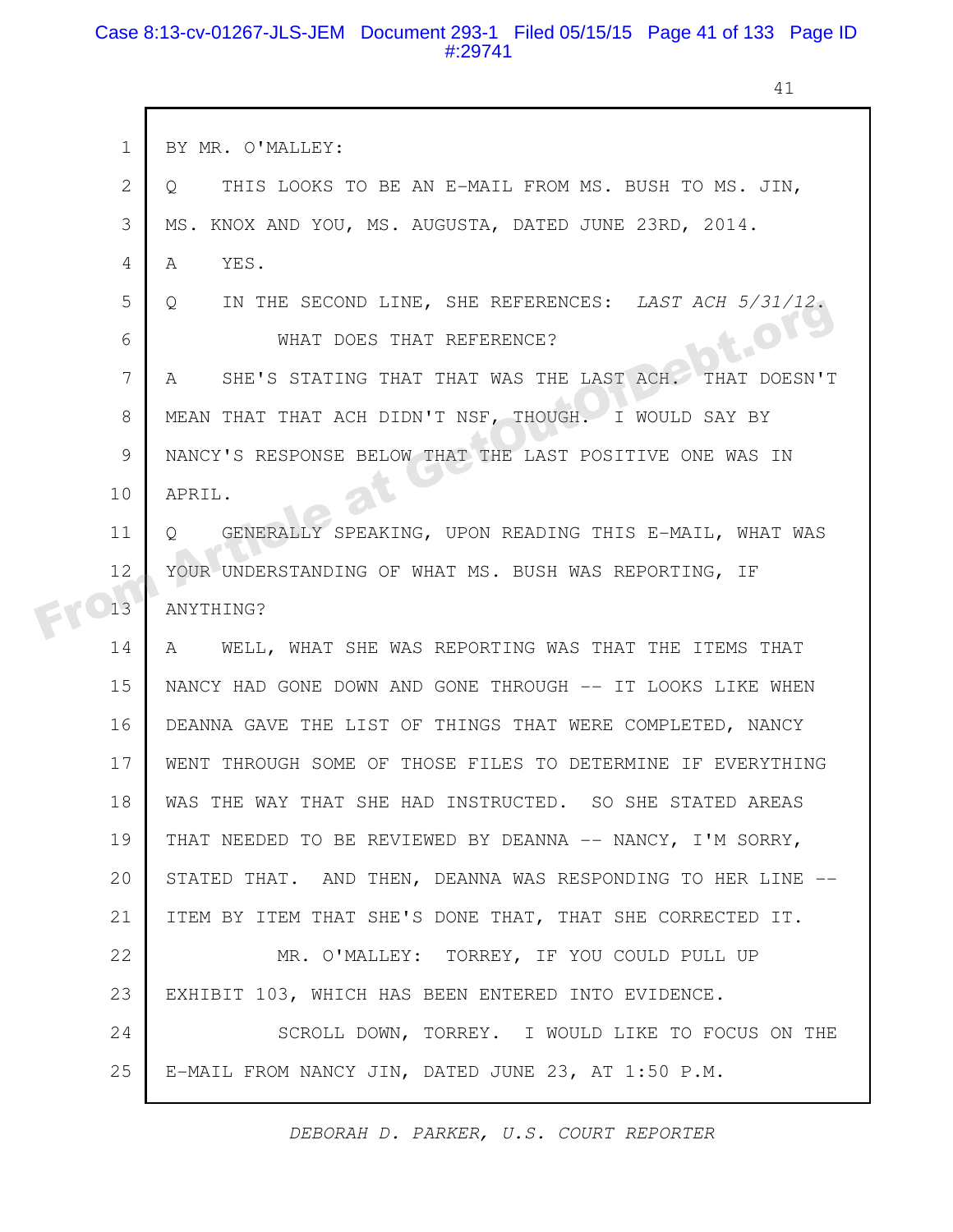#### Case 8:13-cv-01267-JLS-JEM Document 293-1 Filed 05/15/15 Page 42 of 133 Page ID #:29742

42

| $\mathbf{1}$ | THANK YOU.                                                   |
|--------------|--------------------------------------------------------------|
| 2            | THE COURT: I'M GOING TO STOP YOU FOR JUST A                  |
| 3            | MOMENT. I'M GOING TO ASK WHETHER THE WITNESS LIST THAT YOU   |
| 4            | GAVE ME AND THE TIME ESTIMATES YOU GAVE ME WERE INTENDED TO  |
| 5            | INCLUDE ALL EXAMINATION OF THE WITNESS OR ONLY THE DIRECT    |
| 6            | ebt.org<br>EXAMINATION OF THE WITNESS.                       |
| 7            | MR. O'MALLEY: DIRECT, YOUR HONOR.                            |
| 8            | THE COURT: THAT'S NOT VERY HELPFUL NOW, IS IT?               |
| 9            | DOES IT INDICATE IN THERE THAT YOU INTEND THAT THIS IS JUST  |
| 10           | THE DIRECT?                                                  |
| 11           | MR. O'MALLEY: MY APOLOGIES.                                  |
| 12           | THE COURT: THIS TIME ESTIMATE WOULD BE ENTIRELY              |
| 13           | OFF, AS FAR AS I CAN TELL, THEN. SO YOU'RE GOING TO HAVE TO  |
| 14           | SPEED UP. LET ME JUST PUT IT THAT WAY. WE'RE NOT GOING TO    |
| 15           | DOUBLE THIS, OR -- AND I'M NOT SAYING THAT CROSS-EXAMINATION |
| 16           | IS GOING TO BE AS LONG AS THE DIRECT. IT TYPICALLY ISN'T.    |
| 17           | IT MAY BE RELATIVELY SHORT, BUT IT SHOULD HAVE BEEN          |
| 18           | INCLUDED. SO WE'LL TAKE A BREAK AFTER THIS WITNESS.          |
| 19           | YOU'RE GOING TO REVISE IT. YOU'RE GOING TO                   |
| 20           | INCLUDE YOUR ANTICIPATED CROSS-EXAMINATIONS; AND THEN,       |
| 21           | YOU'RE GOING TO GIVE ME THE SCHEDULE BACK. IT NEEDS TO BE    |
| 22           | SOMEWHAT CONSISTENT WITH WHAT I'VE TOLD YOU THE TIME         |
| 23           | ESTIMATES ARE GOING TO BE. AND YOU NEED TO -- TO THE EXTENT  |
| 24           | IT'S TOO LENGTHY, YOU'RE GOING TO NEED TO JUST CUT DOWN ON   |
| 25           | YOUR DIRECT EXAMINATIONS AS WELL, ALL RIGHT?                 |
|              |                                                              |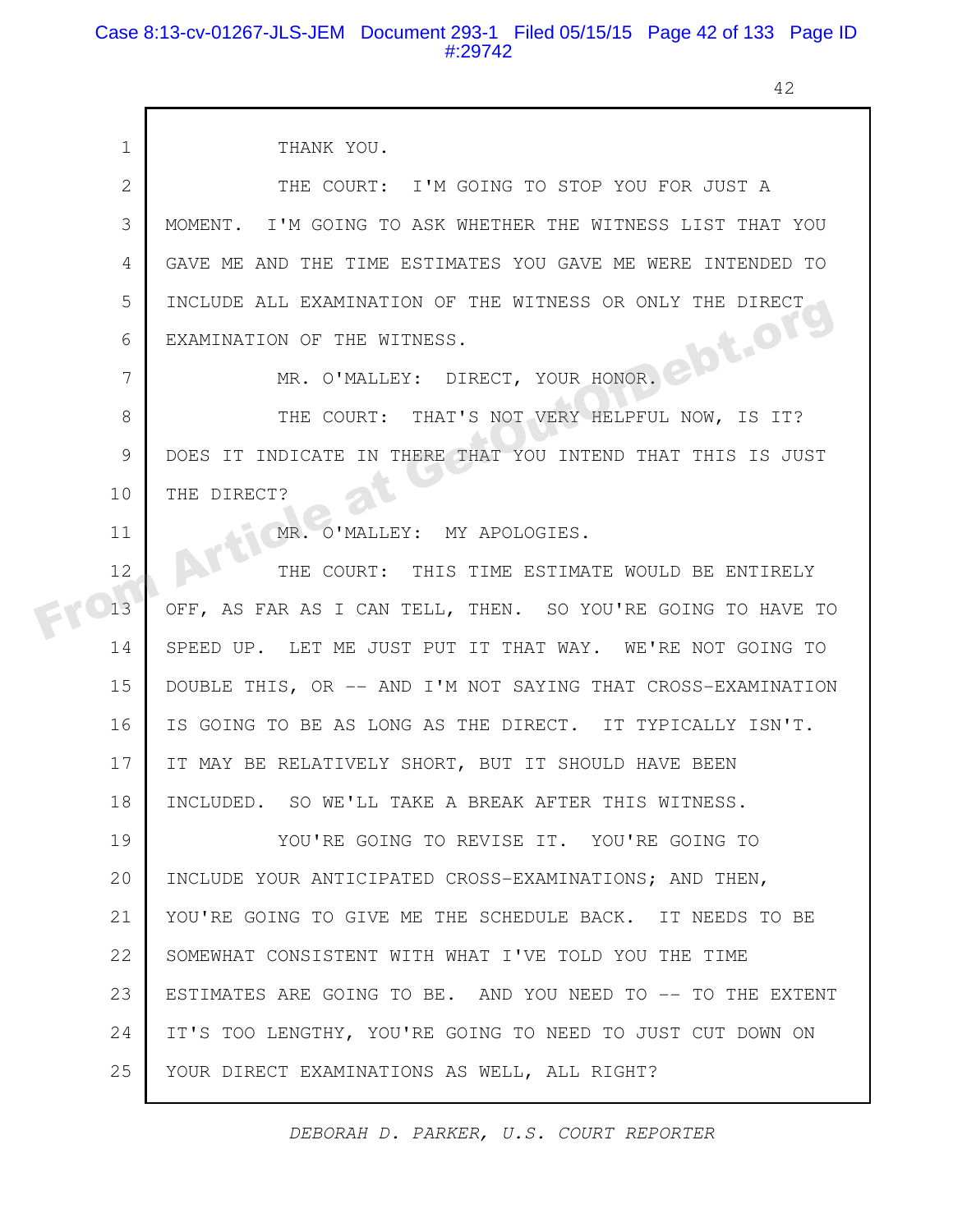## Case 8:13-cv-01267-JLS-JEM Document 293-1 Filed 05/15/15 Page 43 of 133 Page ID #:29743

43

| $\mathbf 1$    | MR. O'MALLEY: MY APOLOGIES, YOUR HONOR. THE                      |
|----------------|------------------------------------------------------------------|
| $\mathbf{2}$   | OTHER TWO WITNESSES WE HAVE ARE FAIRLY SHORT.                    |
| 3              | THE COURT: OKAY.                                                 |
| $\overline{4}$ | BY MR. O'MALLEY:                                                 |
| 5              | MS. AUGUSTA, I'M GOING TO ASK YOU TO LOOK AT THE TEXT<br>$\circ$ |
| 6              | THAT BEGINS "PLEASE" AND THEN THERE ARE FIVE NUMBERED POINTS     |
| 7              | GetOuton Rom<br>AFTER THAT.                                      |
| 8              | DO YOU SEE THAT?                                                 |
| 9              | YES.<br>A                                                        |
| 10             | HAVE YOU SEEN THIS BEFORE?<br>Q                                  |
| 11             | I HAVE.<br>A                                                     |
| 12             | WHAT DO YOU RECOGNIZE IT TO BE?<br>Q.                            |
| 13             | NANCY JIN'S INSTRUCTIONS TO THE -- TO THE PROCESSORS TO<br>A     |
| 14             | ENSURE THAT THESE ITEMS WERE BEING DONE ON EACH FILE.            |
| 15             | LET'S LOOK AT PARAGRAPH ONE. IT READS: "CONFIRM IF<br>$\circ$    |
| 16             | THE DISTRICT IS CORRECT." THAT'S THE BEGINNING.                  |
| 17             | WHAT IS THE "DISTRICT"?                                          |
| 18             | THE BANKRUPTCY COURT.<br>A                                       |
| 19             | OKAY. AND PARAGRAPH TWO, THERE'S A REFERENCE TO AN<br>Q          |
| 20             | "ATTORNEY COMPENSATION FORM."                                    |
| 21             | DO YOU SEE THAT?                                                 |
| 22             | I DO.<br>A                                                       |
| 23             | WHAT IS THAT?<br>O                                               |
| 24             | IT'S -- THE ATTORNEY HAS TO DISCLOSE HOW MUCH MONEY<br>A         |
| 25             | THEY RECEIVED FROM THE CLIENT WHEN FILING FOR BANKRUPTCY.        |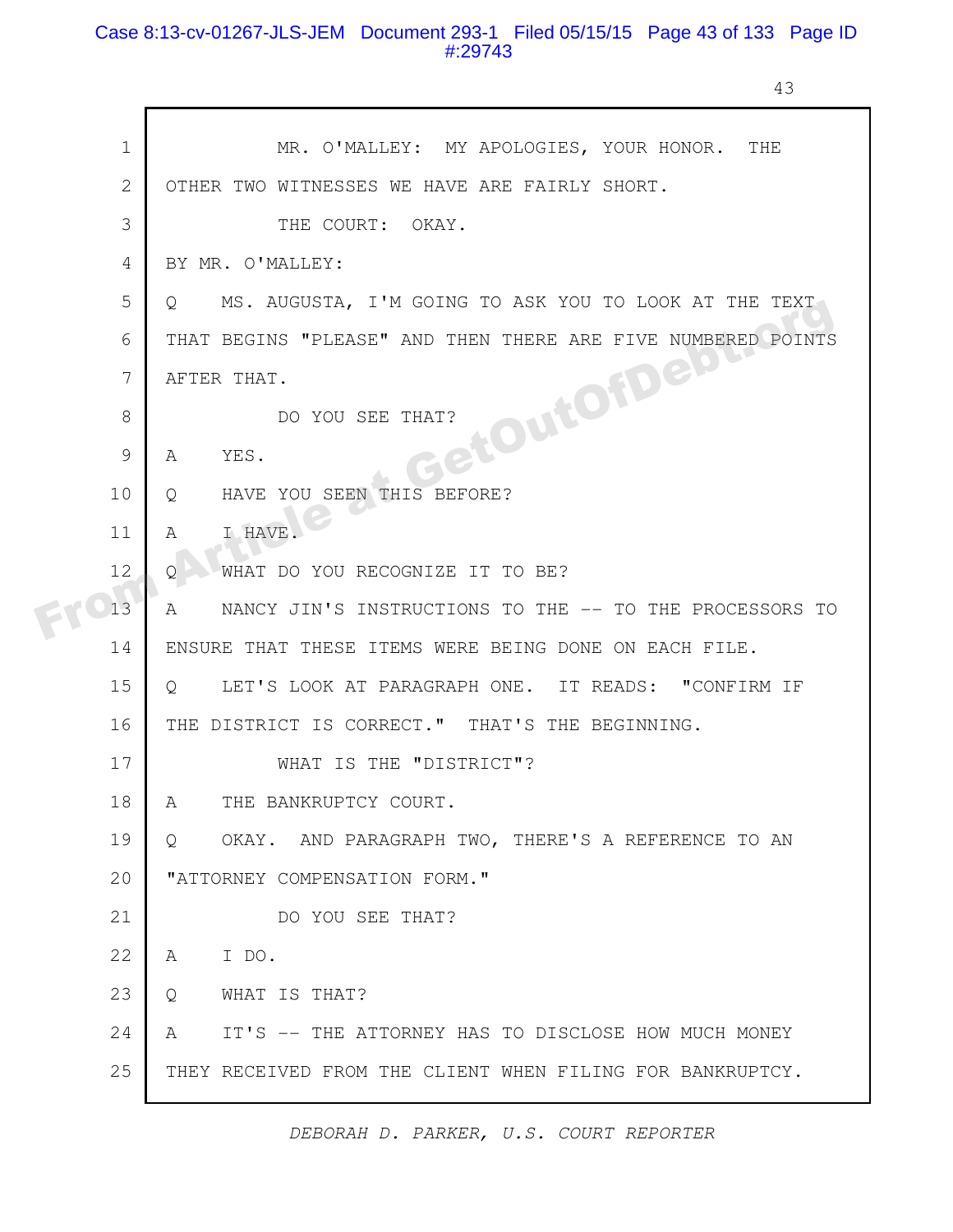#### Case 8:13-cv-01267-JLS-JEM Document 293-1 Filed 05/15/15 Page 44 of 133 Page ID #:29744

 $\mathsf{r}$ 

44

| $\mathbf 1$<br>AND PARAGRAPH THREE, THERE IS A REFERENCE TO "STATEMENT<br>$\circ$ |
|-----------------------------------------------------------------------------------|
| $\mathbf{2}$<br>OF INTENT."                                                       |
| 3<br>WHAT DOES THAT MEAN?                                                         |
| 4<br>IF THEY INTEND TO RETAIN THE PROPERTY THAT -- SOME<br>A                      |
| 5<br>PROPERTY THAT THEY HAVE. YOU KNOW, THERE MIGHT BE SPECIFIC                   |
| PROPERTY THEY'RE GOING TO ADD THAT THEY'RE GOING TO NOT PUT<br>6                  |
| IDED<br>7<br>INTO THE BANKRUPTCY.                                                 |
| 8<br>MR. O'MALLEY: TORREY, COULD YOU SCROLL UP TO THE                             |
| t Get<br>$\mathcal{G}$<br>FIRST E-MAIL.                                           |
| 10<br>BY MR. O'MALLEY:                                                            |
| 11<br>THIS IS AN E-MAIL FROM DEANNA BUSH TO MS. JIN, MS. KNOX<br>$\circ$          |
| 12<br>AND YOURSELF, DATED JUNE 23RD.                                              |
| 13<br>HAVE YOU SEEN THIS BEFORE?                                                  |
| I HAVE.<br>14<br>A                                                                |
| 15<br>WHEN YOU RECEIVED THIS, WHAT DID YOU UNDERSTAND<br>Q                        |
| 16<br>MS. BUSH TO BE INDICATING?                                                  |
| 17<br>AGAIN, SHE IS INFORMING NANCY JIN THAT SHE DID THE<br>A                     |
| 18<br>UPDATES, MADE THE CORRECTIONS TO THE PETITION THAT WERE                     |
| 19<br>REQUESTED.                                                                  |
| 20<br>MR. O'MALLEY: TORREY, COULD WE, PLEASE, HAVE                                |
| 21<br>EXHIBIT 105, PLEASE.                                                        |
| 22<br>THIS HAS BEEN ENTERED INTO EVIDENCE.                                        |
| 23<br>BY MR. O'MALLEY:                                                            |
| 24<br>MS. AUGUSTA, I'M GOING TO ASK YOU TO LOOK AT AN E-MAIL<br>Q                 |
| 25<br>FROM YOU TO MR. KATZ, DATED JULY 2ND, 2014, AT 5:55.                        |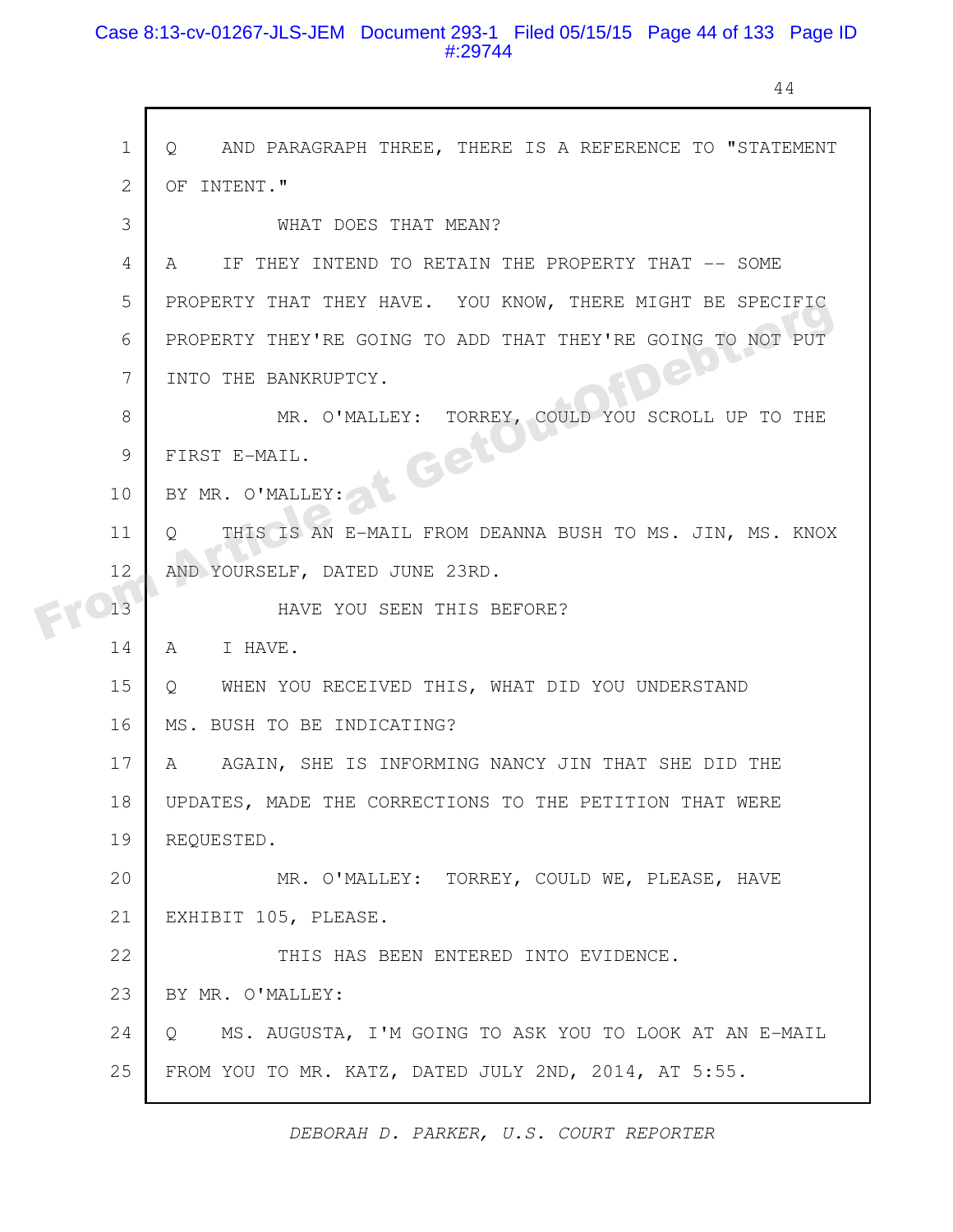#### Case 8:13-cv-01267-JLS-JEM Document 293-1 Filed 05/15/15 Page 45 of 133 Page ID #:29745

45

| $\mathbf 1$    | YOU WROTE: WE HAVE COMPLETED THE REQUIRED PORTION                 |
|----------------|-------------------------------------------------------------------|
| $\mathbf{2}$   | FULLY REDACTED. WE HAVE RECEIVED EVERY DAY CHANGE REQUESTS        |
| 3              | FROM NANCY, WHICH I'M HAPPY TO SEND TO YOU. SO I HAVE             |
| $\overline{4}$ | HESITATED TO UPLOAD THEM AS, THIS HAS CAUSED UNDUE CONFUSION      |
| 5              | THAT I DID NOT WANT TO PERPETUATE.                                |
| 6              | <b>IFDebt.org</b><br>DO YOU SEE THAT?                             |
| 7              | I DO.<br>A                                                        |
| 8              | WHAT DID YOU MEAN WHEN YOU SAID THAT "WE HAVE COMPLETED<br>Q      |
| 9              | THE REQUIRED PORTION FULLY REDACTED."                             |
| 10             | DO YOU SEE THAT?                                                  |
| 11             | YES, I DO.<br>A                                                   |
| 12             | WHAT DID YOU MEAN BY THAT?<br>O                                   |
| 13             | $\mathbb A$<br>THAT -- WHAT WAS REQUIRED BY NANCY AND JEFF IN THE |
| 14             | PROJECT HAD BEEN COMPLETED AND THEY WERE REDACTED. AGAIN, I       |
| 15             | DIDN'T WANT TO SEND THEM, BECAUSE I DIDN'T KNOW IF ANY NEW        |
| 16             | CHANGES WERE GOING TO COME DOWN THE PIPELINE.                     |
| 17             | YOU REFERENCE "EVERY DAY CHANGE REQUESTS"?<br>$\circ$             |
| 18             | A<br>UH-HUH.                                                      |
| 19             | WHAT WERE YOU REFERRING TO?<br>$Q_{\cdot}$                        |
| 20             | JUST THE THINGS THAT NANCY WOULD THEN STATE FOR THE<br>A          |
| 21             | PROCESSORS TO EITHER OMIT OR ADD TO THE PETITION, WHAT            |
| 22             | NEEDED TO BE DONE.                                                |
| 23             | AGAIN, ONE EXAMPLE IN ONE OF THEM THAT HAD SAID                   |
| 24             | THEY DON'T HAVE TO DO THE SSN STATEMENT. PREVIOUSLY THEY          |
| 25             | WERE DOING THAT. SO THEY WERE NOW HAVING TO RERUN IT              |
|                |                                                                   |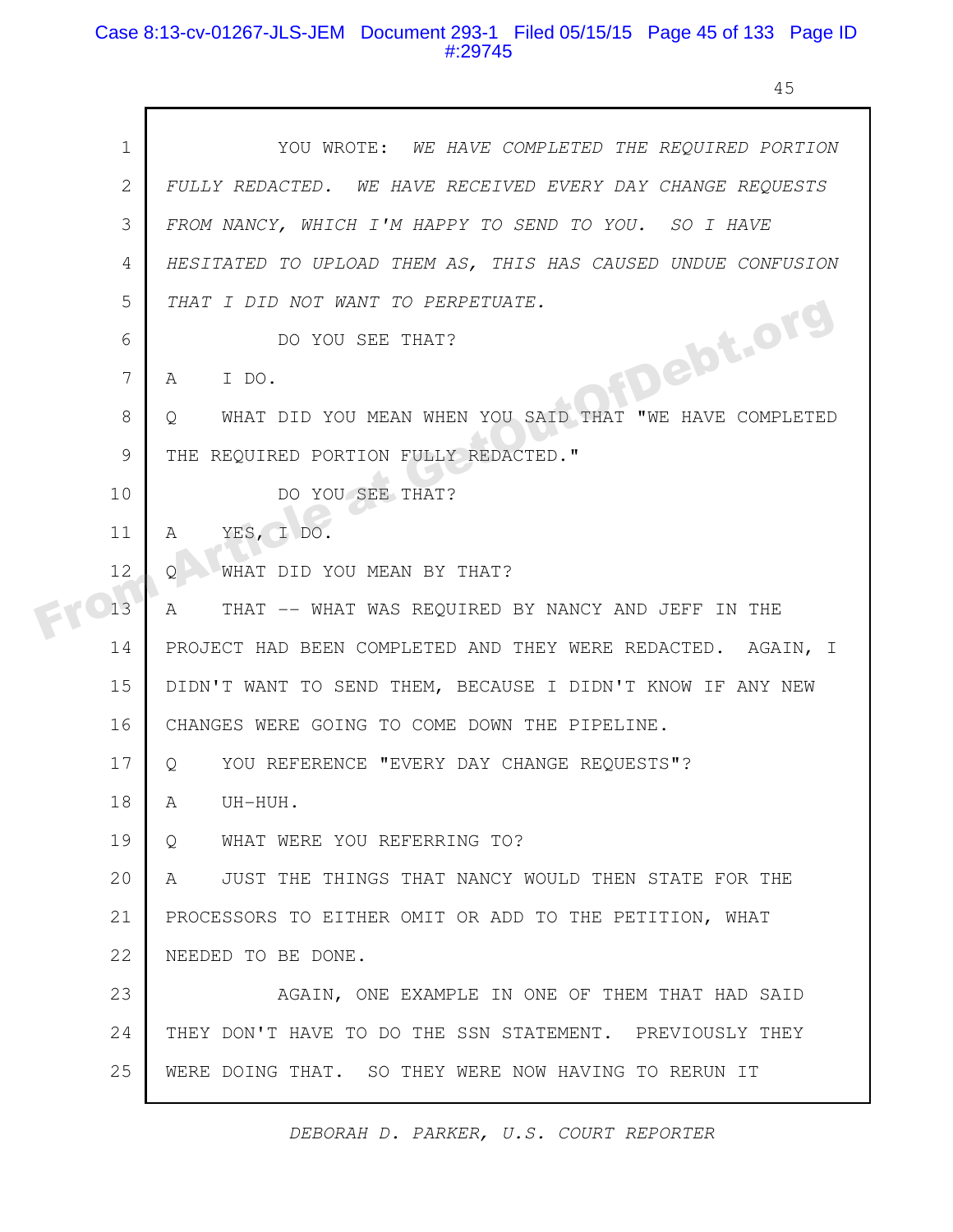#### Case 8:13-cv-01267-JLS-JEM Document 293-1 Filed 05/15/15 Page 46 of 133 Page ID #:29746

г

46

| $\mathbf 1$  | WITHOUT THAT.                                                      |
|--------------|--------------------------------------------------------------------|
| $\mathbf{2}$ | MR. O'MALLEY: TORREY, COULD YOU, PLEASE, PULL UP                   |
| 3            | EXHIBIT 106, WHICH HAS BEEN ENTERED INTO EVIDENCE.                 |
| 4            | BY MR. O'MALLEY:                                                   |
| 5            | THIS IS AN E-MAIL FROM MS. BUSH, DATED JUNE 18TH, 2014.<br>$\circ$ |
| 6            | FDebt.org<br>HAVE YOU SEEN THIS E-MAIL BEFORE?                     |
| 7            | I HAVE.<br>A                                                       |
| 8            | WHAT WAS YOUR UNDERSTANDING OF WHY MS. BUSH WAS SENDING<br>Q       |
| 9            | THIS E-MAIL TO MS. JIN?                                            |
| 10           | THIS WAS TO -- AGAIN, THE MEANS TEST WAS BEING<br>A                |
| 11           | PERFORMED OR WAS BEING RUN, BUT THE INFORMATION AVAILABLE          |
| 12           | WAS OUTDATED. SO WHEN THE PETITION PROCESSORS WERE                 |
| 13           | PRODUCING THAT INFORMATION, THEY HAD TO BRING IT FORWARD.          |
| 14           | DEANNA CREATED AN EXCEL CALCULATION THAT SHE COULD DO IT           |
| 15           | WHERE IT WOULD JUST DUPLICATE THAT INFORMATION, SO SHE COULD       |
| 16           | HAVE IT FOR THE RIGHT DATE RANGE, ACCORDING TO THE -- THE          |
| 17           | LAST POSITIVE ACH THAT NANCY HAD INSTRUCTED AND SHE WAS            |
| 18           | SHOWING HER THAT THIS WAS WHAT SHE HAD CREATED.                    |
| 19           | IS THAT WHAT THE "PAY STUB CALCULATOR" IS?<br>$\circ$              |
| 20           | THAT'S CORRECT.<br>A                                               |
| 21           | MR. O'MALLEY: TORREY, COULD YOU, PLEASE, PULL UP                   |
| 22           | EXHIBIT 108.                                                       |
| 23           | BY MR. O'MALLEY:                                                   |
| 24           | AND, MS. AUGUSTA, I WOULD LIKE TO KNOW IF YOU'VE SEEN<br>$\circ$   |
| 25           | THIS BEFORE?                                                       |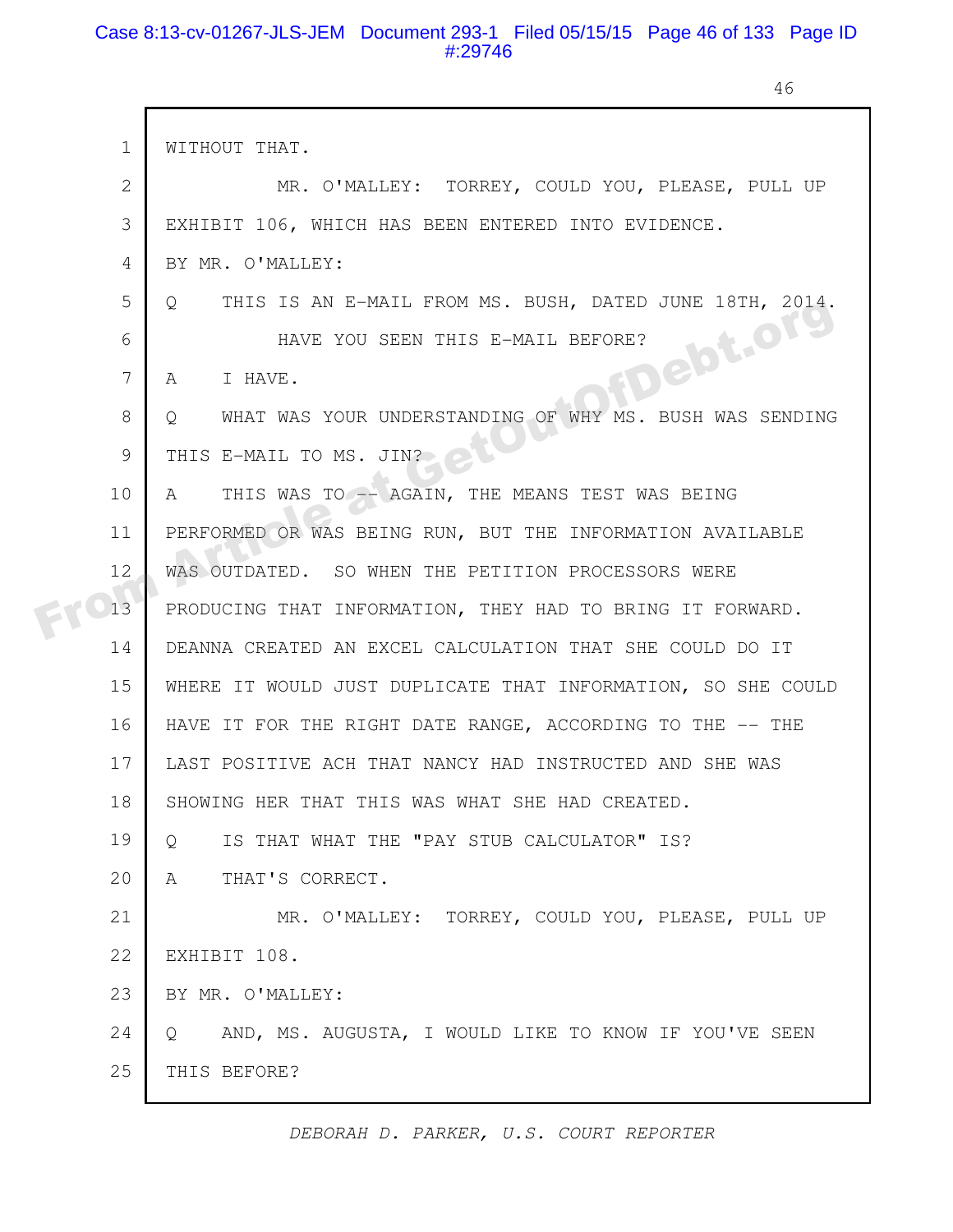#### Case 8:13-cv-01267-JLS-JEM Document 293-1 Filed 05/15/15 Page 47 of 133 Page ID #:29747

47

| $\mathbf 1$    | YES, I HAVE. I'M SORRY. YES, I HAVE.<br>A                          |
|----------------|--------------------------------------------------------------------|
| $\overline{2}$ | WHAT IS THIS?<br>Q                                                 |
| 3              | THIS IS A SPREADSHEET FROM DEDE KNOX THAT OUTLINES THE<br>A        |
| 4              | FILE SHE WORKED ON AND WHAT SHE HAD DONE ON EACH FILE.             |
| 5              | THERE ARE A NUMBER OF SHEETS IN THIS EXCEL FILE,<br>$Q_{\rm c}$    |
| 6              | CORRECT?                                                           |
| 7              | <b>MDebt.org</b><br>THAT'S CORRECT.<br>A                           |
| 8              | WHAT DO THE DIFFERENT SHEETS REFLECT?<br>$Q_{\perp}$               |
| 9              | A LET ME JUST REVIEW IT, QUICKLY.                                  |
| 10             | IT REFLECTS ALL THE FILES THAT DEDE HAD BEEN                       |
| 11             | ASSIGNED. IT'S SPLIT UP, IT LOOKS LIKE, BY THE WAY IN WHICH        |
| 12             | I, LIKE -- I HANDED THEM OUT. I SPLIT THEM UP AND GAVE THEM        |
| 13             | TO HER. BECAUSE I WOULD SPLIT THEM UP INTO, LIKE, IN GROUPS        |
| 14             | OF 10 AND SO FORTH, JUST TO MAKE IT A LITTLE EASIER FOR            |
| 15             | THEM.                                                              |
| 16             | Q WHO CREATED THIS DOCUMENT?                                       |
| 17             | $\mathbb A$<br>I'M NOT SURE WHO CREATED THIS ONE. MOST LIKELY DEDE |
| 18             | DID. BUT IT COULD HAVE BEEN SOMETHING WHERE I CUT AND PASTE        |
| 19             | FROM THE REPORT THAT WAS PROVIDED FROM MDCS AND SENT THAT TO       |
| 20             | HER, SO IT COULD HAVE BEEN ME THAT CREATED THE REPORT, BUT         |
| 21             | I'M NOT SURE. I WOULD HAVE TO SEE.                                 |
| 22             | LET'S TAKE A LOOK AT SHEET TWO. JUST LOOK AT ONE<br>$\circ$        |
| 23             | EXAMPLE. I WOULD LIKE YOU TO FOCUS ON ROWS 7 THROUGH 9,            |
| 24             | PLEASE.                                                            |
| 25             | (WITNESS SO COMPLIES.)<br>A                                        |
|                |                                                                    |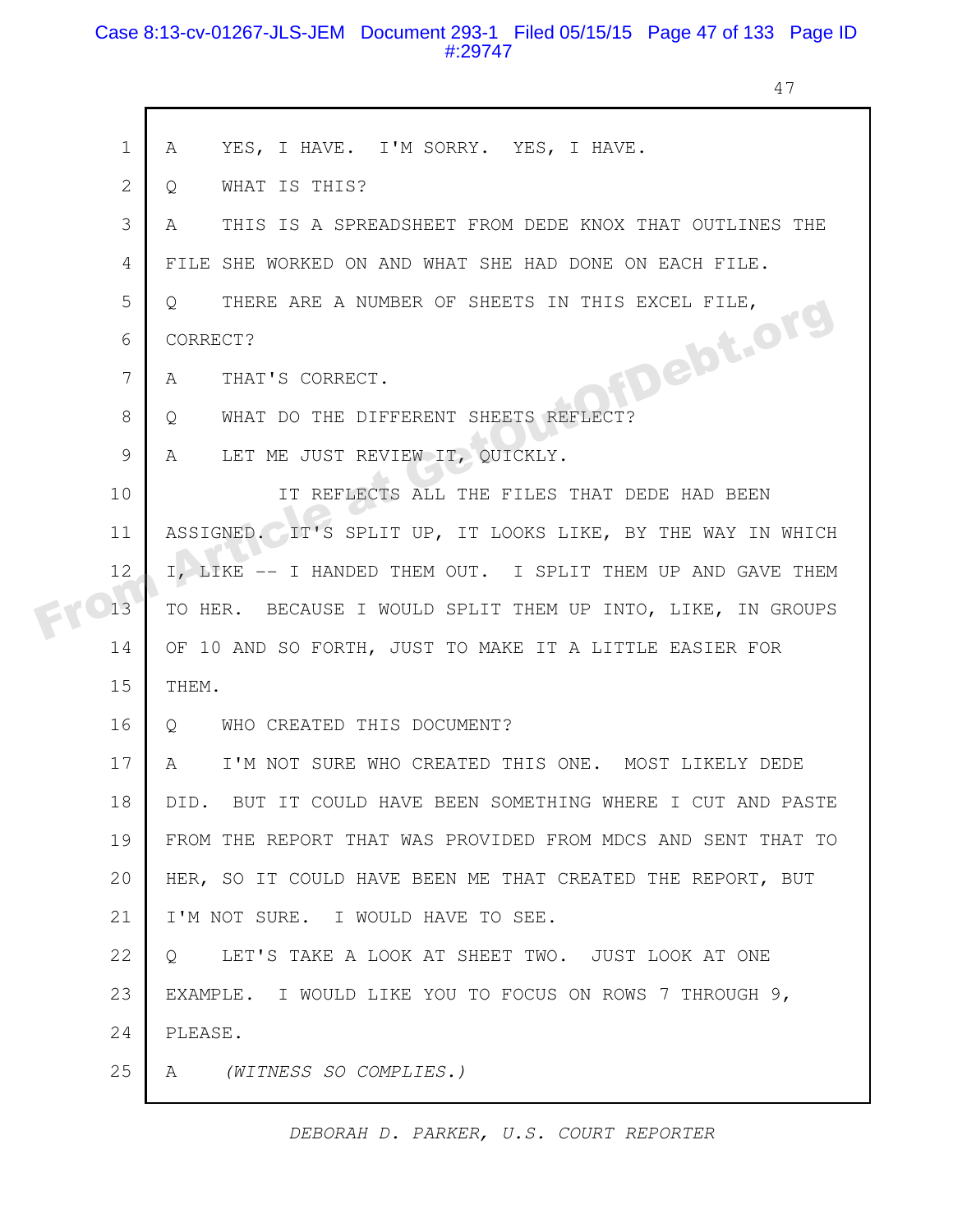#### Case 8:13-cv-01267-JLS-JEM Document 293-1 Filed 05/15/15 Page 48 of 133 Page ID #:29748

48

|  | $\mathbf 1$    | MS. AUGUSTA, YOU'LL SEE ON ROW 7 THE NUMBERS:<br>$\circ$       |
|--|----------------|----------------------------------------------------------------|
|  | $\overline{2}$ | 1189801778.                                                    |
|  | 3              | DO YOU SEE THAT?                                               |
|  | 4              | I DO.<br>A                                                     |
|  | 5              | WHAT DOES THAT REFER TO?<br>Q                                  |
|  | 6              | THAT'S THE CLIENT FILE NUMBER, THE MDS FILE NUMBER<br>A        |
|  | 7              | WHAT, IF ANYTHING, DO ROWS 7 THROUGH 9 INDICATE FOR<br>Q       |
|  | 8              | THIS CONSUMER ABOUT THE DATE ON WHICH THE CONSUMER ENROLLED    |
|  | 9              | IN A PROGRAM?                                                  |
|  | 10             | THEY ENROLLED ON 8/18/2011.<br>A                               |
|  | 11             | AND WHAT, IF ANYTHING, DOES THIS CHART REFLECT ABOUT<br>O      |
|  | 12             | THE PROGRAM -- WHICH PROGRAM THE CONSUMER ENROLLED IN?         |
|  | 13             | IT WAS THE DUAL MODEL BANKRUPTCY, AND -- IT'S KIND OF<br>A     |
|  | 14             | CUT OFF, BUT I CAN SEE. IT SAYS "BANKRUPTCY AND" --            |
|  | 15             | IT SAYS "BANKRUPTCY AND NONFORMAL DUAL<br>OKAY.                |
|  | 16             | MODEL."                                                        |
|  | 17             | WHAT, IF ANYTHING, DOES THIS CHART REFLECT FOR THIS<br>$\circ$ |
|  | 18             | CONSUMER ABOUT THE STATUS OF CONSUMER'S FILES AT THE TIME      |
|  | 19             | THAT THE BANKRUPTCY PETITION PROJECT BEGAN?                    |
|  | 20             | IT WAS CANCELED.<br>A                                          |
|  | 21             | WHAT, IF ANYTHING, DOES THIS CHART REFLECT FOR THIS<br>$\circ$ |
|  | 22             | CONSUMER ABOUT HOW MUCH THIS CONSUMER PAID IN BANKRUPTCY       |
|  | 23             | FEES?                                                          |
|  | 24             | THEY -- THEY PAID \$1,205.39.<br>A                             |
|  | 25             | AND WHAT, IF ANYTHING, DOES THIS CHART REFLECT ABOUT<br>Q      |
|  |                |                                                                |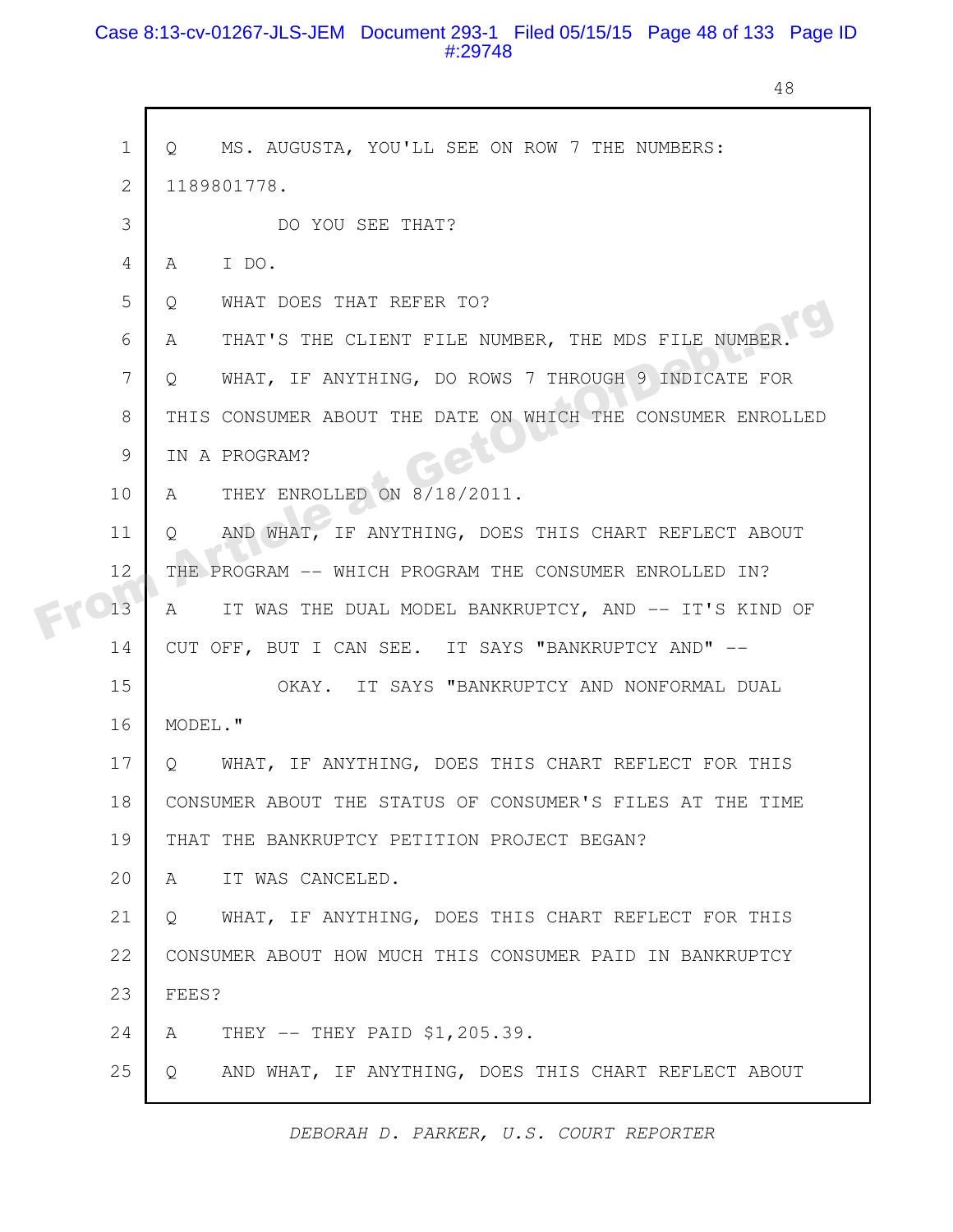#### Case 8:13-cv-01267-JLS-JEM Document 293-1 Filed 05/15/15 Page 49 of 133 Page ID #:29749

 $\mathbf{r}$ 

49

| $\mathbf 1$   | WHAT WORK HAD BEEN PERFORMED, IF ANY, ON A BANKRUPTCY              |
|---------------|--------------------------------------------------------------------|
| $\mathbf{2}$  | PETITION, PRIOR TO MORGAN DREXEN'S PROJECT THAT WE'VE              |
| 3             | DISCUSSED THIS MORNING?                                            |
| 4             | IT SHOWS THAT THERE WAS A MISSED ORIENTATION<br>A                  |
| 5             | APPOINTMENT WHICH IS REQUIRED IN ORDER TO RTN A FILE AT            |
| 6             | WHICH TIME A PETITION WOULD BE CREATED. SO THAT HAD NOT            |
| 7             | BEEN DONE, SO NO PETITION HAD BEEN CREATED FOR THIS FILE           |
| 8             | PRIOR TO THE PROJECT.                                              |
| $\mathcal{G}$ | WHAT, IF ANYTHING, DOES THIS CHART INDICATE FOR THIS<br>Q          |
| 10            | CONSUMER THAT WE'RE FOCUSED ON ABOUT WHAT WORK, IF ANY, WAS        |
| 11            | DONE DURING THIS BANKRUPTCY PETITION CREATION PROJECT?             |
| 12            | IT LOOKS LIKE A PETITION WAS STARTED IN BEST CASE. AND<br>$A \sim$ |
| 13            | SO, THEY KEYED THE -- IT STATES THAT THEY DID THE DATA             |
| 14            | ENTRY. THEY TRANSFERRED THE INFORMATION MANUALLY INTO ABM.         |
| 15            | AND IT SAYS, "WITH INFO OFF." LET'S SEE. I DON'T                   |
| 16            | KNOW. OH, "OFF STATEMENTS ON FILE." SO ANY CREDITOR                |
| 17            | STATEMENTS FOR THE UNSECURED DEBT.                                 |
| 18            | AND THEN, IT SAYS: THERE'S NO LEGAL ACCOUNTS. NO                   |
| 19            | PRIOR BK. NO ORIENTATION DONE TO USE NOTES FROM AND USE            |
| 20            | FINANCIAL PROFILE WORKSHEET AND CREDIT REPORT, AS WELL AS          |
| 21            | SSI INCOME TO CREATE -- TO DO THE MEANS TEST -- TO PERFORM         |
| 22            | THE MEANS TEST.                                                    |
| 23            | THE COURT: YOU'VE USED THE WORD OR THE ACRONYM                     |
| 24            | "RTN" SEVERAL TIMES. MAYBE YOU CLARIFIED AND I MISSED THAT.        |
| 25            | BUT IF YOU COULD SAY WHAT THE ACRONYM STANDS FOR.                  |
|               |                                                                    |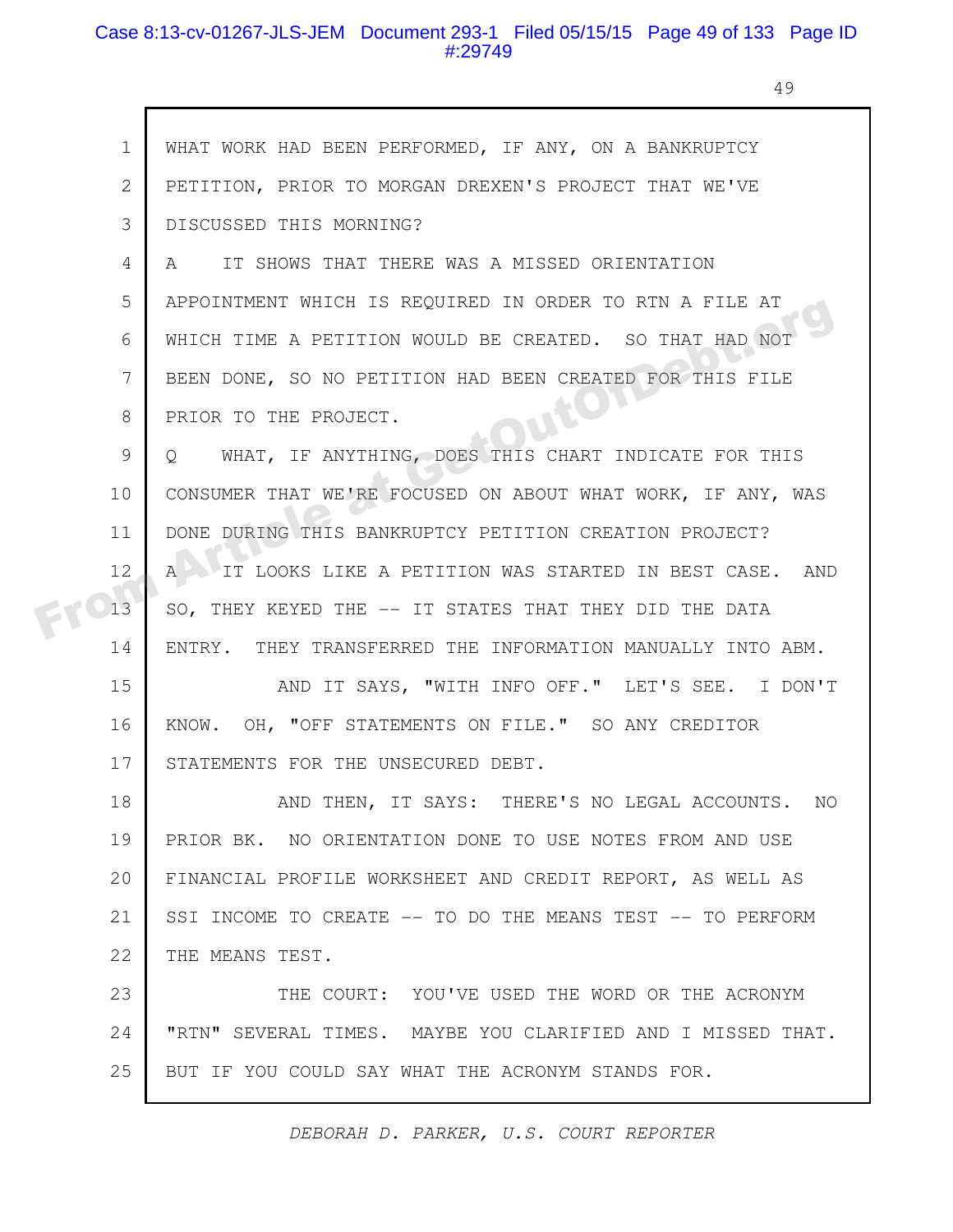### Case 8:13-cv-01267-JLS-JEM Document 293-1 Filed 05/15/15 Page 50 of 133 Page ID #:29750

50

|  | $\mathbf 1$ | THE WITNESS: I APOLOGIZE. READY TO NEGOTIATE.                |
|--|-------------|--------------------------------------------------------------|
|  | 2           | THE COURT: THANK YOU.                                        |
|  | 3           | MR. O'MALLEY: TORREY, CAN YOU, PLEASE, TURN TO               |
|  | 4           | EXHIBIT 109.                                                 |
|  | 5           | THIS HAS BEEN MARKED AS AN EXHIBIT INTO EVIDENCE.            |
|  | 6           | BY MR. O'MALLEY:                                             |
|  | 7           | HAVE YOU SEEN THIS BEFORE, MS. AUGUSTA?<br>Q                 |
|  | 8           | A                                                            |
|  | 9           | <b>BetOutON</b><br>WHAT IS IT?<br>Q                          |
|  | 10          | THIS IS THE SPREADSHEET THAT DESIREE PEREZ KEPT SHOWING<br>A |
|  | 11          | THE PROGRESS THAT SHE HAD MADE ON THE FILES.                 |
|  | 12          | OKAY. WE'RE JUST GOING TO LOOK AT ONE EXAMPLE HERE.<br>O     |
|  | 13          | LET'S FOCUS ON ROWS TWO AND THREE ON SHEET ONE.              |
|  | 14          | OKAY.<br>A                                                   |
|  | 15          | WHAT, IF ANYTHING, DO THESE ROWS INDICATE ABOUT WHICH<br>Q   |
|  | 16          | CONSUMER IS BEING REFERRED TO?                               |
|  | 17          | I'M NOT SURE I UNDERSTAND THE QUESTION.<br>A                 |
|  | 18          | THAT WAS A BAD QUESTION.<br>$\circ$                          |
|  | 19          | THERE'S A NUMBER, 1193268778. DO YOU SEE THAT?               |
|  | 20          | I DO.<br>A                                                   |
|  | 21          | WHAT DOES THAT REFER TO?<br>Q                                |
|  | 22          | THAT'S A CLIENT FILE NUMBER FOUND IN MBA.<br>A               |
|  | 23          | WHAT, IF ANYTHING, DOES THIS SPREADSHEET REFLECT ABOUT<br>Q  |
|  | 24          | WHEN THE CONSUMER ENROLLED?                                  |
|  | 25          | I'M NOT SURE IF IT SHOWS WHEN THEY WERE ENROLLED,<br>A       |
|  |             |                                                              |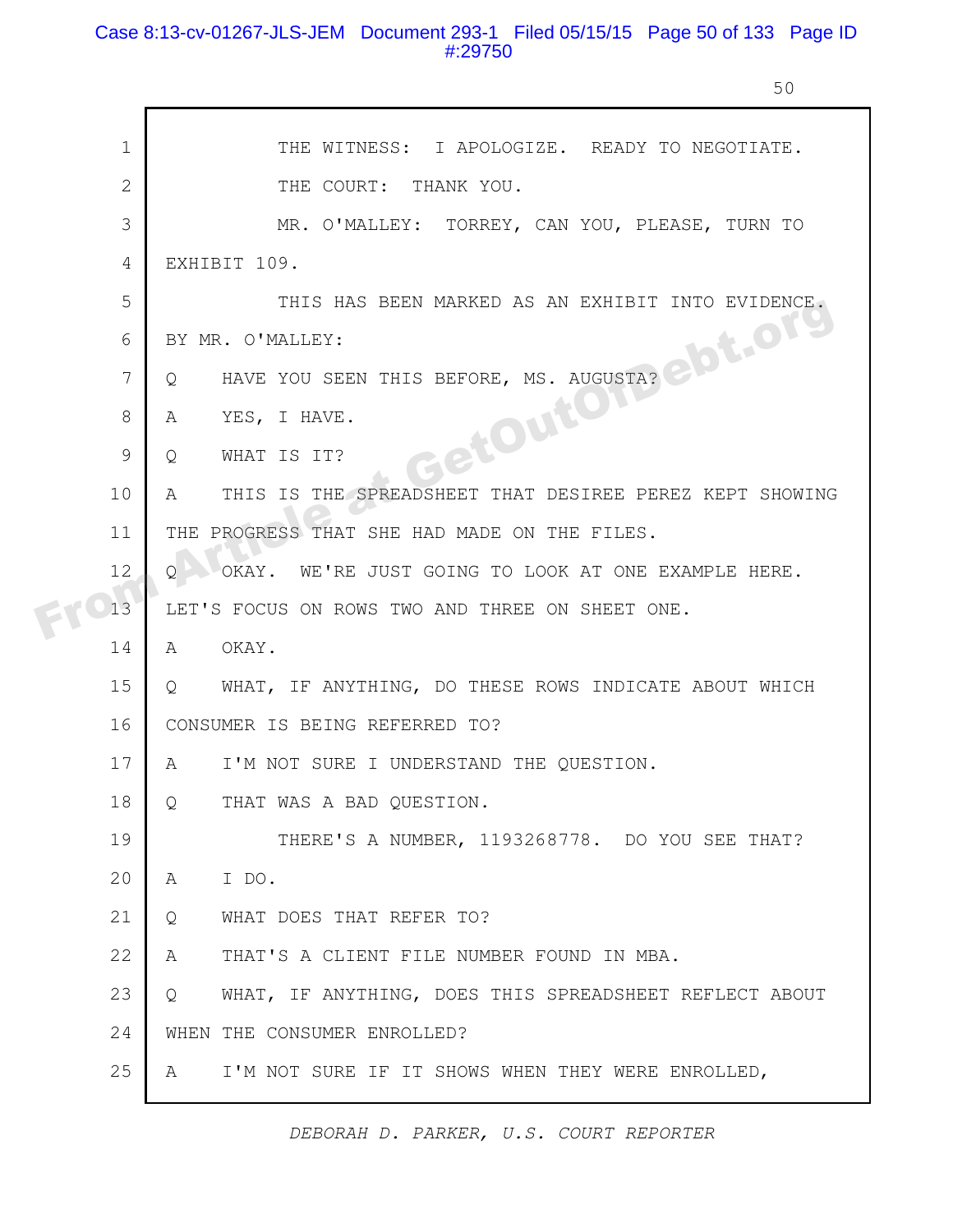#### Case 8:13-cv-01267-JLS-JEM Document 293-1 Filed 05/15/15 Page 51 of 133 Page ID #:29751

51

|  | $\mathbf 1$     | BECAUSE IT SAYS "ACH" AT THE TOP, SO THAT WOULD TELL ME THAT        |
|--|-----------------|---------------------------------------------------------------------|
|  | 2               | WAS THE LAST ACH DATE.                                              |
|  | 3               | WHEN YOU SAY "THE LAST ACH DATE," WHAT ARE YOU<br>$Q \qquad \qquad$ |
|  | 4               | REFERRING TO?                                                       |
|  | 5               | WHAT NANCY HAD INSTRUCTED THE LAST CLEARED ACH DATE.<br>A           |
|  | 6               | WHAT, IF ANYTHING, DOES THIS SPREADSHEET INDICATE ABOUT<br>$\circ$  |
|  | $7\phantom{.0}$ | WHAT WORK WAS PERFORMED FOR THIS CONSUMER IN THE CREATION OF        |
|  | 8               | A BANKRUPTCY PETITION?                                              |
|  | 9               | THAT ONE WAS CREATED. ALTHOUGH SCHEDULE B, F AND I<br>A             |
|  | 10              | WERE UPDATED, RAN AND SAVED IN THE FOLDER. BUT AT THAT              |
|  | 11              | TIME, THE PETITION WASN'T PRINTED AND IT DOESN'T SHOW THAT          |
|  | 12              | THE MEANS TEST WAS RUN YET.                                         |
|  | 13              | WHAT IS SCHEDULE -- WHAT DOES SCHB REFER TO?<br>Q                   |
|  | 14              | $\mathbb{A}$<br>SCHEDULE.                                           |
|  | 15              | WHAT IS SCHEDULE B?<br>Q                                            |
|  | 16              | OH. IT'S ONE OF THE SCHEDULES THAT ARE WITHIN THE<br>A              |
|  | 17              | PETITION.                                                           |
|  | 18              | Q AND ARE SCHEDULES F AND I ALSO SCHEDULES WITHIN THE               |
|  | 19              | BANKRUPTCY PETITION?                                                |
|  | 20              | YES.<br>A                                                           |
|  | 21              | MR. O'MALLEY: TORREY, COULD YOU PLEASE TURN TO                      |
|  | 22              | EXHIBIT 110, PLEASE.                                                |
|  | 23              | BY MR. O'MALLEY:                                                    |
|  | 24              | DO YOU RECOGNIZE THIS SPREADSHEET?<br>$\overline{Q}$                |
|  | 25              | YES, I DO.<br>A                                                     |
|  |                 |                                                                     |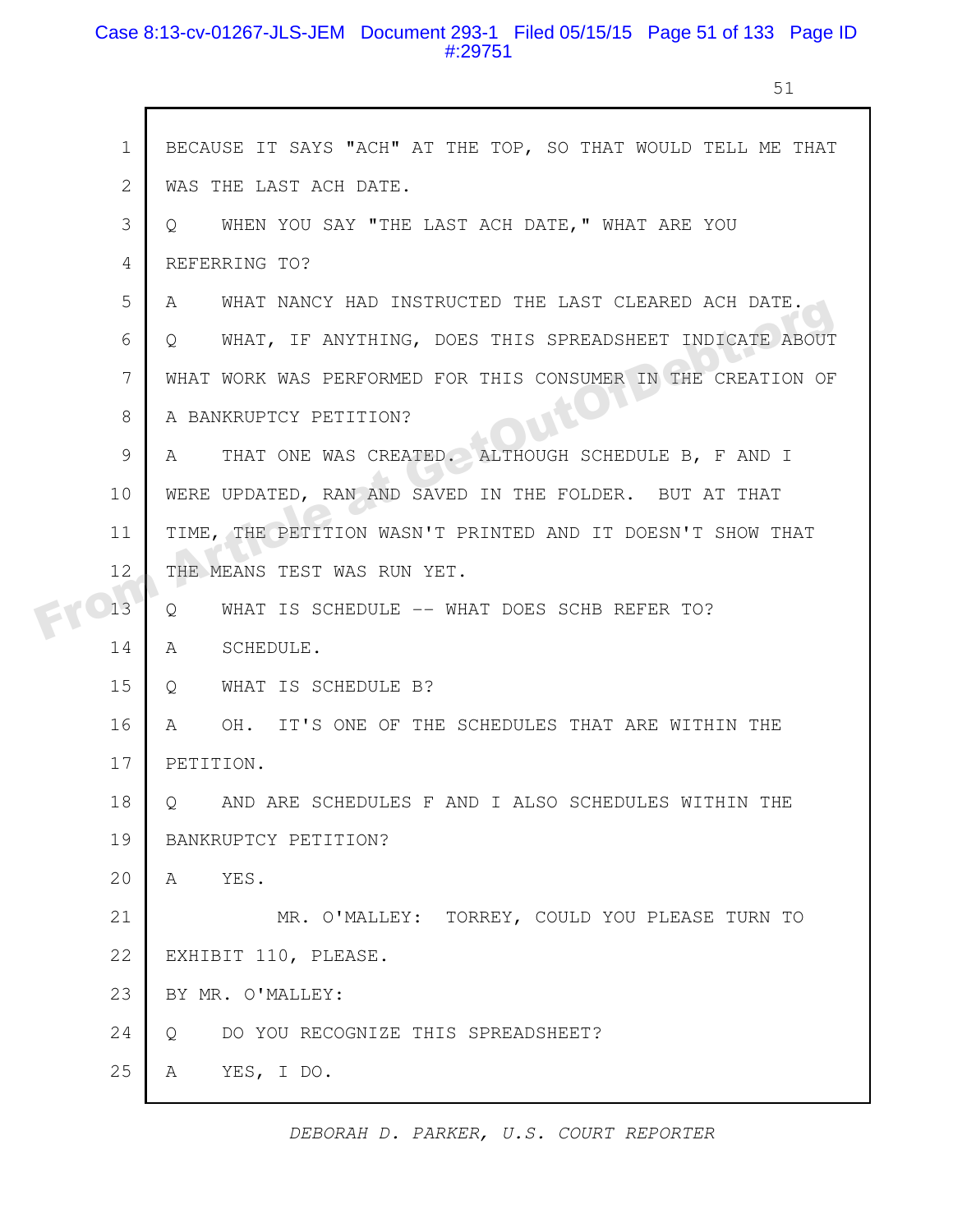#### Case 8:13-cv-01267-JLS-JEM Document 293-1 Filed 05/15/15 Page 52 of 133 Page ID #:29752

 $\mathbf{I}$ 

52

| $\mathbf{1}$   | WHAT IS IT?<br>Q                                              |
|----------------|---------------------------------------------------------------|
| $\overline{2}$ | THIS IS THE SPREADSHEET THAT DEANNA BUSH KEPT OR<br>A         |
| 3              | PROVIDED SHOWING THE WORK THAT SHE DID ON THE FILES.          |
| 4              | THERE ARE A NUMBER OF DIFFERENT TABS ON THIS PAGE.<br>$\circ$ |
| 5              | WHAT DO THEY REFLECT?                                         |
| 6              | THEY STATE: FIRST 10, SECOND 10, THIRD 10, SO FORTH<br>A      |
| 7              | THAT WAS THE GROUPS. AS I HAD STATED BEFORE, I GAVE THEM      |
| 8              | GROUPS OF 10, SO SHE KEPT THEM IN A SPREADSHEET IN THAT       |
| 9              | ORDER.                                                        |
| 10             | TORREY, IF WE COULD GO TO THE THIRD<br>MR. O'MALLEY:          |
| 11             | 10 SPREADSHEET. I GUESS THAT'S WHERE WE ARE.                  |
| 12             | BY MR. O'MALLEY:                                              |
| 13             | Q LET'S FOCUS ON ROWS 7 AND 8, PLEASE.                        |
| 14             | YOU'LL SEE TO THE LEFT THERE'S A NUMBER,                      |
| 15             | 1364874778.                                                   |
| 16             | DO YOU SEE THAT?                                              |
| 17             | I DO.<br>A                                                    |
| 18             | WHAT DOES THAT REFER TO?<br>Q                                 |
| 19             | THE CLIENT FILE AND MDIS.<br>A                                |
| 20             | AND NEXT TO THAT, YOU SEE 5/15/2013.<br>Q                     |
| 21             | WHAT DOES THAT REFER TO?                                      |
| 22             | THAT'S WHEN THEY WERE ENGAGED.<br>Α                           |
| 23             | NEXT, YOU'LL SEE BANKRUPTCY AND NONFORMAL SERVICES.<br>Q      |
| 24             | WHAT DOES THAT MEAN?                                          |
| 25             | THE TYPE OF PROGRAM THAT THEY WERE ENGAGED IN.<br>A           |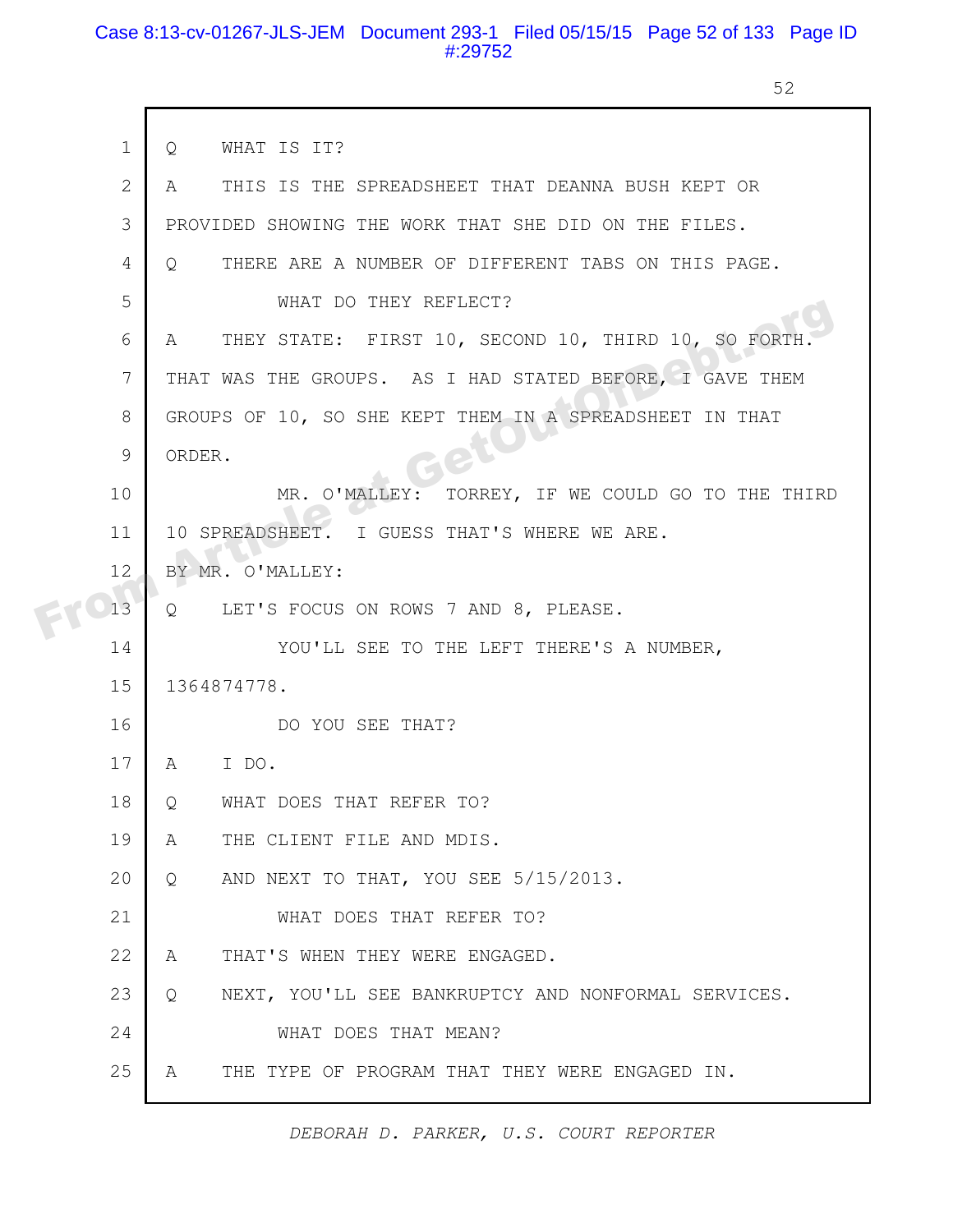#### Case 8:13-cv-01267-JLS-JEM Document 293-1 Filed 05/15/15 Page 53 of 133 Page ID #:29753

53

|  | $\mathbf 1$  | WHAT PROGRAM IS THAT?<br>$\circ$                                 |
|--|--------------|------------------------------------------------------------------|
|  | $\mathbf{2}$ | THE DUAL MODEL.<br>A                                             |
|  | 3            | NEXT, YOU'LL SEE "CANCELED-EASTERN CA."<br>Q                     |
|  | 4            | WHAT DOES THAT REFER TO?                                         |
|  | 5            | THAT THEY -- THEY'RE A CANCELED CLIENT. AND I'M GOING<br>A       |
|  | 6            | TO HAVE TO GUESS, BUT I THINK THAT'S OUT OF THE EASTERN          |
|  | 7            | DISTRICT, BUT I -- YOU CAN'T TELL FROM THIS.                     |
|  | 8            | LET'S LOOK OVER -- WHAT, IF ANYTHING, DOES THIS CHART<br>$\circ$ |
|  | 9            | REFLECT ABOUT WHAT WORK HAD BEEN DONE AT A BANKRUPTCY            |
|  | 10           | PETITION, IF ANY, PRIOR TO THIS PROJECT THAT MORGAN DREXEN       |
|  | 11           | ENGAGED IN?                                                      |
|  | 12           | A WELL, IT SHOWS THAT THERE WAS NO PETITION CREATED AT           |
|  | 13           | THAT TIME, BECAUSE IT WAS STILL PHASE 2 ITEMS PENDING. SO        |
|  | 14           | THEN, IT WASN'T RTN -- READY TO NEGOTIATE -- AT WHICH TIME       |
|  | 15           | THIS PETITION WOULD HAVE BEEN CREATED.                           |
|  | 16           | Q AND WHAT, IF ANYTHING, DOES THIS CHART REFLECT ABOUT           |
|  | 17           | WHAT WORK WAS DONE BY MORGAN DREXEN IN THIS PETITION             |
|  | 18           | CREATION PROJECT FOR THIS CONSUMER?                              |
|  | 19           | THAT A PETITION WAS EVENTUALLY CREATED; THAT THEY RAN<br>A       |
|  | 20           | THE MEANS TEST, BUT THEY HAD TO USE INFORMATION THAT THEY        |
|  | 21           | EXTRACTED FROM THE NOTES AND SO FORTH, BECAUSE THERE WAS NO      |
|  | 22           | KIT OR FINANCIALS ON FILE. IT WAS ONLY A DISCLOSURE              |
|  | 23           | STATEMENT. SO, REALLY, A KIT WAS NEVER RETURNED. SO THERE        |
|  | 24           | WAS NO SUBSTANTIAL INFORMATION.                                  |
|  | 25           | OKAY. WHAT DISCUSSIONS, IF ANY --<br>Q                           |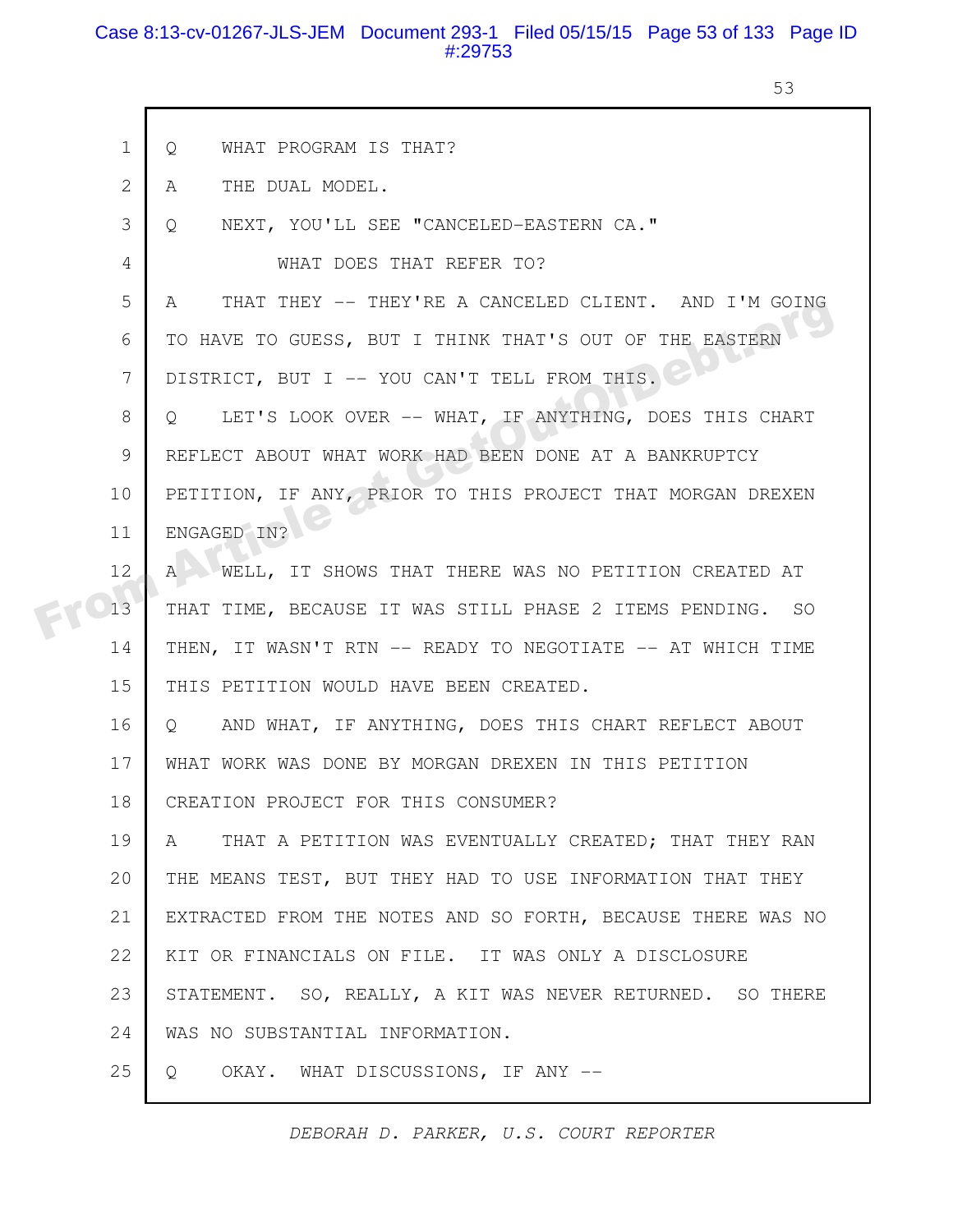### Case 8:13-cv-01267-JLS-JEM Document 293-1 Filed 05/15/15 Page 54 of 133 Page ID #:29754

54

|  | $\mathbf 1$    | I'M MOVING ON FROM THE EXHIBIT NOW, MS. AUGUSTA --                 |
|--|----------------|--------------------------------------------------------------------|
|  | 2              | OKAY.<br>A                                                         |
|  | 3              | THE COURT: I'LL GIVE YOU ABOUT FIVE MORE MINUTES,                  |
|  | $\overline{4}$ | PERHAPS.                                                           |
|  | 5              | MR. O'MALLEY: THAT'S MORE THAN WHAT I NEED.                        |
|  | 6              | THE COURT: GOOD. DON'T TAKE IT, IF YOU DON'T                       |
|  | 7              | JutOfDetou<br>NEED IT.                                             |
|  | 8              | BY MR. O'MALLEY:                                                   |
|  | 9              | WHAT DISCUSSIONS, IF ANY, DID YOU HAVE WITH MR. LEDDA<br>Q         |
|  | 10             | ABOUT THIS BANKRUPTCY CREATION PROJECT?                            |
|  | 11             | I SPOKE WITH HIM ABOUT BEING CONCERNED THAT WE MAY MISS<br>A       |
|  | 12             | THE DOCUMENT PRODUCTION DEADLINE AGAIN, AND I ALSO SPOKE TO        |
|  | 13             | HIM REGARDING THE PAY -- THE PAY FOR THE PROCESSORS' WORK          |
|  | 14             | THAT THEY HAD PERFORMED ON THE PROJECT.                            |
|  | 15             | AND WHAT SPECIFICALLY DID YOU DISCUSS ABOUT THE PAYMENT<br>$\circ$ |
|  | 16             | FOR THE PROCESSORS?                                                |
|  | 17             | I HAD A SPREADSHEET, AND I REVIEWED IT WITH HIM THAT IF<br>A       |
|  | 18             | A FILE HAD NOT BEEN PREVIOUSLY RTN'D AND THE PROCESSOR GOT         |
|  | 19             | IT TO THAT STATUS PRODUCING A PETITION AND SO FORTH THAT           |
|  | 20             | THEY WOULD EARN THE ENTIRE COMMISSION THAT THEY WOULD              |
|  | 21             | NORMALLY EARN OFF OF A FILE, WHETHER IT WAS CANCELED OR            |
|  | 22             | ACTIVE -- WELL, IT WAS CANCELED. IF IT WAS ACTIVE AND IT           |
|  | 23             | WAS THEIR FILE, THEN THEY WOULDN'T EARN AN ADDITIONAL,             |
|  | 24             | BECAUSE THEY WOULDN'T EARN IT THROUGH THEIR TYPICAL                |
|  | 25             | COMMISSIONS REPORT. BUT IF IT WAS A DIFFERENT PROCESSOR'S          |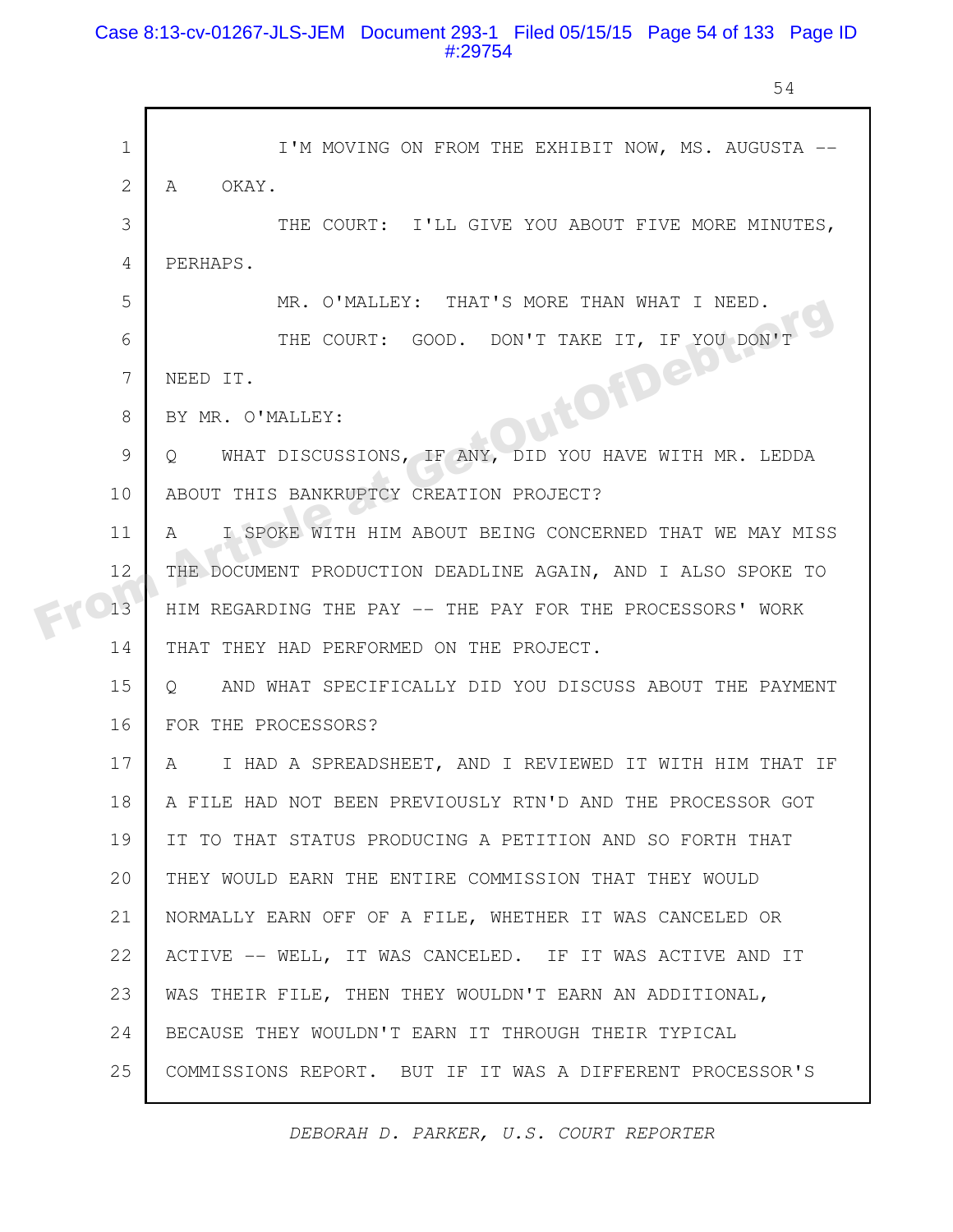### Case 8:13-cv-01267-JLS-JEM Document 293-1 Filed 05/15/15 Page 55 of 133 Page ID #:29755

r

55

| $\mathbf 1$    | FILE, THEN THEY WOULD. EARN THE FULL COMMISSION; AND THEN,            |
|----------------|-----------------------------------------------------------------------|
| $\overline{2}$ | THEY WOULD EARN A LITTLE BIT LIKE LESS, DEPENDING ON                  |
| 3              | DIFFERENT VARIOUS STAGES.                                             |
| 4              | WHAT, IF ANYTHING, DID MR. LEDDA SAY IN RESPONSE TO<br>O.             |
| 5              | YOUR DESCRIPTION OF THIS PAYMENT PROCESS?                             |
| 6              | HE SAID THAT AS LONG AS THEY GOT IT TO A -- WHAT WAS<br>A             |
| 7              | REQUIRED FOR RTN-ING, THAT IT SEEMED REASONABLE.                      |
| 8              | MR. O'MALLEY: TORREY, COULD YOU, PLEASE, PULL UP                      |
| 9              | t Get<br>EXHIBIT 100.                                                 |
| 10             | BY MR. O'MALLEY:                                                      |
| 11             | MS. AUGUSTA, YOU SIGNED TWO DECLARATIONS IN THIS CASE,<br>$\circ$     |
| 12             | CORRECT?                                                              |
| 13             | YES, I HAVE.<br>A                                                     |
| 14             | MR. JEFFERSON IS GOING TO PULL UP ONE OF THEM AND I<br>$\overline{Q}$ |
| 15             | WOULD LIKE YOU TO TAKE A LOOK AT IT AND DIRECT YOUR                   |
| 16             | ATTENTION TO PARAGRAPH 24.                                            |
| 17             | ACTUALLY, I SHOULD ASK YOU --                                         |
| 18             | MR. O'MALLEY: EXCUSE ME, TORREY.                                      |
| 19             | BY MR. O'MALLEY:                                                      |
| 20             | JUST TAKE A LOOK AT IT THIS. I WOULD LIKE TO KNOW IF<br>$\circ$       |
| 21             | THIS IS YOUR SIGNATURE ON THE LAST PAGE?                              |
| 22             | MR. O'MALLEY: TORREY, IF YOU CAN GO TO THE LAST                       |
| 23             | PAGE, PLEASE.                                                         |
| 24             | THE WITNESS: YES, IT IS.                                              |
| 25             | 1111                                                                  |
|                |                                                                       |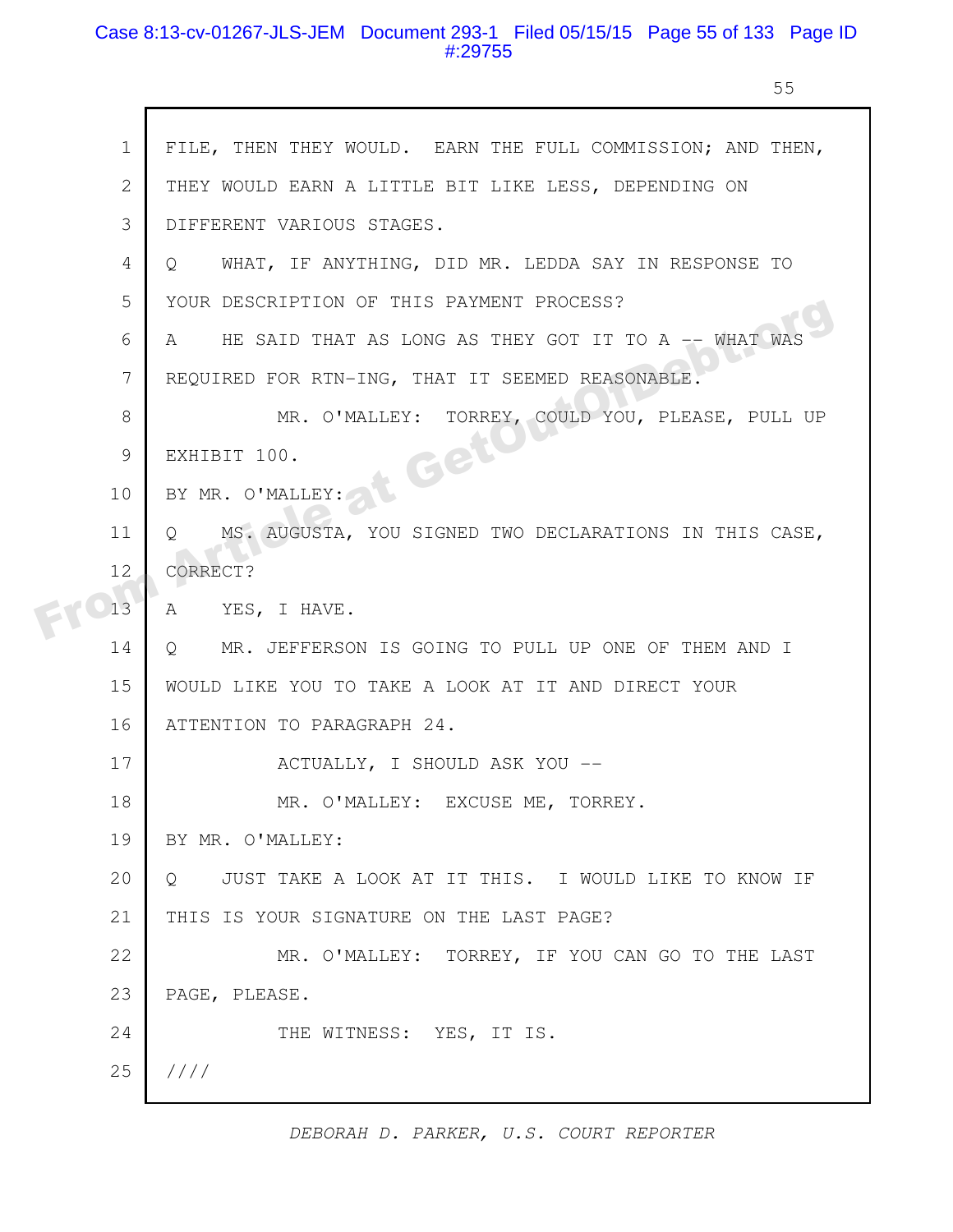#### Case 8:13-cv-01267-JLS-JEM Document 293-1 Filed 05/15/15 Page 56 of 133 Page ID #:29756

56

|  | $\mathbf 1$  | MR. O'MALLEY: ALL RIGHT. LET'S GO BACK TO                      |
|--|--------------|----------------------------------------------------------------|
|  | $\mathbf{2}$ | PARAGRAPH 24, PLEASE, ON PAGE 6.                               |
|  | 3            | BY MR. O'MALLEY:                                               |
|  | 4            | AT THE BEGINNING OF THAT PARAGRAPH, YOU WROTE: WHEN<br>$\circ$ |
|  | 5            | PROCESSORS WORKED ON BANKRUPTCY PETITIONS TO BE PRODUCED TO    |
|  | 6            | THE BUREAU, THEY BACKDATED THE DATE ON THE PETITION TO MAKE    |
|  | 7            | IT LOOK LIKE IT HAD BEEN CREATED OR MODIFIED IN AN EARLIER     |
|  | 8            | toutor<br>TIME.                                                |
|  | 9            | DO YOU SEE THAT?                                               |
|  | 10           | I DO.<br>A                                                     |
|  | 11           | WHAT DID YOU MEAN WHEN YOU WROTE THAT?<br>Q                    |
|  | 12           | IT REFERS TO -- IF YOU RECALL IN THE E-MAIL THAT NANCY<br>A    |
|  | 13           | SENT ABOUT THE VERSION THAT THEY WOULD HAVE TO SELECT,         |
|  | 14           | THAT'S WHAT THAT REFERS TO, AS WELL AS THE -- WELL, THAT       |
|  | 15           | SENTENCE ITSELF REFERS TO THAT.                                |
|  | 16           | SO WHEN YOU'RE REFERRING TO "BACKDATING," ARE YOU<br>Q         |
|  | 17           | REFERRING TO THE DATE OF THE ACTUAL PETITION THAT'S SIGNED     |
|  | 18           | BY A CONSUMER OR ATTORNEY?                                     |
|  | 19           | WELL, THESE WEREN'T GOING TO BE SIGNED BY THE CONSUMER<br>A    |
|  | 20           | OR ATTORNEY, BECAUSE THEY WEREN'T FILES THAT WERE BEING        |
|  | 21           | FILED WITH THE COURT. AND THEY WERE JUST -- MOST -- A LOT      |
|  | 22           | OF CASES, THEY WERE CANCELED CLIENTS SO, NO, THAT WASN'T       |
|  | 23           | WHAT I WAS INTENDING.                                          |
|  | 24           | PLEASE TAKE A LOOK AT PARAGRAPH 26, BEGINNING -- YOU<br>Q      |
|  | 25           | WROTE, OR YOUR DECLARATION STATES: EACH OF THE PROCESSORS      |
|  |              |                                                                |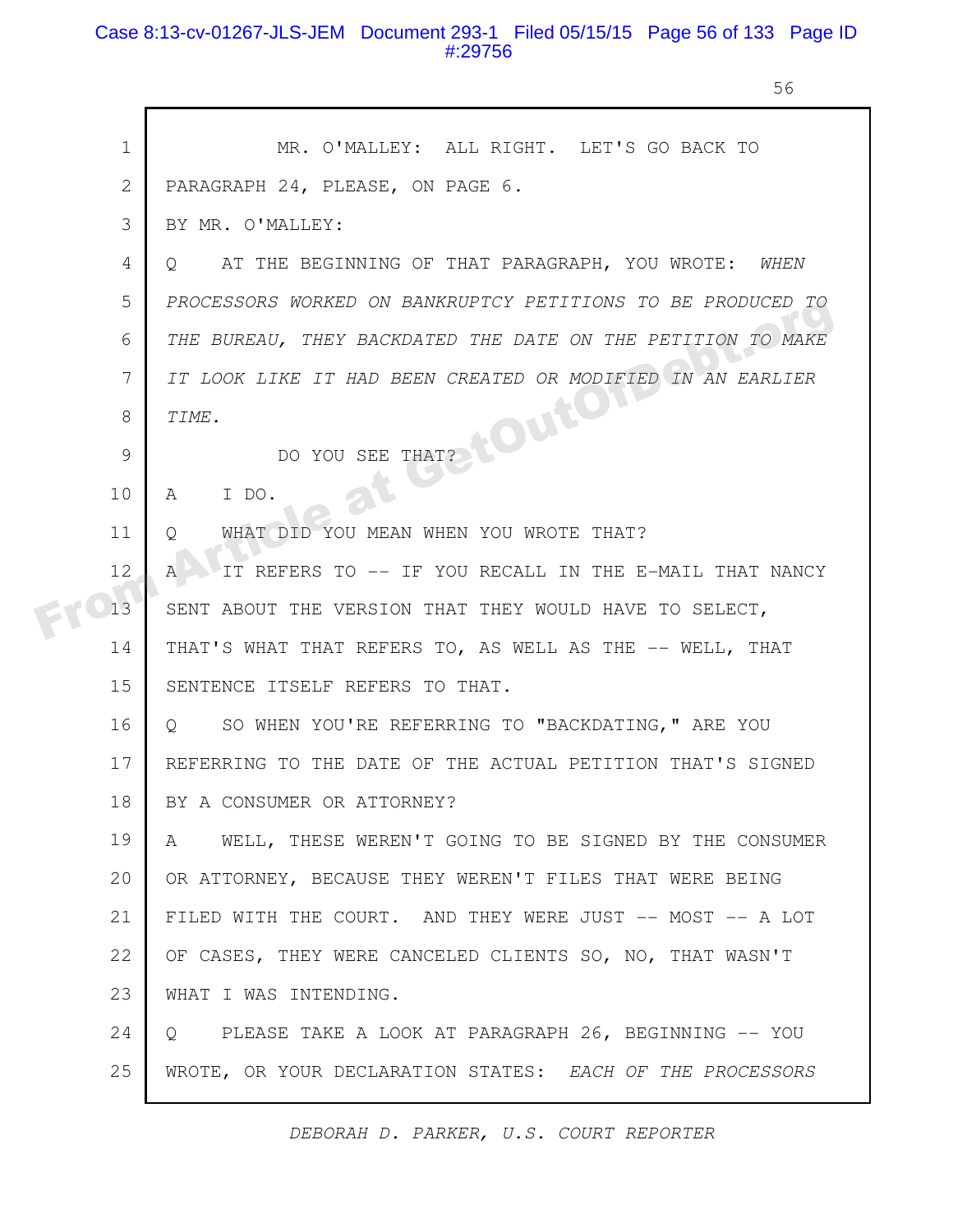#### Case 8:13-cv-01267-JLS-JEM Document 293-1 Filed 05/15/15 Page 57 of 133 Page ID #:29757

57

*WAS GIVEN A NEW, UNIQUE USERNAME UNDER WHICH THEY WERE TO PERFORM WORK RELATED TO THIS PROJECT.* 1 2

THEN DOWN BELOW, YOU STATE: *MORGAN DREXEN DID THIS FOR TWO REASONS. SECOND, MORGAN DREXEN ALTERED THE DOCUMENT RETENTION SYSTEM IN SUCH A WAY THAT THE LOG NOTES IN A CONSUMER'S FILE DID NOT REFLECT THAT A PROCESSOR USING HIS OR HER UNIQUE USER NAME HAD CREATED A PETITION OR ALTERED INFORMATION IN A PETITION ALREADY IN THE FILE.* 3 4 5 6 7 8

WHAT DID YOU MEAN WHEN YOU -- BY THIS? A WELL, WHEN I CREATED THE USERS, THE -- IT WAS SPECIAL PROJECT ONE -- OR JUST SPECIAL PROJECT AND SPECIAL PROJECT TWO, IT WAS AN ATTEMPT TO BE SURE TO BE ABLE TO TRACK THEIR TIME, BECAUSE WE DIDN'T WANT THEM WORKING ON THIS DURING REGULAR BUSINESS HOURS. THEY HAD TO BE DOING THEIR TYPICAL WORK. YOU KNOW, JEFF HAD ACTUALLY -- AND NANCY HAD MADE THAT CLEAR THAT WE HAD TO CONTINUE ON THE WORK PRODUCT FOR THE OTHER FILES DURING THIS, BECAUSE IT WAS GOING TO BE OVER TWO WEEKS IT WAS GOING TO TAKE. AND SO, THAT'S WHAT -- WHY I CREATED IT. 9 10 11 12 13 14 15 16 17 18 19 BUCOMENT REIENTION STSIEM IN SOCH A WAY THAT THE EOG NOTES<br>
IN A CONSUMER'S FILE DID NOT REFLECT THAT A PROCESSOR USING<br>
HIS OR HER UNIQUE USER NAME HAD CREATED A PETITION OR<br>
ALTERED INFORMATION IN A PETITION ALREADY IN T

AND THEN, ADDITIONALLY, AFTER IT WAS CREATED, IT WAS DETERMINED THAT -- I WAS TOLD -- IT WAS MY UNDERSTANDING THAT THEY WERE GOING TO SUPPRESS THE LOG NOTES OR ENTRIES BY THE SPECIAL PROJECT USERS. 20 21 22 23

Q HOW DID YOU COME TO HAVE THAT UNDERSTANDING? 24

A THAT'S WHAT NANCY HAD STATED TO ME. 25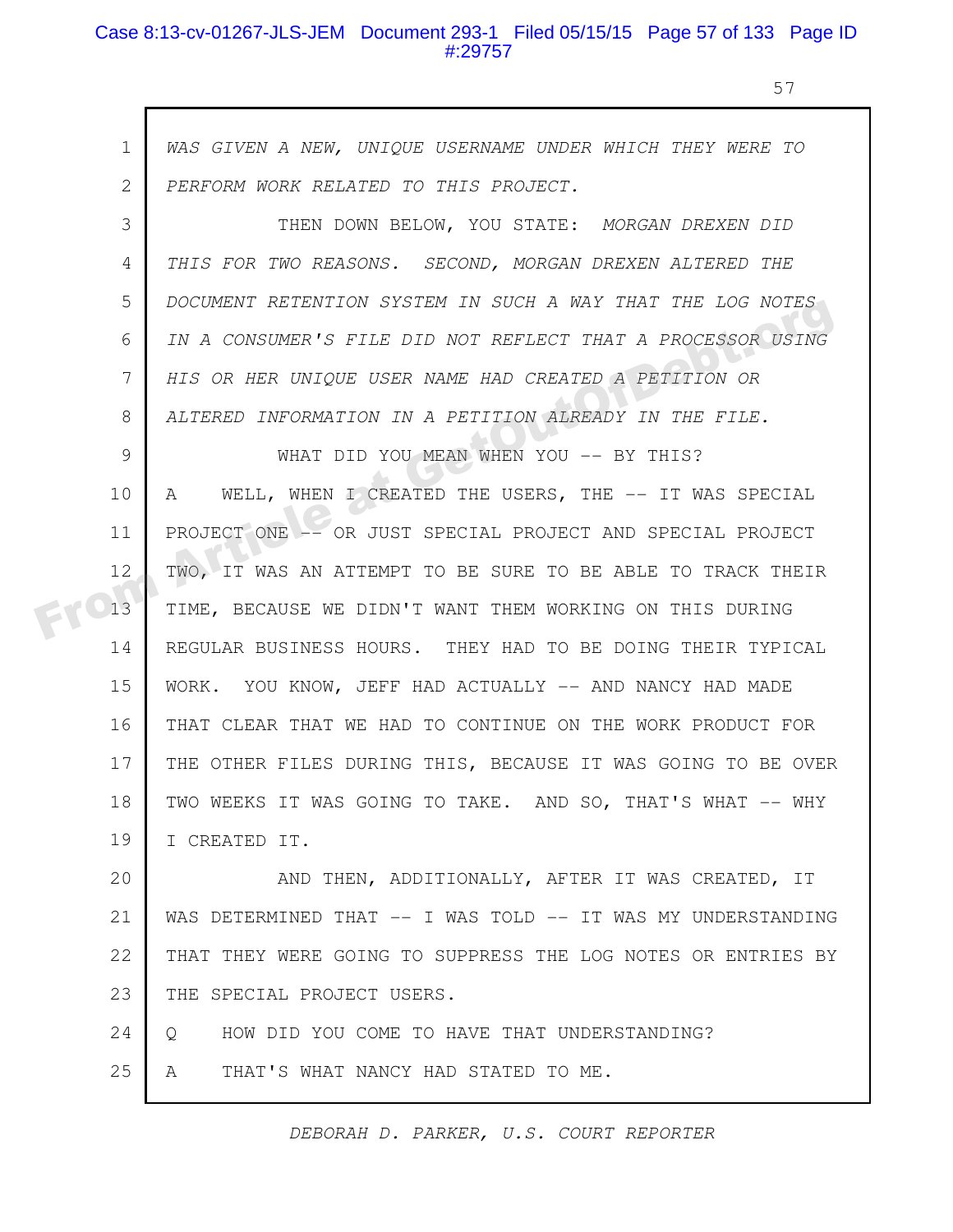#### Case 8:13-cv-01267-JLS-JEM Document 293-1 Filed 05/15/15 Page 58 of 133 Page ID #:29758

 $\mathsf{r}$ 

п

58

| $\mathbf 1$ | LET'S LOOK AT PARAGRAPH 27. THE SECOND FULL SENTENCE<br>$\circ$    |
|-------------|--------------------------------------------------------------------|
| 2           | READS: TO HIDE THE FACT THAT MORGAN DREXEN HAD CREATED             |
| 3           | AND/OR ALTERED BANKRUPTCY PETITIONS THAT IT PRODUCED TO THE        |
| 4           | BUREAU, AFTER IT RECEIVED THE BUREAU'S DOCUMENT REQUEST,           |
| 5           | KATZ DIRECTED A MORGAN DREXEN EMPLOYEE AND SHAREHOLDER NAMED       |
| 6           | AVI GUPTA TO DELETE OR, QUOTE, SUPPRESS ENTRIES IN THE LOG         |
| 7           | NOTES, SHOWING THAT MORGAN DREXEN HAD CREATED OR ALTERED           |
| 8           | BANKRUPTCY PETITIONS AFTER RECEIVING THE BUREAU'S DOCUMENT         |
| 9           | REQUEST.                                                           |
| 10          | HOW DID YOU COME TO HAVE THAT UNDERSTANDING?                       |
| 11          | AGAIN, THAT'S WHAT NANCY HAD DISCUSSED WITH ME.<br>A               |
| 12          | MR. KLEIN: I'M GOING TO MOVE TO STRIKE THAT                        |
| 13          | TESTIMONY AS BEING ALL HEARSAY.                                    |
| 14          | THE COURT: SUSTAINED. THE TESTIMONY WILL BE                        |
| 15          | STRICKEN -- THAT LAST ANSWER.                                      |
| 16          | MR. O'MALLEY: YOUR HONOR, NO FURTHER QUESTIONS.                    |
| 17          | THE COURT: CROSS-EXAMINATION.                                      |
| 18          | MR. KLEIN: THANK YOU, YOUR HONOR.                                  |
| 19          | CROSS-EXAMINATION                                                  |
| 20          | BY MR. KLEIN:                                                      |
| 21          | JUST AS LONG AS WE'RE ON THE SUBJECT, LET'S TAKE A LOOK<br>$\circ$ |
| 22          | AT THAT PARAGRAPH 24. I'M GOING TO READ TO YOU WHEN                |
| 23          | PROCESSORS WORKED ON BANKRUPTCY PETITIONS TO BE PRODUCED TO        |
| 24          | THE BUREAU, THEY BACKDATED THE DATE ON THE PETITION TO MAKE        |
| 25          | IT LOOK LIKE IT HAD BEEN CREATED OR MODIFIED AT AN EARLIER         |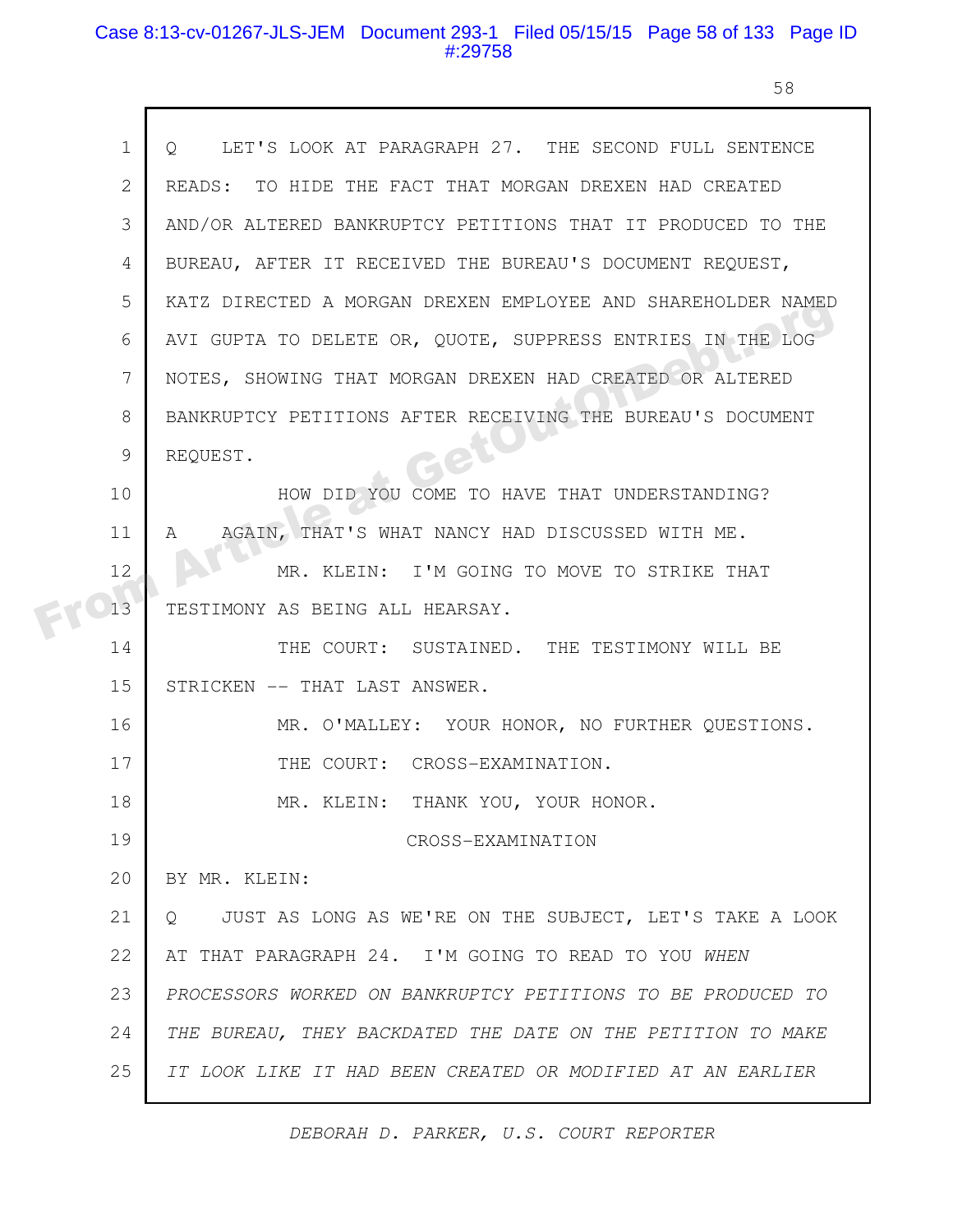#### Case 8:13-cv-01267-JLS-JEM Document 293-1 Filed 05/15/15 Page 59 of 133 Page ID #:29759

59

|  | $\mathbf{1}$   | TIME.                                                                  |
|--|----------------|------------------------------------------------------------------------|
|  | $\overline{2}$ | THAT WAS SOMETHING YOU SWORE TO UNDER PENALTY OF                       |
|  | 3              | PERJURY; IS THAT CORRECT?                                              |
|  | 4              | YES. YES.<br>A                                                         |
|  | 5              | Q AND THEN, WE FILED AN OPPOSITION. YOU'RE AWARE OF                    |
|  | 6              | THAT, RIGHT?                                                           |
|  | 7              | <b>PIDebt.org</b><br>I AM.<br>A                                        |
|  | 8              | Q AND WE SAID NOT A SINGLE ONE OF THE PETITIONS HAD BEEN               |
|  | 9              | BACKDATED; IS THAT CORRECT?                                            |
|  | 10             | THAT'S CORRECT.<br>$\mathbb A$                                         |
|  | 11             | AND SO NOW YOUR TESTIMONY IS: YOU MEANT SOMETHING<br>$\circ$           |
|  | 12             | DIFFERENT; IS THAT RIGHT?                                              |
|  | 13             | NO. THAT'S WHAT I INTENDED, BUT I CAN UNDERSTAND WHY<br>A              |
|  | 14             | IT MAY NOT BE CLEAR.                                                   |
|  | 15             | SPEAKING OF NOT CLEAR, LET'S GO TO THE NEXT PART.<br>$Q \qquad \qquad$ |
|  | 16             | PARAGRAPH 26 --                                                        |
|  | 17             | OKAY. I DON'T HAVE IT IN FRONT OF ME RIGHT NOW.<br>A                   |
|  | 18             | THAT'S ALL RIGHT. I'LL READ IT TO YOU.<br>Q                            |
|  | 19             | A OKAY.                                                                |
|  | 20             | Q HE SAID THAT -- SO MR. O'MALLEY SUGGESTED YOU WROTE                  |
|  | 21             | THIS DECLARATION. ISN'T IT TRUE MR. O'MALLEY WROTE THIS                |
|  | 22             | DECLARATION?                                                           |
|  | 23             | THAT'S CORRECT. THAT HE CREATED IT, REVIEWED IT WITH<br>A              |
|  | 24             | ME MULTIPLE TIMES.                                                     |
|  | 25             | SO YOU HAD AN OPPORTUNITY TO SAY, YES, THIS IS NOT<br>$Q_{\perp}$      |
|  |                |                                                                        |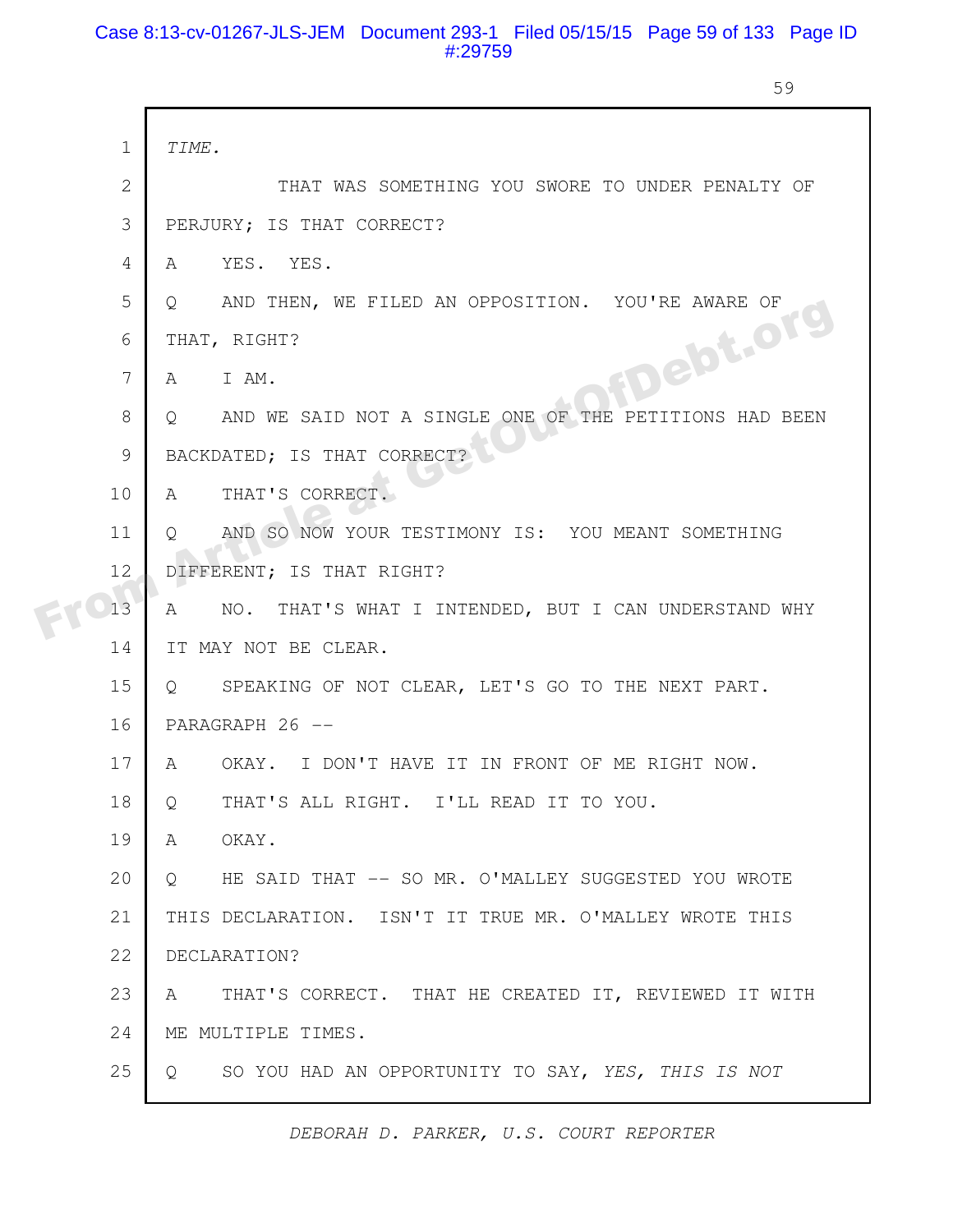#### Case 8:13-cv-01267-JLS-JEM Document 293-1 Filed 05/15/15 Page 60 of 133 Page ID #:29760

60

|  | $\mathbf 1$    | TRUE?                                                            |
|--|----------------|------------------------------------------------------------------|
|  | $\overline{2}$ | ABSOLUTELY.<br>A                                                 |
|  | 3              | AND IN PARAGRAPH 26, YOU SWORE TO THE FOLLOWING: EACH<br>$\circ$ |
|  | 4              | OF THE PROCESSORS WAS GIVEN A NEW UNIQUE USER NAME, UNDER        |
|  | 5              | WHICH THEY WERE TO PERFORM WORK RELATED TO THIS PROJECT.         |
|  | 6              | O <sub>1</sub><br>MORGAN DREXEN DID THIS FOR TWO REASONS.        |
|  | 7              | YOU DIDN'T INDICATE THAT THE PERSON WHO CREATED A                |
|  | 8              | SPECIAL PROJECTS FILE AND A SPECIAL PROJECTS USER NAME WAS       |
|  | 9              | YOU?                                                             |
|  | 10             | at Getl<br>OKAY.<br>A                                            |
|  | 11             | DID YOU TELL MR. O'MALLEY, WELL, TO BE MORE ACCURATE<br>O        |
|  | 12             | $I$ WASN'T $-$<br>$\mathsf{A}$                                   |
|  | 13             | EXCUSE ME.<br>Q                                                  |
|  | 14             | I WASN'T THE ONLY --<br>A                                        |
|  | 15             | I HAVE A QUESTION PENDING.<br>Q                                  |
|  | 16             | SORRY.<br>A                                                      |
|  | 17             | DID YOU TELL MR. O'MALLEY, TO BE MORE ACCURATE, WE<br>Q          |
|  | 18             | SHOULD SAY I DID THIS, NOT MORGAN DREXEN?                        |
|  | 19             | I DON'T RECALL IF I DID OR NOT.<br>A                             |
|  | 20             | BEFORE I GET INTO MY PREPARED CROSS, YOU AND I MET<br>$Q =$      |
|  | 21             | BEFORE?                                                          |
|  | 22             | I DON'T THINK SO.<br>A                                           |
|  | 23             | I DID WANT TO HAVE AN OPPORTUNITY TO ME WITH YOU,<br>Q           |
|  | 24             | DIDN'T I?                                                        |
|  | 25             | YES, YOU DID.<br>A                                               |
|  |                |                                                                  |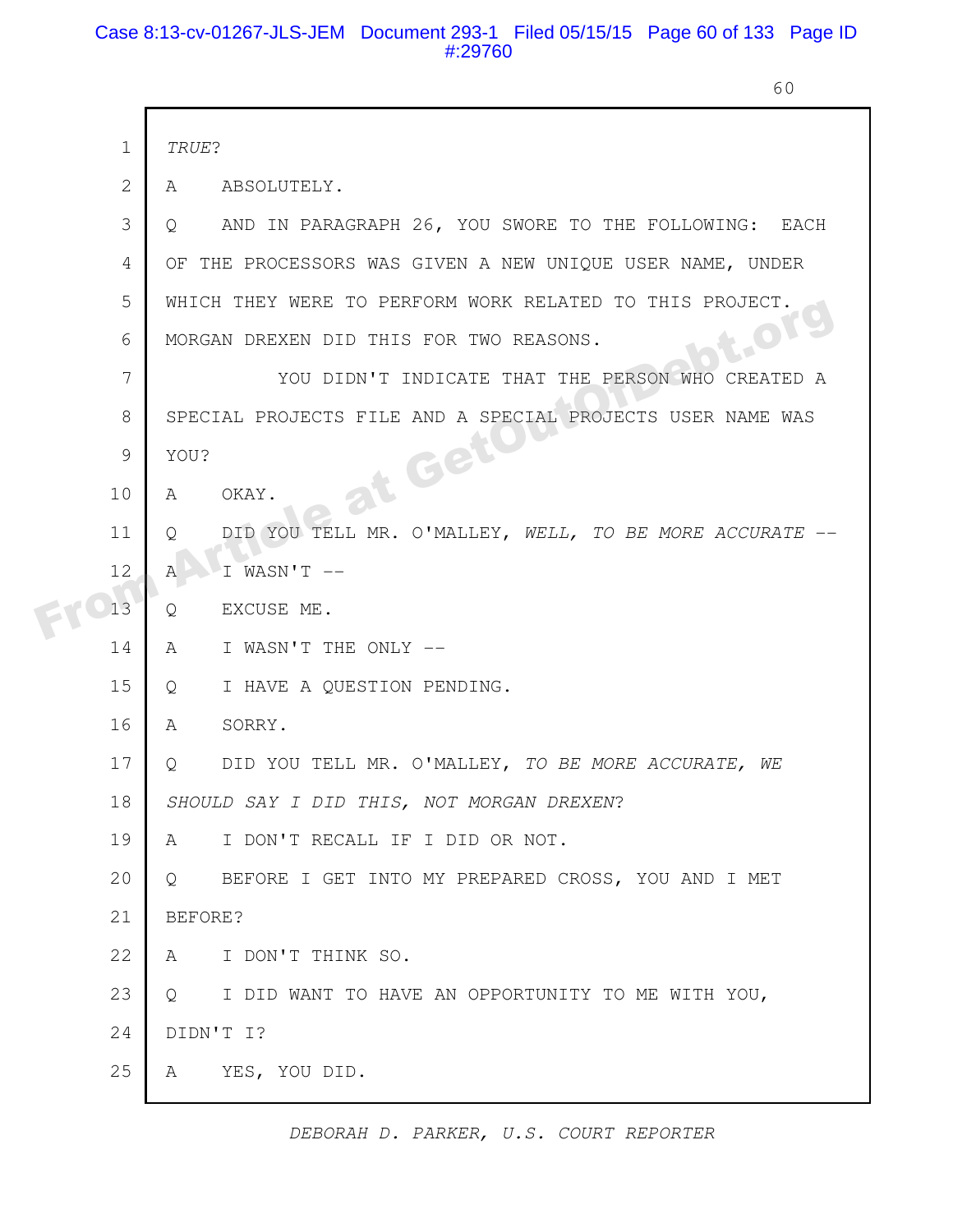#### Case 8:13-cv-01267-JLS-JEM Document 293-1 Filed 05/15/15 Page 61 of 133 Page ID #:29761

61

|  | $\mathbf 1$    | HOW MANY TIMES DID I LEAVE A MESSAGE ON YOUR CELL PHONE<br>Q.   |
|--|----------------|-----------------------------------------------------------------|
|  | $\mathbf{2}$   | OR YOUR TELEPHONE AT HOME, ASKING TO MEET WITH YOU?             |
|  | 3              | I THINK I HAD ONE OR TWO MESSAGES.<br>A                         |
|  | $\overline{4}$ | DID YOU CALL ME BACK?<br>$\circ$                                |
|  | 5              | NO, I DID NOT.<br>A                                             |
|  | 6              | DID I MAKE IT CLEAR IN THOSE MESSAGES I WANTED TO GO<br>$\circ$ |
|  | 7              | THROUGH YOUR DECLARATION AND TALK TO YOU ABOUT IT?              |
|  | 8              | <b>IEU!</b><br>YES, YOU DID.<br>A                               |
|  | $\mathcal{G}$  | AND DID THE CFPB TELL YOU THAT IF YOU DIDN'T WANT TO<br>$\circ$ |
|  | 10             | TALK TO ME, YOU DIDN'T HAVE TO?                                 |
|  | 11             | NO, THEY DID NOT.<br>A                                          |
|  | 12             | YOU JUST DECIDED NOT TO TALK TO ME?<br>0                        |
|  | 13             | THEY SAID IF I WANTED TO SPEAK --<br>A                          |
|  | 14             | EXCUSE ME. YOU DECIDED NOT TO TALK TO ME?<br>Q                  |
|  | 15             | I WAS REPRESENTED BY COUNSEL. AND I THOUGHT YOU KNEW<br>A       |
|  | 16             | THAT.                                                           |
|  | 17             | YOU'RE REPRESENTED BY COUNSEL IN THIS MATTER?<br>Q              |
|  | 18             | WHEN IT CAME TO MORGAN DREXEN AND YOU REPRESENTED<br>A          |
|  | 19             | MORGAN DREXEN, I DIDN'T REALLY KNOW AND I THOUGHT THAT SINCE    |
|  | 20             | YOU KNEW I WAS REPRESENTED BY COUNSEL, YOU WOULD HAVE           |
|  | 21             | CONTACTED MY ATTORNEY FIRST.                                    |
|  | 22             | DID YOU HAVE YOUR ATTORNEY CONTACT ME?<br>Q                     |
|  | 23             | I SENT AN E-MAIL TO BOTH OF YOU.<br>A                           |
|  | 24             | YOU SENT ME AN E-MAIL?<br>$\circ$                               |
|  | 25             | I DID SEND YOU AN E-MAIL.<br>A                                  |
|  |                |                                                                 |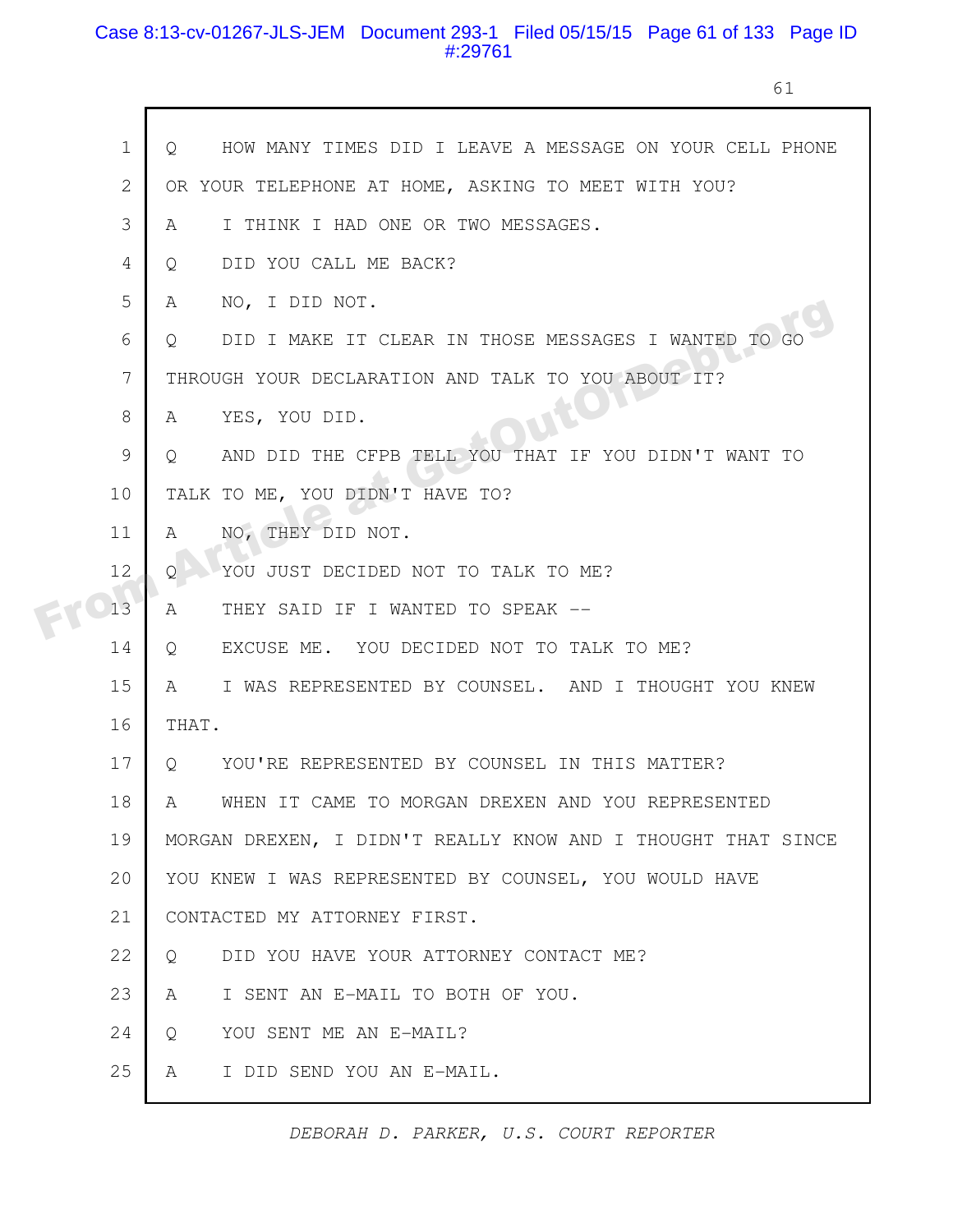#### Case 8:13-cv-01267-JLS-JEM Document 293-1 Filed 05/15/15 Page 62 of 133 Page ID #:29762

62

|  | $\mathbf 1$    | YOU HAVE THAT E-MAIL?<br>Q                                             |
|--|----------------|------------------------------------------------------------------------|
|  | $\overline{2}$ | I CAN GET IT FOR YOU. ABSOLUTELY.<br>A                                 |
|  | 3              | I'M GOING TO LOOK FOR THAT.<br>Q                                       |
|  | 4              | OKAY.<br>$\mathbb{A}$                                                  |
|  | 5              | NOW, YOU'RE ANGRY WITH MORGAN DREXEN, RIGHT?<br>Q                      |
|  | 6              | .Jot.org<br>I'M NOT SURE I UNDERSTAND.<br>A                            |
|  | 7              | IS THERE ANY AMBIGUITY WITH THE QUESTION?<br>$\circ$                   |
|  | 8              | YOU'RE ANGRY WITH MORGAN DREXEN, HOW THEY TREATED                      |
|  | 9              | YOU?                                                                   |
|  | 10             | I WOULDN'T SAY "ANGRY."<br>A                                           |
|  | 11             | HOW ABOUT JEFF KATZ?<br>Q                                              |
|  | 12             | WHAT ABOUT HIM?<br>Α                                                   |
|  | 13             | ANGRY AT HIM?<br>Q                                                     |
|  | 14             | NOT ANGRY WITH HIM.<br>$\mathsf{A}$                                    |
|  | 15             | DID YOU BLAME JEFF KATZ FOR FORCING YOU ON<br>Q.                       |
|  | 16             | ADMINISTRATIVE LEAVE?                                                  |
|  | 17             | I DON'T THINK I BLAMED JEFF KATZ. I THINK I REFERENCED<br>$\mathbb{A}$ |
|  | 18             | HIM AS THE PART OF THE CAUSE.                                          |
|  | 19             | DID YOU TELL MR. LEDDA, YOU ALLOWED JEFF TO MISTREAT ME<br>$\cup$      |
|  | 20             | ON MULTIPLE OCCASIONS AND THE NOW IT APPEARS TO BE A CRUSADE           |
|  | 21             | AGAINST ME?                                                            |
|  | 22             | DO YOU REMEMBER SAYING THAT TO MR. LEDDA?                              |
|  | 23             | MR. O'MALLEY: OBJECTION, YOUR HONOR.                                   |
|  | 24             | THE COURT MADE CLEAR AT THIS TIME LAST WEEK THAT                       |
|  | 25             | IT WAS NOT INTERESTED IN A WITCH HUNT INTO MS. AUGUSTA'S               |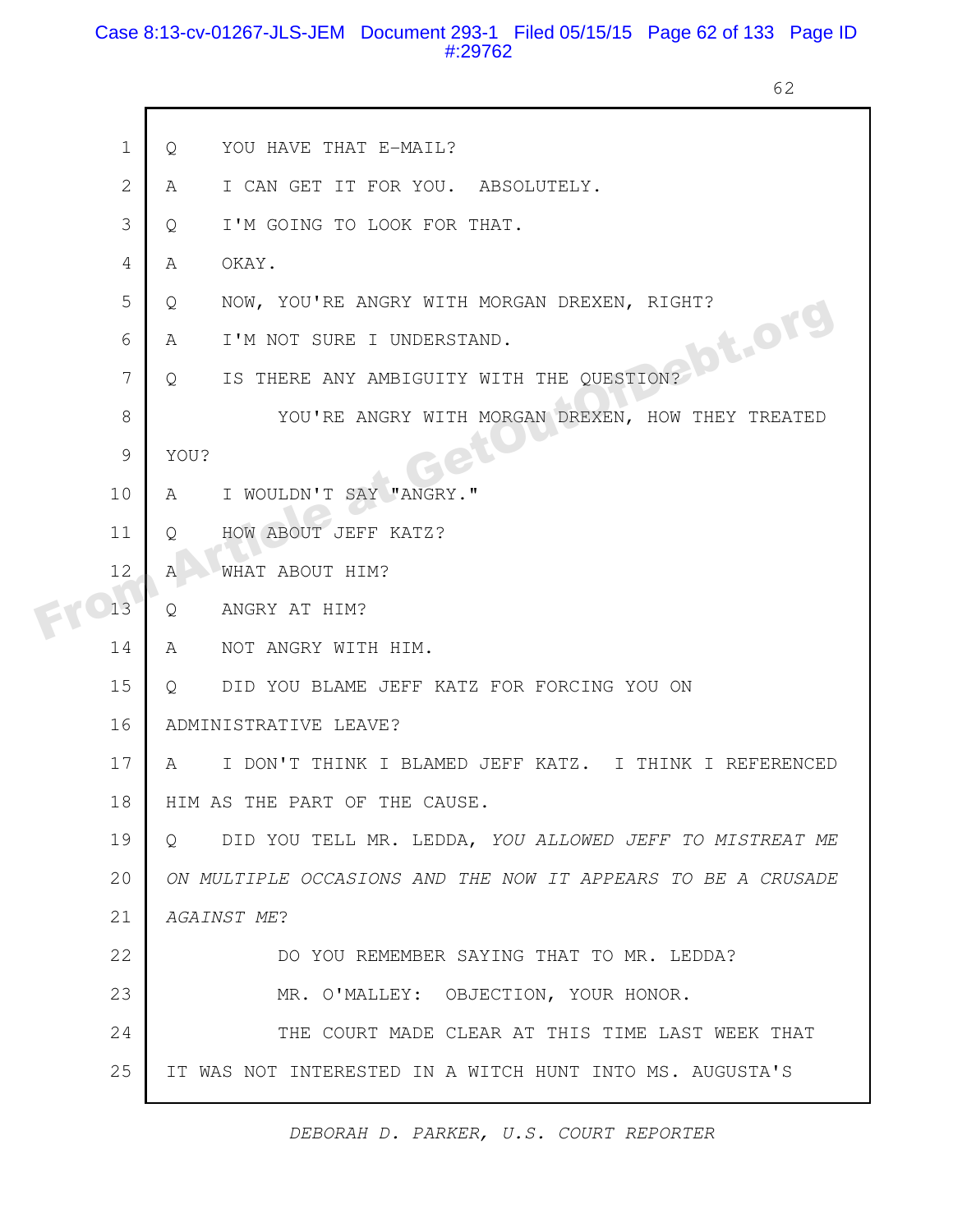#### Case 8:13-cv-01267-JLS-JEM Document 293-1 Filed 05/15/15 Page 63 of 133 Page ID #:29763

 $\mathsf{r}$ 

63

|  | $\mathbf 1$    | MOTIVATION.                                                       |
|--|----------------|-------------------------------------------------------------------|
|  | $\overline{2}$ | THE COURT: HE'S DIRECTING IT TOWARDS CREDIBILITY                  |
|  | 3              | ISSUES, ET CETERA. I'M GOING TO -- SINCE I'VE ALLOWED THE         |
|  | 4              | EVIDENTIARY HEARING, I'M GOING TO ALLOW THAT TO COME IN.          |
|  | 5              | THE WITNESS: COULD YOU, PLEASE, REPEAT THAT?                      |
|  | 6              | t.Org<br>BY MR. KLEIN:                                            |
|  | 7              | DO YOU REMEMBER TELLING MR. LEDDA, YOU ALLOWED JEFF --<br>$\circ$ |
|  | 8              | AS IN JEFF KATZ -- TO MISTREAT ME ON MULTIPLE OCCASIONS AND       |
|  | 9              | NOW LEAD WHAT APPEARS TO BE A CRUSADE AGAINST ME?                 |
|  | 10             | THAT'S CORRECT.<br>A                                              |
|  | 11             | AND IN NOVEMBER WHEN YOU WERE PLACED ON ADMINISTRATIVE<br>$\circ$ |
|  | 12             | LEAVE, THE NEXT THING YOU DID IN DECEMBER, YOU WENT TO THE        |
|  | 13             | CFPB; IS THAT CORRECT?                                            |
|  | 14             | NO, THAT'S NOT CORRECT.<br>A                                      |
|  | 15             | MR. O'MALLEY HAS REPRESENTED THAT YOU WENT TO THEM IN<br>$\circ$  |
|  | 16             | DECEMBER.                                                         |
|  | 17             | DID YOU GO TO THEM IN DECEMBER OR NOT?                            |
|  | 18             | THEY CONTACTED ME FIRST.<br>A                                     |
|  | 19             | THEY CONTACTED YOU OUT OF THE BLUE?<br>$Q_{\cdot}$                |
|  | 20             | I DON'T KNOW IF IT WAS OUT OF THE BLUE. I DON'T KNOW<br>A         |
|  | 21             | HOW THEY CAME ABOUT TO GET ME AS A CONTACT.                       |
|  | 22             | HAD YOU TOLD THEM THAT YOU WERE A DIRECTOR OF THE<br>$\circ$      |
|  | 23             | COMPANY?                                                          |
|  | 24             | AT THE TIME, I WASN'T WHEN THEY CONTACTED ME.<br>A                |
|  | 25             | DO YOU KNOW HOW MR. O'MALLEY WOULD HAVE KNOWN THAT AT<br>Q        |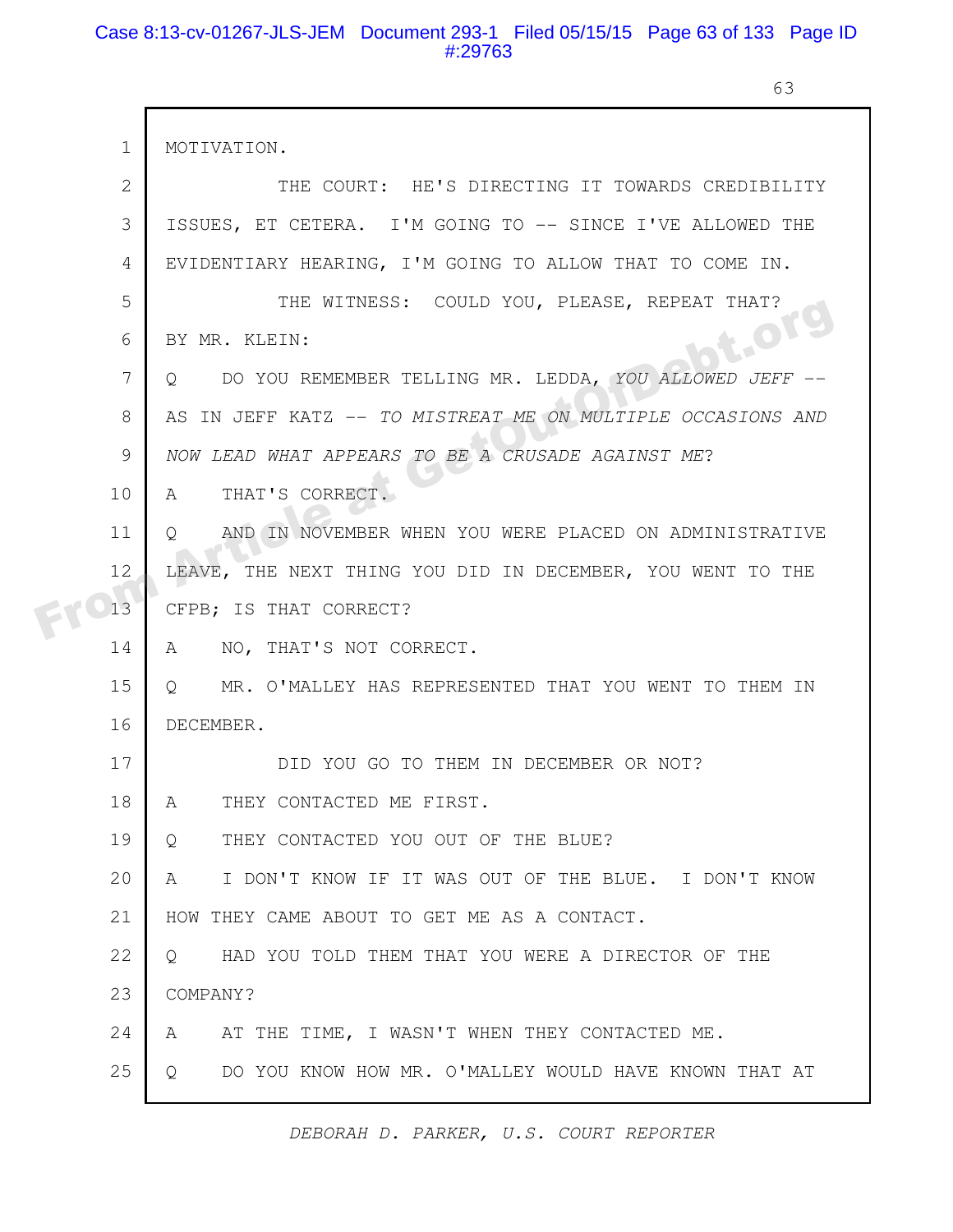#### Case 8:13-cv-01267-JLS-JEM Document 293-1 Filed 05/15/15 Page 64 of 133 Page ID #:29764

64

|  | $\mathbf 1$    | THAT TIME?                                                       |
|--|----------------|------------------------------------------------------------------|
|  | 2              | MR. O'MALLEY: OBJECTION. CALLS FOR SPECULATION.                  |
|  | 3              | THE COURT: SUSTAINED.                                            |
|  | 4              | BY MR. KLEIN:                                                    |
|  | 5              | ISN'T IT TRUE THAT WHEN YOU TALKED TO THE CFPB, IT WAS<br>$\cup$ |
|  | 6              | YOUR GOAL TO PUNISH MORGAN DREXEN AND PARTICULARLY               |
|  | $\overline{7}$ | JUITOTTO CARE<br>JEFFREY KATZ?                                   |
|  | 8              | NO, THAT'S NOT TRUE.<br>A                                        |
|  | 9              | HOW MANY TIMES DID YOU ATTEND LITIGATION MEETINGS WHERE<br>O     |
|  | 10             | I WAS PRESENT?                                                   |
|  | 11             | I DON'T THINK ANY.<br>A                                          |
|  | 12             | AND IS IT ACCURATE -- I THINK YOU SAID THIS TO                   |
|  | 13             | MR. O'MALLEY -- THAT AT THE TIME YOU GOT THIS ASSIGNMENT,        |
|  | 14             | YOU DIDN'T EVEN KNOW WHAT REQUESTS WERE AT ISSUE?                |
|  | 15             | I DIDN'T SEE WHAT THE COURT ORDER -- THERE WAS A COURT<br>A      |
|  | 16             | ORDER TO PRODUCE DOCUMENTS. I WAS NOT SHOWED THAT.               |
|  | 17             | WHAT YOU KNEW IS THAT DATES HAD BEEN MISSED; IS THAT<br>$\circ$  |
|  | 18             | RIGHT?                                                           |
|  | 19             | THAT'S CORRECT. THAT'S CORRECT.<br>A                             |
|  | 20             | AND ACCORDING TO YOU, WHAT YOU TOLD MR. O'MALLEY ON<br>$\circ$   |
|  | 21             | DIRECT, IS THAT THE COURT ORDERED PETITIONS TO BE PRODUCED;      |
|  | 22             | IS THAT RIGHT?                                                   |
|  | 23             | THAT WAS WHAT JEFFREY KATZ HAD TOLD ME.<br>A                     |
|  | 24             | SO JEFFREY KATZ TOLD YOU THAT THERE WAS A COURT ORDER<br>$\circ$ |
|  | 25             | SAYING THAT PETITIONS HAD TO BE PRODUCED; IS THAT RIGHT?         |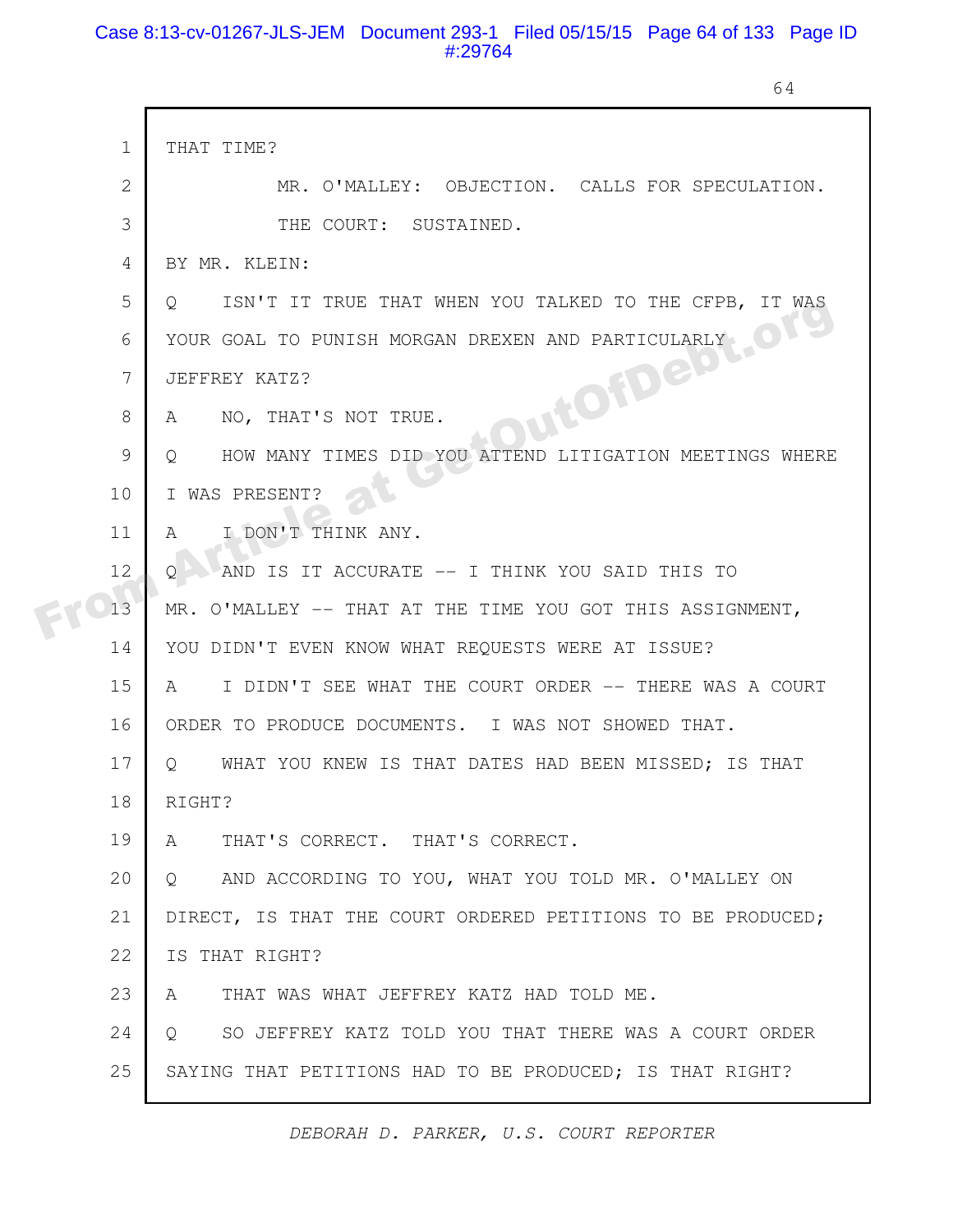#### Case 8:13-cv-01267-JLS-JEM Document 293-1 Filed 05/15/15 Page 65 of 133 Page ID #:29765

 $\Gamma$ 

65

| $\mathbf 1$ | THAT'S CORRECT.<br>A                                                    |
|-------------|-------------------------------------------------------------------------|
| 2           | AND HE TOLD YOU THAT HE WANTED TO MAKE IT LOOK LIKE<br>$\circ$          |
| 3           | WORK WAS BEING DONE; IS THAT CORRECT?                                   |
| 4           | HE WANTED TO ENSURE THAT -- THAT'S WHAT IT APPEARED TO<br>A             |
| 5           | BE.                                                                     |
| 6           | AND HE TOLD YOU AND JIN TO DO A MEANS TEST; IS THAT<br>$\circ$          |
| 7           | BLU<br>RIGHT?                                                           |
| 8           | NO, HE DIDN'T. HE DIDN'T TELL ME TO. HE ASKED ME TO<br>A                |
| 9           | ASSIGN A PROCESSOR TO IT. I DON'T WORK ON PETITIONS.                    |
| 10          | IN YOUR PRESENCE, HE TOLD YOU AND CHIN TO HAVE YOUR<br>$\circ$          |
| 11          | GROUPS, YOUR SEPARATE GROUPS DO MEANS TESTS, RIGHT?                     |
| 12          | I'M NOT SURE HE SPECIFICALLY SAID MEANS TEST.<br>$\mathsf{A}$           |
| 13          | ISN'T IT TRUE THAT THE ONLY GROUP THAT DID MEANS TESTS<br>$Q_{\cdot}$   |
| 14          | WAS YOUR GROUP?                                                         |
| 15          | NO, THAT'S NOT MY UNDERSTANDING. MY GROUP IS THE ONLY<br>A              |
| 16          | ONE WHO KEPT DETAILED NOTES.                                            |
| 17          | WAS IT YOUR GROUP -- SO IF NANCY JIN DID NOT CONDUCT<br>$\circ$         |
| 18          | ANY MEANS TESTS, SHE WAS DISREGARDING WHAT MR. KATZ TOLD                |
| 19          | HER, CORRECT?                                                           |
| 20          | AGAIN --<br>A                                                           |
| 21          | YES OR NO?<br>Q                                                         |
| 22          | I NEVER SAID THAT MR. KATZ STATED TO DO A MEANS TEST.<br>A              |
| 23          | ISN'T IT TRUE THAT WHAT MR. KATZ TOLD YOU IS: GET ALL<br>$\overline{Q}$ |
| 24          | THE INFORMATION THAT WE HAVE ON CLIENTS, ACTIVE, INACTIVE,              |
| 25          | FROM WHEREVER WE CAN GET IT?                                            |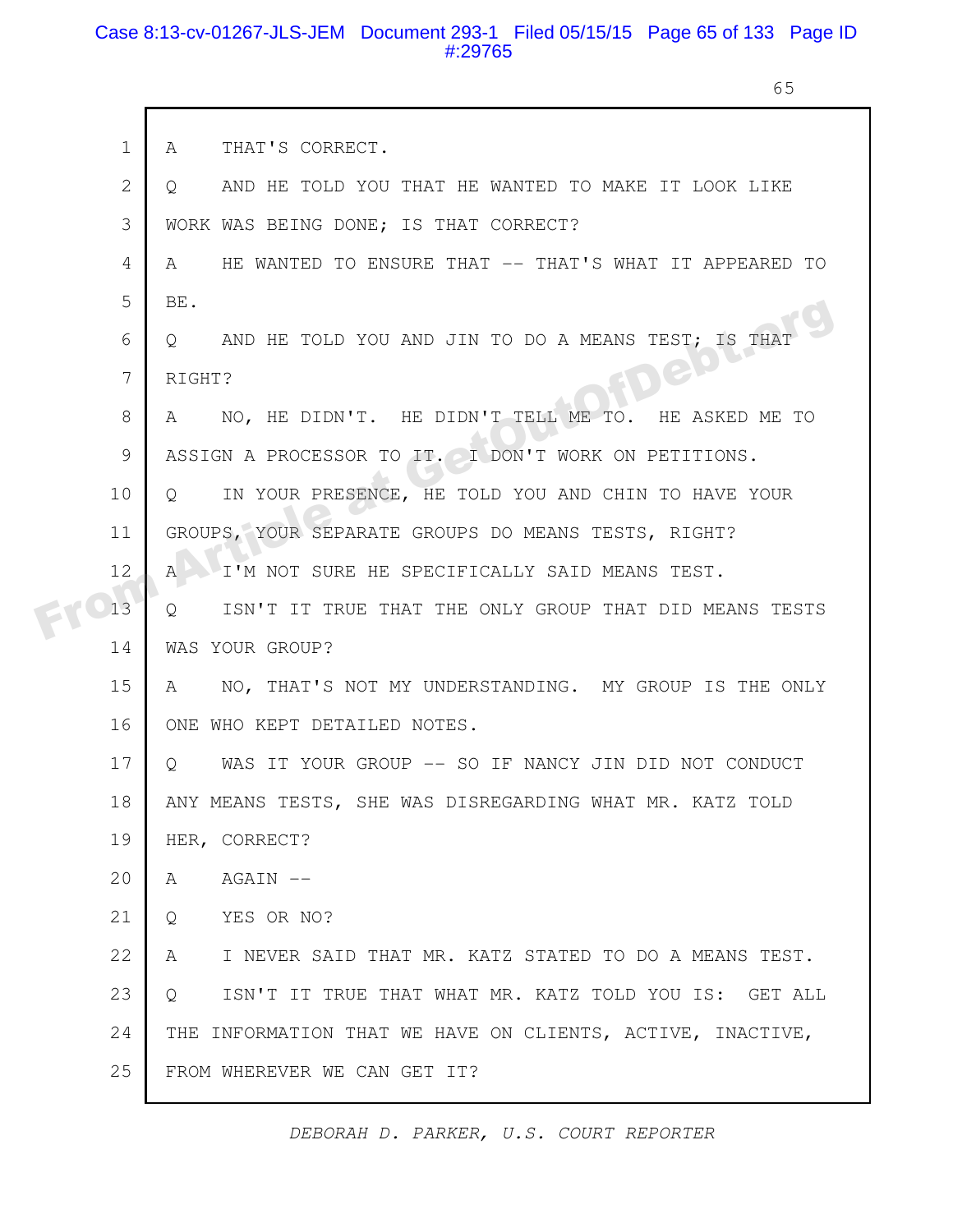#### Case 8:13-cv-01267-JLS-JEM Document 293-1 Filed 05/15/15 Page 66 of 133 Page ID #:29766

66

|  | $\mathbf 1$    | THAT'S WHAT HE SAID, RIGHT?                                       |
|--|----------------|-------------------------------------------------------------------|
|  | $\overline{2}$ | THAT'S ONE PARAPHRASE OF WHAT HE SAID.<br>A                       |
|  | 3              | AND I WANT TO TALK TO YOU A LITTLE BIT ABOUT ABM?<br>Q            |
|  | 4              | YES.<br>A                                                         |
|  | 5              | AND THERE'S SOMETHING CALLED --<br>Q                              |
|  | 6              | MR. KLEIN: CAN WE PULL UP 102 FOR A MOMENT.                       |
|  | 7              | THAT 102?                                                         |
|  | 8              | DutOfDeb<br>BY MR. KLEIN:                                         |
|  | 9              | IF YOU TAKE A LOOK ON THE SCREEN, THERE'S A REFERENCE<br>Q        |
|  | 10             | TO THE ENTRY ENDING "-778."                                       |
|  | 11             | THAT'S CORRECT.<br>$\mathsf{A}$                                   |
|  | 12             | AND THERE'S A REFERENCE TO "BEST CASE"?<br>$\mathsf{Q}$           |
|  | 13             | THAT'S CORRECT.<br>A                                              |
|  | 14             | IS BEST CASE AND ABM THE EXACT SAME THING?<br>Q                   |
|  | 15             | I DON'T KNOW WHAT YOU MEAN BY "EXACT SAME THING."<br>A            |
|  | 16             | THEY'RE TWO DIFFERENT PROGRAMS. THEY BOTH DO --                   |
|  | 17             | THAT'S OKAY. IF YOU DON'T KNOW, THAT'S ALL YOU NEED TO<br>$\circ$ |
|  | 18             | SAY.                                                              |
|  | 19             | A<br>OKAY.                                                        |
|  | 20             | DO YOU KNOW, BASED ON YOUR EXPERIENCE, THAT BEST CASE<br>Q        |
|  | 21             | IS SOMETHING THAT MORGAN DREXEN USED PRIOR TO ABM?                |
|  | 22             | YES.<br>THAT'S TRUE.<br>A                                         |
|  | 23             | AND INFORMATION IN BEST CASE WOULD NOT BE IN ABM,<br>$Q_{\cdot}$  |
|  | 24             | RIGHT?                                                            |
|  | 25             | THAT'S NOT NECESSARILY TRUE.<br>A                                 |
|  |                |                                                                   |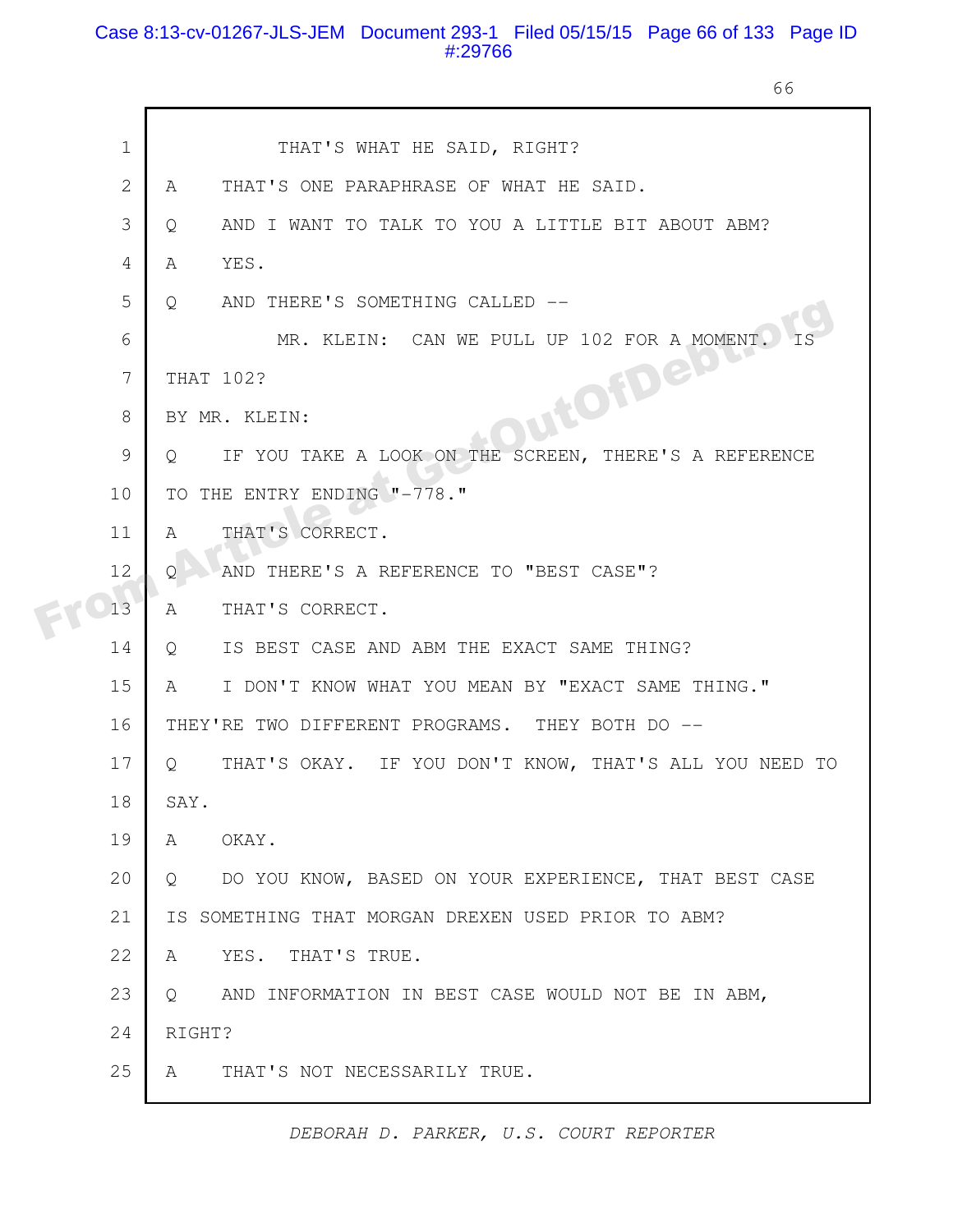#### Case 8:13-cv-01267-JLS-JEM Document 293-1 Filed 05/15/15 Page 67 of 133 Page ID #:29767

 $\Gamma$ 

67

| $\mathbf 1$    | COULD BE TRUE?<br>Q                                                    |
|----------------|------------------------------------------------------------------------|
| $\overline{2}$ | COULD BE TRUE.<br>A                                                    |
| 3              | SO IF YOU WANT ALL THE INFORMATION FROM BEST CASE INTO<br>$\circ$      |
| 4              | YOU GOT TO LOAD IT INTO ABM. TRUE OR FALSE?<br>ABM.                    |
| 5              | IF YOU WANT IT -- I'M NOT SURE WHY --<br>A                             |
| 6              | MR. O'MALLEY: OBJECTION. VAGUE AS TO WHAT<br>THF                       |
| 7              | TERM "LOADED" MEANS.                                                   |
| 8              | PutOfDeb<br>BY MR. KLEIN:                                              |
| $\mathcal{G}$  | I'LL REPHRASE. IF YOU WANT INFORMATION THAT'S IN BEST<br>Q             |
| 10             | CASE BUT NOT IN ABM, WHAT YOU HAVE TO DO TO GET IT INTO ABM            |
| 11             | IS LOAD IT UP INTO ABM, CORRECT?                                       |
| 12             | MR. O'MALLEY: OBJECTION, AGAIN. THE TERM                               |
| 13             | "LOADED" IS VAGUE.                                                     |
| 14             | THE COURT: OVERRULED. THE WITNESS CAN SAY IF SHE                       |
| 15             | DOESN'T UNDERSTAND.                                                    |
| 16             | THE WITNESS: I GUESS -- I UNDERSTAND WHAT THE                          |
| 17             | WORD "LOADED" MEANS. I DON'T HAVE A PROBLEM WITH THAT.<br>$\mathbb{I}$ |
| 18             | DON'T UNDERSTAND THE QUESTION OF WHY YOU WOULD BE PUTTING IT           |
| 19             | INTO ABM INSTEAD OF JUST CREATING --                                   |
| 20             | BY MR. KLEIN:                                                          |
| 21             | I'M NOT ASKING WHY. I'M JUST ASKING IF YOU WANT TO DO<br>$\circ$       |
| 22             | IT, REGARDLESS OF THE REASONS. JUST FOR CHUCKLES.                      |
| 23             | YES. IF YOU WANT TO DO IT, YOU WOULD HAVE TO HAVE -- I<br>A            |
| 24             | MEAN, YES.                                                             |
| 25             | NOW, IS IT TRUE -- I JUST WANT TO CONFIRM THIS -- THAT<br>Q            |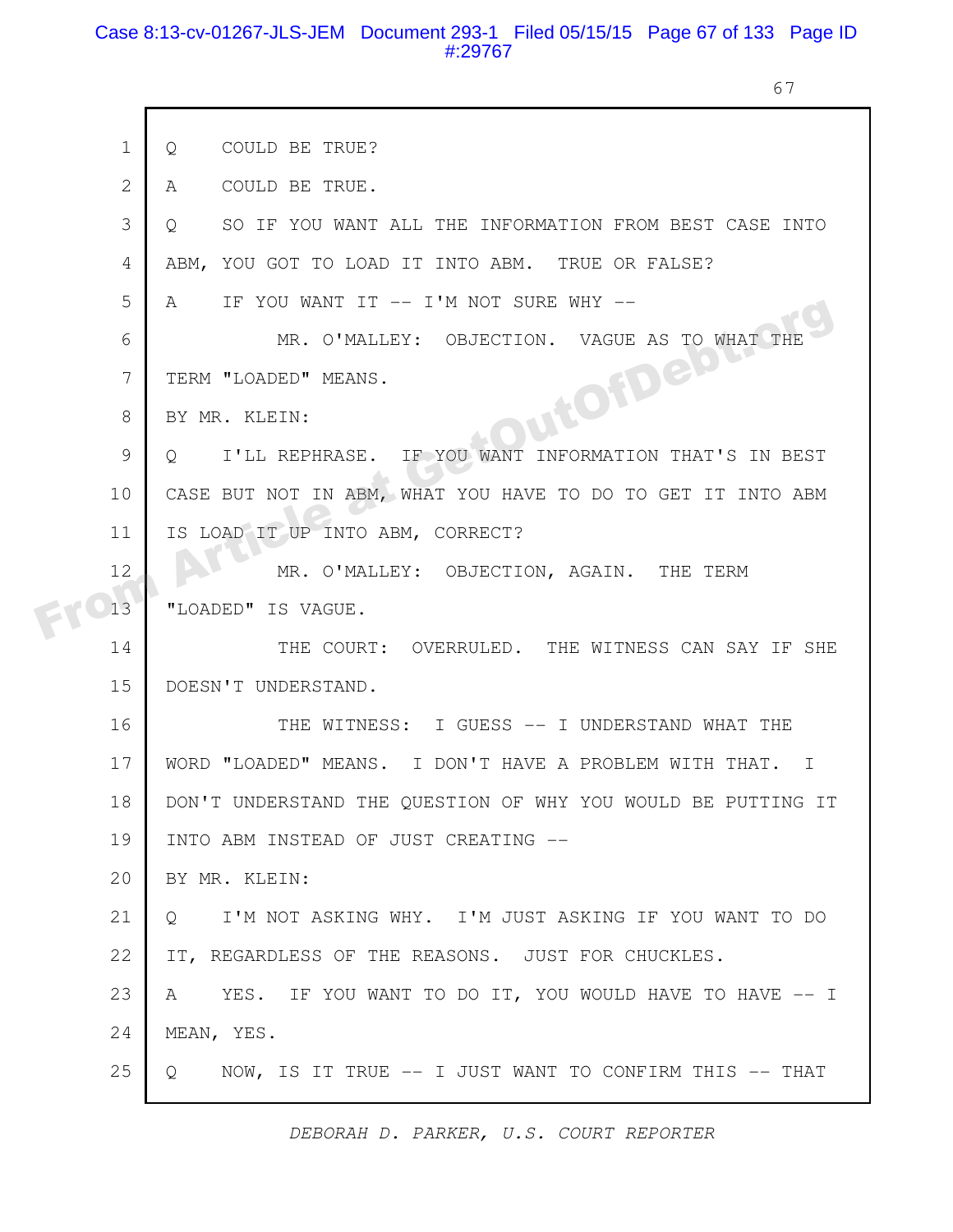#### Case 8:13-cv-01267-JLS-JEM Document 293-1 Filed 05/15/15 Page 68 of 133 Page ID #:29768

68

|  | $\mathbf 1$ | MR. KATZ SAID, DON'T CONTACT CANCELED CLIENTS, RIGHT?              |
|--|-------------|--------------------------------------------------------------------|
|  | 2           | THAT'S CORRECT.<br>A                                               |
|  | 3           | NOW, ONE OF THE THINGS YOU WENT THROUGH WAS ALL OF THE<br>$\circ$  |
|  | 4           | INFORMATION THAT HAD TO BE ADDED, AND I THINK YOU TALKED           |
|  | 5           | ABOUT WHO THE LAWYER WAS AND SOME OTHER INFORMATION; IS THAT       |
|  | 6           | RIGHT? DO YOU REMEMBER THAT WHEN YOU WERE TALKING TO               |
|  | 7           | HOIDE MOT<br>MR. O'MALLEY?                                         |
|  | 8           | I'M SORRY. JUST IN EXAMINATION?<br>A                               |
|  | 9           | YEAH. WHEN HE WAS ASKING YOU QUESTIONS ABOUT ALL THE<br>Q          |
|  | 10          | THINGS THAT YOU PUT INTO THE -- INTO THE ABM SYSTEM. DO YOU        |
|  | 11          | REMEMBER TALKING ABOUT THAT?                                       |
|  | 12          | I REMEMBER. I'M NOT -- I MEAN, OKAY. I REMEMBER THE<br>A           |
|  | 13          | CONVERSATION.                                                      |
|  | 14          | ISN'T IT TRUE THAT IF YOU WANT TO GENERATE A PETITION<br>Q         |
|  | 15          | AND PRINT IT OUT THAT IF CERTAIN INFORMATION ISN'T INPUTTED        |
|  | 16          | INTO THE SYSTEM, YOU CAN'T DO IT?                                  |
|  | 17          | CERTAIN INFORMATION?<br>A                                          |
|  | 18          | TRUE OR FALSE?<br>Q                                                |
|  | 19          | THAT'S CORRECT.<br>A                                               |
|  | 20          | NOW, IN THE MIDDLE OF THE 2014, ONE OF THE THINGS YOU<br>$\circ$   |
|  | 21          | SAID YOU WERE AWARE OF, IS THAT THERE HAD BEEN A COURT ORDER       |
|  | 22          | ISSUED; IS THAT RIGHT?                                             |
|  | 23          | THAT WAS MY UNDERSTANDING.<br>A                                    |
|  | 24          | WOULD YOU AGREE THAT THERE WAS A GENERAL SENSE OF PANIC<br>$\circ$ |
|  | 25          | AT MORGAN DREXEN ABOUT HOW ARE YOU GOING TO GET ALL THIS           |
|  |             |                                                                    |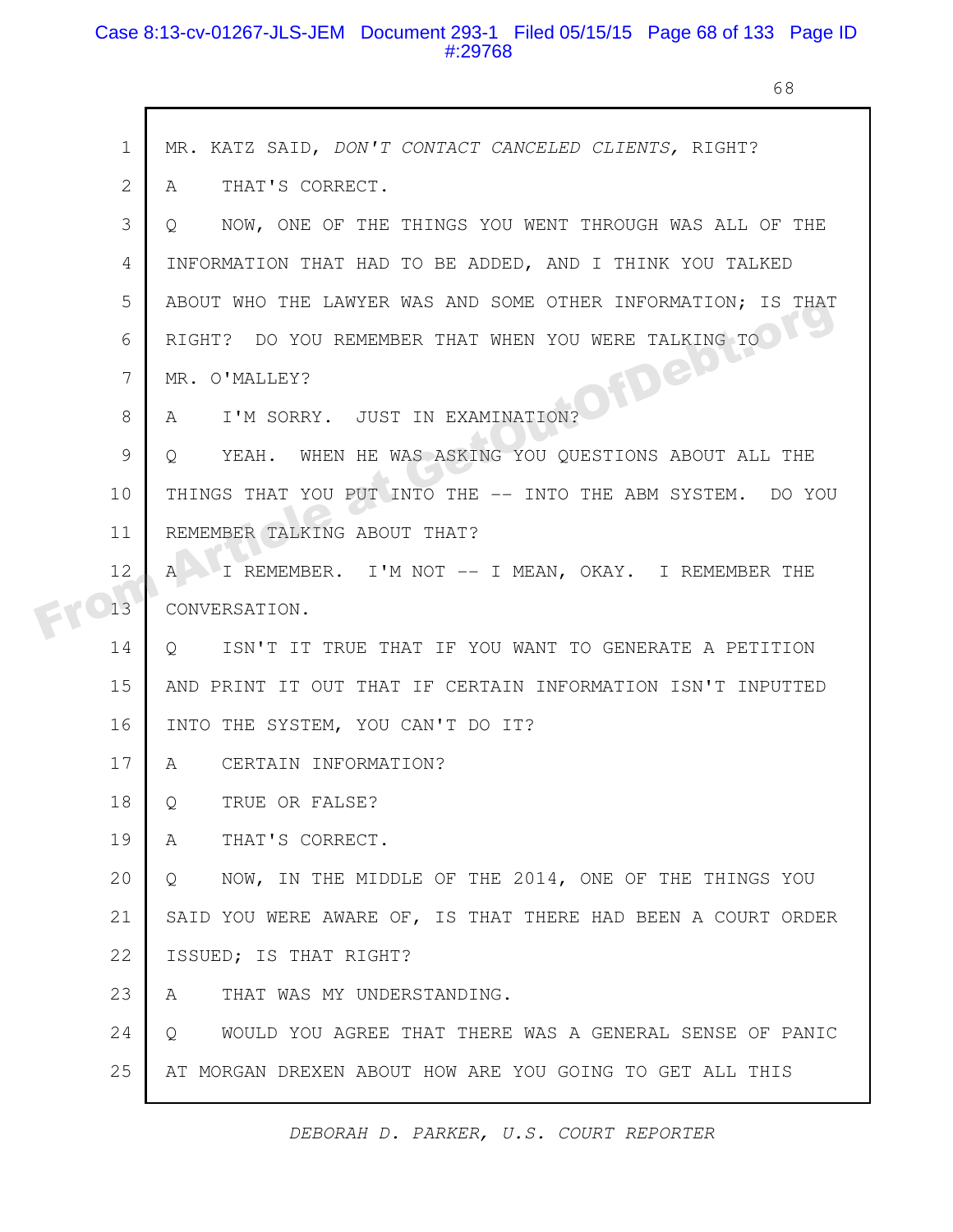#### Case 8:13-cv-01267-JLS-JEM Document 293-1 Filed 05/15/15 Page 69 of 133 Page ID #:29769

69

|  | $\mathbf{1}$ | STUFF DONE IN THE TIME REMAINING? YES OR NO?                        |
|--|--------------|---------------------------------------------------------------------|
|  | $\mathbf{2}$ | I'M NOT AWARE OF A GENERAL PANIC. I WASN'T INVOLVED IN<br>A         |
|  | 3            | THE PRODUCTION OF -- BESIDES HAVING BEEN REQUESTED TO DO            |
|  | 4            | THIS PROJECT, I WASN'T INVOLVED IN IT, SO --                        |
|  | 5            | LET'S TALK ABOUT THAT. OTHER THAN BEING ASKED TO DO A<br>$\circ$    |
|  | 6            | SPECIFIC ASSIGNMENT THAT MR. KATZ ASKED YOU, YOU WEREN'T            |
|  | 7            | BP<br>INVOLVED, WERE YOU?                                           |
|  | 8            | NOT IN THE PRODUCTION FOR THE CFPB CASE.<br>THAT WASN'T<br>A        |
|  | 9            | MY JOB.                                                             |
|  | 10           | SO IN MID-JUNE 2014, MR. KATZ CAME TO YOU AND ASKED FOR<br>$\circ$  |
|  | 11           | HELP; IS THAT RIGHT?                                                |
|  | 12           | $\mathbb{A}$<br>THAT'S CORRECT.                                     |
|  | 13           | Q<br>AND WOULD YOU DESCRIBE YOUR RELATIONSHIP WITH MR. KATZ         |
|  | 14           | AS FRIENDLY AT THAT TIME?                                           |
|  | 15           | I DON'T KNOW WHAT YOU MEAN BY "FRIENDLY."<br>A                      |
|  | 16           | YOU COULDN'T STAND HIM AND HE COULDN'T STAND YOU,<br>$\circ$        |
|  | 17           | RIGHT?                                                              |
|  | 18           | WELL, THAT'S WHAT I COULDN'T STAND, BUT HE DIDN'T --<br>A           |
|  | 19           | THANKS FOR TELLING ME HE COULDN'T STAND ME.                         |
|  | 20           | IF YOU DON'T KNOW, YOU DON'T KNOW.<br>$\circ$                       |
|  | 21           | $\mathsf{A}$<br>WE BUMPED HEADS AT TIMES.                           |
|  | 22           | BUT HE CAME TO YOU AND SAID I NEED YOUR HELP AND THE<br>$Q_{\cdot}$ |
|  | 23           | HELP OF YOUR GROUP, RIGHT?                                          |
|  | 24           | YES. THAT'S CORRECT.<br>A                                           |
|  | 25           | AND LET'S BE VERY CLEAR ON WHAT HE ASKED YOU TO DO. HE<br>Q         |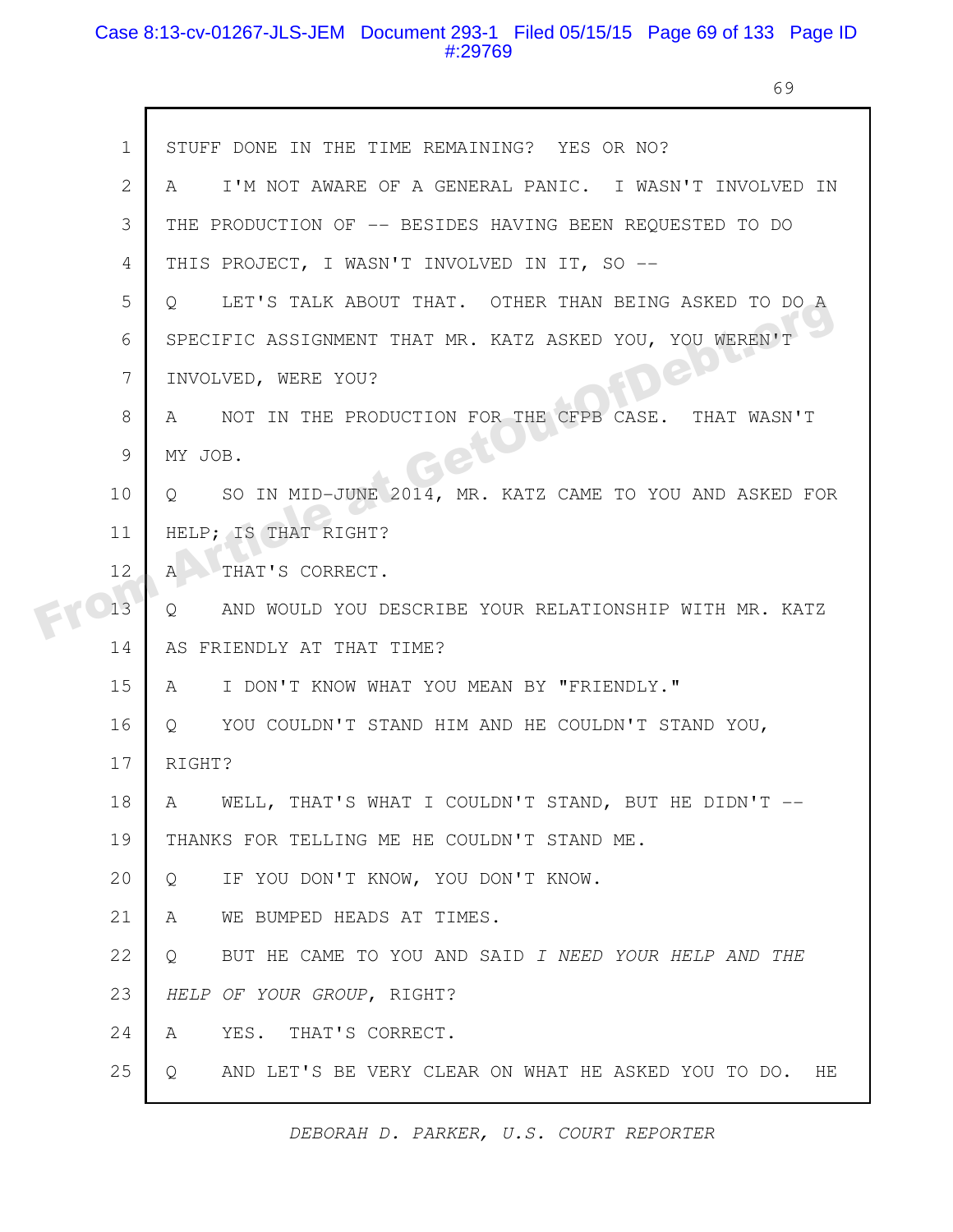### Case 8:13-cv-01267-JLS-JEM Document 293-1 Filed 05/15/15 Page 70 of 133 Page ID #:29770

70

|  | $\mathbf{1}$ | SAID, WE NEED TO GET INFORMATION INTO THE ABM SYSTEM SO WE      |
|--|--------------|-----------------------------------------------------------------|
|  | $\mathbf{2}$ | CAN GENERATE PETITIONS FOR 480 FILES.                           |
|  | 3            | TRUE OR FALSE?                                                  |
|  | 4            | NO, THAT'S NOT HOW HE SAID IT.<br>A                             |
|  | 5            | AND HE SAID, MAKE SURE THAT WHEREVER YOU CAN FIND<br>Q          |
|  | 6            | INFORMATION, GET IT INTO THE SYSTEM.                            |
|  | 7            | fDebt.org<br>TRUE OR FALSE?                                     |
|  | 8            | THAT'S -- THAT'S NOT HOW HE STATED.<br>A                        |
|  | 9            | YOU THOUGHT HE WAS FABRICATING EVIDENCE, DIDN'T YOU?<br>Q       |
|  | 10           | NO, I DIDN'T -- I DIDN'T REALLY THINK MUCH OF IT AT THE<br>A    |
|  | 11           | MOMENT HE WAS ASKING ME.                                        |
|  | 12           | SO DID YOU THINK HE WAS FABRICATING EVIDENCE OR NOT?<br>$\circ$ |
|  | 13           | JUST TELL ME WHICH WAY.                                         |
|  | 14           | MR. O'MALLEY: OBJECTION. ASKED AND ANSWERED.                    |
|  | 15           | THE COURT: SUSTAINED.                                           |
|  | 16           | BY MR. KLEIN:                                                   |
|  | 17           | DID YOU DO WHAT HE ASKED YOU TO DO?<br>$\circ$                  |
|  | 18           | I ASSIGNED PETITION PROCESSORS TO THE PROJECT, YES.<br>A        |
|  | 19           | DID YOU COMPLAIN TO MR. LEDDA, I THINK MR. KATZ IS<br>$\circ$   |
|  | 20           | TRYING TO FABRICATE EVIDENCE?                                   |
|  | 21           | $T = -$<br>A                                                    |
|  | 22           | YES OR NO?<br>Q                                                 |
|  | 23           | WALTER WAS AWARE OF THE PROJECT, SO I DON'T $--$<br>A           |
|  | 24           | MR. KLEIN: STRIKE. NONRESPONSIVE.                               |
|  | 25           | 1111                                                            |
|  |              |                                                                 |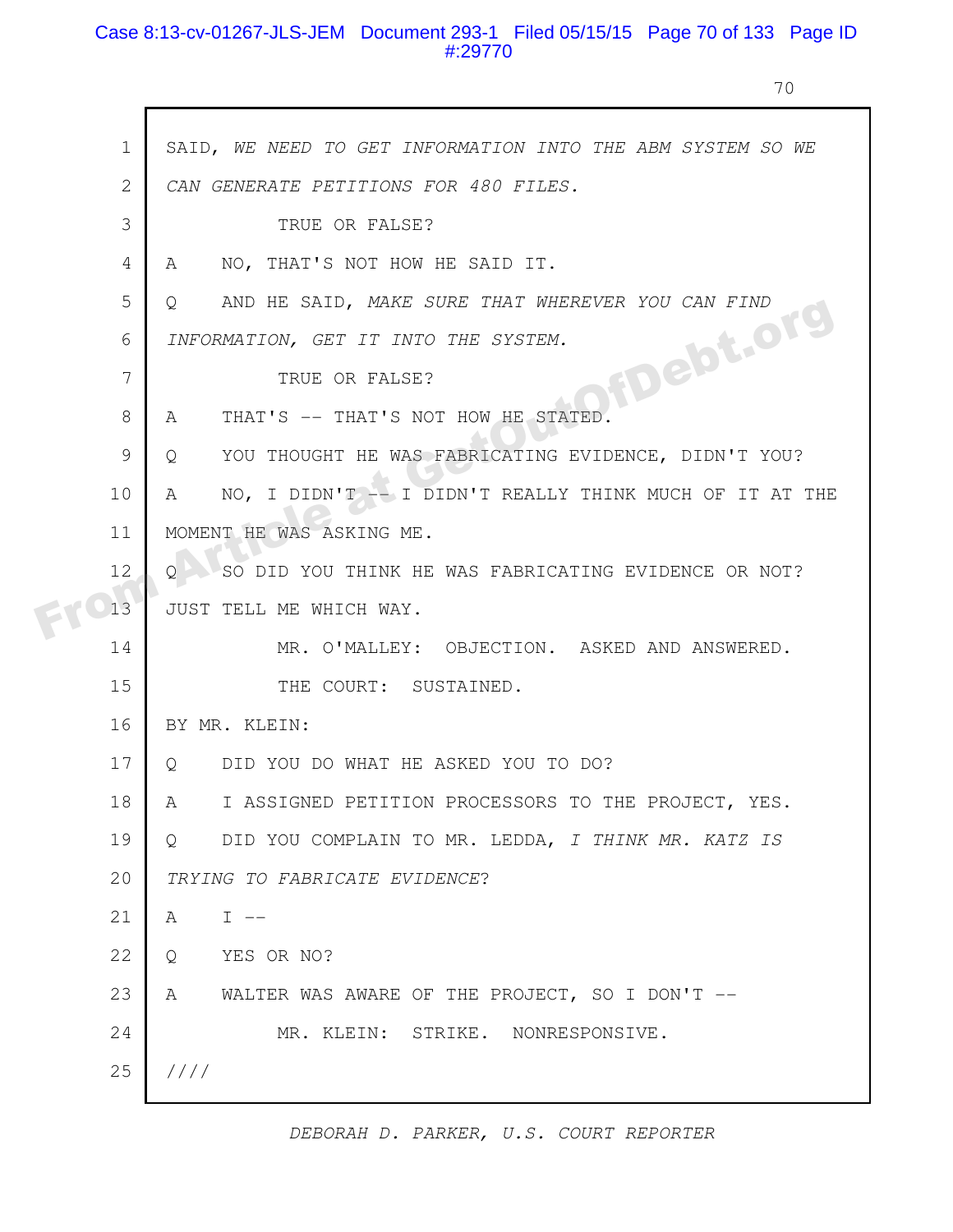#### Case 8:13-cv-01267-JLS-JEM Document 293-1 Filed 05/15/15 Page 71 of 133 Page ID #:29771

71

| $\mathbf 1$    | BY MR. KLEIN:                                                |
|----------------|--------------------------------------------------------------|
| $\overline{2}$ | DID YOU COMPLAIN TO MR. LEDDA THAT --<br>$\circ$             |
| 3              | (COUNSEL AND WITNESS SPEAKING SIMULTANEOUSLY; NOT            |
| 4              | REPORTED.)                                                   |
| 5              | THE COURT: LET ME STOP YOU.                                  |
| 6              | IF YOU MOVE TO STRIKE AS NONRESPONSIVE, YOU NEED             |
| 7              | TO WAIT FOR ME TO EITHER GRANT OR DENY THAT MOTION.<br>ΙF    |
| 8              | YOU'D RATHER JUST RE-ASK THE QUESTION, GO AHEAD AND DO THAT, |
| 9              | BUT DON'T MOVE AND THEN ASK A QUESTION WITHOUT WAITING.      |
| 10             | MR. KLEIN: I APPRECIATE THAT. SORRY.                         |
| 11             | THE COURT: ALL RIGHT. LET'S JUST GO AHEAD AND                |
| 12             | ASK THE QUESTION AGAIN AND GET THE ANSWER. AND WE'LL DO IT   |
| 13             | ALSO SO THAT NO ONE IS SPEAKING OVER EACH OTHER, BECAUSE THE |
| 14             | COURT REPORTER CANNOT TAKE DOWN TWO PEOPLE SPEAKING AT THE   |
| 15             | SAME TIME.                                                   |
| 16             | MR. KLEIN: I APOLOGIZE TO THE REPORTER.                      |
| 17             | BY MR. KLEIN:                                                |
| 18             | I ASK YOU, YES OR NO, DID YOU COMPLAIN TO WALTER LEDDA<br>Q  |
| 19             | AND SAY, JEFF KATZ IS TRYING TO FABRICATE EVIDENCE?          |
| 20             | NO, I DID NOT.<br>A                                          |
| 21             | DURING THE TIME YOU WERE THIS CHIEF OPERATING OFFICER<br>O   |
| 22             | OF MORGAN DREXEN, DID YOU BELIEVE YOUR COMPANY WAS DOING     |
| 23             | SHAM BANKRUPTCY SERVICES? IS THAT WHAT YOU'RE SAYING?        |
| 24             | I DON'T BELIEVE THAT THAT WAS OUR MAIN SOURCE OF FOCUS.<br>A |
| 25             | MR. KLEIN: I'M GOING TO MOVE TO STRIKE AS                    |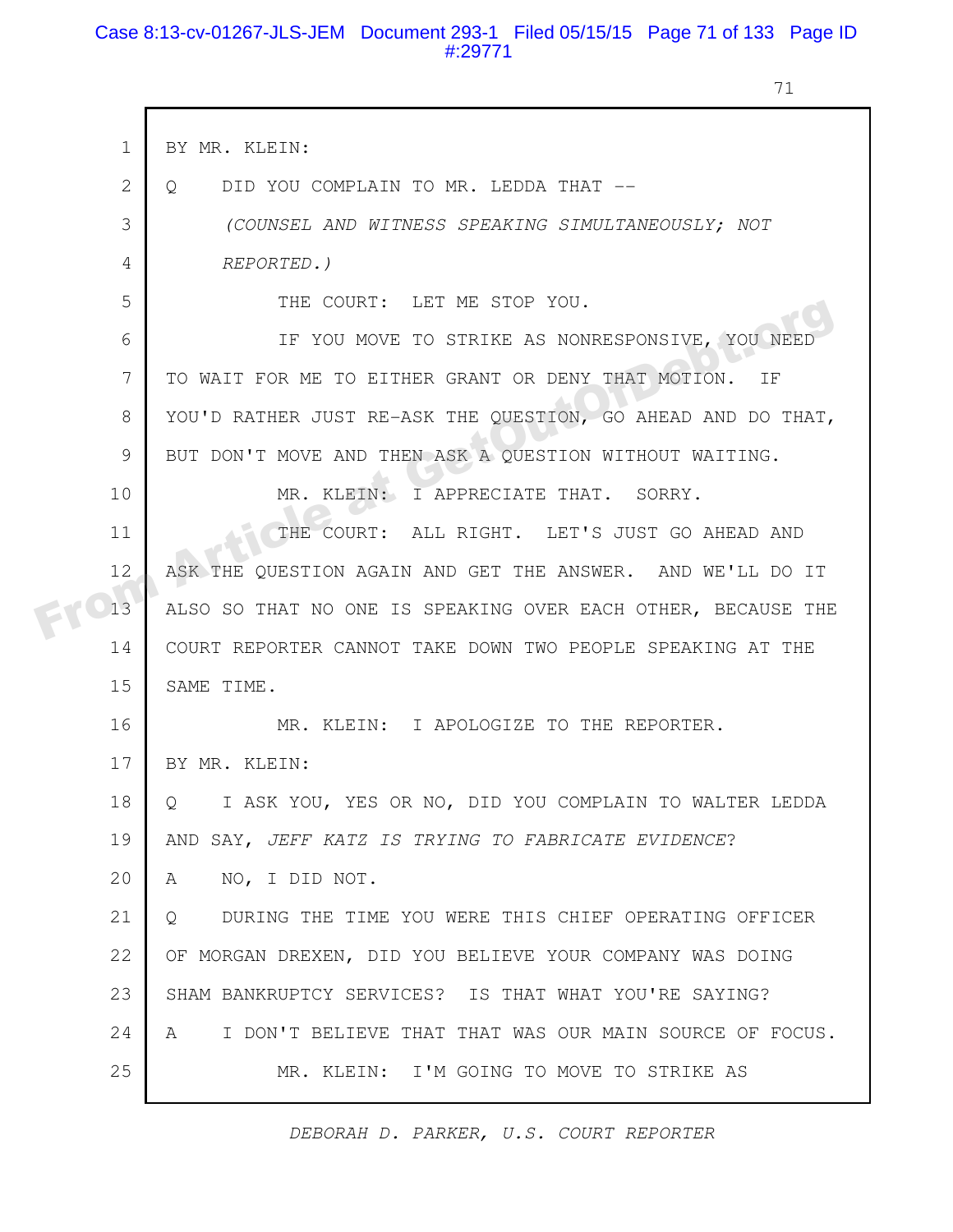#### Case 8:13-cv-01267-JLS-JEM Document 293-1 Filed 05/15/15 Page 72 of 133 Page ID #:29772

h

72

| $\mathbf 1$    | NONRESPONSIVE.                                                 |
|----------------|----------------------------------------------------------------|
|                |                                                                |
| $\overline{2}$ | THE COURT: SUSTAINED.                                          |
| 3              | BY MR. KLEIN:                                                  |
| 4              | I'M GOING TO ASK IT AGAIN: AT THE TIME YOU SERVED AS<br>O      |
| 5              | THE CHIEF OPERATING OFFICER OF MORGAN DREXEN, WAS IT YOUR      |
| 6              | BELIEF THAT THIS WAS A COMPANY THAT WAS PROVIDING SHAM         |
| 7              | ev<br>BANKRUPTCY SERVICES TO THE PUBLIC?                       |
| 8              | MR. O'MALLEY: OBJECTION, YOUR HONOR.<br>THIS GOES              |
| 9              | OUTSIDE THE SCOPE OF MY UNDERSTANDING OF WHAT THIS HEARING     |
| 10             | IS FOR, WHICH CONCERNS THE MANUFACTURING AND DESTRUCTION OF    |
| 11             | EVIDENCE AS ALLEGED BY THE BUREAU.                             |
| 12             | MR. KLEIN: YOUR HONOR, MR. O'MALLEY WENT INTO                  |
| 13             | GREAT DETAIL AS TO HOW MUCH WORK WAS DONE. I OBJECTED TO       |
| 14             | THIS. THIS IS MY ONLY QUESTION ON THAT POINT.                  |
| 15             | THE COURT: I'LL ALLOW IT.                                      |
| 16             | THE WITNESS: CAN YOU EXPLAIN WHAT YOU MEAN BY                  |
| 17             | "SHAM"?                                                        |
| 18             | BY MR. KLEIN:                                                  |
| 19             | MAKE BELIEVE. NOT REAL BANKRUPTCY SERVICES. IS THAT<br>$\circ$ |
| 20             | WHAT YOUR COMPANY WAS DOING WHILE YOU WERE CHIEF OPERATING     |
| 21             | OFFICER?                                                       |
| 22             | I'M KIND OF CONFUSED AS TO WHAT YOU MEAN BY "SHAM."<br>A       |
| 23             | I'M NOT TRYING TO BE DIFFICULT. I JUST DON'T UNDERSTAND        |
| 24             | EXACTLY WHAT YOU MEAN BY THAT IN THE SENSE -- BANKRUPTCY       |
| 25             | SERVICES THAT WE WERE SUPPORTING ATTORNEYS FOR? IS THAT        |
|                |                                                                |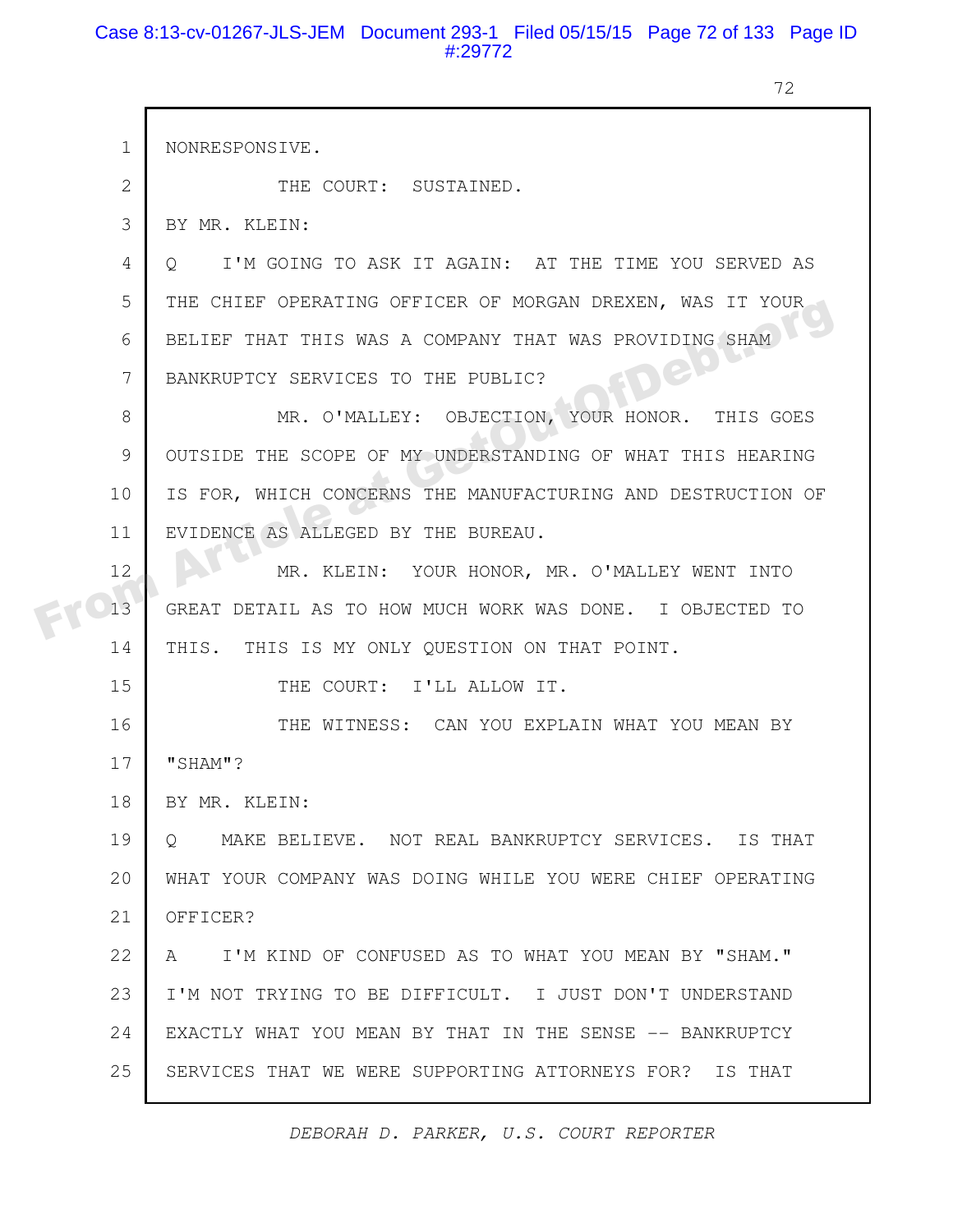# Case 8:13-cv-01267-JLS-JEM Document 293-1 Filed 05/15/15 Page 73 of 133 Page ID #:29773

73

|  | $\mathbf{1}$ | WHAT YOU MEAN?                                                           |
|--|--------------|--------------------------------------------------------------------------|
|  | 2            | YES.<br>$Q_{\perp}$                                                      |
|  | 3            | WAS FOR THE CREATION OF A PETITION. PREPARATION OF A<br>$A \quad \alpha$ |
|  | 4            | PETITION.                                                                |
|  | 5            | LET'S TALK ABOUT THAT. DOES MORGAN DREXEN TRACK HOW<br>$\circ$           |
|  | 6            | MUCH BANKRUPTCY WORK IS DONE FOR A PARTICULAR CLIENT?                    |
|  | 7            | Dep<br>YES.<br>A                                                         |
|  | 8            | AND IT DOES IT THROUGH PHASES; IS THAT RIGHT?<br>$Q \qquad \qquad$       |
|  | 9            | THAT'S CORRECT. YES, THAT'S CORRECT.<br>A                                |
|  | 10           | AND YOU LOOK AS TO WHETHER A CONSUMER AND MORGAN DREXEN<br>$\circ$       |
|  | 11           | HAS GOTTEN TO PHASE 1, PHASE 2, PHASE 3, PHASE 4.                        |
|  | 12           | IS THAT HOW THE BANKRUPTCY WORK IS TRACKED?                              |
|  | 13           | IT STARTS AT PHASE 2, TYPICALLY.<br>A                                    |
|  | 14           | MR. O'MALLEY: OBJECTION, YOUR HONOR. IT'S THE                            |
|  | 15           | SAME OBJECTION AS LAST TIME. MR. KLEIN REPRESENTED HE ONLY               |
|  | 16           | HAD ONE QUESTION ON THIS TOPIC. HE'S NOW GONE DOWN THAT                  |
|  | 17           | ROAD AGAIN.                                                              |
|  | 18           | THE COURT: THAT'S BECAUSE THE WITNESS SAID SHE                           |
|  | 19           | DIDN'T UNDERSTAND WHAT HE MEANT BY "SHAM," SO I'M ALLOWING               |
|  | 20           | HIM TO EXPLORE.                                                          |
|  | 21           | THE WITNESS: IT STARTS AT PHASE 2, BUT THAT'S                            |
|  | 22           | CORRECT.                                                                 |
|  | 23           | BY MR. KLEIN:                                                            |
|  | 24           | AND PROCESSORS ARE ACTUALLY PAID, BASED ON THE<br>$Q_{\rm max}$          |
|  | 25           | MILESTONES THEY ACHIEVE IN DOING BANKRUPTCY WORK?                        |
|  |              |                                                                          |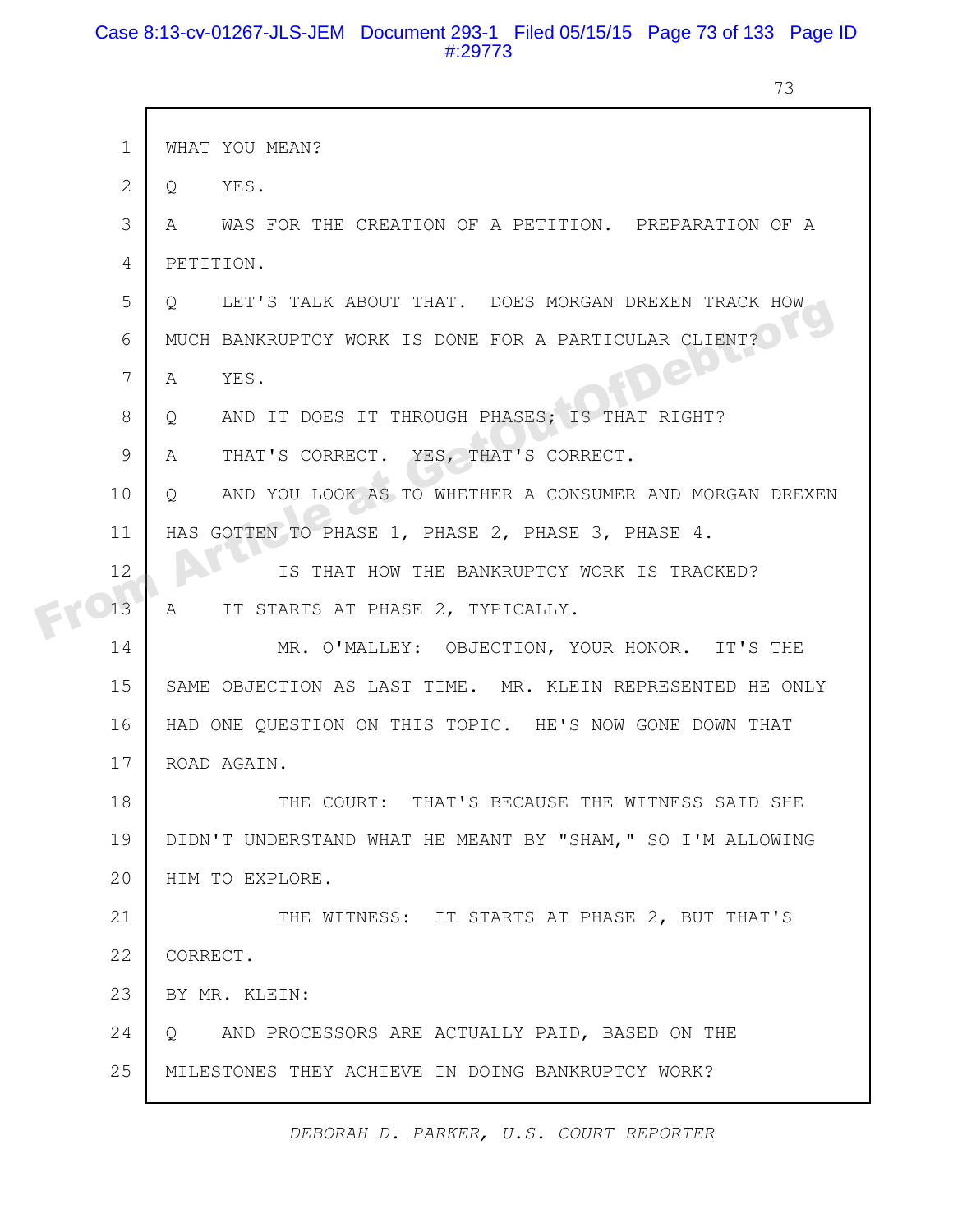# Case 8:13-cv-01267-JLS-JEM Document 293-1 Filed 05/15/15 Page 74 of 133 Page ID #:29774

h

74

|  | $\mathbf 1$  | THAT'S CORRECT. OKAY. THAT'S CORRECT.<br>A                            |
|--|--------------|-----------------------------------------------------------------------|
|  | $\mathbf{2}$ | AND HOW FAR THE WORK GETS DONE IS SPECIFICALLY<br>$\cup$              |
|  | 3            | REFLECTED IN THE MORGAN DREXEN COMPUTERS?                             |
|  | 4            | THAT'S CORRECT.<br>A                                                  |
|  | 5            | SO YOU CAN LOOK AT THE COMPUTERS AND YOU SEE WHETHER A<br>$Q_{\perp}$ |
|  | 6            | CONSUMER HAS GOTTEN TO PHASE 1, PHASE 2, PHASE 3, OR                  |
|  | 7            | FDep<br>PHASE 4; RIGHT?                                               |
|  | 8            | STARTING AT PHASE 2, THAT'S CORRECT.<br>A                             |
|  | 9            | AND THE LOG NOTES SET FORTH IN DETAIL EXACTLY WHAT WORK<br>Q          |
|  | 10           | IS DONE ON A BANKRUPTCY PROJECT, CORRECT?                             |
|  | 11           | THAT'S CORRECT.<br>Α                                                  |
|  | 12           | ARE THE PROCESSORS PAID, BASED ON HOW MANY PETITIONS<br>O             |
|  | 13           | ARE GETTING PRINTED OUT?                                              |
|  | 14           | THEY'RE -- WELL, THEY HAVE TO PRINT THE PETITION OUT IN<br>A          |
|  | 15           | ORDER TO GET COMMISSIONS.                                             |
|  | 16           | O SO THEY'RE PAID BASED ON HOW MANY PETITIONS THEY PRINT              |
|  | 17           | OUT?                                                                  |
|  | 18           | IS THAT YOUR TESTIMONY?                                               |
|  | 19           | THEY WERE PRINTED -- THEY PRINT A FILE. THEY UPLOAD A<br>A            |
|  | 20           | PETITION. THAT'S PART OF ONE OF THE REQUIREMENTS FOR                  |
|  | 21           | RTN-ING. AND THAT'S IF IT'S A BANKRUPTCY OR A DUAL MODEL.             |
|  | 22           | THERE'S OTHER WAYS IN WHICH THEY GET A COMMISSION AS WELL.            |
|  | 23           | AND IN YOUR TESTIMONY WITH MR. O'MALLEY, I DIDN'T HEAR<br>$\circ$     |
|  | 24           | ANY TESTIMONY THAT MR. KATZ DIRECTED YOU TO CHANGE                    |
|  | 25           | MILESTONES IN THE COMPUTER, RIGHT?                                    |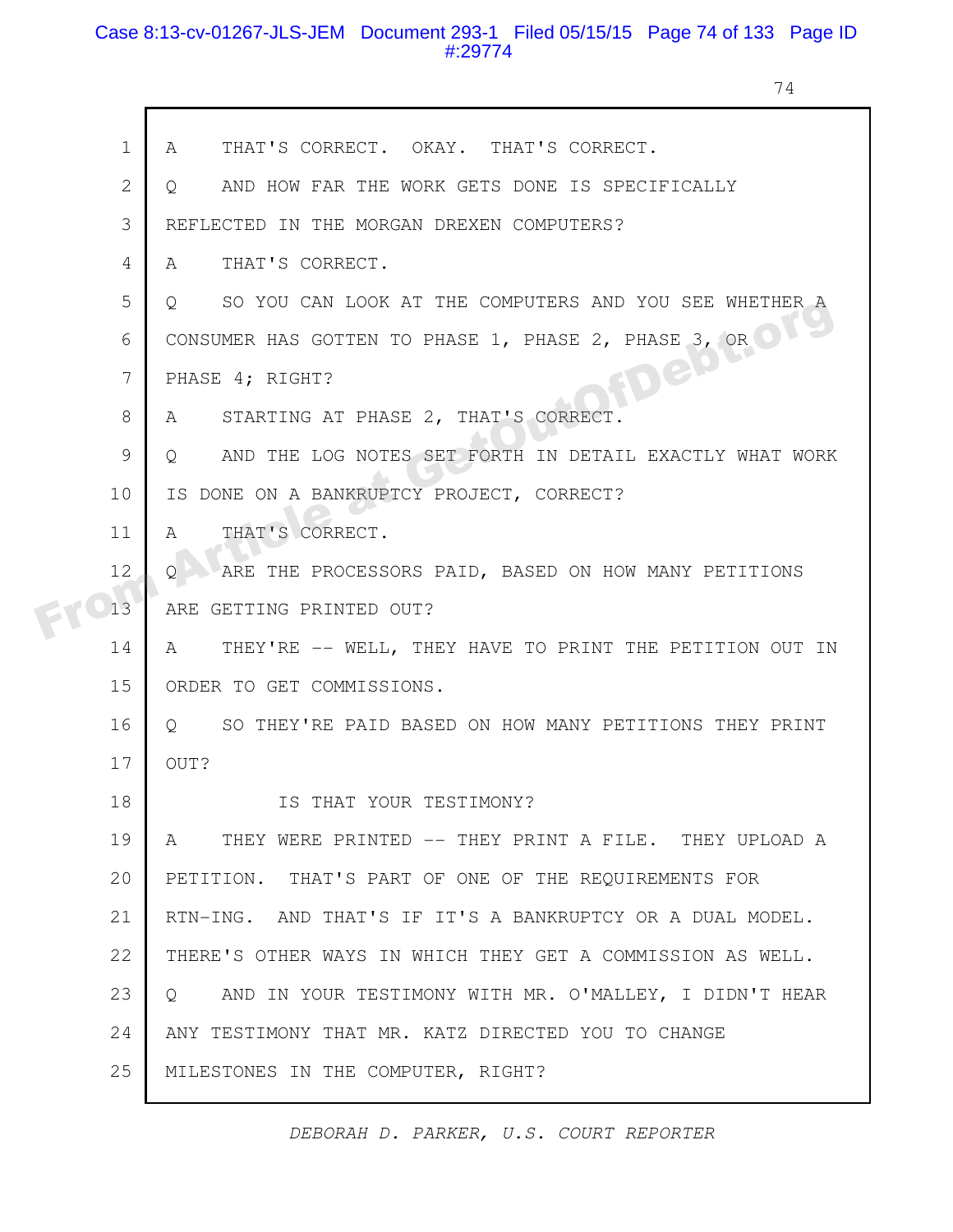### Case 8:13-cv-01267-JLS-JEM Document 293-1 Filed 05/15/15 Page 75 of 133 Page ID #:29775

75

|  | $\mathbf{1}$   | NO.<br>A                                                           |
|--|----------------|--------------------------------------------------------------------|
|  |                |                                                                    |
|  | $\overline{2}$ | DID HE TELL YOU TO GET RID OF ALL THE LOG NOTES THAT<br>$\circ$    |
|  | 3              | ARE THERE, RIGHT?                                                  |
|  | 4              | NO.<br>A                                                           |
|  | 5              | AND YOU DON'T EVEN KNOW IF ALL THE LOG NOTES ARE STILL<br>$\circ$  |
|  | 6              | L.OT!<br>PRESENT?                                                  |
|  | 7              | NO, I DON'T. I'M NOT SURE WHETHER THEY ARE, OR THEY'RE<br>A        |
|  | 8              | NOT.                                                               |
|  | 9              | AS FAR AS YOU KNOW, EVERY BIT OF EVIDENCE THAT WAS IN<br>O         |
|  | 10             | THE COMPUTERS AS OF JUNE 15, 2014, IS STILL THERE TODAY. IS        |
|  | 11             | THAT TRUE OR FALSE?                                                |
|  | 12             | MR. O'MALLEY: OBJECTION. CALLS FOR SPECULATION.                    |
|  | 13             | THE COURT: SUSTAINED.                                              |
|  | 14             | BY MR. KLEIN:                                                      |
|  | 15             | DO YOU HAVE ANY KNOWLEDGE -- STRIKE THAT.<br>$\circ$               |
|  | 16             | HEADING SOMEWHERE ELSE. DID MR. KATZ AUTHORIZE                     |
|  | 17             | YOU TO DELETE LOG ENTRIES THAT WERE IN THE COMPUTER?               |
|  | 18             | NO, I DON'T HAVE THE ABILITY TO DO THAT.<br>A                      |
|  | 19             | IN FACT, THE ONLY PERSON AT MORGAN DREXEN TO YOUR<br>$\circ$       |
|  | 20             | KNOWLEDGE THAT HAS THE ABILITY TO DO THAT IS AVI GUPTA?            |
|  |                |                                                                    |
|  | 21             | OR SOMEONE ON HIS TEAM.<br>A                                       |
|  | 22             | PARDON ME? I DIDN'T HEAR THAT.<br>Q                                |
|  | 23             | OR SOMEONE ON HIS TEAM, OR ONE OF THE OTHER DEVELOPERS.<br>A       |
|  | 24             | DID YOU TELL JEFFREY KATZ OR NANCY JIN THAT YOU WEREN'T<br>$\circ$ |
|  | 25             | GOING TO LET THE CFPB BRING YOUR COMPANY DOWN?                     |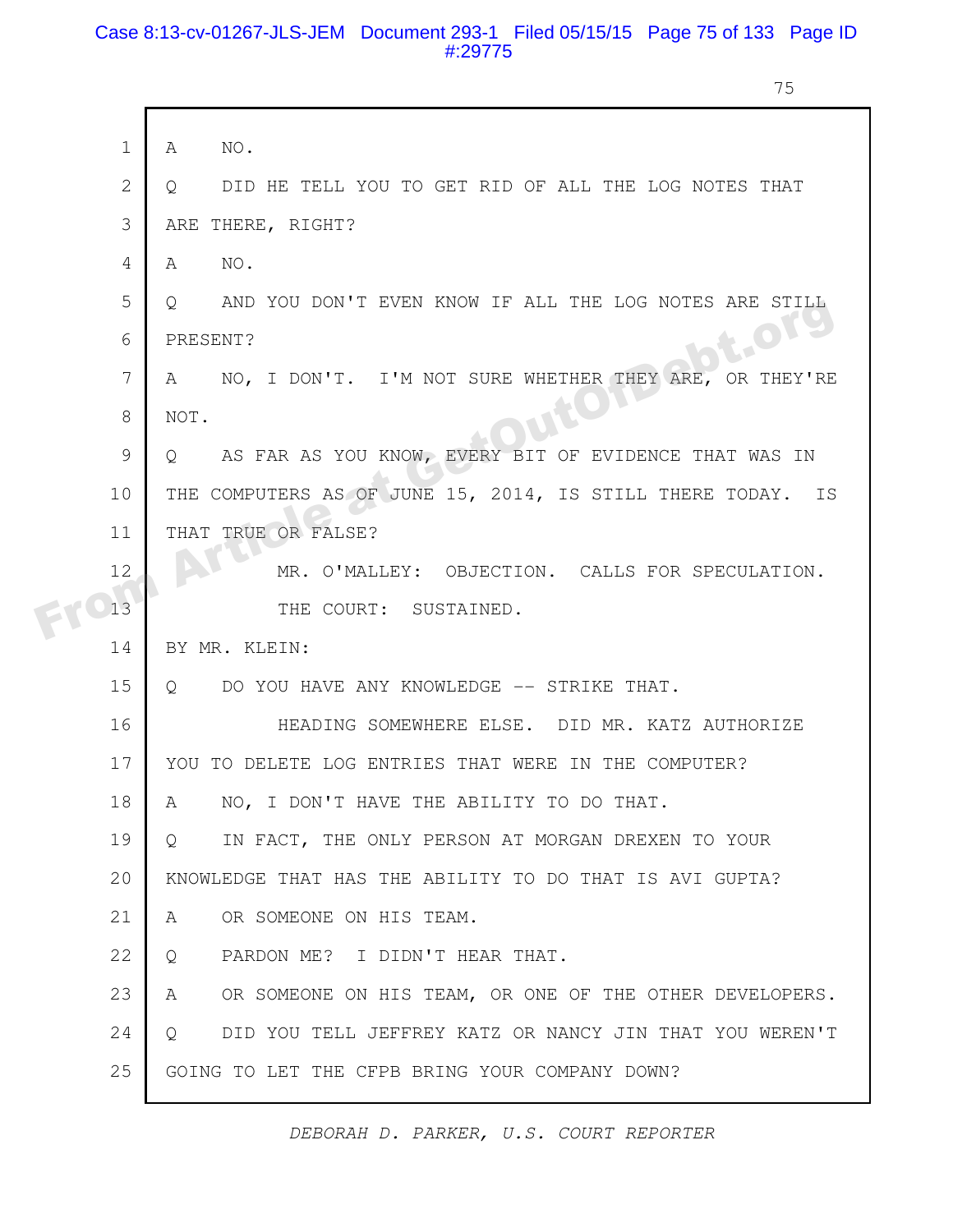# Case 8:13-cv-01267-JLS-JEM Document 293-1 Filed 05/15/15 Page 76 of 133 Page ID #:29776

76

| $\mathbf 1$  | A           | NO.                                                          |
|--------------|-------------|--------------------------------------------------------------|
| $\mathbf{2}$ |             | MR. KLEIN: JILLIAN, COULD YOU PUT UP EXHIBIT 126,            |
| 3            |             | PLEASE.                                                      |
| 4            |             | (THE EXHIBIT WAS DISPLAYED ON THE SCREEN.)                   |
| 5            |             | BY MR. KLEIN:                                                |
| 6            | $\circ$     |                                                              |
| 7            |             | NOW, I'VE ASKED -- I'VE PUT UP ON THE SCREEN<br>EXHIBIT 126. |
| 8            |             |                                                              |
| 9            | A           | FOR THE SIGNATURE, YES, I SEE THAT.                          |
| 10           | Q           | NO DATE WAS BACKDATED, RIGHT?                                |
| 11           | $\mathbb A$ | NO.                                                          |
| 12           | O           | NO DATE AT ALL, RIGHT?                                       |
| 13           | Α           | THAT'S CORRECT.                                              |
| 14           | Q           | AND IF WE WENT THROUGH THE 480 PETITIONS, THAT'S WHAT        |
| 15           |             | WE SEE, WOULDN'T WE?                                         |
| 16           |             | MR. O'MALLEY: OBJECTION. CALLS FOR SPECULATION.              |
| 17           |             | THE COURT: SUSTAINED.                                        |
| 18           |             | BY MR. KLEIN:                                                |
| 19           | Q           | DID YOU GO THROUGH THE 480 PETITIONS?                        |
| 20           | A           | NO.                                                          |
| 21           | $\circ$     | DID YOU SEE ANY EXAMPLES OF WHERE THERE WAS A DATE ON        |
| 22           |             | THAT LINE?                                                   |
| 23           | A           | NO. NO.                                                      |
| 24           |             | MR. KLEIN: PUT UP EXHIBIT 8, PLEASE.                         |
| 25           |             | (THE EXHIBIT WAS DISPLAYED ON THE SCREEN.)                   |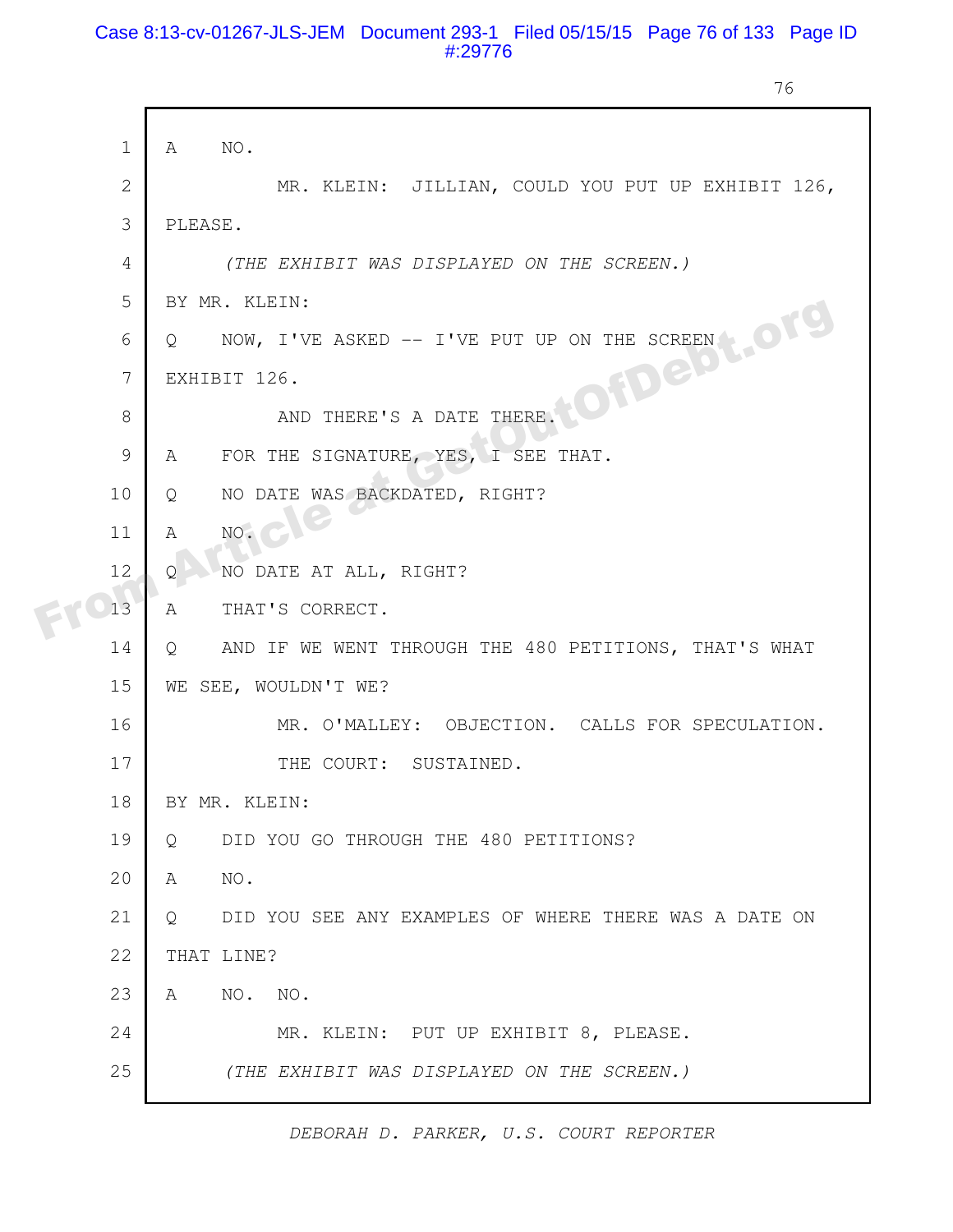# Case 8:13-cv-01267-JLS-JEM Document 293-1 Filed 05/15/15 Page 77 of 133 Page ID #:29777

77

|  | $\mathbf{1}$   | THE CLERK: EXCUSE ME, COUNSEL. WHAT NUMBER?                        |
|--|----------------|--------------------------------------------------------------------|
|  | $\overline{2}$ | MR. KLEIN: EXHIBIT 8. SORRY.                                       |
|  | 3              | BY MR. KLEIN:                                                      |
|  | 4              | NOW, DO YOU RECOGNIZE EXHIBIT 8 AS LOG NOTES?<br>$\circ$           |
|  | 5              | I DO.<br>A                                                         |
|  | 6              | AND THESE ARE THE DETAILED LOG NOTES THAT MORGAN DREXEN<br>$\circ$ |
|  | 7              | KEEPS FOR EVERY CUSTOMER; IS THAT RIGHT?                           |
|  | 8              | MR. O'MALLEY: OBJECTION. CALLS FOR SPECULATION.                    |
|  | 9              | THE COURT: OVERRULED.                                              |
|  | 10             | IF YOU KNOW, YOU CAN ANSWER.                                       |
|  | 11             | THE WITNESS: IS THIS AN EXAMPLE OF LOG NOTES THAT                  |
|  | 12             | ARE KEPT?                                                          |
|  | 13             | BY MR. KLEIN:                                                      |
|  | 14             | YES.<br>Q                                                          |
|  | 15             | YES. THIS IS AN EXAMPLE.<br>A                                      |
|  | 16             | AND YOU'RE FAMILIAR WITH THE PROCESS THAT IF SOMETHING<br>$\circ$  |
|  | 17             | HAPPENS ON A CUSTOMER'S FILE, IT MUST BE LOGGED IN THE LOG         |
|  | 18             | NOTES, CORRECT?                                                    |
|  | 19             | THAT'S -- THAT'S CORRECT. I MEAN, TO SOME EXTENT.<br>$\mathbb{A}$  |
|  | 20             | ARE THERE THINGS -- LET'S GO THROUGH IT. FOR EXAMPLE,<br>$\circ$   |
|  | 21             | IF A MILESTONE IS REACHED, ISN'T THAT AUTOMATICALLY ENTERED        |
|  | 22             | IN THE LOG NOTES?                                                  |
|  | 23             | IT IS. I DON'T SEE ONE ON HERE.<br>A                               |
|  | 24             | I JUST WANT TO KNOW IF THAT'S A PROCESS. THIS IS JUST<br>$\circ$   |
|  | 25             | AN EXAMPLE.                                                        |
|  |                |                                                                    |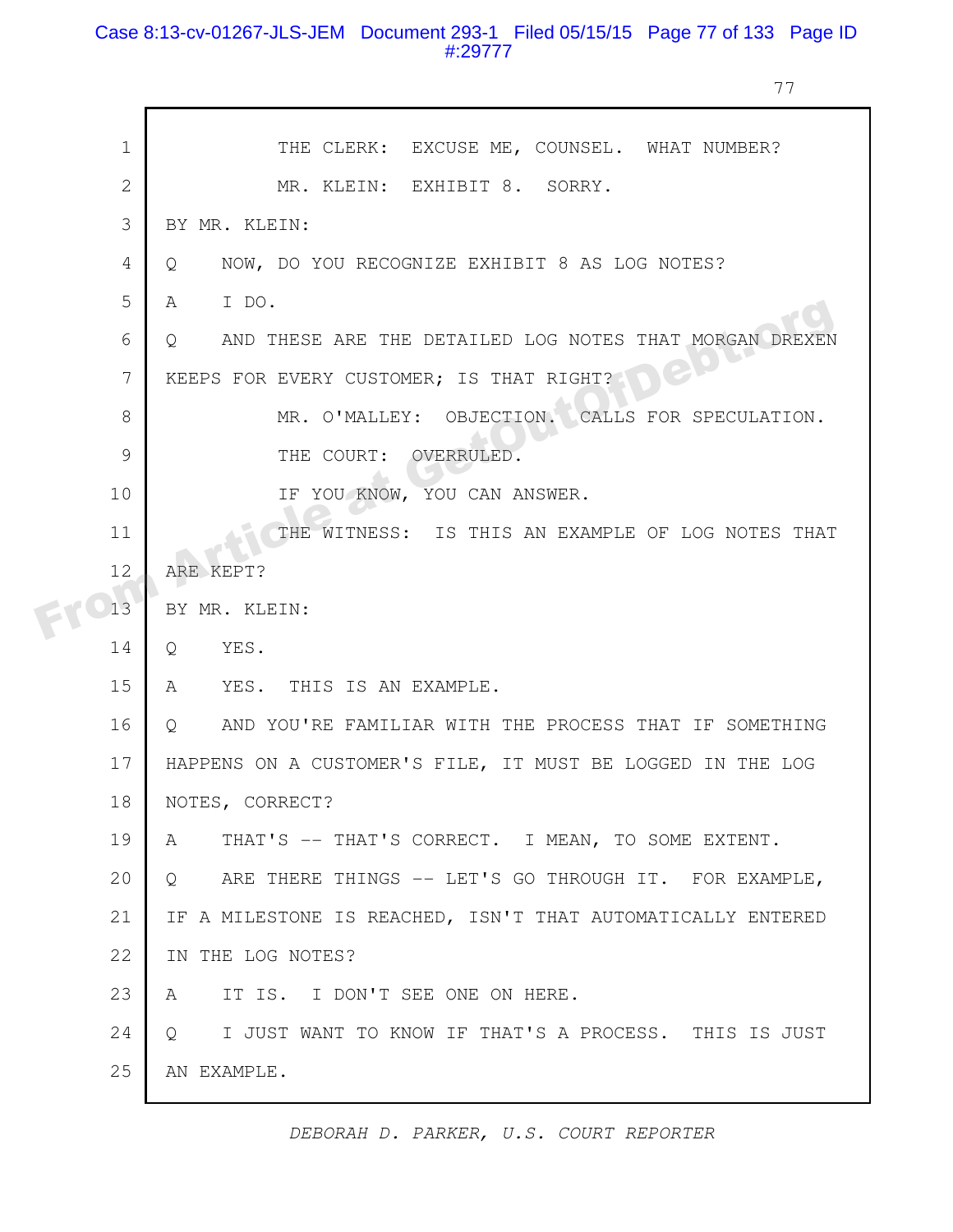### Case 8:13-cv-01267-JLS-JEM Document 293-1 Filed 05/15/15 Page 78 of 133 Page ID #:29778

г

78

|  | $\mathbf 1$   | YES.<br>A                                                        |
|--|---------------|------------------------------------------------------------------|
|  | 2             | AND IF A CONSUMER ASKS FOR A MEETING WITH AN ATTORNEY,<br>O.     |
|  | 3             | THAT'S SUPPOSED TO BE ENTERED INTO THE LOG NOTES AS A MATTER     |
|  | 4             | OF COURSE, CORRECT?                                              |
|  | 5             | THAT'S SUPPOSED TO BE, YES.<br>A                                 |
|  | 6             | AND SO, THE WHOLE HISTORY OF THE RELATIONSHIP BETWEEN<br>$\circ$ |
|  | 7             | THE ATTORNEY, MORGAN DREXEN AND THE CONSUMER IS DOCUMENTED       |
|  | 8             | THROUGH THOSE LOG NOTES; IS THAT CORRECT?                        |
|  | $\mathcal{G}$ | AND THE CREDITORS, TOO, AS WELL, YES.<br>A                       |
|  | 10            | MR. KLEIN: CAN YOU GIVE ME ONE SECOND,                           |
|  | 11            | YOUR HONOR, PLEASE?                                              |
|  | 12            | THE COURT: YES.                                                  |
|  | 13            | (PAUSE.)                                                         |
|  | 14            | MR. O'MALLEY: I HAVE NOTHING FURTHER, YOUR HONOR.                |
|  | 15            | THE COURT: ALL RIGHT. ANYTHING ON REDIRECT?                      |
|  | 16            | MR. O'MALLEY: YOUR HONOR, IF I COULD JUST HAVE                   |
|  | 17            | ONE MOMENT, PLEASE.                                              |
|  | 18            | (PAUSE.)                                                         |
|  | 19            | MR. O'MALLEY: NO, YOUR HONOR.                                    |
|  | 20            | THE COURT: ALL RIGHT. MAY THIS WITNESS BE                        |
|  | 21            | EXCUSED --                                                       |
|  | 22            | MR. O'MALLEY: YES, YOUR HONOR.                                   |
|  | 23            | THE COURT: -- FROM THIS PROCEEDING?                              |
|  | 24            | MR. KLEIN: YES, YOUR HONOR.                                      |
|  | 25            | THE COURT: ALL RIGHT. YOU MAY STEP DOWN. YOU'RE                  |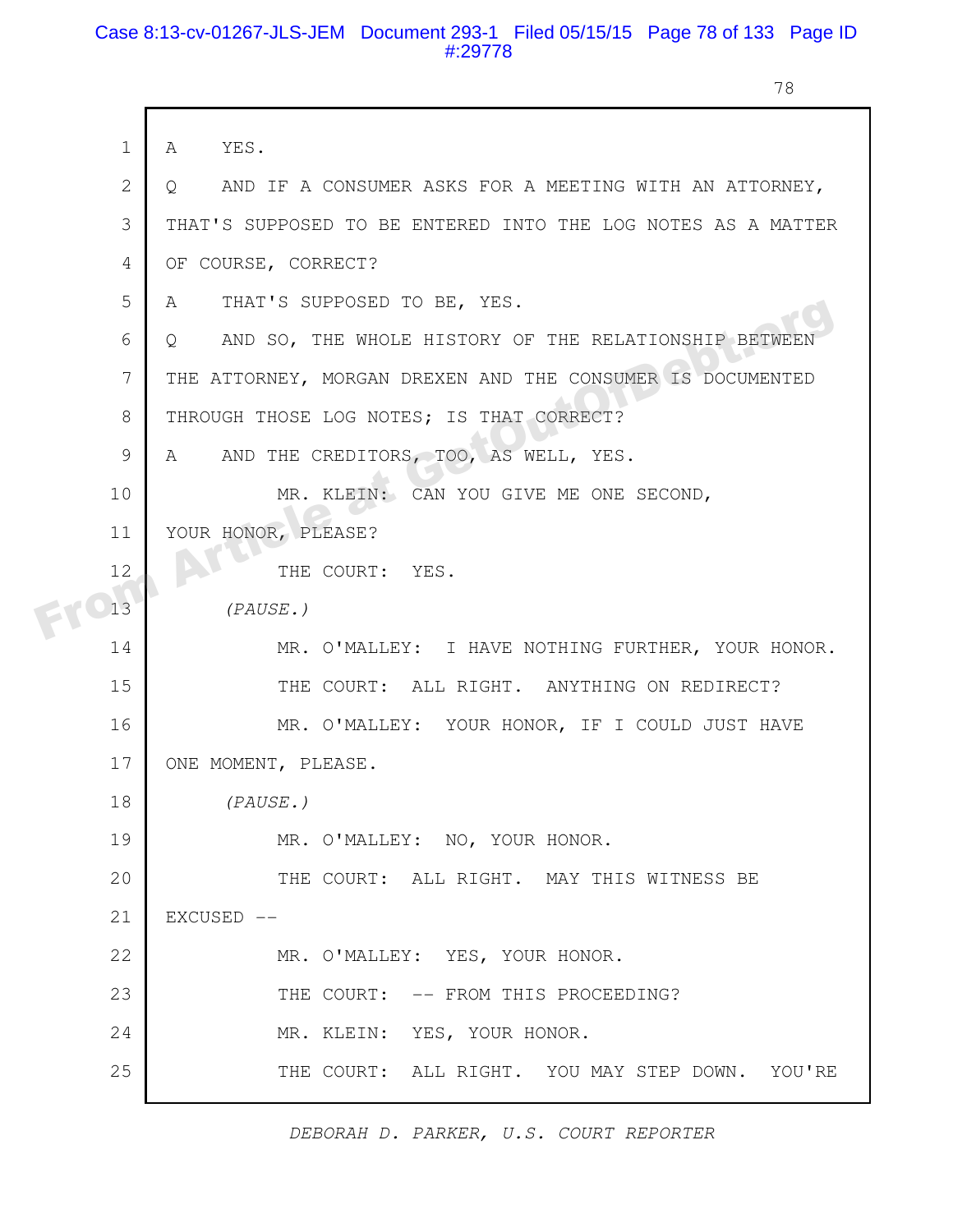# Case 8:13-cv-01267-JLS-JEM Document 293-1 Filed 05/15/15 Page 79 of 133 Page ID #:29779

79

|  | $\mathbf{1}$ | EXCUSED.                                                   |
|--|--------------|------------------------------------------------------------|
|  | 2            | WE'RE GOING TO TAKE OUR MORNING RECESS AT THIS             |
|  | 3            | TIME, AND WE'LL TAKE ABOUT 15 MINUTES. DURING THAT RECESS, |
|  | 4            | THOUGH, AS I INDICATED, I WANT YOU TO REVISE YOUR WITNESS  |
|  | 5            | LIST. KEEP IN MIND WE'LL GO UNTIL NOON TODAY; AND THEN,    |
|  | 6            | WE'LL PICK UP AGAIN AT 1:30. AND IF WE NEED TO GO UP UNTIL |
|  | 7            | ABOUT 3:00 O'CLOCK OR SO, THAT'S FINE. YOU MAY HAVE TO     |
|  | 8            | ADJUST YOUR TIMING TO ACCOMMODATE THAT.                    |
|  | 9            | MR. KLEIN: THANK YOU, YOUR HONOR.                          |
|  | 10           | MR. O'MALLEY: THANK YOU, YOUR HONOR.                       |
|  | 11           | THE COURT: ALL RISE.                                       |
|  | 12           | (RECESS TAKEN FROM 10:42 A.M. TO 10:56 A.M.)               |
|  | 13           | THE COURT: ALL RIGHT. YOU MAY CALL YOUR NEXT               |
|  | 14           | WITNESS.                                                   |
|  | 15           | MR. SINGELMANN: THANK YOU, YOUR HONOR.                     |
|  | 16           | THE BUREAU CALLS LINH TRAN.                                |
|  | 17           | (PAUSE.)                                                   |
|  | 18           | THE CLERK: PLEASE RAISE YOUR RIGHT HAND TO BE              |
|  | 19           | SWORN.                                                     |
|  | 20           | LINH TRAN, PLAINTIFF'S WITNESS, SWORN                      |
|  | 21           | THE WITNESS: I DO.                                         |
|  | 22           | THE CLERK: THANK YOU. WOULD YOU STATE YOUR FULL            |
|  | 23           | NAME, SPELLING YOUR LAST FOR THE RECORD.                   |
|  | 24           | THE WITNESS: LINH THUY TRAN. LAST NAME IS                  |
|  | 25           | $T-R-A-N$ .                                                |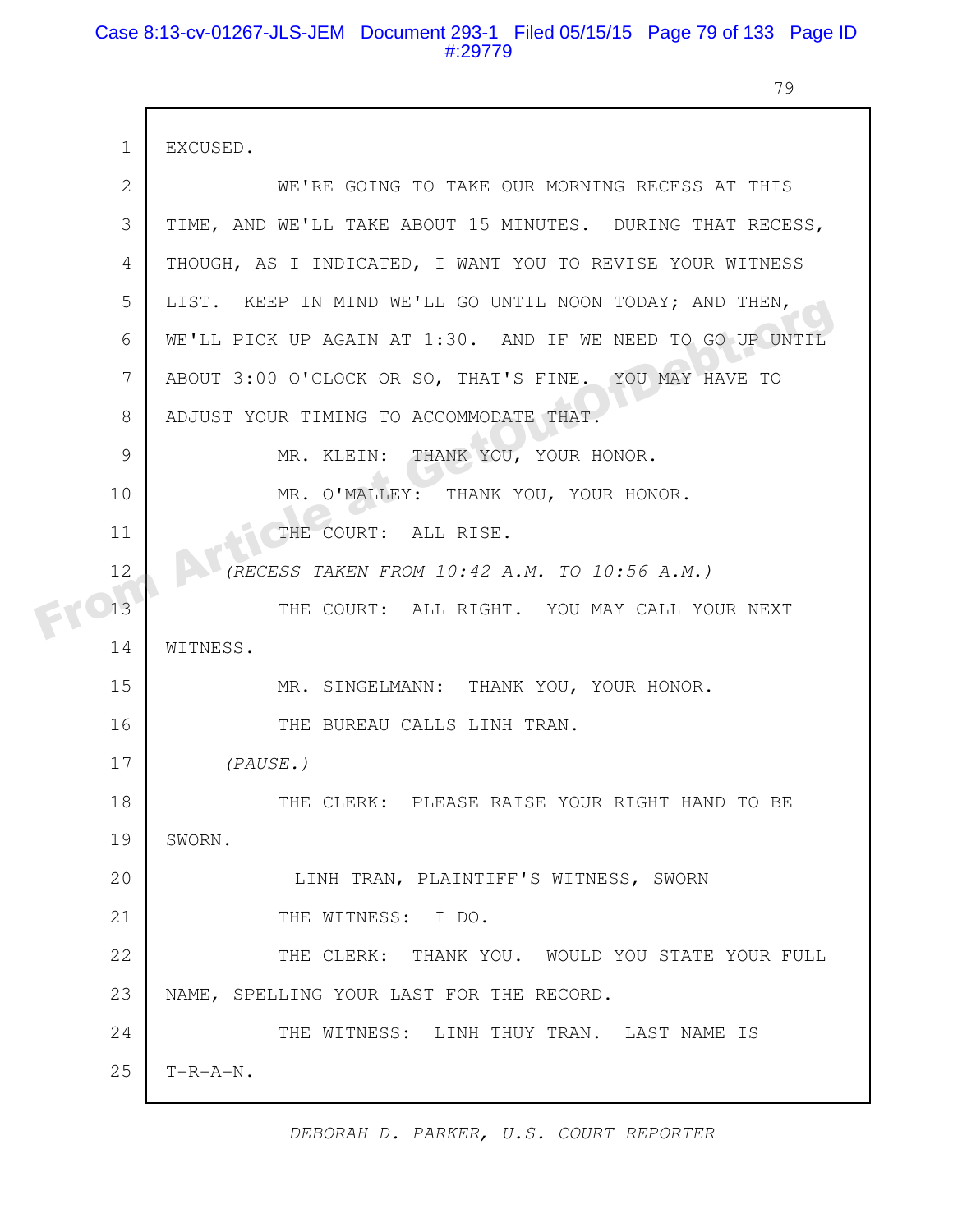# Case 8:13-cv-01267-JLS-JEM Document 293-1 Filed 05/15/15 Page 80 of 133 Page ID #:29780

80

|  | $\mathbf 1$    | THE COURT: YOU MAY INQUIRE.                                              |
|--|----------------|--------------------------------------------------------------------------|
|  | $\overline{2}$ | MR. SINGELMANN: THANK YOU, YOUR HONOR.                                   |
|  | 3              | DIRECT EXAMINATION                                                       |
|  | 4              | BY MR. SINGELMANN:                                                       |
|  | 5              | GOOD MORNING, MS. TRAN.<br>Q                                             |
|  | 6              | bt.org<br>GOOD MORNING.<br>A                                             |
|  | 7              | YOU'RE THE ASSOCIATE GENERAL COUNSEL FOR MORGAN DREXEN,<br>Q             |
|  | 8              | CORRECT?                                                                 |
|  | 9              | GetOuton<br>YES, I AM.<br>A                                              |
|  | 10             | AND HOW LONG HAVE YOU WORKED FOR MORGAN DREXEN?<br>$Q_{\rm max}$         |
|  | 11             | I STARTED THERE IN FEBRUARY OF 2009. I TOOK A BREAK<br>A                 |
|  | 12             | FOR THE BAR EXAM AND THEN I CAME BACK IN OCTOBER OF 2009.                |
|  | 13             | AND YOU SUBMITTED A DECLARATION TO THIS COURT, DATED<br>$\circ$          |
|  | 14             | JANUARY 30, 2015, CORRECT?                                               |
|  | 15             | YES.<br>A                                                                |
|  | 16             | AND IN YOUR DECLARATION, YOU DESCRIBED YOUR ROLE IN<br>$Q \qquad \qquad$ |
|  | 17             | PROVIDING MORGAN DREXEN'S RESPONSES TO THE BUREAU'S DOCUMENT             |
|  | 18             | REQUEST, CORRECT?                                                        |
|  | 19             | FROM WHAT I RECALL, YES.<br>A                                            |
|  | 20             | AND YOU WORKED WITH MORGAN DREXEN'S TRIAL COUNSEL,<br>Q                  |
|  | 21             | MR. KLEIN, TO RESPOND TO THE BUREAU'S DOCUMENT REQUEST,                  |
|  | 22             | CORRECT?                                                                 |
|  | 23             | YES.<br>A                                                                |
|  | 24             | AND YOU AND MR. KLEIN PARTICIPATED IN CONFERENCE CALLS<br>Q              |
|  | 25             | WITH MR. O'MALLEY TO DISCUSS THE BUREAU'S DISCOVERY REQUEST,             |
|  |                |                                                                          |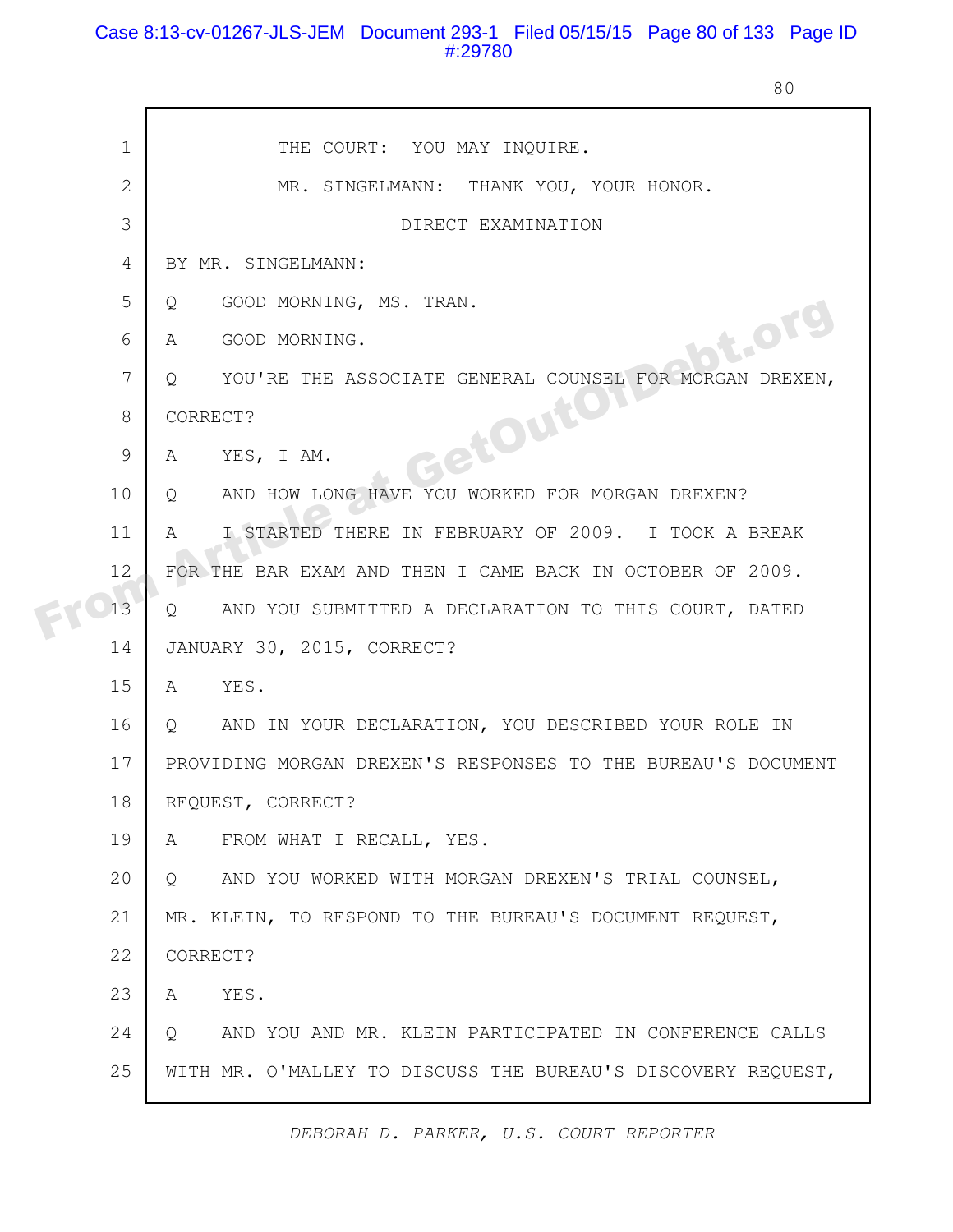# Case 8:13-cv-01267-JLS-JEM Document 293-1 Filed 05/15/15 Page 81 of 133 Page ID #:29781

81

|  | $\mathbf 1$  | CORRECT?                                                         |
|--|--------------|------------------------------------------------------------------|
|  | $\mathbf{2}$ | YES.<br>A                                                        |
|  | 3            | AND YOU ALSO INCLUDED AN E-MAIL BETWEEN MR. KLEIN AND<br>Q.      |
|  | 4            | MR. O'MALLEY AND SOMETIMES OTHERS RELATED TO THE BUREAU'S        |
|  | 5            | DOCUMENT REQUEST, CORRECT?                                       |
|  | 6            | bt.org<br>YES.<br>A                                              |
|  | 7            | AND ON THESE CONFERENCE CALLS AND THESE E-MAILS, THEY<br>Q       |
|  | 8            | INCLUDED DISCUSSIONS OF THE CONSUMER FILES THE BUREAU HAD        |
|  | 9            | Get<br>REQUESTED, CORRECT?                                       |
|  | 10           | YES.<br>A                                                        |
|  | 11           | AND THERE WERE SOME ISSUES THAT THE PARTIES NEEDED TO<br>$\circ$ |
|  | 12           | RESOLVE BEFORE MORGAN DREXEN WOULD PRODUCE THE CONSUMER          |
|  | 13           | FILES.                                                           |
|  | 14           | DO YOU RECALL THAT?                                              |
|  | 15           | I DO RECALL HAVING SOME ISSUES, YES.<br>$\mathsf A$              |
|  | 16           | AND ONE OF THOSE ISSUES WAS MORGAN DREXEN'S CONCERN<br>$\circ$   |
|  | 17           | ABOUT MAINTAINING CONSUMERS' CONFIDENTIALITY AND THE             |
|  | 18           | ATTORNEY-CLIENT PRIVILEGE, CORRECT?                              |
|  | 19           | I BELIEVE THAT WAS THE CONVERSATION THAT MR. KLEIN HAD<br>A      |
|  | 20           | WITH MR. O'MALLEY AND HE -- THAT HE RELAYED THE MESSAGE OVER     |
|  | 21           | TO ME.                                                           |
|  | 22           | OKAY. SO YOU WERE AWARE OF THAT ISSUE?<br>$\circ$                |
|  | 23           | YES.<br>A                                                        |
|  | 24           | BUT THE PARTIES RESOLVED THIS ISSUE IN APRIL 2014 BY<br>$\circ$  |
|  | 25           | AGREEING THAT MORGAN DREXEN WOULD REDACT CONSUMERS' NAMES        |
|  |              |                                                                  |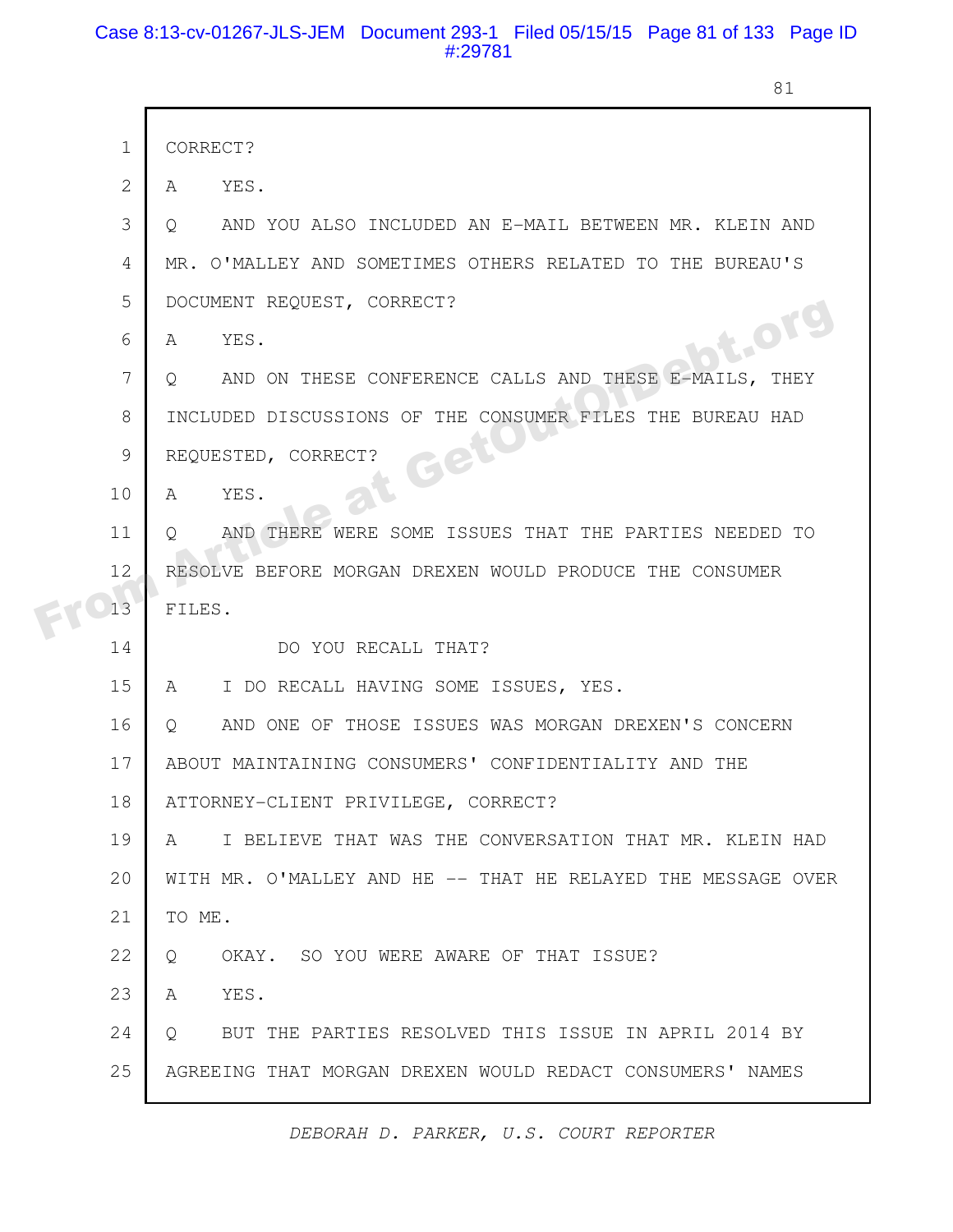# Case 8:13-cv-01267-JLS-JEM Document 293-1 Filed 05/15/15 Page 82 of 133 Page ID #:29782

 $\mathsf{r}$ 

82

| $\mathbf 1$   | AND PERSONAL IDENTIFIER INFORMATION, CORRECT?                            |
|---------------|--------------------------------------------------------------------------|
| $\mathbf{2}$  | THAT'S WHAT I RECALL, YES.<br>A                                          |
| 3             | AND THEN, ANOTHER ISSUE WITH THE CONSUMER FILES THAT<br>$\circ$          |
| 4             | THE PARTIES NEEDED TO RESOLVE WAS THE PRODUCTION OF THE LOG              |
| 5             | NOTES, CORRECT?                                                          |
| 6             | bt.org<br>A YES.                                                         |
| 7             | AND THE BUREAU HAD SPECIFICALLY REQUESTED THIS DATA,<br>$\circ$ $\circ$  |
| 8             | CORRECT?                                                                 |
| $\mathcal{G}$ | WELL -- SO PART OF THE CFPB'S REQUESTS, THEY REQUESTED<br>A              |
| 10            | ANY AND ALL DOCUMENTS. NOW, THE LOG NOTES WAS --                         |
| 11            | ESSENTIALLY, ALMOST LIKE AN ELECTRONICALLY STORED                        |
| 12            | INFORMATION, SORT OF, WITHIN THE MDIS SOFTWARE. AND SO, I                |
| 13            | FELT THAT THE LOG NOTES WERE RESPONSIVE AS SUCH IDENTIFIED               |
| 14            | FOR PRODUCTION.                                                          |
| 15            | SO YOU UNDERSTOOD THE BUREAU WANTED THE LOG NOTES TO BE<br>$\circ$       |
| 16            | PRODUCED, CORRECT?                                                       |
| 17            | THEY NEVER OBJECTED TO ME PRODUCING THE LOG NOTES SO,<br>A               |
| 18            | YES.                                                                     |
| 19            | BUT THEY WERE DISCUSSIONS ABOUT THE LOG NOTES WITH THE<br>$\circ$        |
| 20            | BUREAU?                                                                  |
| 21            | YES, THERE WAS.<br>A                                                     |
| 22            | AND MORGAN DREXEN EXPLAINED TO THE BUREAU HOW THE DATA<br>$\overline{Q}$ |
| 23            | FOR THE LOG NOTES WOULD BE PULLED AND PRODUCED TO THE                    |
| 24            | BUREAU, CORRECT?                                                         |
| 25            | YES.<br>A                                                                |
|               |                                                                          |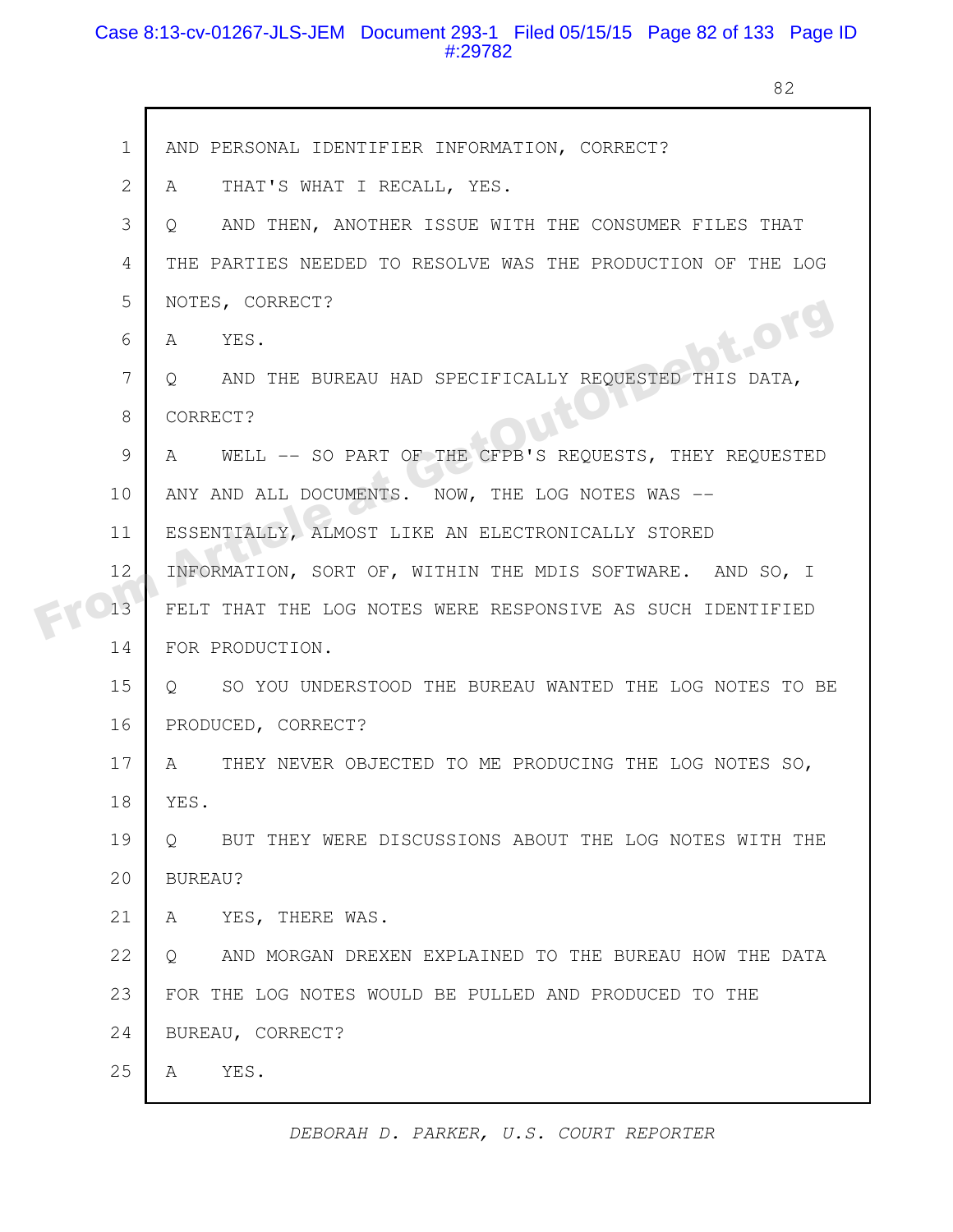# Case 8:13-cv-01267-JLS-JEM Document 293-1 Filed 05/15/15 Page 83 of 133 Page ID #:29783

r

83

| $\mathbf 1$<br>MORGAN DREXEN EXPLAINED THAT THE LOG NOTES WOULD NEED<br>O    |
|------------------------------------------------------------------------------|
| $\mathbf{2}$<br>TO BE EXPORTED FOR MORGAN DREXEN'S MDIS SYSTEM FIRST INTO AN |
| 3<br>EXCEL FORMAT, CORRECT?                                                  |
| IT'S IN A DOT CFG FILE, SO I ASSUME IT'S SIMILAR TO<br>4<br>A                |
| 5<br>EXCEL.                                                                  |
| bt.org<br>6<br>OKAY.<br>$Q_{\cdot}$                                          |
| 7<br>MR. KLEIN: YOUR HONOR, COULD I REQUEST THAT THE                         |
| 8<br>WITNESS PULL THE MICROPHONE DOWN A LITTLE CLOSER TO HER, SO             |
| 9<br>I CAN HEAR BETTER?                                                      |
| 10<br>ARE YOU HAVING SOME TROUBLE?<br>THE COURT:<br>YES.                     |
| 11<br>MR. KLEIN: AGE DOES THAT. THANK YOU.                                   |
| 12<br>THE WITNESS: IS THAT BETTER?                                           |
| 13<br>BY MR. SINGELMANN:                                                     |
| 14<br>AND MORGAN DREXEN ALSO EXPLAINED TO THE BUREAU THAT<br>$\circ$         |
| 15<br>THESE FILES, ONCE THEY WERE EXPORTED, WOULD NEED TO BE                 |
| 16<br>CONVERTED INTO A PDF SO THAT MORGAN DREXEN COULD REDACT                |
| 17<br>CONSUMERS' NAME AND OTHER PERSONAL IDENTIFIABLE INFORMATION,           |
| 18<br>CORRECT?                                                               |
| 19<br>I BELIEVE THAT I PROVIDED THE BUREAU WITH THREE<br>A                   |
| DIFFERENT OPTIONS ON HOW WE CAN DO IT. THE ONE I PREFERRED<br>20             |
| 21<br>WAS TO CONVERT IT TO PDF BECAUSE IT'S THE EASIEST WAY.                 |
| 22<br>LET'S TAKE A LOOK AT THOSE OPTIONS.<br>$\circ$                         |
| 23<br>MR. SINGELMANN: TORREY, CAN YOU, PLEASE, PULL UP                       |
| 24<br>EXHIBIT 23.                                                            |
| 25<br>(THE EXHIBIT WAS DISPLAYED ON THE SCREEN.)                             |
|                                                                              |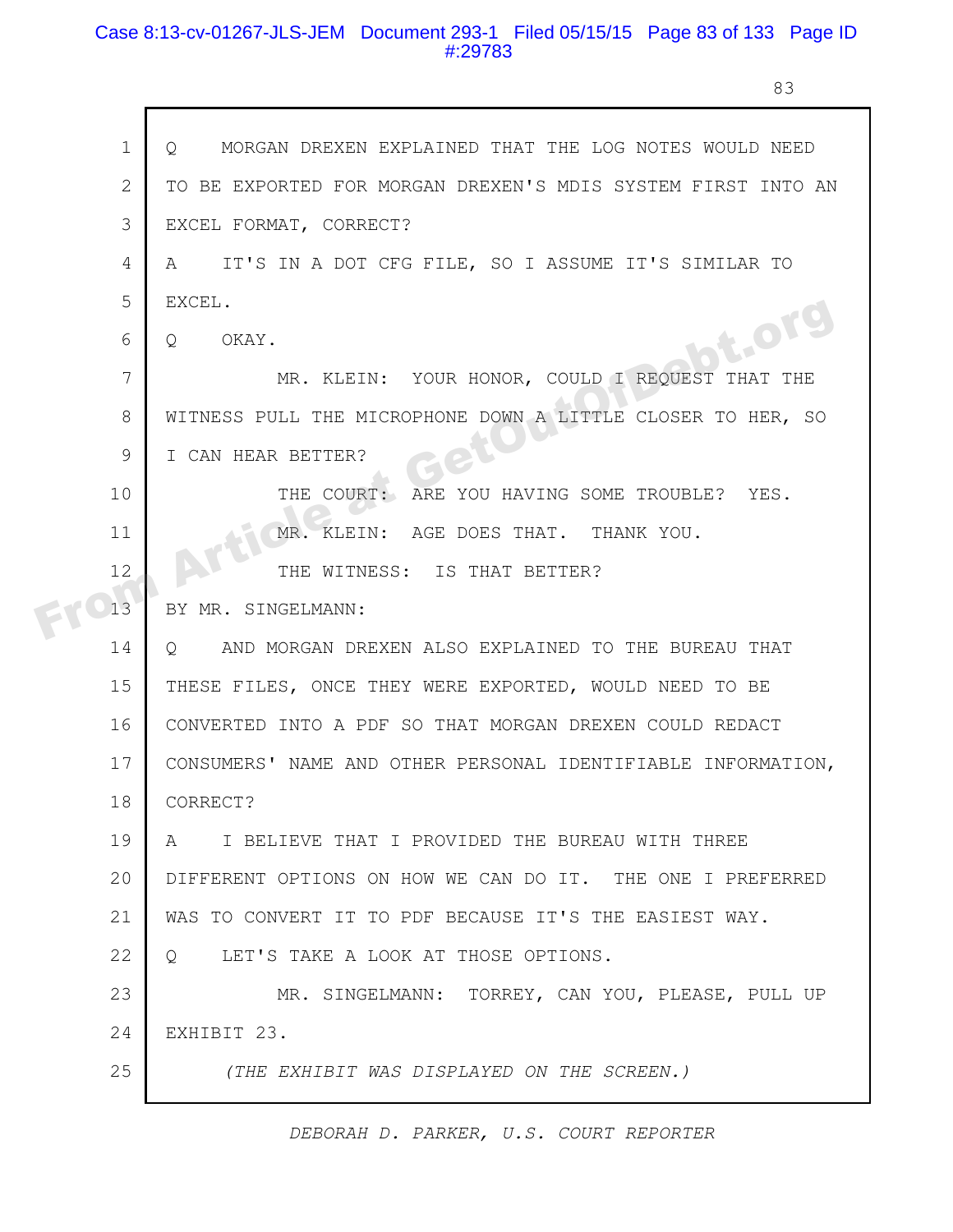### Case 8:13-cv-01267-JLS-JEM Document 293-1 Filed 05/15/15 Page 84 of 133 Page ID #:29784

84

| $\mathbf 1$    | BY MR. SINGELMANN:                                                 |
|----------------|--------------------------------------------------------------------|
| $\mathbf{2}$   | CAN YOU SEE THIS ALL RIGHT, MS. TRAN?<br>Q.                        |
| 3              | IT'S A LITTLE BLURRY, ACTUALLY. THAT'S --<br>A                     |
| $\overline{4}$ | THIS IS AN E-MAIL YOU SENT TO MR. KLEIN AND COPIED<br>Q            |
| 5              | MR. KATZ, ON JUNE 3RD, 2014; CORRECT?                              |
| 6              | <b>bt.org</b><br>YES.<br>A                                         |
| 7              | AND IN THE E-MAIL, YOU WRITE: JERRY, I HAVE A FEW<br>Q             |
| 8              | QUESTIONS FOR YOU.                                                 |
| $\mathcal{G}$  | AND YOU'RE REFERRING TO MR. KLEIN; IS THAT                         |
| 10             | le at<br>CORRECT?                                                  |
| 11             | YES.<br>А                                                          |
| 12             | AND THEN, LET'S JUST LOOK AT SECTION 1) A.<br>Ω                    |
| 13             | DO YOU SEE THAT?                                                   |
| 14             | YES.<br>A                                                          |
| 15             | YOU'RE DISCUSSING THE PRODUCTION OF LOG NOTES, CORRECT?<br>Q       |
| 16             | A<br>YES.                                                          |
| 17             | AND, PLEASE, TAKE A LOOK AT --<br>Q                                |
| 18             | TORREY, IF YOU COULD PULL IT UP.<br>MR. SINGELMANN:                |
| 19             | BY MR. SINGELMANN:                                                 |
| 20             | -- THE SENTENCE IN THE MIDDLE THAT BEGINS IN THE MIDDLE<br>$\circ$ |
| 21             | OF THE THIRD ROW "IN THE PAST," THE NEXT FEW SENTENCES.            |
| 22             | DO YOU SEE THAT? YOU WRITE: IN THE PAST, WE DO                     |
| 23             | NOT PROVIDE THESE LOG NOTES, AS IT IS OUR UNDERSTANDING THE        |
| 24             | LOG NOTES ARE ATTORNEY WORK PRODUCT. HOWEVER, IN MY LAST           |
| 25             | CONVERSATION WITH YOU AND JEFF, YOU INDICATED THAT THESE LOG       |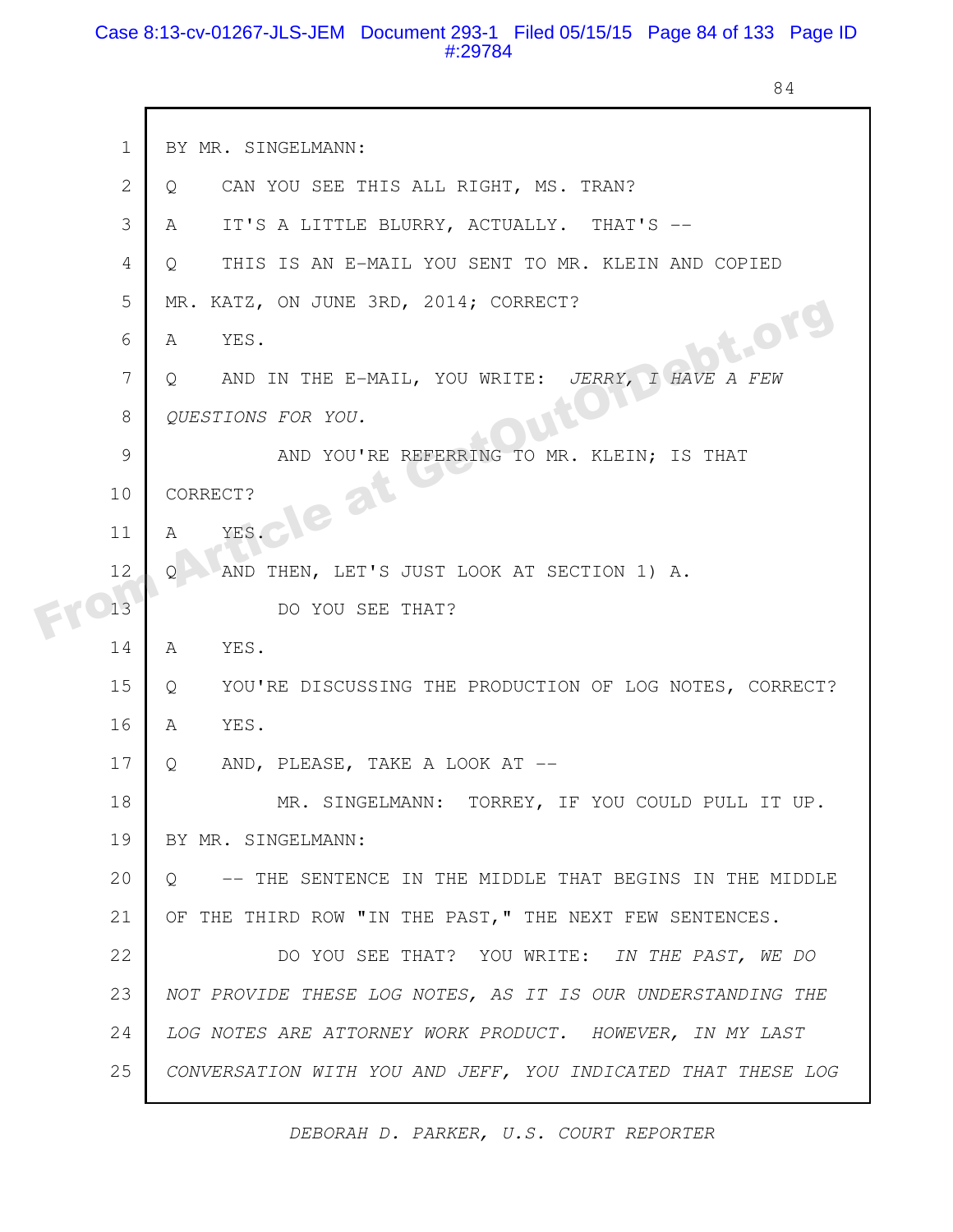# Case 8:13-cv-01267-JLS-JEM Document 293-1 Filed 05/15/15 Page 85 of 133 Page ID #:29785

85

|  | $\mathbf 1$    | NOTES SHOULD BE PROVIDED; IS THAT CORRECT?                       |
|--|----------------|------------------------------------------------------------------|
|  | $\overline{2}$ | YES. THAT'S WHAT IT STATED.<br>A                                 |
|  | 3              | AND YOU WANTED TO SURE THAT THE LOG NOTES WOULD BE<br>$\circ$    |
|  | 4              | PRODUCED, BECAUSE --                                             |
|  | 5              | THE COURT: SLOW DOWN A LITTLE, PLEASE.                           |
|  | 6              | bt.org<br>BY MR. SINGELMANN:                                     |
|  | 7              | SORRY. YOU WANTED TO BE SURE THAT THE LOG NOTES WOULD<br>$\circ$ |
|  | 8              | BE PRODUCED BECAUSE PREVIOUSLY MORGAN DREXEN HAD ASSERTED        |
|  | 9              | THEY WERE ATTORNEY WORK PRODUCT, CORRECT?                        |
|  | 10             | READING THIS, THAT'S MY RECOLLECTION ALSO.<br>A                  |
|  | 11             | AND YOU WANTED TO BE SURE THAT YOU, MR. KATZ AND<br>O            |
|  | 12             | MR. KLEIN WERE ALL ON THE SAME PAGE, CORRECT?                    |
|  | 13             | YES.<br>A                                                        |
|  | 14             | YOU THEN STATE IN THE NEXT SENTENCE: AS SUCH, I JUST<br>Q        |
|  | 15             | WANT TO MAKE YOU AWARE OF A FEW THINGS AND GET YOUR              |
|  | 16             | INSTRUCTIONS ON HOW TO PROCEED.                                  |
|  | 17             | DO YOU SEE THAT?                                                 |
|  | 18             | YES.<br>A                                                        |
|  | 19             | AND THEN IN LITTLE ROMAN ONE BELOW, YOU EXPLAIN TO<br>Q          |
|  | 20             | MR. KLEIN HOW THE LOG NOTES WILL BE EXPORTED, CORRECT?           |
|  | 21             | YES.<br>A                                                        |
|  | 22             | AND YOU ALSO EXPLAINED TO MR. KLEIN HOW THIS EXPORT<br>Q         |
|  | 23             | METHOD WOULD AFFECT THE META DATA.                               |
|  | 24             | DO YOU SEE THAT?                                                 |
|  | 25             | YES, I DO.<br>A                                                  |
|  |                |                                                                  |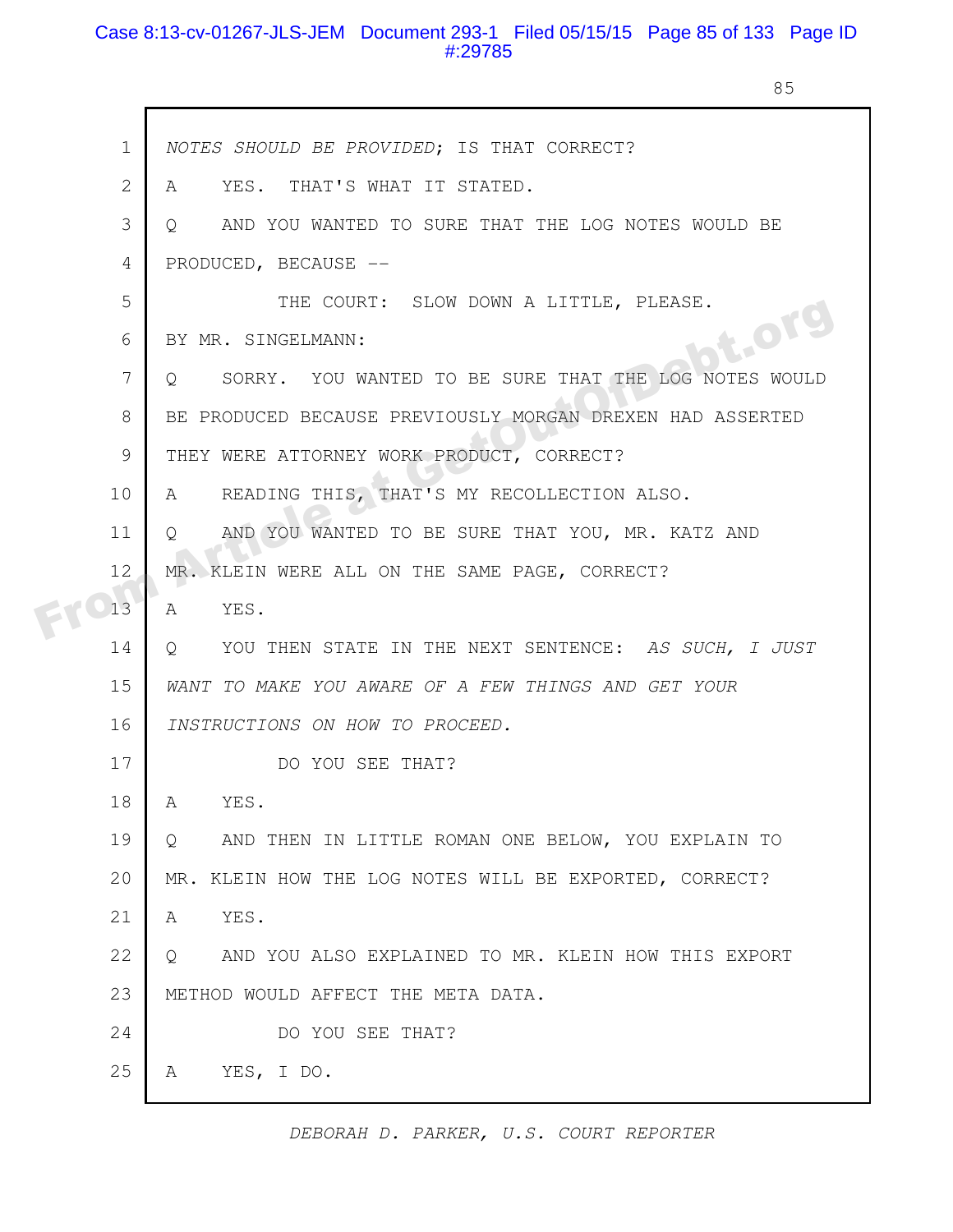### Case 8:13-cv-01267-JLS-JEM Document 293-1 Filed 05/15/15 Page 86 of 133 Page ID #:29786

 $\mathbf{r}$ 

86

| $\mathbf{1}$   | AND THEN, IN LITTLE NUMBER TWO, YOU REQUESTED ADVICE<br>$\circ$ |
|----------------|-----------------------------------------------------------------|
| $\overline{2}$ | FROM MR. KLEIN ON WHAT OPTION TO USE TO REDACT CONSUMERS'       |
| 3              | CONFIDENTIAL INFORMATION FROM THE LOG NOTES; IS THAT            |
| 4              | CORRECT?                                                        |
| 5              | YES.<br>A                                                       |
| 6              | AND THEN, YOU HAVE THE THREE OPTIONS THAT YOU DISCUSSED<br>Q    |
| 7              | <b>QuitOfDefo</b><br>EARLIER; IS THAT CORRECT?                  |
| 8              | CORRECT.<br>A                                                   |
| 9              | AND FOR OPTION ONE, YOU EXPLAINED THAT IT IS<br>Q               |
| 10             | TIME-CONSUMING, CORRECT?                                        |
| 11             | YES.<br>$\mathcal{A}$                                           |
| 12             | AND FOR OPTION TWO, THAT'S THE QUICKER OPTION; IS THAT<br>Ő     |
| 13             | CORRECT?                                                        |
| 14             | YES.<br>A                                                       |
| 15             | AND THAT'S THE OPTION YOU PREFERRED, CORRECT?<br>$\circ$        |
| 16             | THAT'S THE ONE I PREFER, CORRECT.<br>A                          |
| 17             | AND THEN, YOU OFFERED A THIRD OPTION AS WELL; IS THAT<br>Q      |
| 18             | CORRECT?                                                        |
| 19             | YES.<br>A                                                       |
| 20             | AND THEN, IF WE LOOK BELOW TO THE SECTION B:<br>$\circ$         |
| 21             | RECORDINGS OF CONSUMER.                                         |
| 22             | MR. SINGELMANN: CAN YOU PULL THAT UP, PLEASE,                   |
| 23             | TORREY.                                                         |
| 24             | BY MR. SINGELMANN:                                              |
| 25             | ON THIS SECTION, YOU JUST DISCUSS ANOTHER ISSUE WITH<br>$\circ$ |
|                |                                                                 |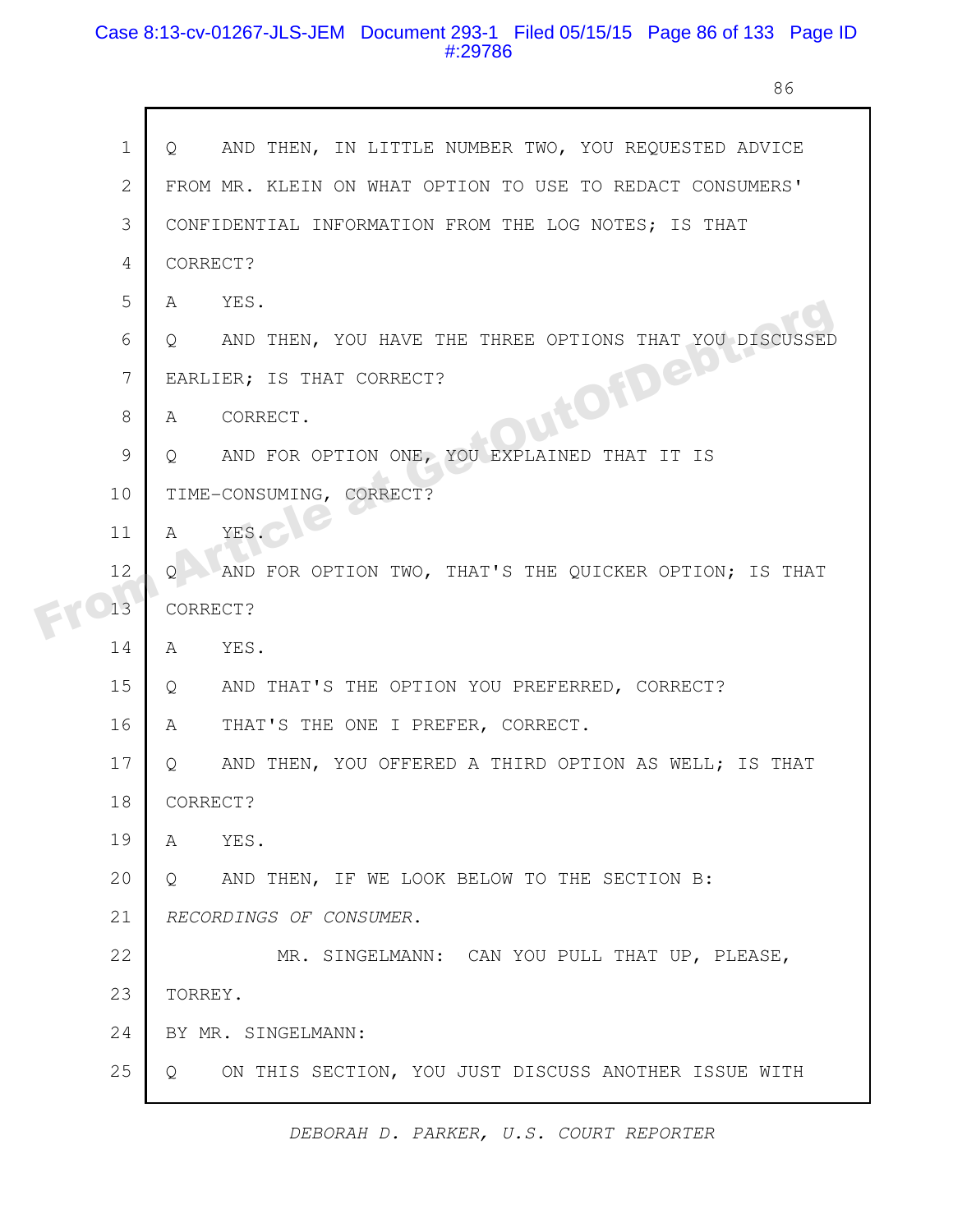# Case 8:13-cv-01267-JLS-JEM Document 293-1 Filed 05/15/15 Page 87 of 133 Page ID #:29787

 $\mathsf{r}$ 

87

| $\mathbf 1$  | THE CONSUMER FILES, HOW TO REDACT THE RECORDINGS OF                |
|--------------|--------------------------------------------------------------------|
| $\mathbf{2}$ | CONSUMERS, CORRECT?                                                |
| 3            | YES.<br>A                                                          |
| 4            | AND YOU DISCUSSED SOFTWARE THAT WILL MUTE OUT THE<br>$\circ$       |
| 5            | PORTION OF THE RECORDING WHERE THE CONSUMER RECITES HIS OR         |
| 6            | FDebt.org<br>HER PERSONAL INFORMATION, CORRECT?                    |
| 7            | YES.<br>A                                                          |
| 8            | AND THEN, YOU ASK MR. KLEIN, IS THAT ACCEPTABLE TO YOU;<br>$\circ$ |
| 9            | AND IF NOT, DO YOU HAVE A SUGGESTION AS TO HOW I SHOULD            |
| 10           | COMPLETE THIS, CORRECT?                                            |
| 11           | YES.<br>$\mathbb A$                                                |
| 12           | AND THEN DOWN BELOW, FOR SECTION -- BIG SECTION TWO,<br>O          |
| 13           | YOU DISCUSS META DATA, CORRECT?                                    |
| 14           | YES.<br>A                                                          |
| 15           | OKAY. AND I'D LIKE TO DIRECT YOUR ATTENTION TO THE<br>$\circ$      |
| 16           | SENTENCE THAT BEGINS ON THE LAST LINE OF THE FIRST PAGE WITH       |
| 17           | HAVE YOU HAD AN OPPORTUNITY TO DISCUSS AND IT CONTINUES ON         |
| 18           | TO THE NEXT PAGE.                                                  |
| 19           | DO YOU SEE THAT SENTENCE?                                          |
| 20           | YES.<br>A                                                          |
| 21           | AND YOU WRITE: HAVE YOU HAD AN OPPORTUNITY TO DISCUSS<br>Ő         |
| 22           | THIS WITH GABRIEL O'MALLEY TO SEE WHAT SPECIFIC METADATA HE        |
| 23           | IS LOOKING FOR SO THAT I CAN TRY TO WORK WITH MD'S                 |
| 24           | I.T. DEPARTMENT, VENERABLE, AND MICKY TO SEE IF THERE IS           |
| 25           | SOME WORK AROUND TO PROVIDE GABRIEL WITH WHAT HE NEEDS WHILE       |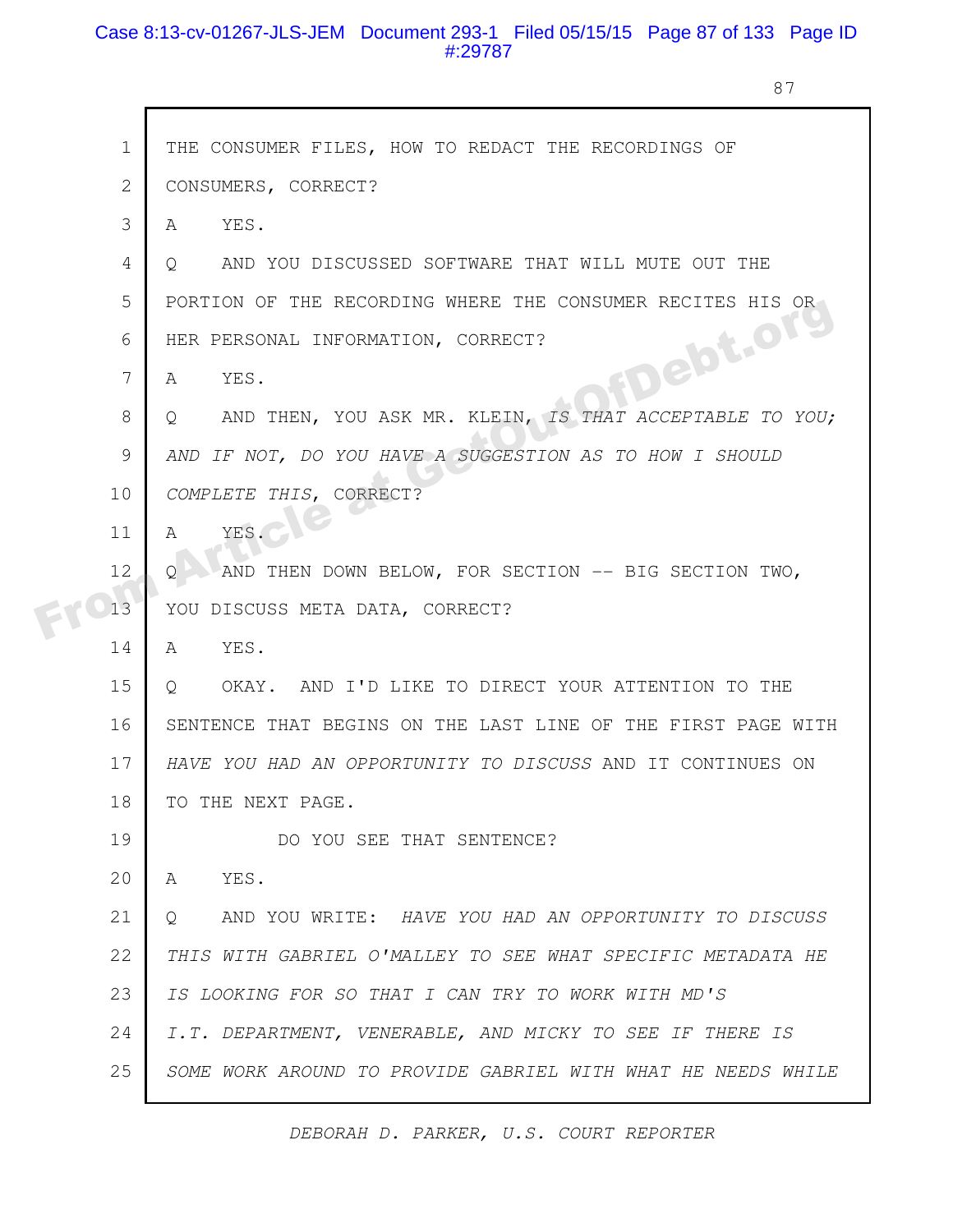# Case 8:13-cv-01267-JLS-JEM Document 293-1 Filed 05/15/15 Page 88 of 133 Page ID #:29788

88

|  | $\mathbf 1$  | BALANCING TO MEET TIMELY PRODUCED DOCUMENTS?                          |
|--|--------------|-----------------------------------------------------------------------|
|  | $\mathbf{2}$ | DO YOU SEE THAT?                                                      |
|  | 3            | YES.<br>A                                                             |
|  | 4            | SO, AGAIN, YOU IDENTIFIED AN ISSUE, CORRECT?<br>Q                     |
|  | 5            | YES.<br>A                                                             |
|  | 6            | AND YOU WERE SEEKING GUIDANCE FROM MR. KLEIN, CORRECT?<br>Q           |
|  | 7            | YES.<br>A                                                             |
|  | 8            | AND YOU WANTED TO KNOW IF HE HAD DISCUSSED THAT ISSUE<br>$\circ$      |
|  | 9            | WITH MR. O'MALLEY, CORRECT?                                           |
|  | 10           | YES.<br>A                                                             |
|  | 11           | AND YOU UNDERSTAND THAT MR. KLEIN LATER FORWARDED YOUR<br>0           |
|  | 12           | E-MAIL TO MR. O'MALLEY, CORRECT?                                      |
|  | 13           | YES.<br>A                                                             |
|  | 14           | AND MR. O'MALLEY PROVIDED FEEDBACK TO MR. KLEIN AND<br>Q              |
|  | 15           | MORGAN DREXEN ABOUT HOW MORGAN DREXEN SHOULD PRODUCE THE LOG          |
|  | 16           | NOTES, CORRECT?                                                       |
|  | 17           | YES. I BELIEVE WE HAD A TELECONFERENCE BETWEEN MYSELF,<br>A           |
|  | 18           | MR. O'MALLEY AND MR. KLEIN.                                           |
|  | 19           | RIGHT. AND HE AGREED TO YOUR SECOND QUICKER OPTION FOR<br>$Q_{\cdot}$ |
|  | 20           | REDACTING THE LOG NOTES, CORRECT?                                     |
|  | 21           | YES, HE DID.<br>A                                                     |
|  | 22           | AND HE ALSO AGREED THAT MORGAN DREXEN WOULD NOT NEED TO<br>Q          |
|  | 23           | PRODUCE METADATA FOR DOCUMENTS THAT MORGAN DREXEN ONLY HAD            |
|  | 24           | IN THE PDF FORMAT, CORRECT?                                           |
|  | 25           | THAT'S CORRECT.<br>Α                                                  |
|  |              |                                                                       |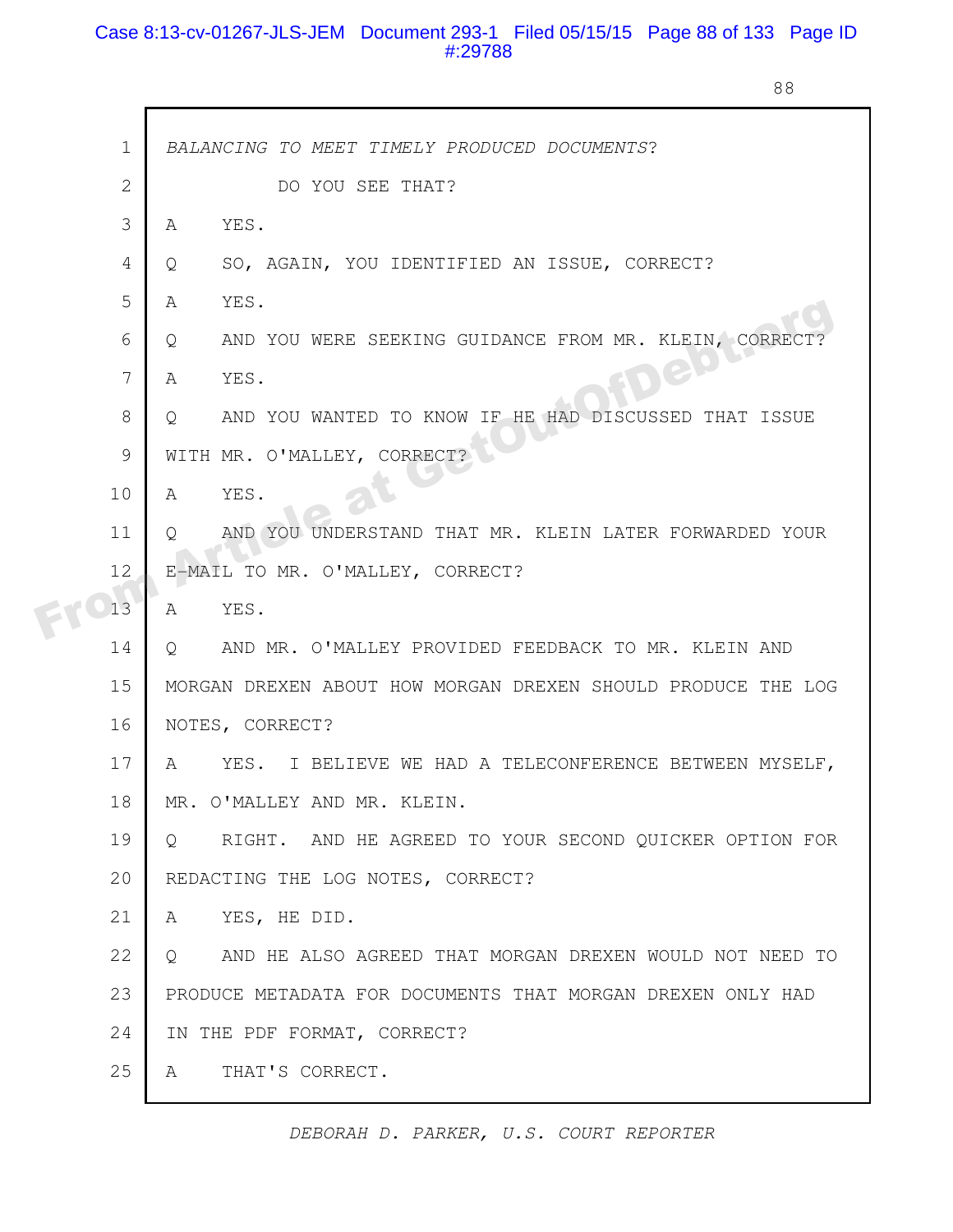# Case 8:13-cv-01267-JLS-JEM Document 293-1 Filed 05/15/15 Page 89 of 133 Page ID #:29789

 $\mathsf{r}$ 

89

| $\mathbf 1$    | SO TO BE CLEAR, WHEN THE BUREAU WANTED DATA FROM THE<br>Q             |
|----------------|-----------------------------------------------------------------------|
| $\overline{2}$ | CONSUMER FILES, THE BUREAU SPECIFICALLY IDENTIFIED THE DATA           |
| 3              | THE PARTIES IDENTIFIED LOG NOTES (SIC), CORRECT?                      |
| 4              | THERE WERE OTHER ITEMS BEING REQUESTED BESIDES LOG<br>A               |
| 5              | NOTES BUT LOG NOTES WAS ONE OF THEM.                                  |
| 6              | AND YOU DISCUSSED WITH MR. KLEIN WHETHER MORGAN DREXEN<br>$\circ$     |
| 7              | WOULD AGREE TO PRODUCE THE LOG NOTES, CORRECT?                        |
| 8              | I MEAN, I BELIEVE MR. KLEIN INSTRUCTED ME. THERE'S NOT<br>A           |
| 9              | A WHOLE LOT OF DISCUSSION.                                            |
| 10             | RIGHT. AND YOU DISCUSSED WITH MR. KLEIN THE TIMING AND<br>$Q_{\cdot}$ |
| 11             | FORMAT OF THE PRODUCTION OF THE LOG NOTES, CORRECT?                   |
| 12             | YES.<br>$\mathbb{A}$                                                  |
| 13             | AND YOU DISCUSSED WITH MR. KLEIN HOW THE FORMAT FOR<br>Q              |
| 14             | EXPORTING LOG NOTES WOULD AFFECT THE METADATA, CORRECT?               |
| 15             | CORRECT.<br>A                                                         |
| 16             | AND THEN, MR. KLEIN DISCUSSED THESE ISSUES WITH<br>Q                  |
| 17             | MR. O'MALLEY AT THE BUREAU, CORRECT?                                  |
| 18             | IT'S MY UNDERSTANDING THAT HE DID.<br>A                               |
| 19             | AND THEN, THE BUREAU PROVIDED FEEDBACK ON THAT ISSUE AS<br>$\circ$    |
| 20             | WELL, CORRECT?                                                        |
| 21             | DURING THE TELECONFERENCE, MR. O'MALLEY HAD PROVIDED<br>A             |
| 22             | HIS FEEDBACK ON THE METADATA ISSUE.                                   |
| 23             | THEN, A THIRD ISSUE WITH THE CONSUMER FILES WAS THE<br>$\circ$        |
| 24             | BUREAU'S DEMAND THAT A NEUTRAL THIRD PARTY OVERSEE THE                |
| 25             | SELECTION OF THE 480 CONSUMER FILES, CORRECT?                         |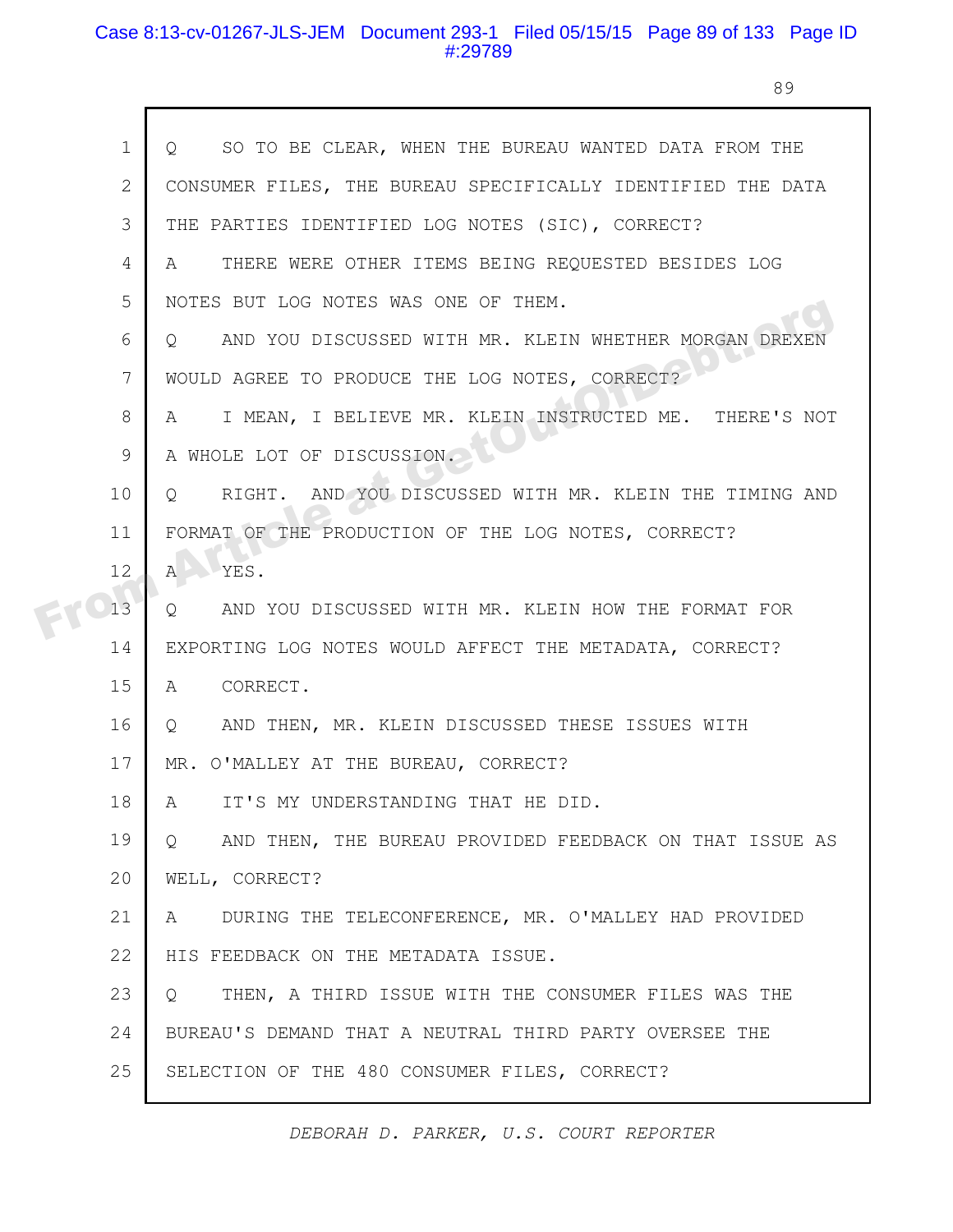# Case 8:13-cv-01267-JLS-JEM Document 293-1 Filed 05/15/15 Page 90 of 133 Page ID #:29790

90

| $\mathbf 1$ | MR. KLEIN: MAY I HAVE THAT QUESTION BACK? I'M                  |
|-------------|----------------------------------------------------------------|
| 2           | SORRY.                                                         |
| 3           | THE COURT: IF YOU COULD JUST READ IT BACK.                     |
| 4           | (RECORD READ.)                                                 |
| 5           | MR. KLEIN: I THINK THAT MISSTATES EVIDENCE.                    |
| 6           | THE COURT: SHE CAN SAY IF IT DOES.                             |
| 7           | THE WITNESS: I DON'T KNOW WHO SUGGESTED IT.<br>$\top$          |
| 8           | JUST KNOW THAT MR. KLEIN -- WHEN HE AND I FIRST DISCUSSED      |
| 9           | IT, HE HAD MENTIONED THAT THERE MAY BE A NEUTRAL ATTORNEY --   |
| 10          | OR AT LEAST THAT WAS THE INTENT, TO HAVE A THIRD PARTY         |
| 11          | OVERSEE THE PROCESS, YES.                                      |
| 12          | BY MR. SINGELMANN:                                             |
| 13          | Q RIGHT. SO, YEAH. I WAS LESS CONCERNED ABOUT WHO WAS          |
| 14          | DEMANDING IT.                                                  |
| 15          | THE COURT: JUST ASK A --                                       |
| 16          | BY MR. SINGELMANN:                                             |
| 17          | Q YOU UNDERSTOOD --                                            |
| 18          | MR. SINGELMANN: I APOLOGIZE, YOUR HONOR.                       |
| 19          | BY MR. SINGELMANN:                                             |
| 20          | YOU UNDERSTAND THAT THERE WAS AN ISSUE THAT AT SOME<br>$\circ$ |
| 21          | POINT THE PARTIES HAD DISCUSSED THAT A NEUTRAL THIRD PARTY     |
| 22          | WOULD SELECT THE 480 CONSUMER FILES TO BE PRODUCED, CORRECT?   |
| 23          | I WAS MADE AWARE THAT, I WOULD SAY, MID-TO-LATE APRIL<br>A     |
| 24          | PRIOR TO PULLING ANY DOCUMENTS FOR THIS PARTICULAR REQUEST.    |
| 25          | YOU RECALL, DON'T YOU, THAT BY EARLY MAY 2013, THE<br>Q.       |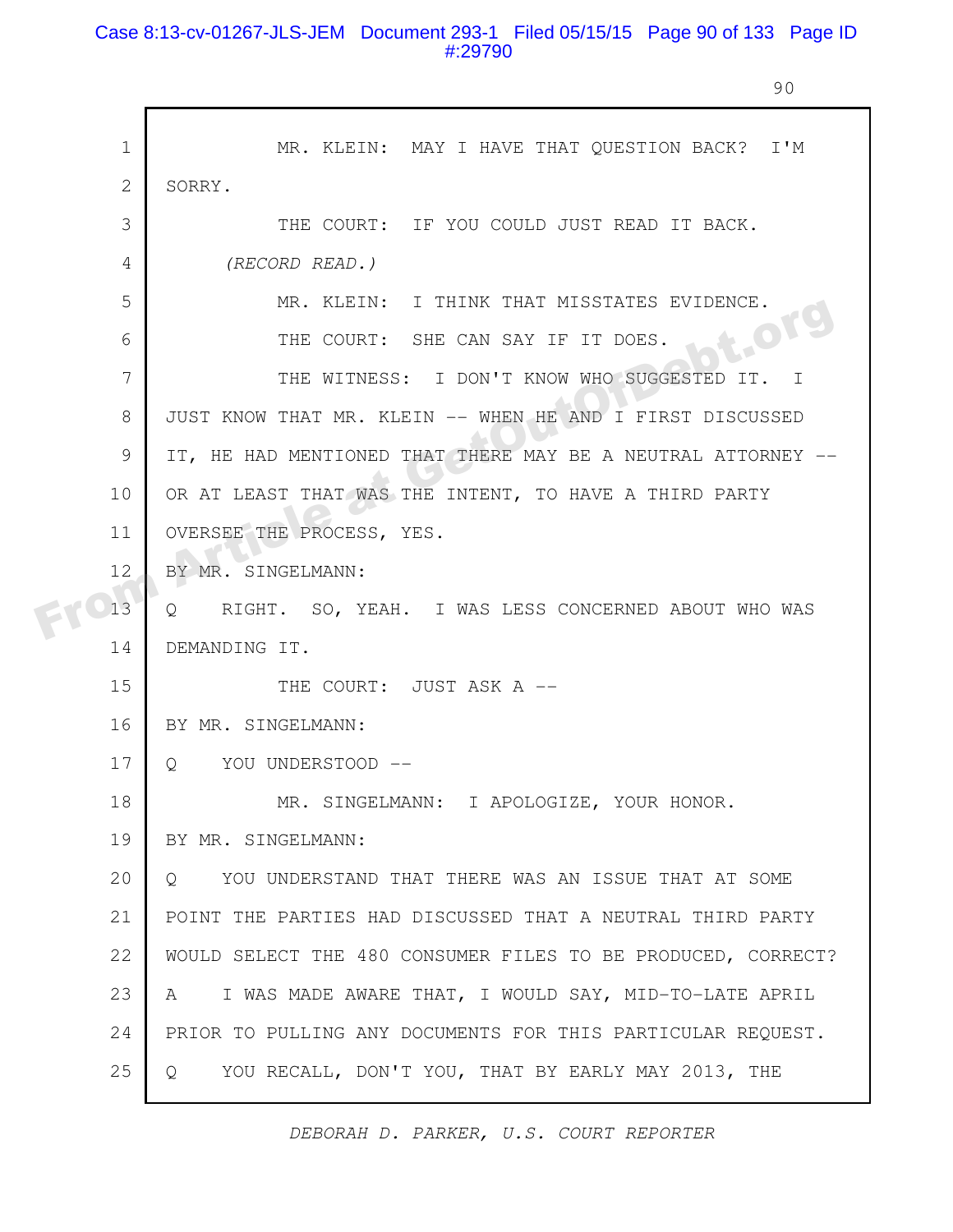# Case 8:13-cv-01267-JLS-JEM Document 293-1 Filed 05/15/15 Page 91 of 133 Page ID #:29791

г

91

| $\mathbf{1}$   | PARTIES HAD YET TO IDENTIFY A NEUTRAL THIRD PARTY, CORRECT?        |
|----------------|--------------------------------------------------------------------|
| $\overline{2}$ | CORRECT.<br>A                                                      |
| 3              | AND YOU WERE CONCERNED ABOUT THAT, WEREN'T YOU?<br>Q.              |
| 4              | YES.<br>A                                                          |
| 5              | BECAUSE YOU NEEDED TO START THE PROCESS OF REDACTIONS,<br>Q        |
| 6              | FDebt.org<br>CORRECT?                                              |
| 7              | YES.<br>$\mathbb{A}$                                               |
| 8              | AND YOU NEEDED TO APPROPRIATELY DETERMINE WHAT<br>$Q_{\cdot}$      |
| 9              | MORGAN DREXEN'S STAFFING WOULD BE TO COMPLETE THE PROJECT,         |
| 10             | CORRECT?<br>$a^{t}$                                                |
| 11             | CORRECT.<br>$\mathcal{A}$                                          |
| 12             | AND SO, YOU REACHED OUT TO MORGAN DREXEN'S TRIAL<br>0              |
| 13             | COUNSEL, MR. KLEIN, ABOUT THIS ISSUE, CORRECT?                     |
| 14             | YES, I DID.<br>A                                                   |
| 15             | AND YOU EXPRESSED YOUR ALTERNATIVES TO MR. KLEIN THAT A<br>$\circ$ |
| 16             | NEUTRAL THIRD PARTY HAD YET TO BE IDENTIFIED, CORRECT?             |
| 17             | LET ME BACKTRACK. I DON'T RECALL IF I DIRECTLY REACHED<br>A        |
| 18             | OUT TO MR. KLEIN, OR IF I SPOKE TO MR. KATZ ABOUT IT AND           |
| 19             | ASKED IF HE COULD INQUIRE WITH MR. KLEIN. I DON'T RECALL           |
| 20             | WHICH ONE IT WAS. BUT, EVENTUALLY, THE INFORMATION GOT             |
| 21             | RELAYED, ONE WAY OR ANOTHER.                                       |
| 22             | MR. SINGELMANN: TORREY, CAN YOU, PLEASE, PULL UP                   |
| 23             | EXHIBIT 120 AND GO TO PAGE 7, I BELIEVE, PARAGRAPH 18?             |
| 24             | EXHIBIT 120 HAS ALREADY BEEN ENTERED INTO                          |
| 25             | EVIDENCE.                                                          |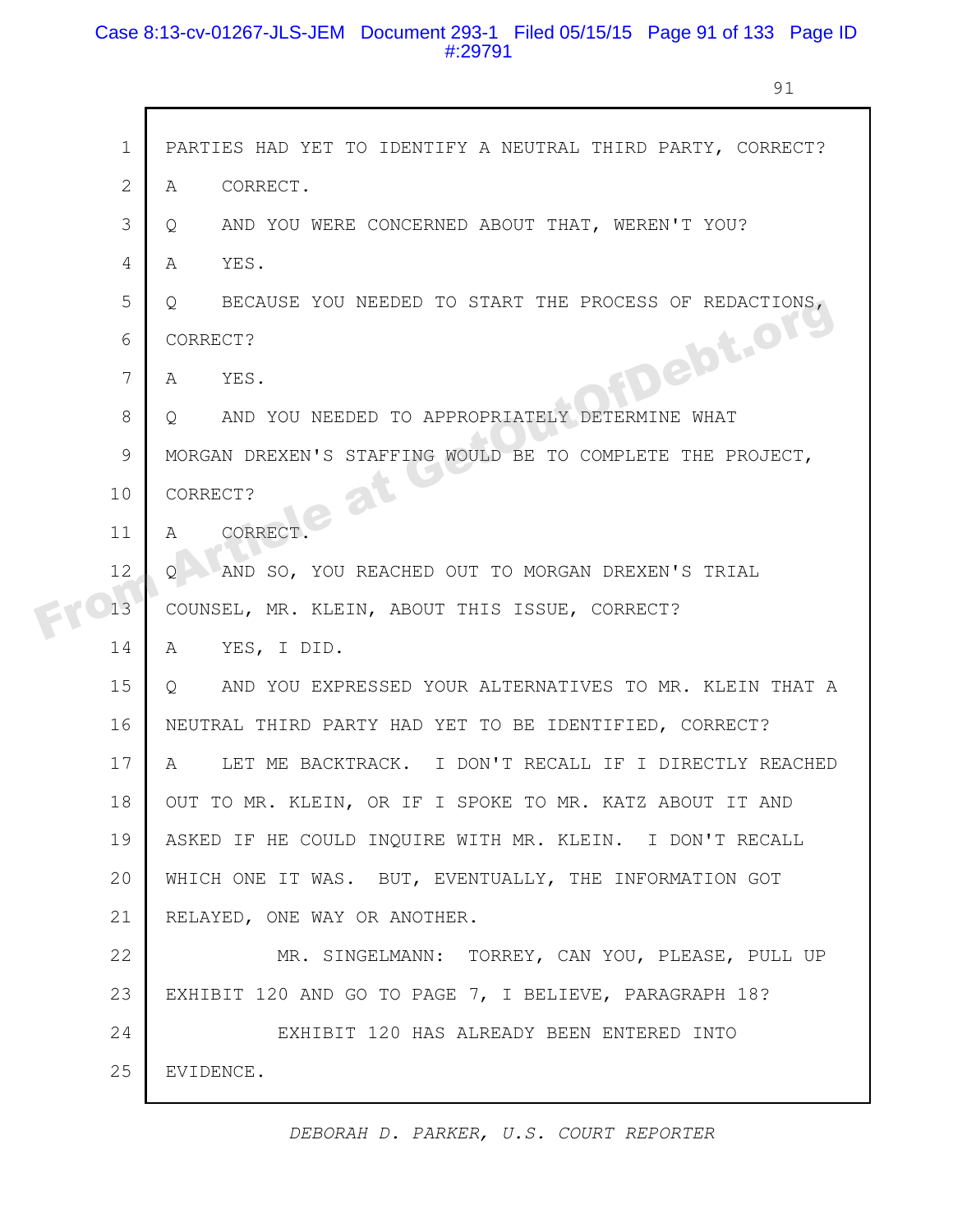# Case 8:13-cv-01267-JLS-JEM Document 293-1 Filed 05/15/15 Page 92 of 133 Page ID #:29792

92

|  | $\mathbf 1$ | AND ACTUALLY, TORREY, CAN WE TAKE A STEP BACK?                   |
|--|-------------|------------------------------------------------------------------|
|  | 2           | CAN YOU SHOW THE COVER PAGE FOR -- THE FIRST PAGE FOR            |
|  | 3           | EXHIBIT 120.                                                     |
|  | 4           | (THE EXHIBIT WAS DISPLAYED ON THE SCREEN.)                       |
|  | 5           | BY MR. SINGELMANN:                                               |
|  | 6           | THIS IS THE DECLARATION YOU SUBMITTED TO THE COURT ON<br>$\circ$ |
|  | 7           | JutofDett<br>JANUARY 30, 2015, CORRECT?                          |
|  | 8           | YES.<br>A                                                        |
|  |             |                                                                  |
|  | 9           | MR. SINGELMANN: OKAY.<br>TORREY, PLEASE, TURN TO                 |
|  | 10          | PAGE 7, I BELIEVE.                                               |
|  | 11          | BY MR. SINGELMANN:                                               |
|  | 12          | LOOKING AT PARAGRAPH 18, YOU STATE IN THERE THAT YOU<br>Ő        |
|  | 13          | REACHED OUT TO MR. KLEIN --                                      |
|  | 14          | YES.<br>A                                                        |
|  | 15          | -- CORRECT?<br>Q                                                 |
|  | 16          | YES.<br>A                                                        |
|  | 17          | AND YOU EXPRESS YOUR CONCERNS TO MR. KLEIN AND<br>$Q_{\rm max}$  |
|  | 18          | REQUESTED THAT HE REACH OUT TO THE CFPB TO EXPEDITE THE          |
|  | 19          | PROCESS OF APPOINTING A NEUTRAL THIRD PARTY ATTORNEY,            |
|  | 20          | CORRECT?                                                         |
|  | 21          | YES.<br>A                                                        |
|  | 22          | AND THEN IN PARAGRAPH 19, YOU STATE THAT AFTER YOU<br>Q          |
|  | 23          | EXPRESSED YOUR CONCERNS TO MR. KLEIN, YOU WERE NOTIFIED THAT     |
|  | 24          | THE CFPB NO LONGER REQUIRED A NEUTRAL THIRD PARTY, CORRECT?      |
|  | 25          | YES.<br>A                                                        |
|  |             |                                                                  |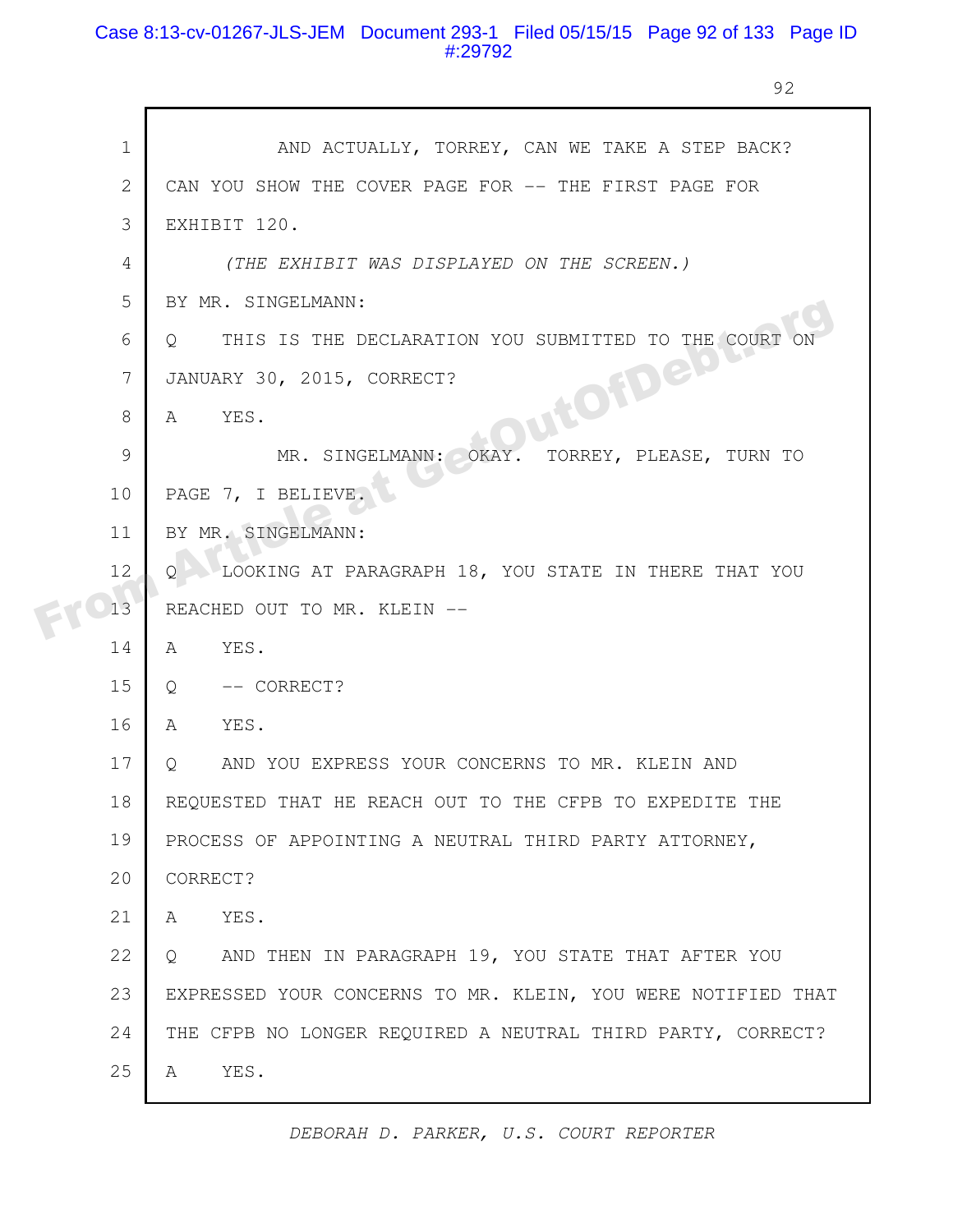# Case 8:13-cv-01267-JLS-JEM Document 293-1 Filed 05/15/15 Page 93 of 133 Page ID #:29793

 $\mathsf{r}$ 

93

| $\overline{2}$<br>PULLING RESPONSIVE DOCUMENTS, CORRECT?<br>3<br>YES.<br>$\mathbb{A}$ |  |
|---------------------------------------------------------------------------------------|--|
|                                                                                       |  |
|                                                                                       |  |
| SO, AGAIN, YOU IDENTIFIED AN ISSUE. YOU RAISED IT WITH<br>4<br>Q.                     |  |
| 5<br>MR. KLEIN AND HE IN TURN REACHED OUT TO THE BUREAU TO                            |  |
| FDebt.or<br>6<br>DETERMINE HOW TO RESOLVE THE ISSUE, CORRECT?                         |  |
| 7<br>CORRECT.<br>A                                                                    |  |
| 8<br>AND BY EARLY MAY, YOU WERE READY TO BEGIN PULLING THE<br>Q.                      |  |
| 9<br>DOCUMENTS AND LOG NOTES FOR THE REQUESTED CONSUMER FILES,                        |  |
| $a^{t}$<br>10<br>CORRECT?<br><b>V2</b>                                                |  |
| YES.<br>11<br>A                                                                       |  |
| 12<br>MR. SINGELMANN: TORREY, COULD YOU, PLEASE, TURN                                 |  |
| 13<br>TO PAGE 16 OF EXHIBIT 120.                                                      |  |
| BY MR. SINGELMANN:<br>14                                                              |  |
| 15<br>THIS IS AN E-MAIL YOU SENT TO WALTER LEDDA AND<br>$\circ$                       |  |
| 16<br>AVI GUPTA, ON MAY 9TH, 2014, CORRECT?                                           |  |
| 17<br>YES.<br>A                                                                       |  |
| 18<br>AND IN THIS E-MAIL, YOU REQUEST THAT MR. GUPTA PULL ALL<br>Q                    |  |
| 19<br>THE DOCUMENTS FOR 300 CONSUMER FILES, CORRECT?                                  |  |
| 20<br>A<br>YES.                                                                       |  |
| 21<br>AND ALSO REQUEST THAT MR. GUPTA PULL THE LOG NOTES FOR<br>Q                     |  |
| 22<br>THE CONSUMER FILES, CORRECT?                                                    |  |
| 23<br>CORRECT.<br>A                                                                   |  |
| 24<br>I BELIEVE IN YOUR DECLARATION, YOU ALSO EXPLAINED<br>Q                          |  |
| 25<br>THAT -- YOU LATER DETERMINED OR AT SOME POINT DETERMINED                        |  |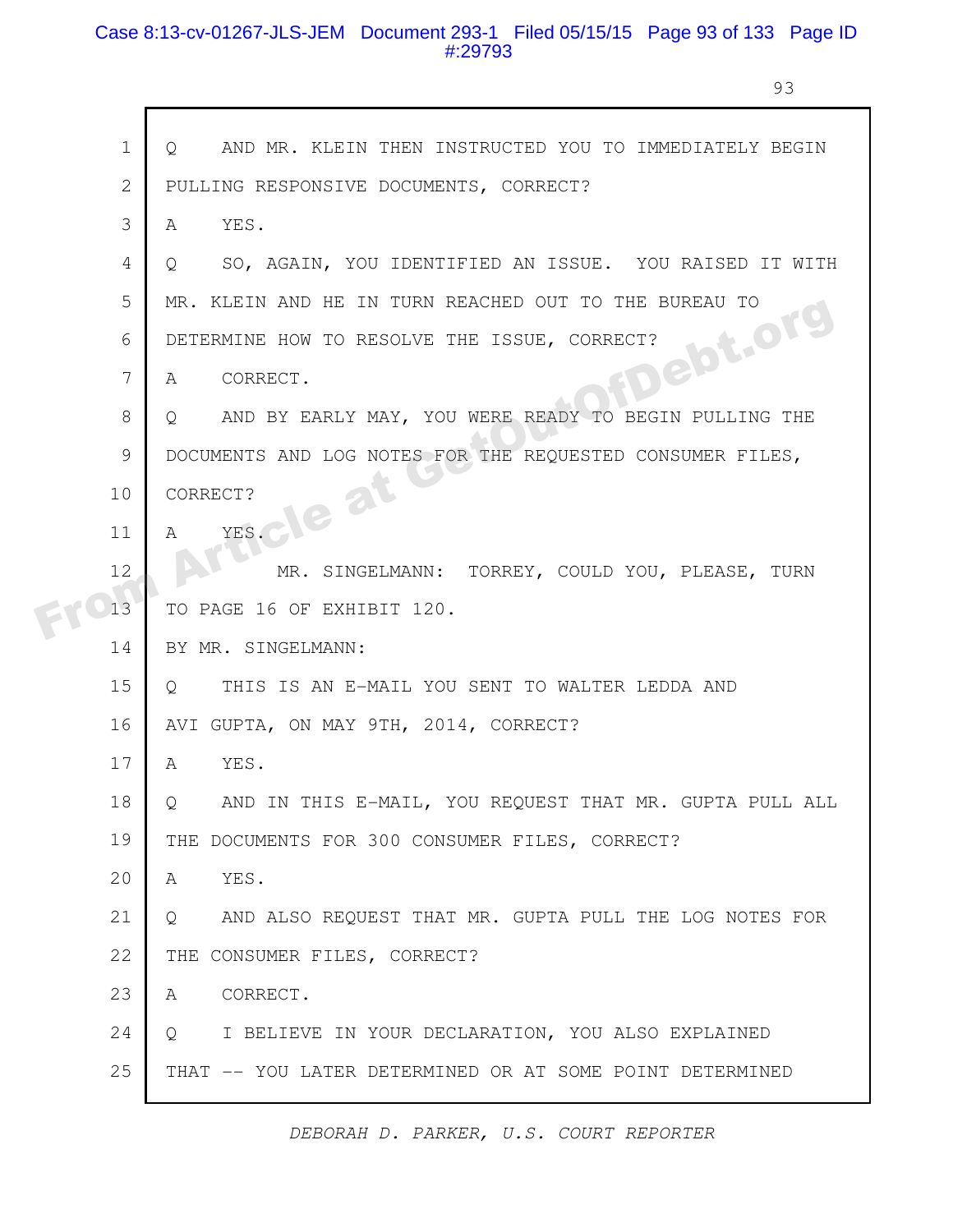# Case 8:13-cv-01267-JLS-JEM Document 293-1 Filed 05/15/15 Page 94 of 133 Page ID #:29794

г

94

|  | $\mathbf 1$    | THAT THE BUREAU WAS ACTUALLY REQUESTING 480 CONSUMER FILES; |
|--|----------------|-------------------------------------------------------------|
|  | $\overline{2}$ | IS THAT CORRECT?                                            |
|  | 3              | CORRECT. I -- I DON'T RECALL EXACTLY WHAT HAPPENED.<br>A    |
|  | 4              | IN THE INITIAL CONVERSATION WITH MR. KLEIN, IT WAS 300, AND |
|  | 5              | WE TALLIED UP THE NUMBERS AND DID EVERYTHING, AND IT TURNED |
|  |                | <b>HDelot.org</b>                                           |
|  | 6              | OUT TO BE 480.                                              |
|  | 7              | OKAY.<br>Q                                                  |
|  | 8              | MR. SINGELMANN: PLEASE TURN TO PAGE 17 OF                   |
|  | 9              | Get<br>EXHIBIT 120, TORREY.                                 |
|  | 10             | THANK YOU.                                                  |
|  | 11             | (THE EXHIBIT WAS DISPLAYED ON THE SCREEN.)                  |
|  | 12             | BY MR. SINGELMANN:                                          |
|  | 13             | LOOKING AT THIS E-MAIL, THE TOP E-MAIL IS MR. GUPTA'S<br>Q  |
|  | 14             | RESPONSE TO YOUR MAY 9TH, 2014 E-MAIL, CORRECT?             |
|  | 15             | YES.<br>$\mathbb A$                                         |
|  | 16             | AND HE RESPONDS THE SAME DAY, CORRECT?<br>Q                 |
|  | 17             | YES.<br>A                                                   |
|  | 18             | AND HE STATES THAT ALL OF THE REQUESTED FILES ARE<br>Q      |
|  | 19             | AVAILABLE WITH A FOLDER AND PROVIDES YOU WITH A FILE PATH,  |
|  | 20             | CORRECT?                                                    |
|  | 21             | YES.<br>A                                                   |
|  | 22             | AND HE HAS CREATED 480 --<br>$Q_{1}$                        |
|  | 23             | THE COURT: SLOW DOWN A LITTLE BIT.                          |
|  | 24             | MR. SINGELMANN: I APOLOGIZE, YOUR HONOR. I                  |
|  | 25             | APOLOGIZE TO THE COURT REPORTER.                            |
|  |                |                                                             |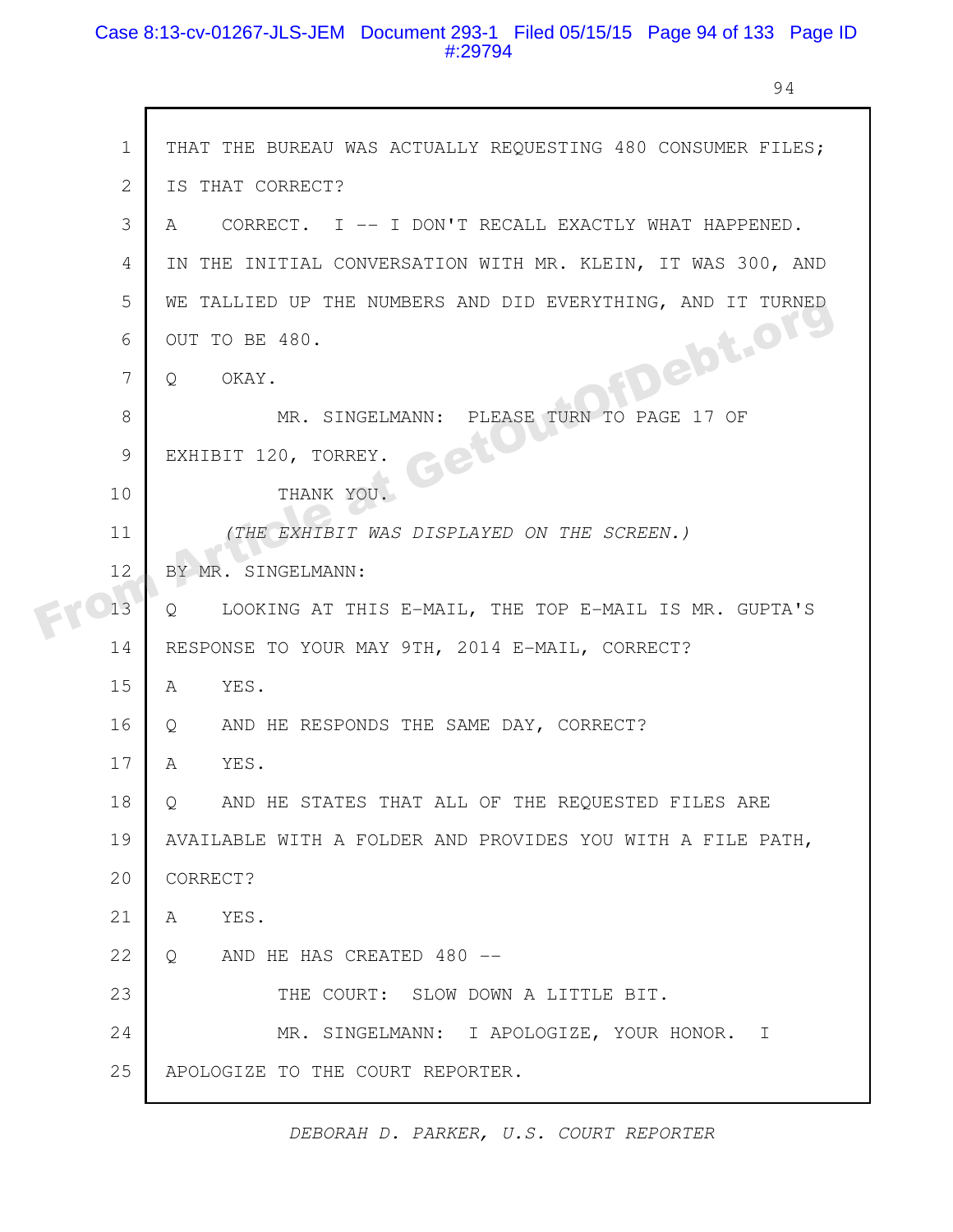### Case 8:13-cv-01267-JLS-JEM Document 293-1 Filed 05/15/15 Page 95 of 133 Page ID #:29795

95

| $\mathbf 1$    | BY MR. SINGELMANN:                                                 |
|----------------|--------------------------------------------------------------------|
| $\overline{2}$ | MR. GUPTA CREATED 480 SEPARATE FOLDERS, CORRECT?<br>$\circ$        |
| 3              | HE DID.<br>A                                                       |
| 4              | AND THAT WAS A FOLDER FOR EACH OF THE REQUESTED<br>$\circ$         |
| 5              | CONSUMER FILES, CORRECT?                                           |
| 6              | bt.or<br>YES.<br>A                                                 |
| 7              | MR. SINGELMANN: TORREY, CAN YOU, PLEASE,<br>TURN TO                |
| 8              | PAGE 8 OF EXHIBIT 120. I'M GOING TO LOOK AT PARAGRAPH 22,          |
| $\mathcal{G}$  | t Gett<br>PLEASE.                                                  |
| 10             | BY MR. SINGELMANN:                                                 |
| 11             | IF YOU COULD, PLEASE, DIRECT YOUR ATTENTION TO<br>$\circ$          |
| 12             | PARAGRAPH 22 OF YOUR DECLARATION.                                  |
| 13             | DO YOU SEE THAT, MS. TRAN?                                         |
| 14             | YES, I DO.<br>A                                                    |
| 15             | YOU STATE THAT BY LATE MAY OR EARLY JUNE, YOU'RE<br>Q              |
| 16             | PREPARING TO BEGIN PRODUCING THE CONSUMER FILES TO THE             |
| 17             | BUREAU, CORRECT?                                                   |
| 18             | YES.<br>A                                                          |
| 19             | AND THEN, MR. KATZ STOPED YOU, DIDN'T HE?<br>$\circ$               |
| 20             | MR. KATZ ADVISED ME THAT THERE WAS ADDITIONAL<br>A                 |
| 21             | INFORMATION CONTAINED IN ABM. AND SO, I WAS ASKED TO HOLD          |
| 22             | OFF ON THE PRODUCTION SO THAT WE CAN PRODUCE ENTIRE FILES,         |
| 23             | YES.                                                               |
| 24             | AND IF WE LOOK DOWN AT PARAGRAPH 23, MR. KATZ ALSO TOLD<br>$\circ$ |
| 25             | YOU THAT NANCY JIN AND RITA AUGUSTA WOULD HANDLE THE               |
|                |                                                                    |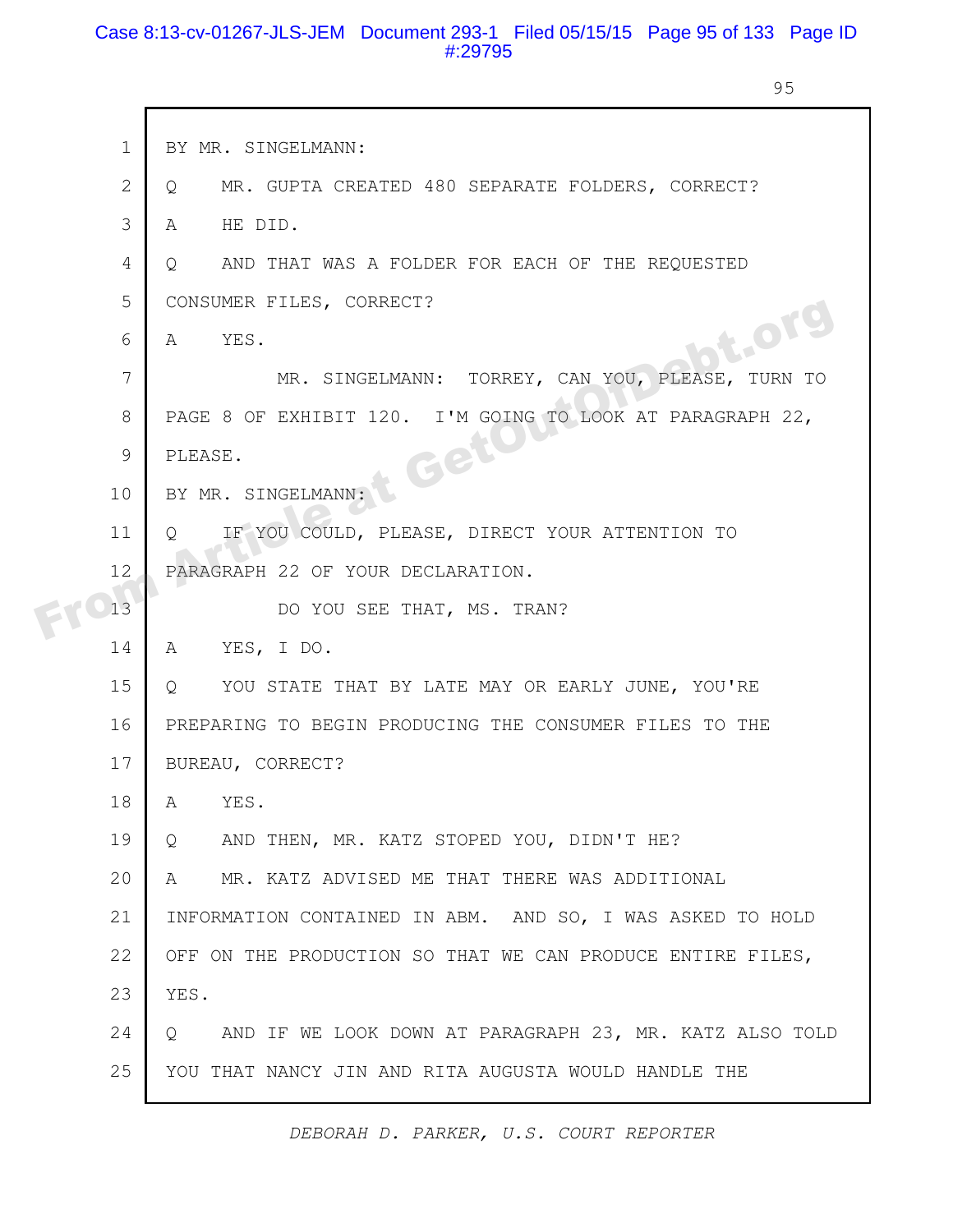# Case 8:13-cv-01267-JLS-JEM Document 293-1 Filed 05/15/15 Page 96 of 133 Page ID #:29796

г

96

| $\mathbf{1}$ | PRODUCTION OF THE BANKRUPTCY PETITIONS, CORRECT?                   |
|--------------|--------------------------------------------------------------------|
| $\mathbf{2}$ | A YES.                                                             |
| 3            | AND YOU GAVE MS. JIN THE FILE NUMBERS FOR THE 480<br>$\circ$       |
| 4            | CONSUMERS, CORRECT?                                                |
| 5            | YES.<br>A                                                          |
| 6            | AND AT SOME POINT THE NEWLY CREATED BANKRUPTCY<br>$\circ$          |
| 7            | GN,<br>PETITIONS WERE DELIVERED TO YOU, CORRECT?                   |
| 8            | IT WAS DELIVERED TO A DRIVE THAT I HAD ACCESS TO.<br>A             |
| 9            | OKAY. THANK YOU FOR CLARIFYING.<br>$Q_{\cdot}$                     |
| 10           | AND DID YOUR TEAM REDACT THE BANKRUPTCY PETITIONS                  |
| 11           | THAT WERE IN THIS SHARED DRIVE?                                    |
| 12           | MR. KLEIN: VAGUE AS TO "YOUR TEAM."                                |
| 13           | THE COURT: SUSTAINED.                                              |
| 14           | BY MR. SINGELMANN:                                                 |
| 15           | WERE YOU INVOLVED IN THE REDACTIONS OF THE PETITIONS?<br>$\circ$   |
| 16           | I DID NOT PERSONALLY REDACT THE PETITIONS, BUT I DID<br>A          |
| 17           | IDENTIFY WHAT INFORMATION WOULD NEED TO BE REDACTED.               |
| 18           | OKAY. SO ASIDE FROM IDENTIFYING THE INFORMATION THAT<br>$\circ$    |
| 19           | NEEDED TO BE REDACTED FROM THE PETITIONS, DID YOU HAVE ANY         |
| 20           | INVOLVEMENT IN THE CREATION OR ALTERATION OF ANY BANKRUPTCY        |
| 21           | PETITIONS THAT WERE PRODUCED TO THE BUREAU?                        |
| 22           | NO.<br>A                                                           |
| 23           | BUT YOU KNEW THAT MORGAN DREXEN WAS CREATING BANKRUPTCY<br>$\circ$ |
| 24           | PETITIONS THAT DID NOT PREVIOUSLY EXIST, CORRECT?                  |
| 25           | I WAS INFORMED BY MR. KATZ THAT THERE IS INFORMATION<br>A          |
|              |                                                                    |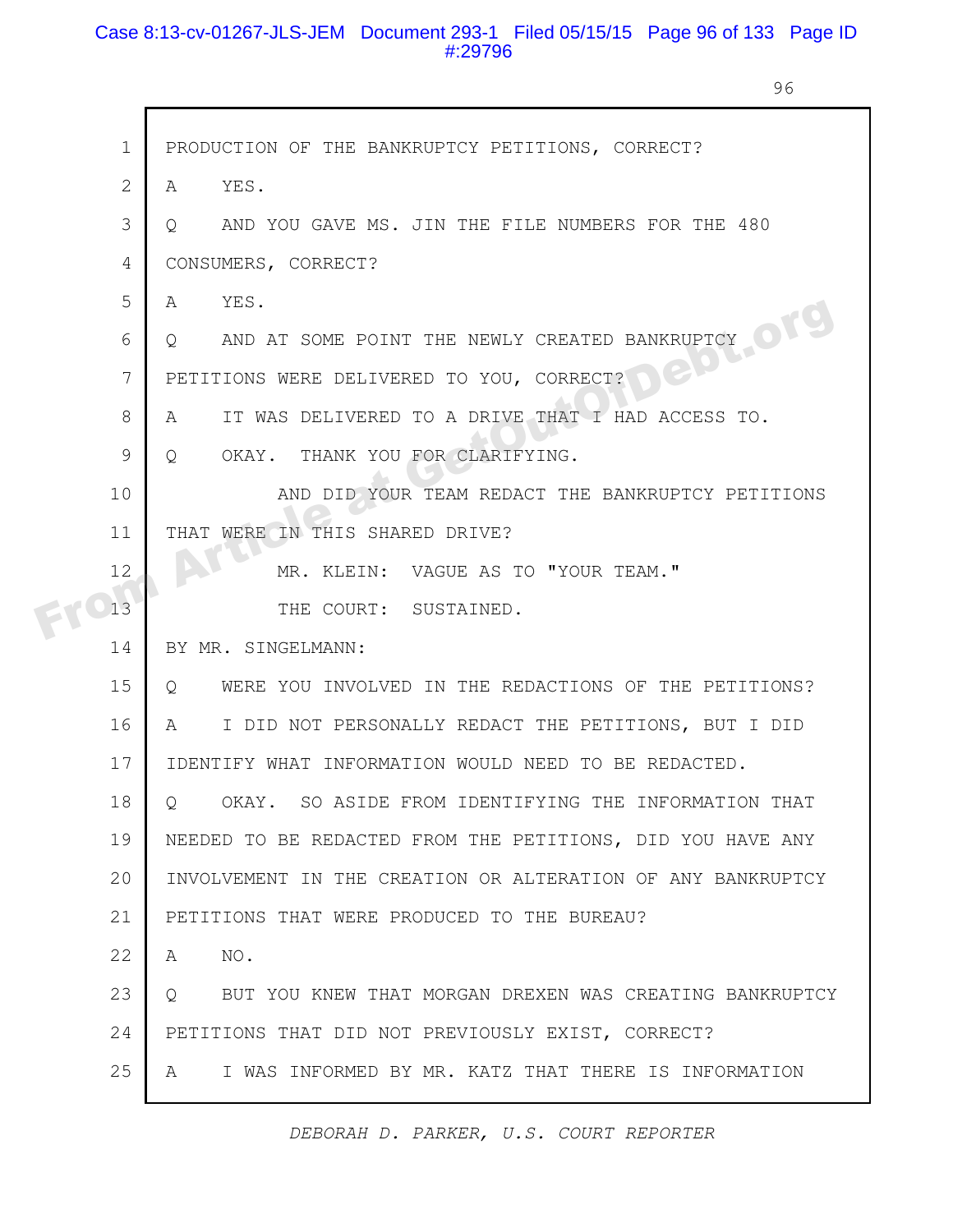### Case 8:13-cv-01267-JLS-JEM Document 293-1 Filed 05/15/15 Page 97 of 133 Page ID #:29797

97

|  | $\mathbf 1$    | CONTAINED WITHIN ABM AND THAT THE INFORMATION NEEDED TO BE        |
|--|----------------|-------------------------------------------------------------------|
|  | $\mathbf{2}$   | EXPORTED FROM THERE AND THAT IT WOULD BE EXPORTED IN A            |
|  | 3              | PETITION FORMAT.                                                  |
|  | $\overline{4}$ | SO GOING BACK TO MY ACTUAL QUESTION: YOU KNEW THAT<br>O           |
|  | 5              | MORGAN DREXEN WAS CREATING BANKRUPTCY PETITIONS THAT DID NOT      |
|  | 6              | PREVIOUSLY EXIST. YES OR NO?                                      |
|  | 7              | FDebt.org<br>YES.<br>A                                            |
|  | 8              | AND YOU KNEW THAT MORGAN DREXEN PRODUCED<br>THESE<br>$\circ$      |
|  | 9              | BANKRUPTCY PETITIONS TO THE BUREAU, CORRECT?                      |
|  | 10             | YES.<br>A                                                         |
|  | 11             | AND YOU KNEW THAT THE CREATION OF THESE BANKRUPTCY<br>$\circ$     |
|  | 12             | PETITIONS HAD DELAYED MORGAN DREXEN'S PRODUCTION OF CONSUMER      |
|  | 13             | FILES TO THE BUREAU, CORRECT?                                     |
|  | 14             | $\mathbb{A}$<br>YES.                                              |
|  | 15             | AND YOU KNEW THAT AS A RESULT, MORGAN DREXEN COULD NOT<br>$\circ$ |
|  | 16             | MEET COURT DEADLINES FOR PRODUCING THE CONSUMER FILES,            |
|  | 17             | CORRECT?                                                          |
|  | 18             | I DON'T KNOW IF THE FAILURE TO MEET THE DEADLINE WAS A<br>A       |
|  | 19             | RESULT OF THE PETITION ALONE. FROM WHAT I RECALL, I DON'T         |
|  | 20             | THINK WE WOULD HAVE BEEN ABLE TO MAKE THE DEADLINE ANYWAYS.       |
|  | 21             | BUT THE PETITIONS PLAYED A PART IN MORGAN DREXEN'S<br>$Q_{\cdot}$ |
|  | 22             | INABILITY TO MEET THE COURT'S DEADLINE FOR PRODUCTION OF THE      |
|  | 23             | CONSUMER FILES, CORRECT?                                          |
|  | 24             | IT DID PLAY A PART, YES.<br>A                                     |
|  | 25             | IN YOUR DECLARATION, YOU EXPLAINED WHY MORGAN DREXEN<br>Q         |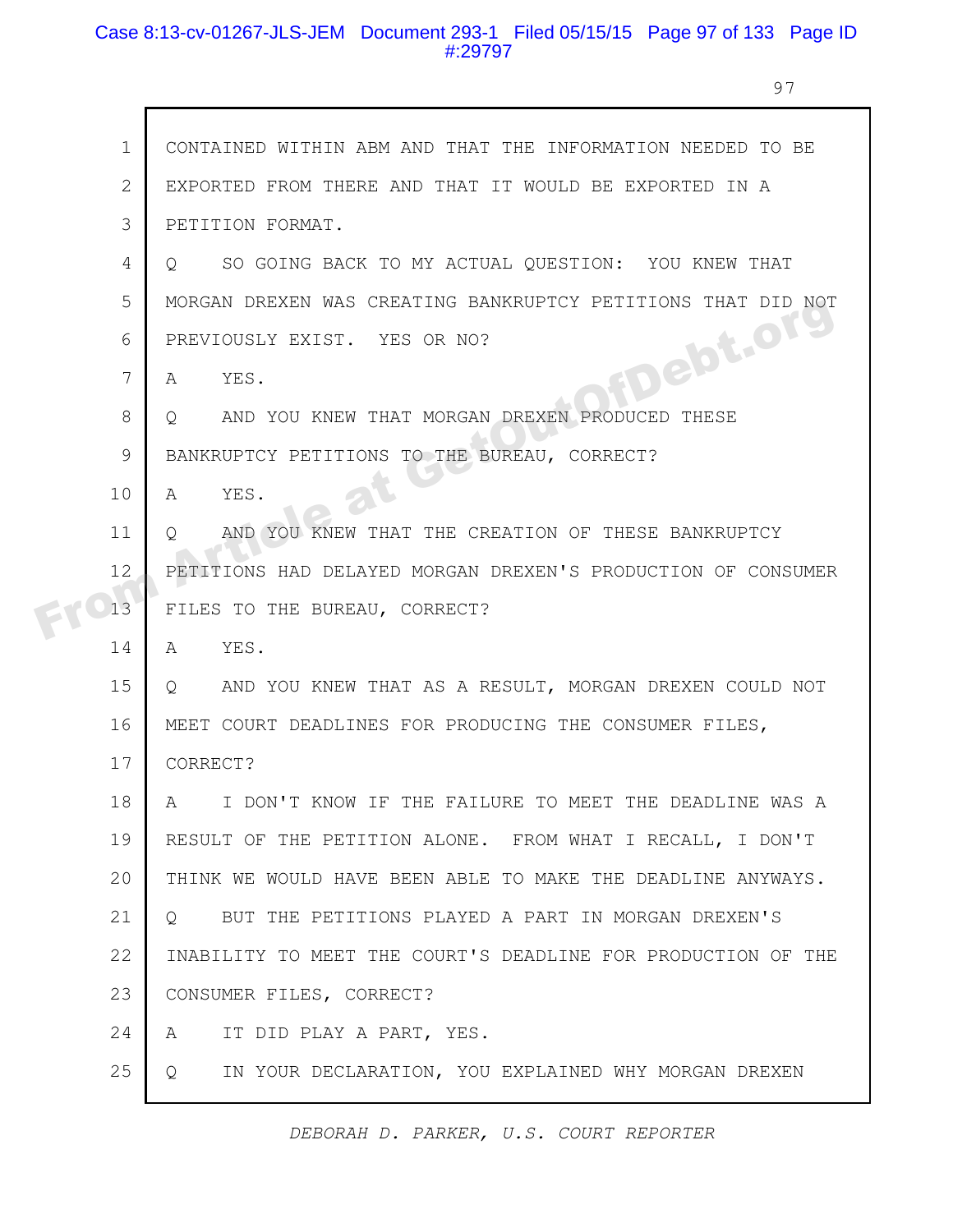# Case 8:13-cv-01267-JLS-JEM Document 293-1 Filed 05/15/15 Page 98 of 133 Page ID #:29798

98

| $\mathbf 1$ | ONLY PRODUCED LOG NOTES THROUGH MAY 9TH, 2014, CORRECT?            |
|-------------|--------------------------------------------------------------------|
| 2           | YES.<br>A                                                          |
| 3           | AND YOU HAD REQUESTED THAT MR. GUPTA PULL ALL THE LOG<br>$\circ$   |
| 4           | NOTES ON MAY 9TH, 2014, CORRECT?                                   |
| 5           | CORRECT.<br>A                                                      |
| 6           | AND IN YOUR DECLARATION, YOU EXPLAINED THAT'S WHY THE<br>Q         |
| 7           | LOG NOTES WERE ONLY CURRENT THROUGH MAY 9, 2014, CORRECT?          |
| 8           | TO THE BEST OF MY RECOLLECTION, YES.<br>A                          |
| 9           | AND SO GIVEN THE<br>$\circ$                                        |
| 10          | MR. SINGELMANN: I WILL REPEAT AND SLOW DOWN.                       |
| 11          | BY MR. SINGELMANN:                                                 |
| 12          | GIVEN THAT THE LOG NOTES WERE ONLY CURRENT THROUGH MAY<br>$\Omega$ |
| 13          | 9TH, 2014, THERE WAS NO WAY THE BUREAU COULD HAVE KNOWN BY         |
| 14          | LOOKING AT THE LOG NOTES THAT THE BANKRUPTCY PETITIONS THAT        |
| 15          | MORGAN DREXEN PRODUCED TO THE BUREAU HAD BEEN CREATED IN           |
| 16          | JUNE AND JULY 2014, CORRECT?                                       |
| 17          | A<br>CAN YOU REPEAT THAT?                                          |
| 18          | SURE. SINCE THE LOG NOTES WERE ONLY CURRENT THROUGH<br>Q.          |
| 19          | MAY 9TH, 2014, RIGHT?                                              |
| 20          | YES.<br>A                                                          |
| 21          | SO THERE WAS NO WAY THAT IF THE BUREAU LOOKED AT THE<br>$\circ$    |
| 22          | LOG NOTES THAT THE BUREAU WOULD HAVE BEEN ABLE TO DETERMINE        |
| 23          | THAT THE BANKRUPTCY PETITIONS THAT WERE PRODUCED IN JUNE AND       |
| 24          | JULY HAD BEEN CREATED IN JUNE AND JULY OF 2014?                    |
| 25          | NOT BY LOOKING AT THE LOG NOTES.<br>A                              |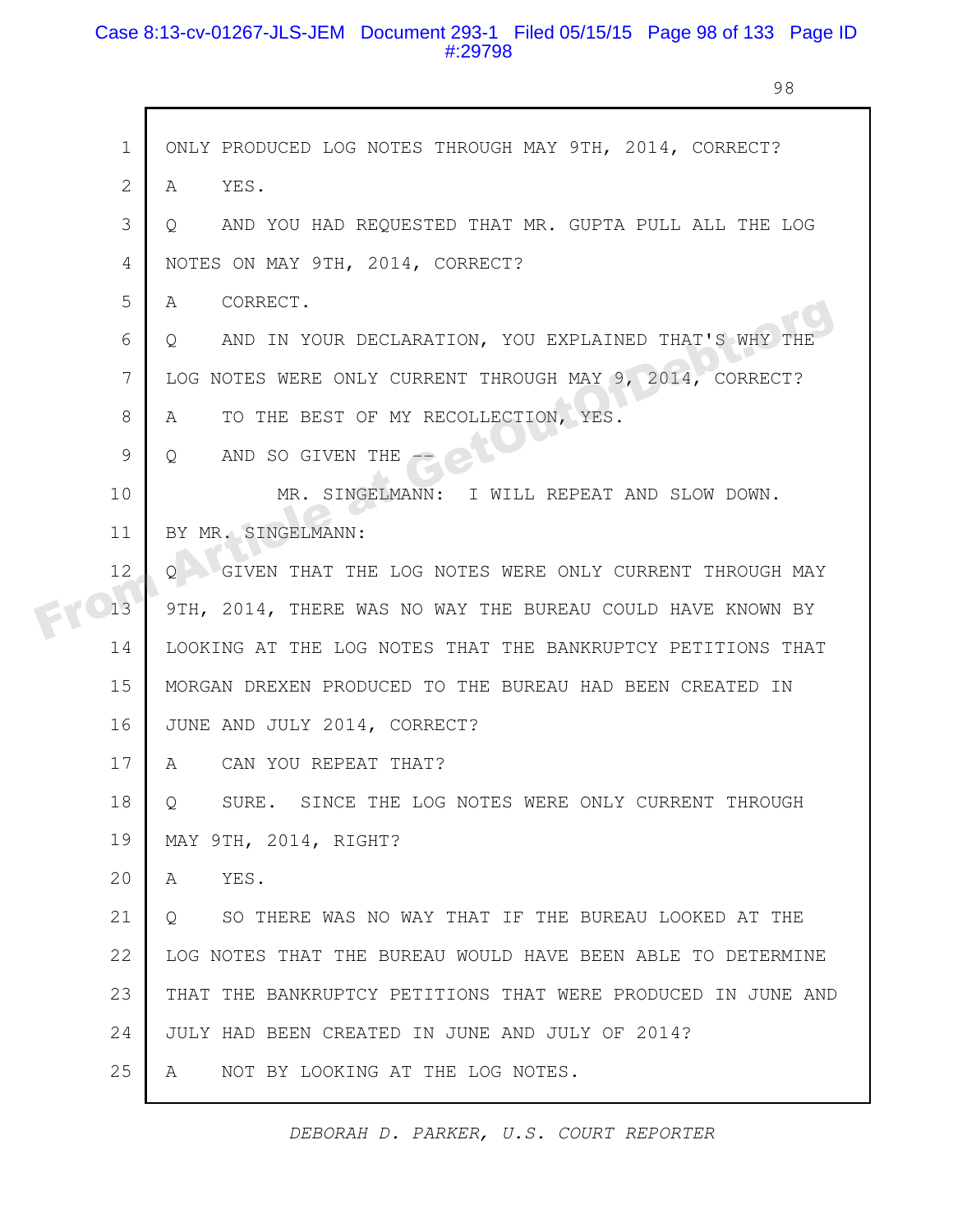# Case 8:13-cv-01267-JLS-JEM Document 293-1 Filed 05/15/15 Page 99 of 133 Page ID #:29799

99

|  | $\mathbf 1$ | OKAY. IN JULY 2014, DO YOU RECALL THE BUREAU FILING A<br>$\circ$   |
|--|-------------|--------------------------------------------------------------------|
|  | 2           | MOTION FOR LITIGATION SANCTIONS AGAINST MORGAN DREXEN?             |
|  | 3           | YES.<br>A                                                          |
|  | 4           | AND YOU SUBMITTED A DECLARATION TO THE COURT AS PART OF<br>$\circ$ |
|  | 5           | MORGAN DREXEN'S OPPOSITION TO THE BUREAU'S MOTION FOR              |
|  | 6           | LITIGATION SANCTIONS, CORRECT?                                     |
|  | 7           | fDebt.org<br>CORRECT.<br>A                                         |
|  | 8           | AND YOU PROVIDED EXTENSIVE DETAIL ABOUT THE REASONS WHY<br>$\circ$ |
|  | 9           | MORGAN DREXEN WAS UNABLE TO MEET ITS PRODUCTION DEADLINES,         |
|  | 10          | CORRECT?                                                           |
|  | 11          | FROM WHAT I RECALL, IT WAS -- I THINK THIS WAS<br>A                |
|  | 12          | EXTENSIVE. I GOT TO TAKE A LOOK AT THE DECLARATION AGAIN.          |
|  | 13          | I CAN SHOW IT TO YOU, IF IT WILL HELP YOU REMEMBER.<br>Q           |
|  | 14          | A<br>HOW MANY PAGES DID WE HAVE?                                   |
|  | 15          | MR. SINGELMANN: YOUR HONOR, MAY I REFRESH THE                      |
|  | 16          | WITNESS' RECOLLECTION WITH EXHIBIT 134?                            |
|  | 17          | THE COURT: I'M NOT SURE THAT THAT'S NECESSARY.                     |
|  | 18          | MR. SINGELMANN: OKAY.                                              |
|  | 19          | THE COURT: THE EXHIBIT WILL SPEAK FOR ITSELF.                      |
|  | 20          | MR. SINGELMANN: OKAY.                                              |
|  | 21          | BY MR. SINGELMANN:                                                 |
|  | 22          | DO YOU RECALL EXPLAINING IN YOUR DECLARATION THAT THERE<br>$\circ$ |
|  | 23          | WERE -- SOME OF THE REASONS FOR MORGAN DREXEN'S INABILITY TO       |
|  | 24          | MEET THE COURT'S PRODUCTION DEADLINES WERE CONFLICTING             |
|  | 25          | INSTRUCTIONS ABOUT THE SCOPE OF THE PRODUCTION?                    |
|  |             |                                                                    |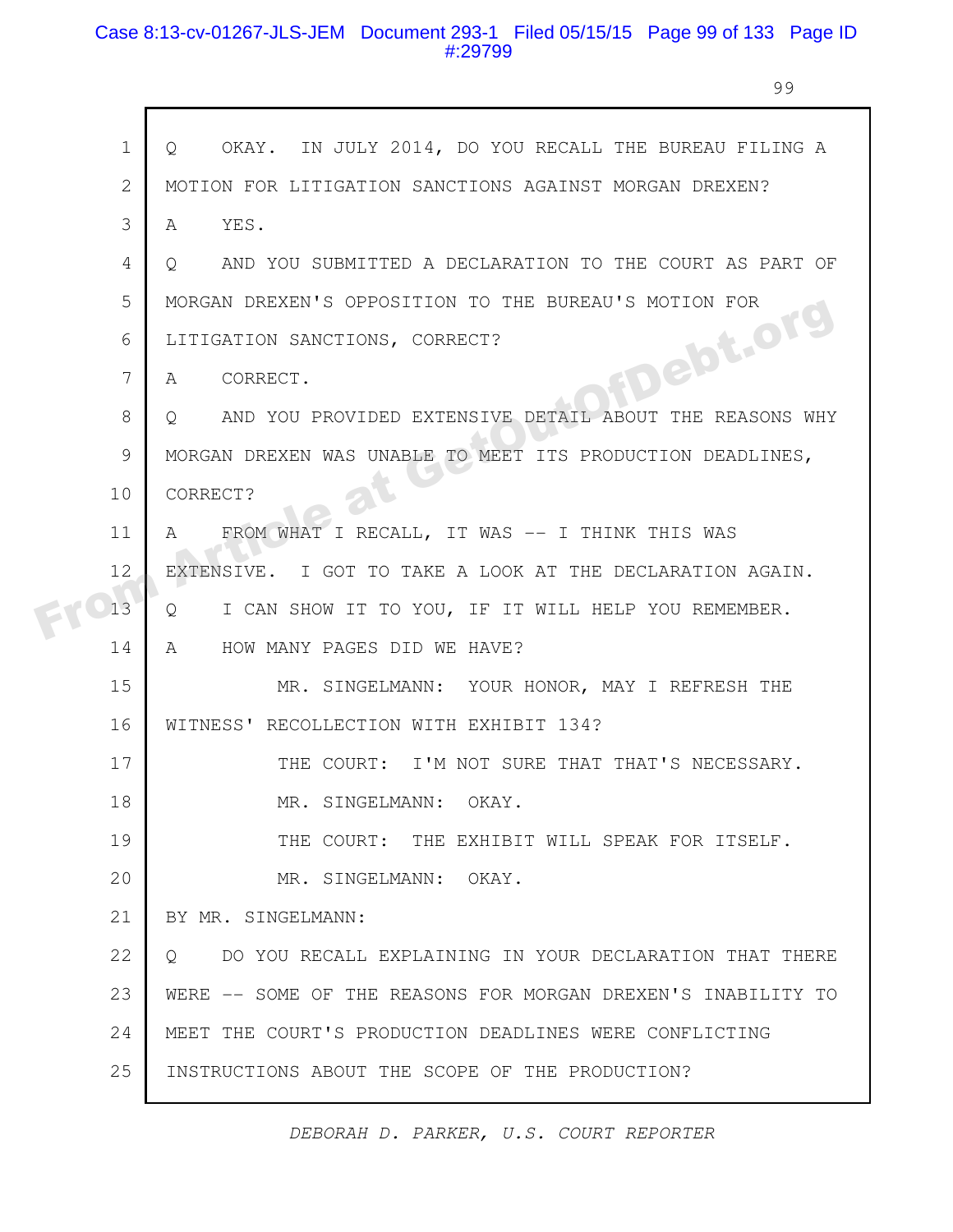# Case 8:13-cv-01267-JLS-JEM Document 293-1 Filed 05/15/15 Page 100 of 133 Page ID #:29800

100

|  | $\mathbf 1$  | YES.<br>A                                                              |
|--|--------------|------------------------------------------------------------------------|
|  | $\mathbf{2}$ | AND YOU THOUGHT THAT, INITIALLY, THAT THE PRODUCTION OF<br>Q           |
|  | 3            | DOCUMENTS WOULD BE FAIRLY SMALL, CORRECT?                              |
|  | 4            | CORRECT.<br>$\mathbb{A}$                                               |
|  | 5            | AND THAT TURNED OUT NOT TO BE THE CASE, CORRECT?<br>Q                  |
|  | 6            | <b>T.OF</b><br>CORRECT.<br>A                                           |
|  | 7            | AND THEN YOU ALSO DISCUSSED THE EFFORTS MORGAN DREXEN<br>O             |
|  | 8            | HAD UNDERTAKEN TO STAFF UP FOR THE PRODUCTION, CORRECT?                |
|  | 9            | YES.<br>A                                                              |
|  | 10           | MORGAN DREXEN HIRED A NUMBER OF PARALEGALS, CORRECT?<br>Q              |
|  | 11           | MORGAN DREXEN HIRED ONE PARALEGAL AND SOME ADDITIONAL<br>$\mathbb{A}$  |
|  | 12           | JUST TEMPORARY EMPLOYEES.                                              |
|  | 13           | OKAY. AND YOU ALSO DISCUSSED THE COURT'S JUNE 13TH,<br>$Q_{1}$         |
|  | 14           | 2014 ORDER, REQUIRING MORGAN DREXEN TO PRODUCE ALL                     |
|  | 15           | RESPONSIVE DOCUMENTS EXCEPT AS TO DOCUMENT REQUEST 29 BY               |
|  | 16           | JUNE 20TH, 2014.                                                       |
|  | 17           | DO YOU RECALL THAT?                                                    |
|  | 18           | I BELIEVE DOCUMENT REQUEST 29, AS WELL AS 20 AND 25.<br>A              |
|  | 19           | THAT'S WHAT I RECALL.                                                  |
|  | 20           | OKAY. AND DO YOU RECALL HAVING A DISCUSSION WITH<br>$\circ$            |
|  | 21           | MR. KLEIN ABOUT THE COURT'S JUNE 13TH, 2014 ORDER?                     |
|  | 22           | I THINK WE MAY HAVE HAD ONE DISCUSSION.<br>A                           |
|  | 23           | ISN'T IT TRUE THAT YOU DISCUSSED THE COURT'S JUNE 13TH,<br>$Q_{\perp}$ |
|  | 24           | 2014 ORDER WITH MR. KLEIN AND YOU TOLD HIM IT WOULD BE                 |
|  | 25           | IMPOSSIBLE FOR MORGAN DREXEN TO PRODUCE EVERYTHING REQUIRED            |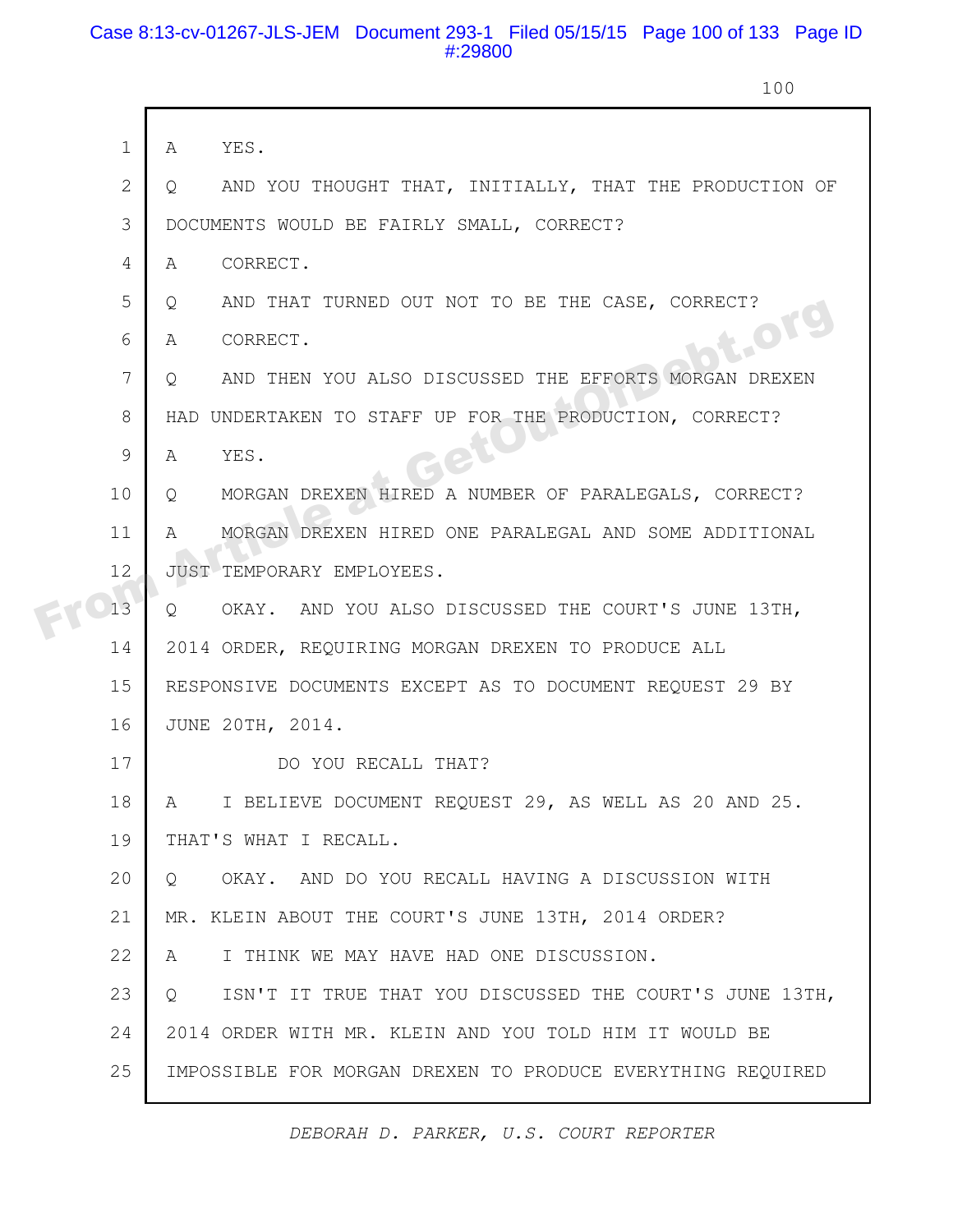### Case 8:13-cv-01267-JLS-JEM Document 293-1 Filed 05/15/15 Page 101 of 133 Page ID #:29801

101

|  | $\mathbf{1}$ | TO THE COURT BY JUNE 20TH, 2014?                                  |
|--|--------------|-------------------------------------------------------------------|
|  | 2            | YES.<br>A                                                         |
|  | 3            | AND THIS INCLUDED THE PRODUCTION OF THE 480 CONSUMER<br>$\circ$   |
|  | 4            | FILES, CORRECT?                                                   |
|  | 5            | CORRECT.<br>A                                                     |
|  | 6            | DID YOU EXPLAIN TO MR. KLEIN WHY MORGAN DREXEN COULD<br>$\circ$   |
|  | 7            | NOT PRODUCE THE 480 CONSUMER FILES BY JUNE 20TH?                  |
|  | 8            | I DON'T RECALL EXACTLY IF I DID, BUT I PROBABLY DID.<br>A         |
|  | 9            | DID YOU TELL MR. KLEIN THAT MORGAN DREXEN WAS CREATING<br>$\circ$ |
|  | 10           | BANKRUPTCY PETITIONS FOR THE 480 CONSUMER FILES?                  |
|  | 11           | I DON'T REMEMBER THE EXACT -- WHAT WAS STATED DURING<br>A         |
|  | 12           | THE CONVERSATION. I KNOW THAT WE HAD A CONVERSATION. I WAS        |
|  | 13           | ON VACATION AT THE TIME. AND I KNOW THAT HE CALLED ME AT          |
|  | 14           | 12:00 O'CLOCK FOR -- TIME OR SOMETHING. AND WE HAD A              |
|  | 15           | CONVERSATION, BUT I DON'T REMEMBER EXACTLY WHAT WAS STATED.       |
|  | 16           | DO YOU RECALL IN YOUR DECLARATION TELLING THE COURT<br>Q          |
|  | 17           | THAT MORGAN DREXEN COULDN'T PRODUCE THE 480 CONSUMER FILES,       |
|  | 18           | BECAUSE IT HAD -- IT WAS -- HAD BEEN BUSY CREATING NEW            |
|  | 19           | BANKRUPTCY PETITIONS FOR THOSE 480 CONSUMER FILES?                |
|  | 20           | NO.<br>A                                                          |
|  | 21           | YOU DIDN'T TELL THE COURT THAT, DID YOU?<br>Q                     |
|  | 22           | NO.<br>A                                                          |
|  | 23           | AT THIS POINT, MORGAN DREXEN HAD ALREADY VIOLATED THE<br>Q        |
|  | 24           | JUNE 13TH AND JUNE 20TH COURT ORDERS, CORRECT?                    |
|  | 25           | I'M NOT SURE WHAT POINT YOU'RE TALKING ABOUT, WHAT<br>A           |
|  |              |                                                                   |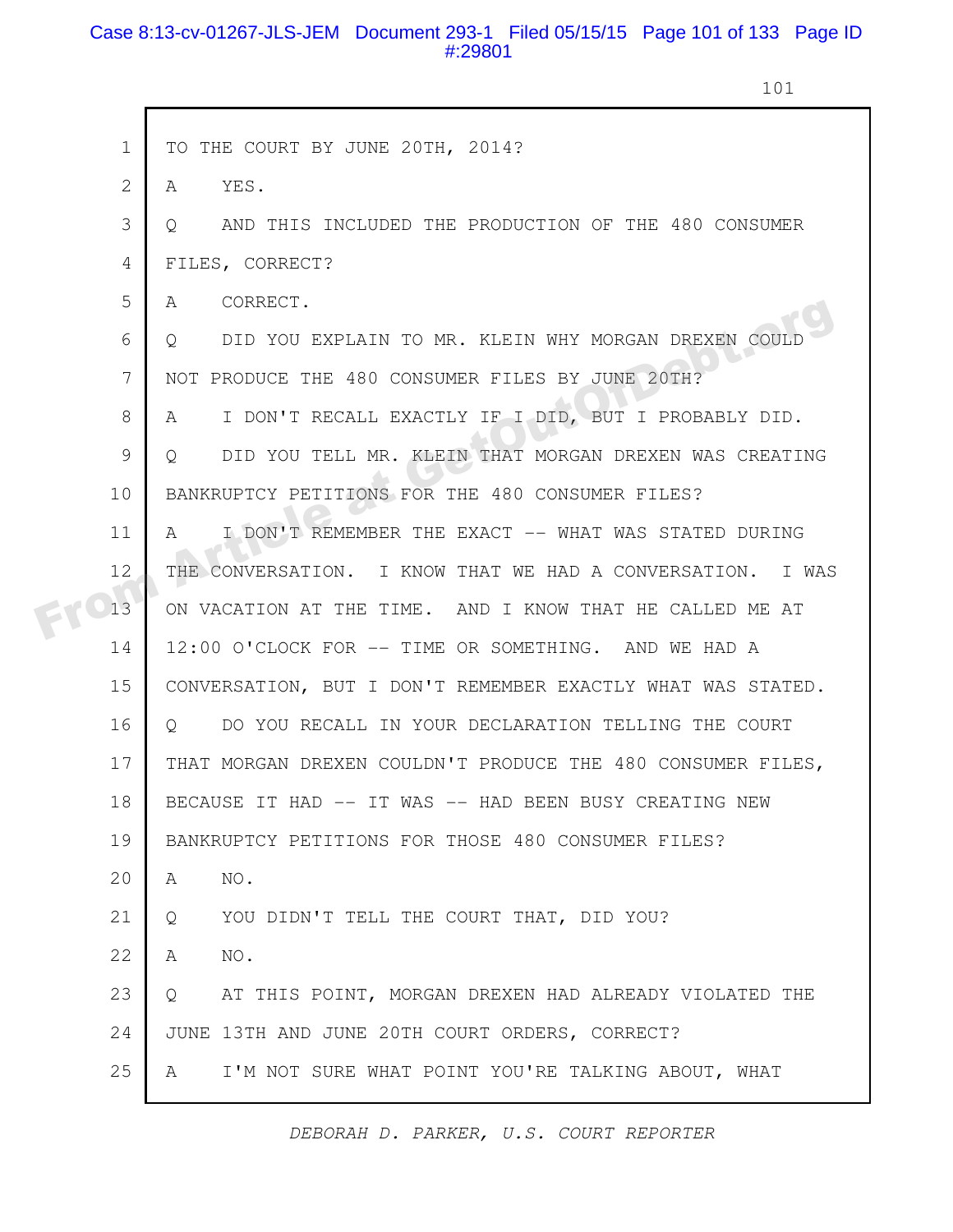# Case 8:13-cv-01267-JLS-JEM Document 293-1 Filed 05/15/15 Page 102 of 133 Page ID #:29802

г

102

|  | $\mathbf{1}$   | POINT IN TIME.                                                     |
|--|----------------|--------------------------------------------------------------------|
|  | $\overline{2}$ | AT THE POINT IN TIME WHEN YOU FILED YOUR DECLARATION.<br>Q         |
|  | 3              | THE ONE WITH THE JULY MOTION?<br>A                                 |
|  | 4              | YES.<br>Q                                                          |
|  | 5              | YES.<br>A                                                          |
|  | 6              | AND AT THIS POINT -- AT THE TIME YOU FILED YOUR<br>$\circ$         |
|  | 7              | JULY 2014 DECLARATION, MORGAN DREXEN WAS FACING LITIGATION         |
|  | 8              | GetOutor<br>SANCTIONS, CORRECT?                                    |
|  | 9              | YES.<br>A                                                          |
|  | 10             | BUT YOU DIDN'T TELL THE COURT THAT THE -- AMONG THE<br>Q.          |
|  | 11             | MANY REASONS WHY MORGAN DREXEN COULDN'T PRODUCE THE CONSUMER       |
|  | 12             | FILES BY THE COURT'S DEADLINES WAS THAT IT WAS CREATING            |
|  | 13             | BANKRUPTCY PETITIONS, CORRECT?                                     |
|  | 14             | AS I STATED EARLIER, THE PRODUCTION OF THE 480 FILES<br>A          |
|  | 15             | WERE -- THEY WERE GOING TO BE LATE. IT WAS GOING TO BE             |
|  | 16             | LATE, REGARDLESS. I DON'T THINK I SPECIFICALLY SAID IT'S           |
|  | 17             | BECAUSE WE DIDN'T REDACT THE LOG NOTES YET, OR IT'S BECAUSE        |
|  | 18             | WE HADN'T DONE THE RECORDINGS YET, OR -- I WOULDN'T HAVE           |
|  | 19             | BROKEN IT DOWN. IT WASN'T GOING TO BE DONE.                        |
|  | 20             | LET'S LOOK BACK AT YOUR JANUARY 30TH, 2015 DECLARATION.<br>$\circ$ |
|  | 21             | MR. SINGELMANN: TORREY, CAN YOU PULL UP PAGE 13,                   |
|  | 22             | PLEASE?                                                            |
|  | 23             | THE COURT: AGAIN, I DON'T KNOW WHAT PORTION OF                     |
|  | 24             | THE 35 MINUTES WAS YOURS --                                        |
|  | 25             | MR. SINGELMANN: OKAY.                                              |
|  |                |                                                                    |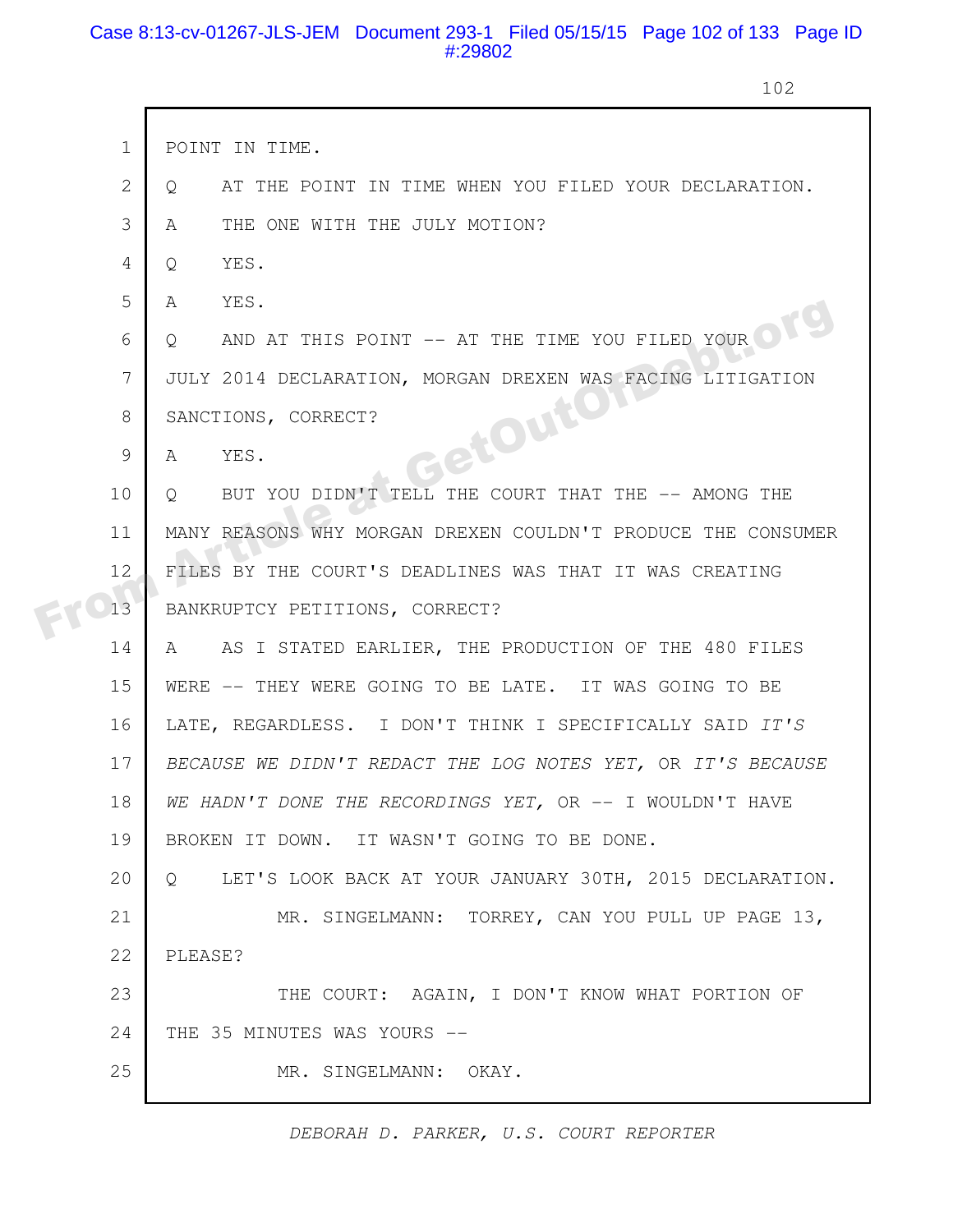# Case 8:13-cv-01267-JLS-JEM Document 293-1 Filed 05/15/15 Page 103 of 133 Page ID #:29803

103

|  | $\mathbf{1}$ | THE COURT: -- BUT YOU'VE USED ALMOST 30 OF THE 35                 |
|--|--------------|-------------------------------------------------------------------|
|  | $\mathbf{2}$ | ALREADY.                                                          |
|  | 3            | MR. KLEIN: 20 WAS HIS, YOUR HONOR.                                |
|  | 4            | THE COURT: ALL RIGHT. SO I THINK I NEED TO KNOW                   |
|  | 5            | THEN NOT JUST THE TOTAL TIME, BUT WHAT THE BREAKDOWN IS.          |
|  | 6            | BECAUSE YOU'RE OVER WHATEVER TIME YOU'VE ALREADY ALLOTTED.        |
|  | 7            | MR. SINGELMANN: OKAY. LET ME TAKE A MOMENT TO                     |
|  | 8            | DETERMINE WHAT, IF ANYTHING, FURTHER.                             |
|  | 9            | THE COURT:<br>THANK YOU.                                          |
|  | 10           | (PAUSE.)                                                          |
|  | 11           | THE COURT: AND YOU'LL HAVE YOUR FULL 15 MINUTES                   |
|  | 12           | THEN, MR. KLEIN.                                                  |
|  | 13           | MR. KLEIN: I ONLY ASKED FOR 10 AND I'M HOPING TO                  |
|  | 14           | DO IT IN SIX.                                                     |
|  | 15           | THE COURT: ALL RIGHT.                                             |
|  | 16           | MR. SINGELMANN: I'LL TAKE TWO MINUTES,                            |
|  | 17           | YOUR HONOR. JUST WRAP UP.                                         |
|  | 18           | BY MR. SINGELMANN:                                                |
|  | 19           | MS. TRAN, IF YOU THOUGHT THAT -- IF YOU HAD ANY<br>O              |
|  | 20           | CONCERNS ABOUT THE SCOPE OF A DOCUMENT REQUEST, YOU WOULD         |
|  | 21           | DISCUSS THAT WITH MR. KLEIN, WOULDN'T YOU?                        |
|  | 22           | YES.<br>A                                                         |
|  | 23           | AND IF YOU THOUGHT THAT MORGAN DREXEN WOULDN'T BE ABLE<br>$\circ$ |
|  | 24           | TO PRODUCE RESPONSIVE DOCUMENTS IN A TIMELY MANNER, YOU           |
|  | 25           | WOULD ALSO DISCUSS THAT WITH MR. KLEIN, WOULDN'T YOU?             |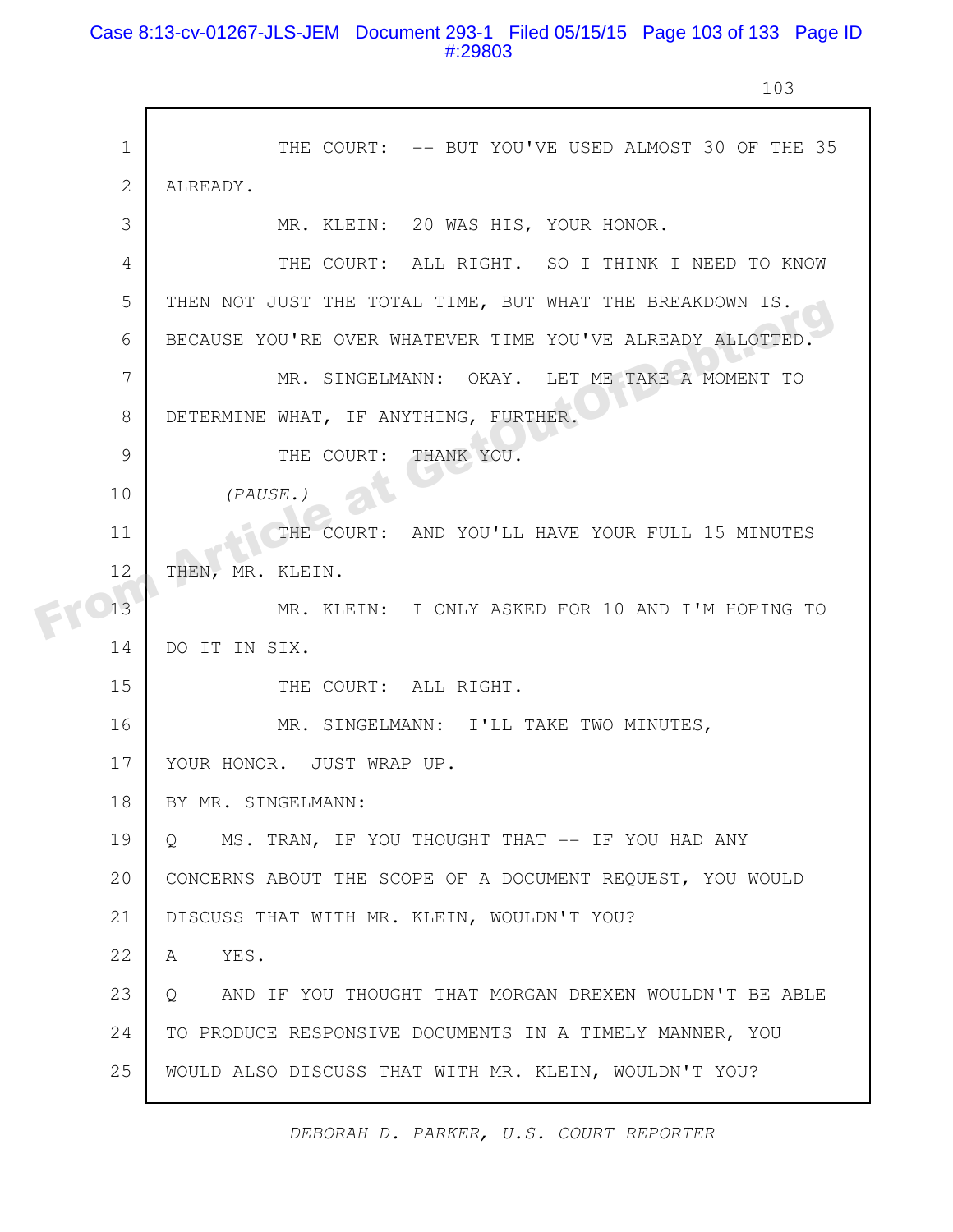### Case 8:13-cv-01267-JLS-JEM Document 293-1 Filed 05/15/15 Page 104 of 133 Page ID #:29804

 $\mathsf{r}$ 

104

|  | $\mathbf 1$ | YES, I WOULD.<br>A                                                  |
|--|-------------|---------------------------------------------------------------------|
|  | 2           | AND YOU WOULD EXPECT MR. KLEIN TO RAISE THOSE ISSUES<br>$Q_{\rm c}$ |
|  | 3           | WITH THE BUREAU, WOULDN'T YOU?                                      |
|  | 4           | I'M NOT SURE I HAD ANY EXPECTATIONS, BUT I WOULD HAVE<br>A          |
|  | 5           | NOTIFIED HIM.                                                       |
|  | 6           | BUT IT WAS YOUR HOPE IF YOU HAD A CONCERN ABOUT THE<br>$\circ$      |
|  | 7           | SCOPE OF A DOCUMENT REQUEST THAT MR. KLEIN WOULD CONVEY YOUR        |
|  | 8           | CONCERNS TO THE BUREAU; IS THAT CORRECT?                            |
|  | 9           | WELL, IF I FIGURED HE WOULD. I MEAN, I'M NOT SURE HE<br>A           |
|  | 10          | WOULD HOLD ON TO THAT INFORMATION.                                  |
|  | 11          | SO YOU EXPECTED HE WOULD RAISE YOUR CONCERNS WITH THE<br>$\circ$    |
|  | 12          | <b>BUREAU?</b>                                                      |
|  | 13          | A YES.                                                              |
|  | 14          | Q ALL RIGHT. BECAUSE YOU WANTED TO KNOW WHAT                        |
|  | 15          | MORGAN DREXEN NEEDED TO PRODUCE, CORRECT?                           |
|  | 16          | YES.<br>A                                                           |
|  | 17          | Q YOU NEEDED TO KNOW HOW MUCH STAFF YOU NEEDED, CORRECT?            |
|  | 18          | CORRECT.<br>A                                                       |
|  | 19          | AND IF MORGAN DREXEN WASN'T ON THE SAME PAGE AS THE<br>$\circ$      |
|  | 20          | BUREAU ABOUT WHAT NEEDED TO BE PRODUCED, YOU WANTED TO KNOW         |
|  | 21          | THAT, CORRECT?                                                      |
|  | 22          | YES.<br>A                                                           |
|  | 23          | AND IF MORGAN DREXEN WASN'T ON THE SAME PAGE AS<br>$\circ$          |
|  | 24          | MR. KLEIN ABOUT WHAT NEEDED TO BE PRODUCED, YOU WANTED TO           |
|  | 25          | KNOW THAT AS WELL, CORRECT?                                         |
|  |             |                                                                     |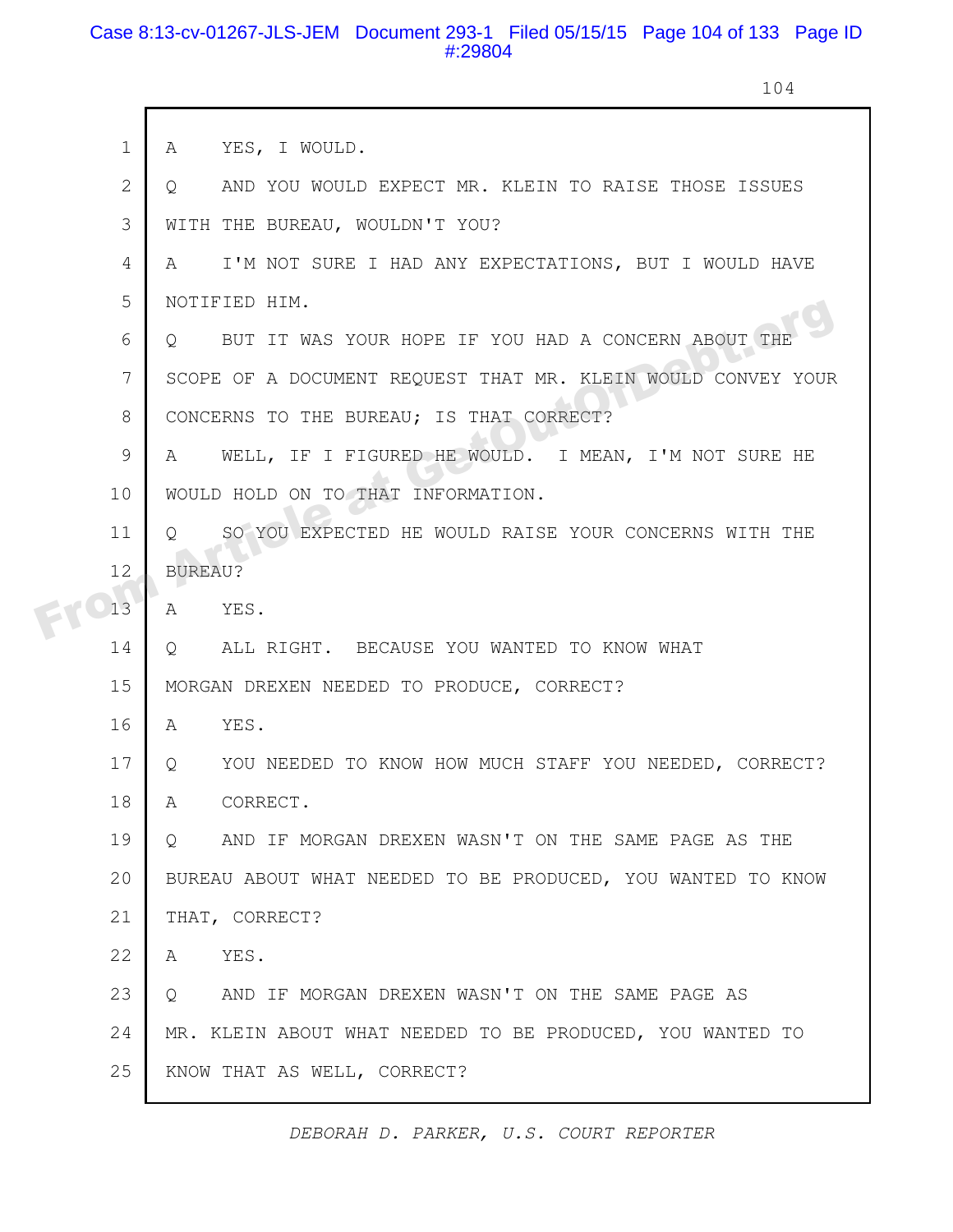### Case 8:13-cv-01267-JLS-JEM Document 293-1 Filed 05/15/15 Page 105 of 133 Page ID #:29805

105

|  | $\mathbf 1$  | YES.<br>A                                                         |
|--|--------------|-------------------------------------------------------------------|
|  | $\mathbf{2}$ | MR. SINGELMANN: THAT'S ALL I HAVE, YOUR HONOR.                    |
|  | 3            | CROSS-EXAMINATION                                                 |
|  | 4            | BY MR. KLEIN:                                                     |
|  | 5            | LET'S START WITH THERE, AND I'LL BE VERY QUICK.<br>$\circ$        |
|  | 6            | HOW OFTEN WERE YOU AND I IN COMMUNICATION WITH                    |
|  | 7            | <b>FDept</b><br>BUREAU?                                           |
|  | 8            | YOU AND I DIRECTLY WITH THE BUREAU?<br>A                          |
|  | 9            | YES.<br>Q                                                         |
|  | 10           | I DON'T RECALL BUT IT WAS VERY OFTEN.<br>A                        |
|  | 11           | HOW OFTEN -- HOW MUCH OF YOUR TIME WAS SPENT IN MAY AND<br>Q      |
|  | 12           | TRYING TO GET THIS DOCUMENT PRODUCTION DONE?<br>JUNE              |
|  | 13           | I WOULD SAY, PROBABLY, ABOUT 80 PERCENT.<br>A                     |
|  | 14           | AND IS IT AN OVERSTATEMENT TO SAY I WAS HOUNDING YOU<br>$\circ$   |
|  | 15           | THAT WE HAD TO GET THIS DONE ON ALMOST A DAILY BASIS?             |
|  | 16           | THAT'S NOT AN OVERSTATEMENT.<br>NO.<br>A                          |
|  | 17           | AND DID WE HAVE MULTIPLE DISCUSSIONS WITH MR. O'MALLEY<br>$\circ$ |
|  | 18           | TO SEE HOW HE WANTED DOCUMENTS DELIVERED AND WHAT WE COULD        |
|  | 19           | DO TO NARROW THE SCOPE?                                           |
|  | 20           | YES.<br>A                                                         |
|  | 21           | AND WAS HIS USUAL RESPONSE, GIVE ME EVERYTHING?<br>Q              |
|  | 22           | FROM WHAT I --<br>A                                               |
|  | 23           | MR. SINGELMANN: OBJECTION, YOUR HONOR. HEARSAY.                   |
|  | 24           | MR. KLEIN: SHE WAS ON THE CALLS. SHE WAS ON THE                   |
|  | 25           | E-MAILS.                                                          |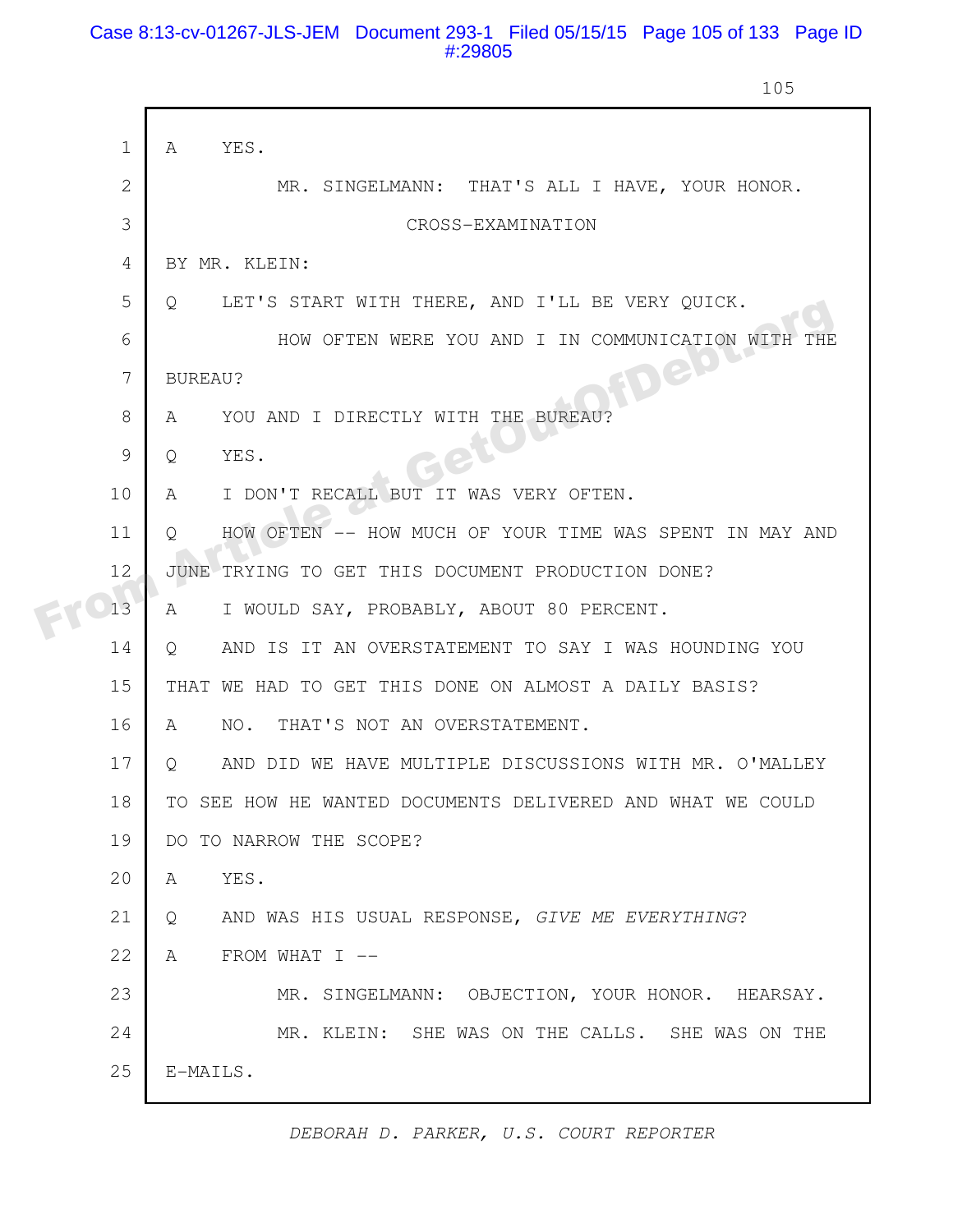# Case 8:13-cv-01267-JLS-JEM Document 293-1 Filed 05/15/15 Page 106 of 133 Page ID #:29806

106

| $\mathbf 1$ | THE COURT: I DO TREAT THIS AS A DIRECT                        |
|-------------|---------------------------------------------------------------|
| 2           | EXAMINATION, NOT A CROSS EXAMINATION IN TERMS OF YOUR         |
| 3           | LEADING QUESTIONS, PLEASE.                                    |
| 4           | MR. KLEIN: YES, YOUR HONOR.                                   |
| 5           | BY MR. KLEIN:                                                 |
| 6           | bt.org<br>WHEN DID YOU DELIVER -- STRIKE THAT.<br>$Q_{\cdot}$ |
| 7           | WHEN DID MORGAN DREXEN COMPLETE ITS DISCOVERY                 |
| 8           | RESPONSE ON DOCUMENTS?                                        |
| 9           | DO YOU HAVE AN ESTIMATED DATE?                                |
| 10          | I BELIEVE IT'S SOMEWHERE IN JULY. SO IN ORDER TO<br>A         |
| 11          | COMPLY BY JULY 7TH -- WE DIDN'T MAKE THAT JULY 7TH DEADLINE,  |
| 12          | BUT I THINK BY THE END OF JULY WE HAD COMPLETED OUR           |
| 13          | PRODUCTION.                                                   |
| 14          | Q AND BETWEEN JULY AND TODAY, HAVE WE EVER GOTTEN A           |
| 15          | REQUEST FROM THE CFPB TO PRODUCE WHATEVER LOG NOTES HAD NOT   |
| 16          | BEEN PRODUCED AFTER A CERTAIN DATE?                           |
| 17          | NO.<br>A                                                      |
| 18          | MR. KLEIN: I HAVE NOTHING FURTHER, YOUR HONOR.                |
| 19          | THE COURT: THANK YOU.                                         |
| 20          | ANYTHING ON REDIRECT?                                         |
| 21          | MR. SINGELMANN: NO, YOUR HONOR.                               |
| 22          | THE COURT: MAY THIS WITNESS BE EXCUSED?                       |
| 23          | MR. SINGELMANN: YES, YOUR HONOR.                              |
| 24          | MR. KLEIN: YES, YOUR HONOR.                                   |
| 25          | THE COURT: YOU'RE EXCUSED. YOU MAY STEP DOWN.                 |
|             |                                                               |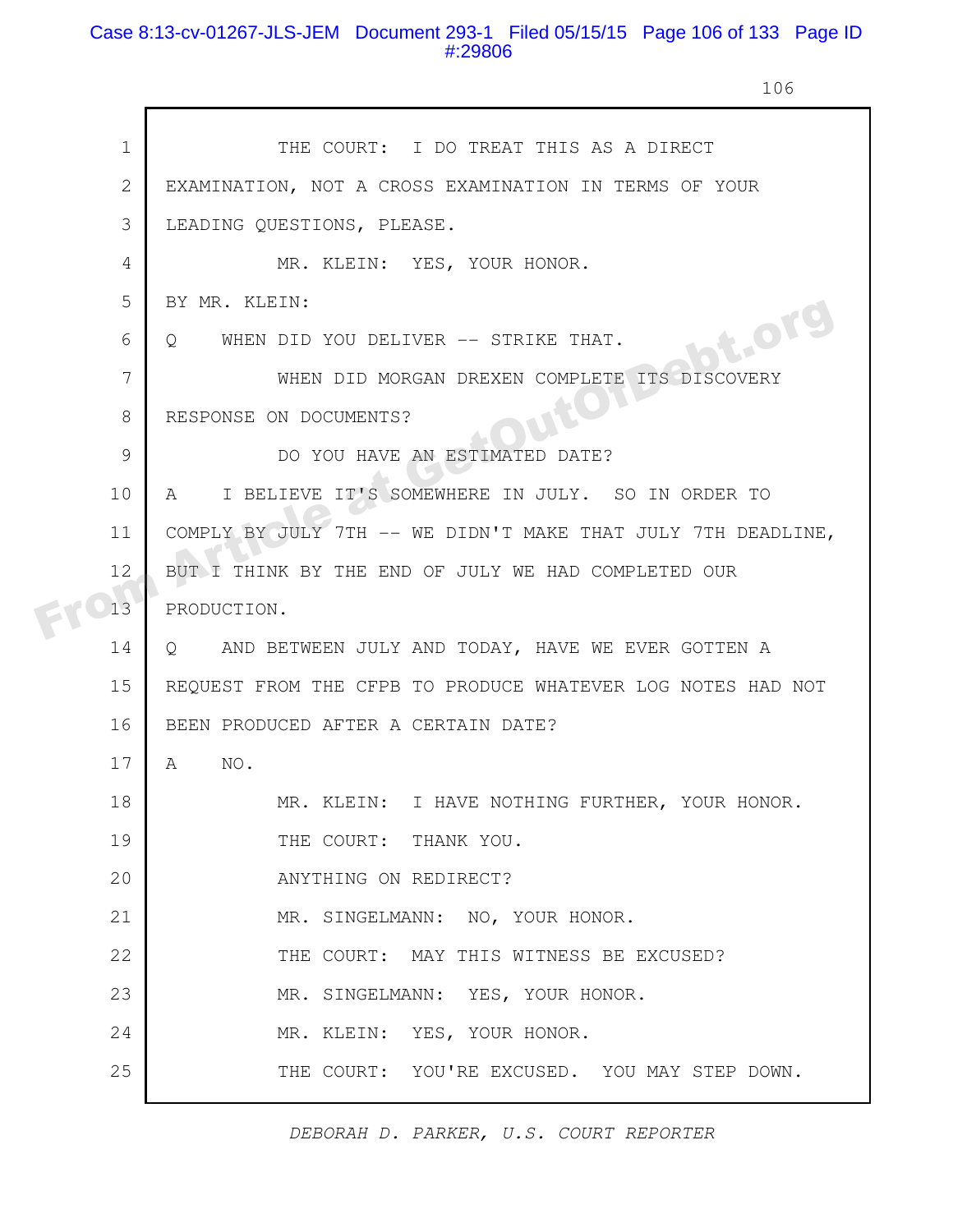# Case 8:13-cv-01267-JLS-JEM Document 293-1 Filed 05/15/15 Page 107 of 133 Page ID #:29807

107

|  | $\mathbf{1}$   | THANK YOU.                                                  |
|--|----------------|-------------------------------------------------------------|
|  | $\overline{2}$ | YOU MAY CALL YOUR NEXT WITNESS, PLEASE. PLEASE              |
|  | 3              | IDENTIFY WHO YOU'LL BE CALLING.                             |
|  | 4              | MR. SINGELMANN: I APOLOGIZE.                                |
|  | 5              | THE BUREAU CALLS WALTER LEDDA TO THE STAND.                 |
|  | 6              | MR. KLEIN: FOR THE COURT'S INFORMATION,                     |
|  | 7              | YOUR HONOR, I BELIEVE THE BUREAU SAID THEY HAVE ABOUT EIGHT |
|  | 8              | MINUTES FOR MR. LEDDA, AND I HAVE ABOUT 15.                 |
|  | 9              | THE COURT: THANK YOU.                                       |
|  | 10             | THE CLERK: SIR, IF YOU WILL, PLEASE, JUST STOP              |
|  | 11             | AND RAISE YOUR RIGHT HAND TO BE SWORN.                      |
|  | 12             | WALTER LEDDA, PLAINTIFF'S WITNESS, SWORN                    |
|  | 13             | THE WITNESS: I DO.                                          |
|  | 14             | THE CLERK: PLEASE STEP FORWARD.                             |
|  | 15             | (PAUSE.)                                                    |
|  | 16             | THE CLERK: STATE YOUR FULL NAME AND SPELL YOUR              |
|  | 17             | LAST FOR THE RECORD.                                        |
|  | 18             | THE WITNESS: MY NAME IS WALTER LEDDA, L-E-D-D-A.            |
|  | 19             | THE CLERK: THANK YOU.                                       |
|  | 20             | THE COURT: YOU MAY INQUIRE.                                 |
|  | 21             | MR. SINGELMANN: THANK YOU, YOUR HONOR.                      |
|  | 22             | TORREY, CAN YOU, PLEASE, PULL UP EXHIBIT 122?               |
|  | 23             | (THE EXHIBIT WAS DISPLAYED ON THE SCREEN.)                  |
|  | 24             | 1111                                                        |
|  | 25             | 1111                                                        |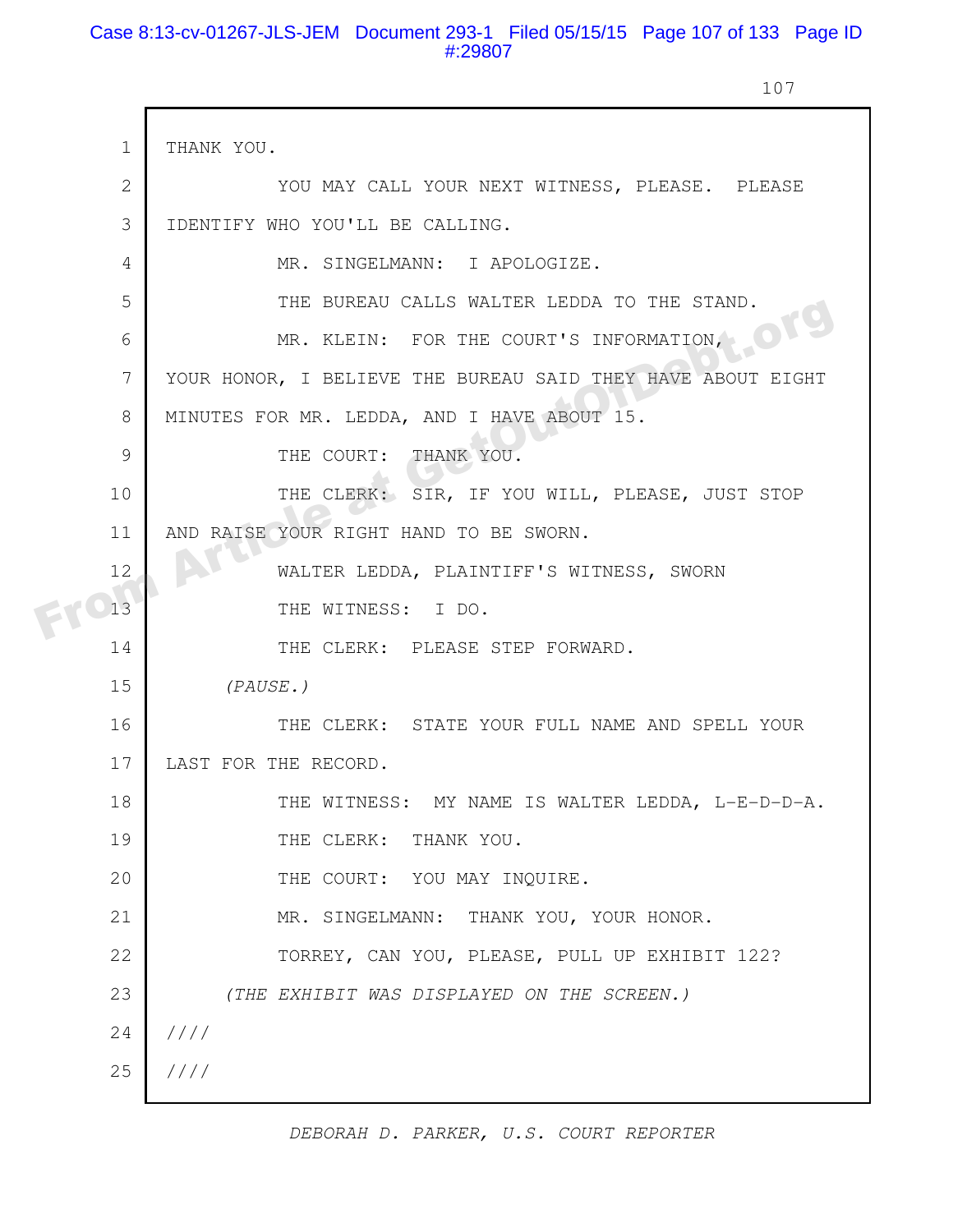# Case 8:13-cv-01267-JLS-JEM Document 293-1 Filed 05/15/15 Page 108 of 133 Page ID #:29808

108

| $\mathbf 1$  | DIRECT EXAMINATION                                                    |
|--------------|-----------------------------------------------------------------------|
| $\mathbf{2}$ | BY MR. SINGELMANN:                                                    |
| 3            | MR. LEDDA, I'M SHOWING YOU EXHIBIT 122, WHICH HAS BEEN<br>$\circ$     |
| 4            | ADMITTED INTO EVIDENCE.                                               |
| 5            | THIS IS THE DECLARATION YOU SUBMITTED TO THE COURT                    |
| 6            | AS PART OF DEFENDANT'S OPPOSITION TO THE BUREAU'S MOTION FOR          |
| 7            | SANCTIONS, CORRECT?                                                   |
| 8            | JutofDeis<br>A CORRECT.                                               |
| 9            | MR. SINGELMANN: TORREY, PLEASE, PULL UP                               |
| 10           | PARAGRAPH SIX ON PAGE 2.                                              |
| 11           | BY MR. SINGELMANN:                                                    |
| 12           | Q MR. LEDDA, I'M GOING TO DIRECT YOUR ATTENTION TO                    |
| 13           | PARAGRAPH SIX OF YOUR DECLARATION. YOU STATE THAT YOU WERE            |
| 14           | ASKED BY MORGAN DREXEN'S IN-HOUSE ATTORNEYS, KATZ AND                 |
| 15           | LIHN TRAN, TO HELP FACILITATE THE REDACTION PROCESS BY                |
| 16           | AUTOMATING IT, IF POSSIBLE.                                           |
| 17           | DO YOU SEE THAT?                                                      |
| 18           | A<br>I DO.                                                            |
| 19           | WHAT WERE YOU REFERRING TO BY "THE REDACTION PROCESS"?<br>$Q_{\perp}$ |
| 20           | THERE WAS A REDACTION PROJECT. ACTUALLY, I BECAME<br>A                |
| 21           | AWARE THAT THERE WAS ISSUES WITH HELP FAST. THEY WERE ABLE            |
| 22           | TO REDACT AND THEY WERE LOOKING FOR AN AUTOMATED WAY TO               |
| 23           | REDACT. I BECAME AWARE OF THAT AND PROCEEDED TO PUT                   |
| 24           | NANCY JIN AND TUAN IN DEVELOPMENT SO THAT THEY CAN COME UP            |
| 25           | WITH A METHOD.                                                        |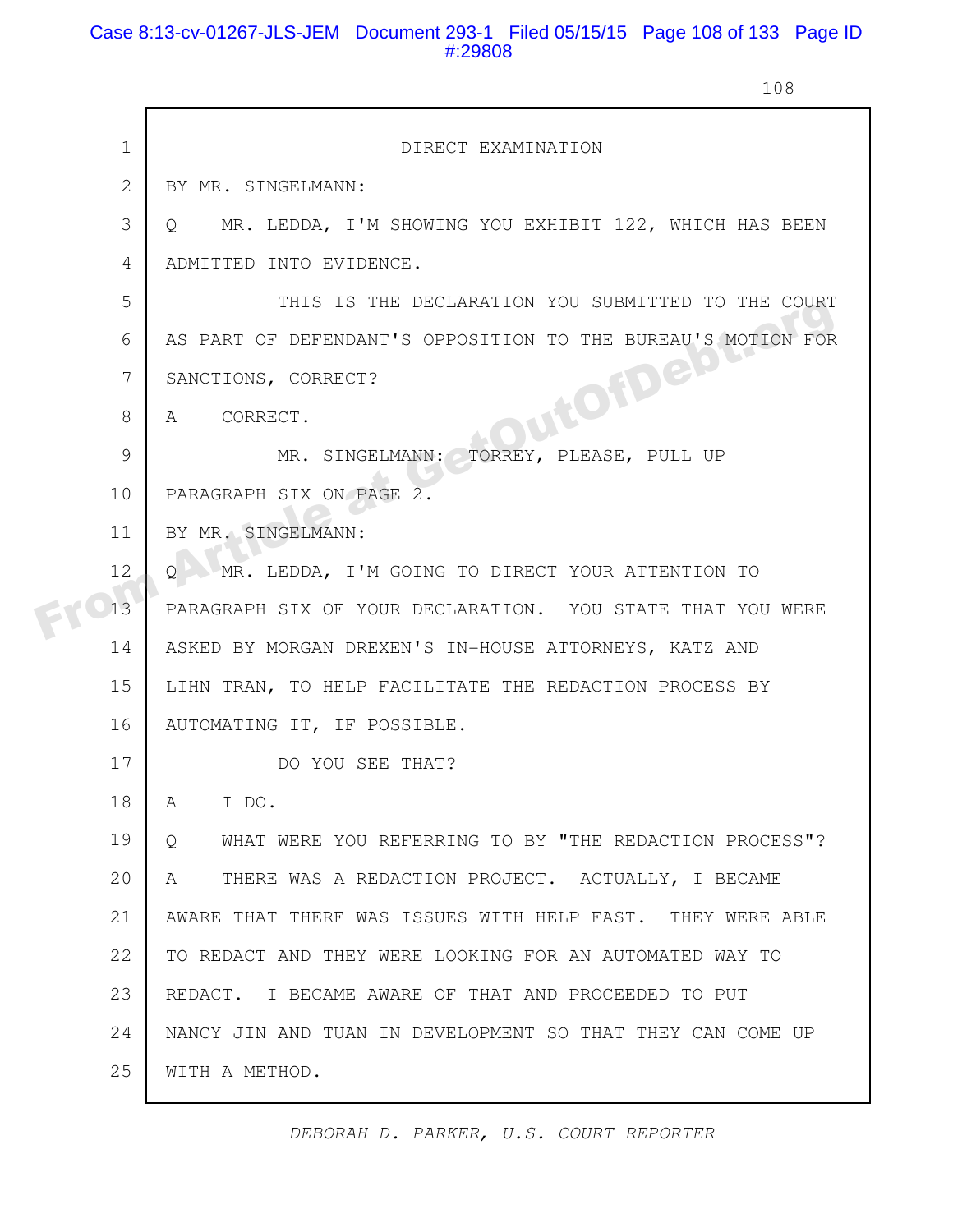# Case 8:13-cv-01267-JLS-JEM Document 293-1 Filed 05/15/15 Page 109 of 133 Page ID #:29809

 $\mathsf{\Gamma}$ 

109

| $\mathbf 1$  | OKAY. I WANTED TO DIRECT YOUR ATTENTION TO THE SECOND<br>$\circ$  |
|--------------|-------------------------------------------------------------------|
| $\mathbf{2}$ | SENTENCE IN PARAGRAPH SIX. YOU SAY: IT WAS MY                     |
| 3            | UNDERSTANDING THAT THE PROJECT -- REDACTION PROJECT WOULD         |
| 4            | CONTAIN A CURRENT PETITION WITH A CURRENT SNAPSHOT OF ALL         |
| 5            | BANKRUPTCY INFORMATION, INCLUDING A REPRESENTATION OF ALL         |
| 6            | DATA FROM ALL SOURCES THAT MORGAN DREXEN HAD IN ITS               |
| 7            | Jep<br>POSSESSION.                                                |
| 8            | THIS IS REFERRING TO THE NEWLY CREATED BANKRUPTCY                 |
| 9            | PETITIONS, CORRECT?                                               |
| 10           | THAT IS CORRECT.<br>A                                             |
| 11           | AND YOU UNDERSTOOD THAT THESE BANKRUPTCY PETITIONS HAD<br>$\circ$ |
| 12           | NOT BEEN CREATED IN THE ORDINARY COURSE OF BUSINESS,              |
| 13           | CORRECT?                                                          |
| 14           | ABSOLUTELY.<br>A                                                  |
| 15           | AND YOU UNDERSTOOD THAT MORGAN DREXEN WAS CREATING<br>Q           |
| 16           | THESE PETITIONS TO PRODUCE THEM TO THE BUREAU, CORRECT?           |
| 17           | CORRECT.<br>$\mathbf{A}$                                          |
| 18           | AND, PLEASE, TURN YOUR ATTENTION TO PARAGRAPH FOUR, AND<br>Q.     |
| 19           | I'LL ASK TORREY TO PULL THAT UP FOR YOU.                          |
| 20           | IN PARAGRAPH FOUR, YOU LIST VARIOUS PLACES WHERE                  |
| 21           | THE CONSUMER INFORMATION IS HOUSED. AND I JUST WANTED TO          |
| 22           | ASK YOU: THESE WERE ALL THE SOURCES OF THE CONSUMER               |
| 23           | INFORMATION THAT WAS INPUT INTO THE NEW BANKRUPTCY                |
| 24           | PETITIONS, CORRECT?                                               |
| 25           | THESE ARE ALL THE POSSIBLE SOURCES WHERE FRAGMENTED<br>A          |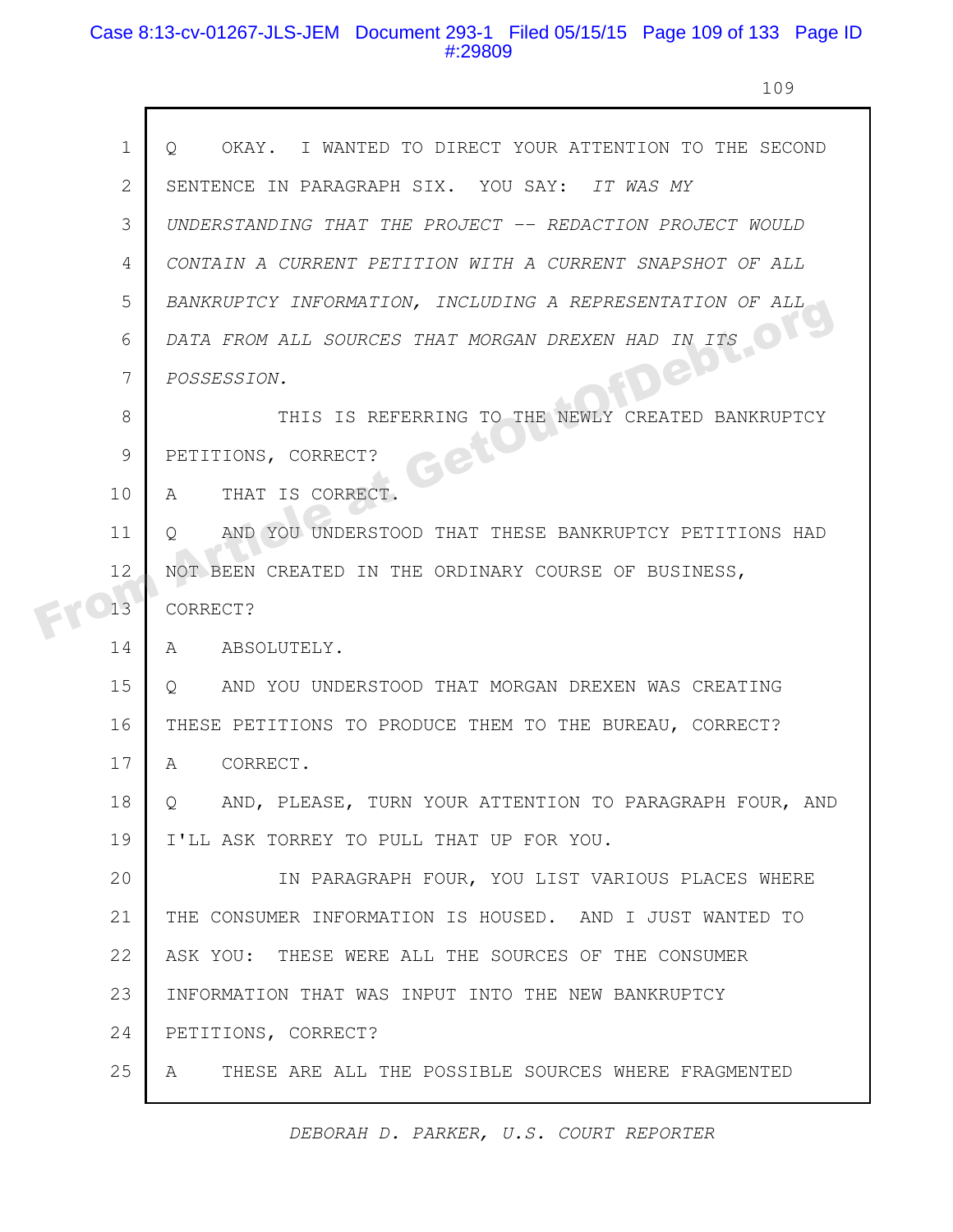# Case 8:13-cv-01267-JLS-JEM Document 293-1 Filed 05/15/15 Page 110 of 133 Page ID #:29810

 $\mathsf{r}$ 

110

|  | $\mathbf 1$    | DATA MAY HAVE RESIDED AND, YES, THEY WERE TO BE PUT INTO THE      |
|--|----------------|-------------------------------------------------------------------|
|  | $\overline{2}$ | PETITION.                                                         |
|  | 3              | LET'S TURN TO PARAGRAPH EIGHT OF YOUR DECLARATION. AND<br>$\circ$ |
|  | 4              | IN THIS PARAGRAPH, YOU DISCUSSED THE CONVERSATION YOU HAD         |
|  | 5              | WITH MS. AUGUSTA ABOUT THE COMPENSATION FOR THE PROCESSORS,       |
|  | 6              | DFDebt.org<br>CORRECT?                                            |
|  | 7              | THAT IS CORRECT.<br>A                                             |
|  | 8              | SHE CAME TO YOU TO TALK ABOUT HOW THE PROCESSORS WOULD<br>$\circ$ |
|  | 9              | BE COMPENSATED FOR THE WORK THEY WERE DOING POPULATING            |
|  | 10             | BANKRUPTCY PETITIONS, CORRECT?                                    |
|  | 11             | THAT IS TRUE.<br>$\mathsf{A}$                                     |
|  | 12             | THESE WERE THE BANKRUPTCY PETITIONS, AGAIN, THAT WOULD<br>Q.      |
|  | 13             | BE PRODUCED TO THE BUREAU, CORRECT?                               |
|  | 14             | THESE ARE THOSE PETITIONS.<br>A                                   |
|  | 15             | AND SOME OF THESE PETITIONS WERE FOR CANCELED<br>$\circ$          |
|  | 16             | BANKRUPTCY FILES, CORRECT?                                        |
|  | 17             | THAT WAS THE ISSUE SHE WAS BRINGING TO MY ATTENTION.<br>A         |
|  | 18             | SO YOU KNEW IN JUNE 2014 THAT MORGAN DREXEN WAS<br>Q              |
|  | 19             | POPULATING BANKRUPTCY PETITIONS, INCLUDING FOR CONSUMERS WHO      |
|  | 20             | HAD CANCELED THEIR BANKRUPTCY SERVICES, CORRECT?                  |
|  | 21             | I DID.<br>A                                                       |
|  | 22             | AND YOU WORKED OUT A COMPENSATION PLAN FOR THE<br>$Q_{\rm c}$     |
|  | 23             | PROCESSORS WHO WERE CREATING THESE NEW BANKRUPTCY PETITIONS,      |
|  | 24             | CORRECT?                                                          |
|  | 25             | I APPROVED THE METHODOLOGY IN WHICH THE BANKRUPTCY --<br>A        |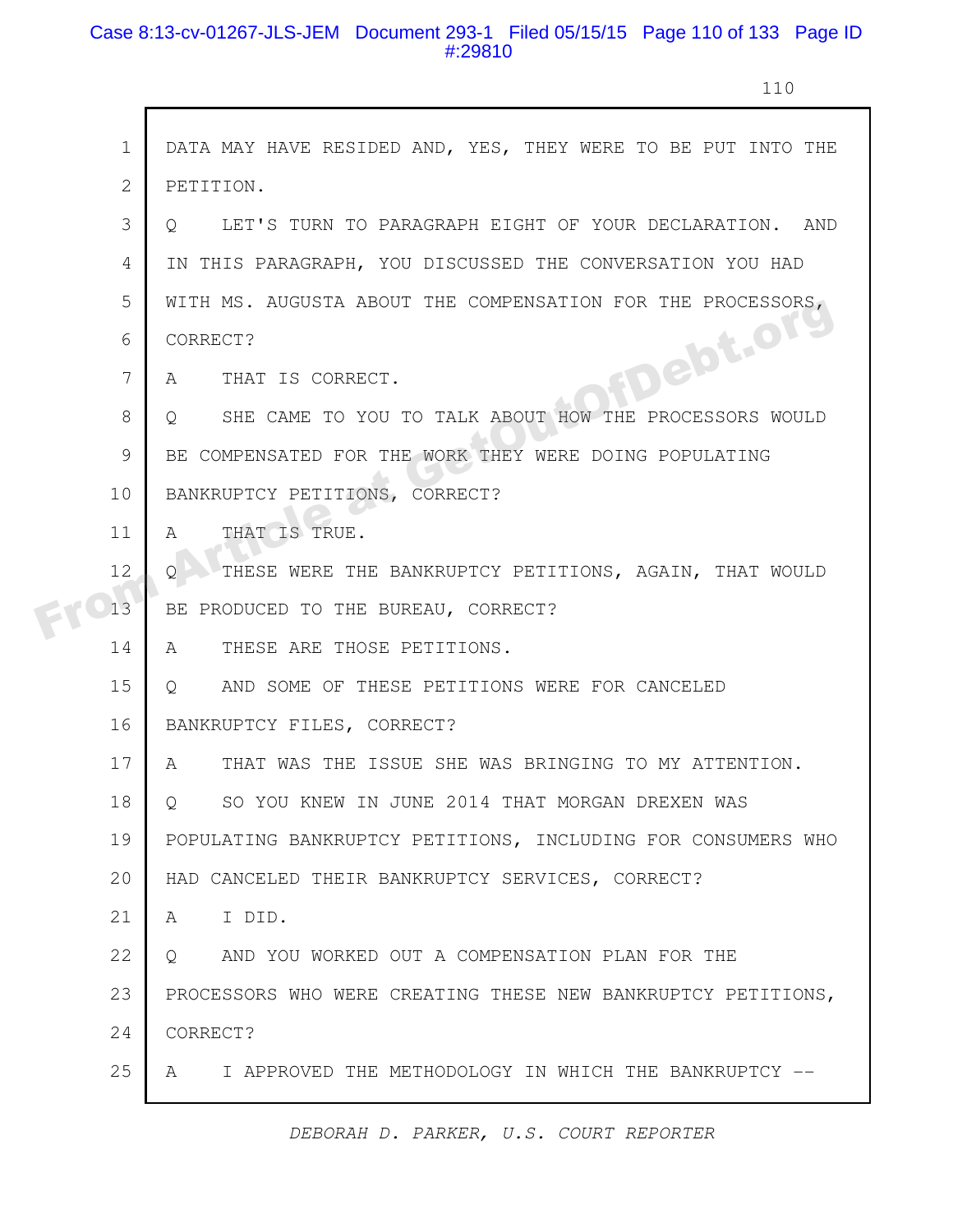# Case 8:13-cv-01267-JLS-JEM Document 293-1 Filed 05/15/15 Page 111 of 133 Page ID #:29811

г

ı

111

|  | $\mathbf 1$    | EXCUSE ME, IN WHICH THE WORK THAT THEY PERFORMED WHICH WAS         |
|--|----------------|--------------------------------------------------------------------|
|  | $\mathbf{2}$   | OUT OF THE ORDINARY COURSE OF BUSINESS WOULD BE COMPENSATED.       |
|  | 3              | MR. SINGELMANN: THAT'S ALL I HAVE, YOUR HONOR.                     |
|  | $\overline{4}$ | CROSS-EXAMINATION                                                  |
|  | 5              | BY MR. KLEIN:                                                      |
|  | 6              | WHAT'S BEEN YOUR ROLE IN RESPONDING TO DISCOVERY<br>O.             |
|  | 7              | FDEP<br>THIS CASE?                                                 |
|  | 8              | I -- I APPROVED THE OPEN KIMONO POLICY. I APPROVED THE<br>A        |
|  | 9              | METHOD IN WHICH COMPENSATION WOULD BE PAID TO PETITION             |
|  | 10             | PROCESSORS. AND I ASSISTED WITH ANY TECHNOLOGY ISSUES.             |
|  | 11             | WHO WAS THE PERSON OF MORGAN DREXEN WHO IS CHARGED WITH<br>Ő       |
|  | 12             | THE RESPONSIBILITY OF COMPLYING WITH DISCOVERY?                    |
|  | 13             | IT WOULD BE JEFFREY KATZ IN THE LEGAL DEPARTMENT.<br>A             |
|  | 14             | WHAT WAS YOUR EXPECTATION THAT MR. KATZ AND MY FIRM AND<br>$\circ$ |
|  | 15             | VENABLE WOULD COMPLY WITH ALL DISCOVERY RULES?                     |
|  | 16             | I EXPECTED THAT YOU AND MR. KATZ AND THE ENTIRE LEGAL<br>A         |
|  | 17             | TEAM WOULD FOLLOW EVERY DISCOVERY RULE.                            |
|  | 18             | WHAT WAS YOUR ROLE IN RESPONDING TO THE DOCUMENT<br>$\circ$        |
|  | 19             | REQUEST AT ISSUE IN THIS MOTION?                                   |
|  | 20             | ASIDE FROM APPROVING THE OPEN KIMONO POLICY, I ASSISTED<br>A       |
|  | 21             | WITH THE TECHNOLOGY ISSUES RELATED TO THE DESIRED USE OF AN        |
|  | 22             | AUTO REDACTION PROCESS AND THE COMPENSATION FOR PETITION           |
|  | 23             | PROCESSORS THAT WOULD BE PERFORMING WORK FOR THE LEGAL TEAM        |
|  | 24             | THAT WOULD BE OUTSIDE OF THE NORMAL COURSE OF BUSINESS.            |
|  | 25             | AND LET'S GO THROUGH THE TECHNOLOGY ISSUES FIRST. WHAT<br>Q        |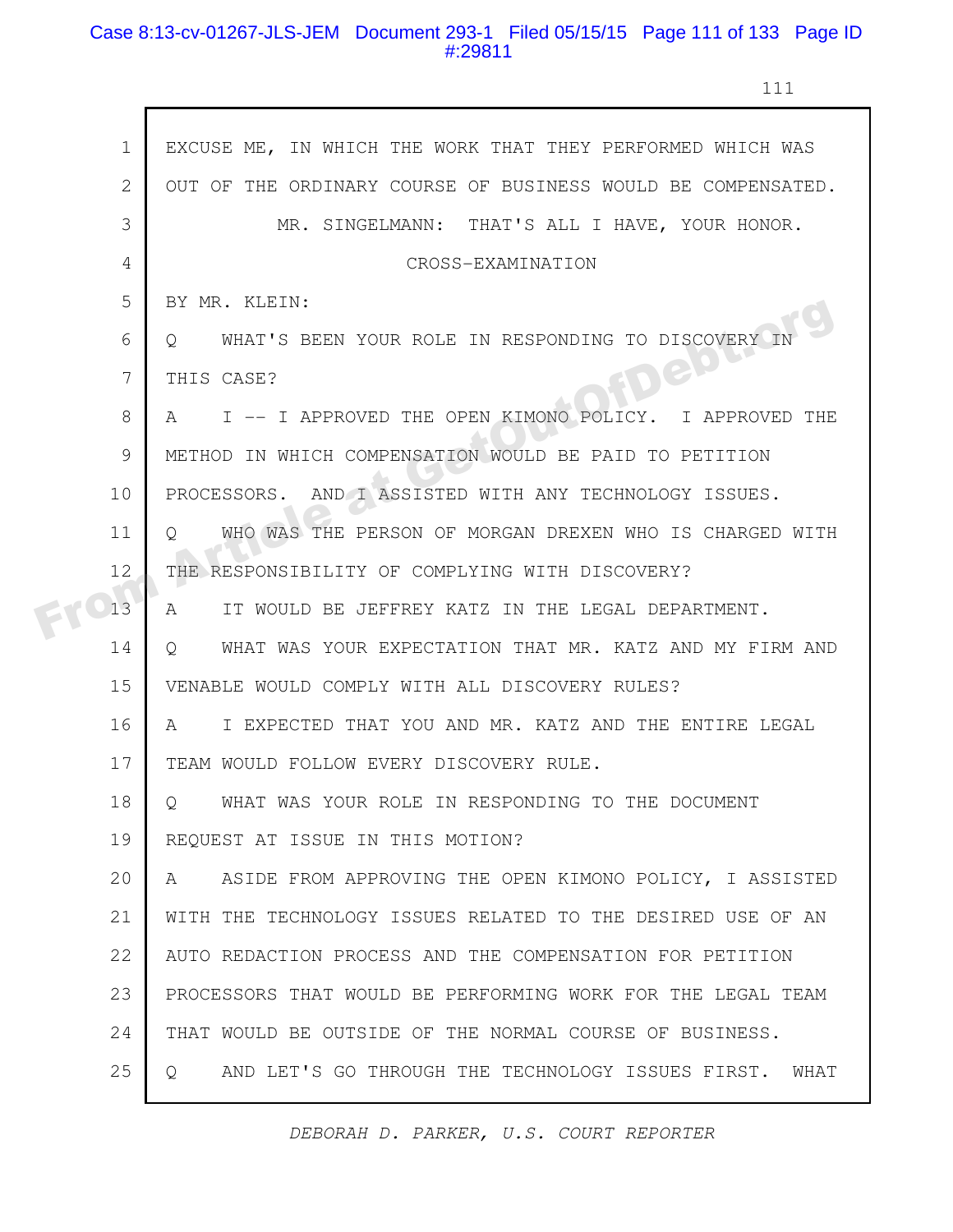# Case 8:13-cv-01267-JLS-JEM Document 293-1 Filed 05/15/15 Page 112 of 133 Page ID #:29812

112

|  | $\mathbf 1$  | WAS YOUR ROLE IN ITS ENTIRETY?                                      |
|--|--------------|---------------------------------------------------------------------|
|  | $\mathbf{2}$ | I ASSISTED THE I.T. DEPARTMENT IN FORMULATING SOOL<br>A             |
|  | 3            | STATEMENTS THAT WERE THEN PULLED FOR REQUEST FOR NO. 34,            |
|  | 4            | DISCOVERY REQUEST NO. 34.                                           |
|  | 5            | I ALSO ASSISTED THE I.T. DEPARTMENT IN TRYING TO                    |
|  | 6            | DEAL WITH THE ISCII CODES WHICH WERE NOT PRESENT IN OUR             |
|  | 7            | GD'<br>SYSTEM.                                                      |
|  | 8            | WOULD YOU SPELL ISCII CODES FOR THE REPORTER, PLEASE,<br>O.         |
|  | 9            | at Get<br>IF YOU KNOW?                                              |
|  | 10           | A<br>$I-S-C-I-I$ .                                                  |
|  | 11           | WHAT'S AN ISCII CODE?<br>Q                                          |
|  | 12           | MY LIMITED UNDERSTANDING OF THAT, IT IS A<br>$\mathsf{A}$           |
|  | 13           | WATERMARK-TYPE IMPRESSION PUT ON THE ADVERTISEMENT THAT             |
|  | 14           | WOULD -- THAT WOULD BE AIRED IN MANY MARKETING COMPANIES            |
|  | 15           | LIKE KOVEL/FULLER WHO WE USE -- WOULD KEEP TRACK.                   |
|  | 16           | MORGAN DREXEN DID NOT KEEP TRACK OF ISCII CODES. IT WAS A           |
|  | 17           | PARTICULAR PROBLEM DURING THIS CASE.                                |
|  | 18           | DID YOU HAVE ANY OTHER ROLE THAN WHAT YOU'VE DISCUSSED<br>Q         |
|  | 19           | SO FAR IN RESPONDING TO DISCOVERY?                                  |
|  | 20           | NONE.<br>A                                                          |
|  | 21           | WAS IT EVER YOUR POLICY TO HIDE INFORMATION FROM THE<br>$Q_{\cdot}$ |
|  | 22           | CFPB?                                                               |
|  | 23           | NO, NO. QUITE THE REVERSE.<br>A                                     |
|  | 24           | YOU MENTIONED THIS OPEN KIMONO POLICY. WHAT'S THAT?<br>$\circ$      |
|  | 25           | YOUR PREDECESSOR VENABLE TOOK A POSITION TO OBJECT TO<br>A          |
|  |              |                                                                     |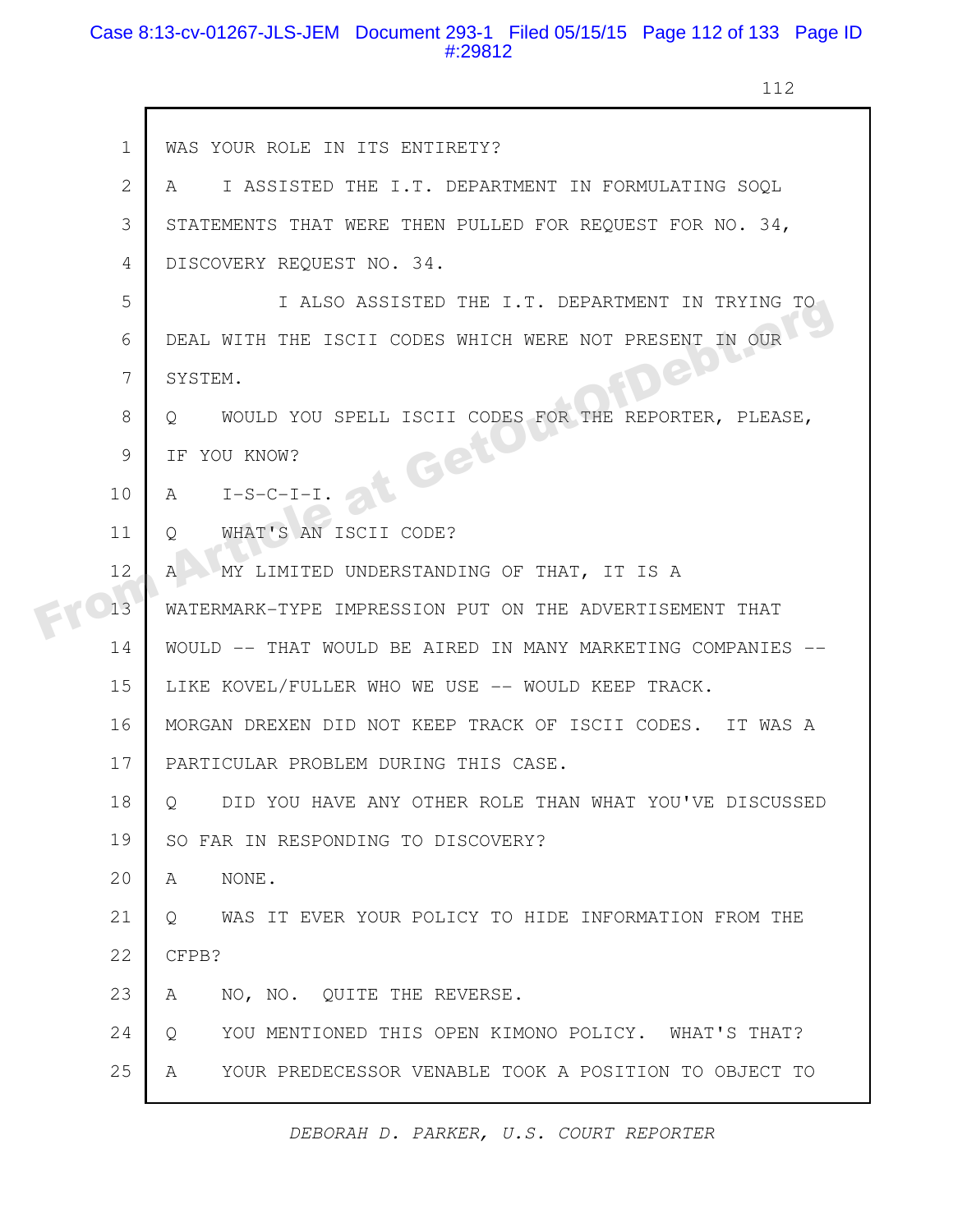#### Case 8:13-cv-01267-JLS-JEM Document 293-1 Filed 05/15/15 Page 113 of 133 Page ID #:29813

113

|  | $\mathbf 1$ | ALMOST ALL, IF NOT ALL, OF THE DISCOVERY. AFTER I MET WITH     |
|--|-------------|----------------------------------------------------------------|
|  | 2           | YOU, MR. KLEIN, AND WE DISCUSSED THE ISSUE, IT WAS -- IT WAS   |
|  | 3           | CLEAR THAT WE WERE GOING TO TAKE WHAT YOU HAVE CLONED AS AN    |
|  | 4           | OPEN KIMONO POLICY. AND WE PULLED BACK ALL OF OUR              |
|  | 5           | OBJECTIONS. WE FELT THAT WE HAD NOTHING TO HIDE. AS A          |
|  | 6           | MATTER OF FACT, WE WENT AS FAR AS INVITING THE CFPB TO COME    |
|  | 7           | TO THE OFFICES OF MORGAN DREXEN TO SEE THE OPERATIONS, ASK     |
|  | 8           | ANY QUESTIONS.                                                 |
|  | 9           | I'VE PUT UP EXHIBIT 31. THERE'S A LOWER E-MAIL FROM<br>$\circ$ |
|  | 10          | YOU TO ME.                                                     |
|  | 11          | IS THIS AN E-MAIL THAT YOU SENT TO ME?                         |
|  | 12          | IT IS.<br>Α                                                    |
|  | 13          | IS THIS THE CONVEYANCE OF AN INVITATION TO THE CFPB TO<br>Q    |
|  | 14          | COME BY MORGAN DREXEN, LOOK UNDER THE HOOD?                    |
|  | 15          | ABSOLUTELY.<br>A                                               |
|  | 16          | DID YOU AUTHORIZE ME TO SEND IT TO THE CFPB?<br>Q              |
|  | 17          | I DID.<br>A                                                    |
|  | 18          | AND TAKE A LOOK AT THE UPPER E-MAIL. IS IT YOUR<br>Q           |
|  | 19          | UNDERSTANDING THIS E-MAIL WAS SENT DIRECTLY TO MR. O'MALLEY    |
|  | 20          | TO EXTEND THAT INVITATION?                                     |
|  | 21          | IT WAS.<br>A                                                   |
|  | 22          | WHAT WAS THE CFPB'S RESPONSE?<br>Q                             |
|  | 23          | THEY DECLINED.<br>A                                            |
|  | 24          | MR. KLEIN: I WOULD LIKE TO MOVE EXHIBIT --                     |
|  | 25          | EXHIBIT 31 INTO EVIDENCE.                                      |
|  |             |                                                                |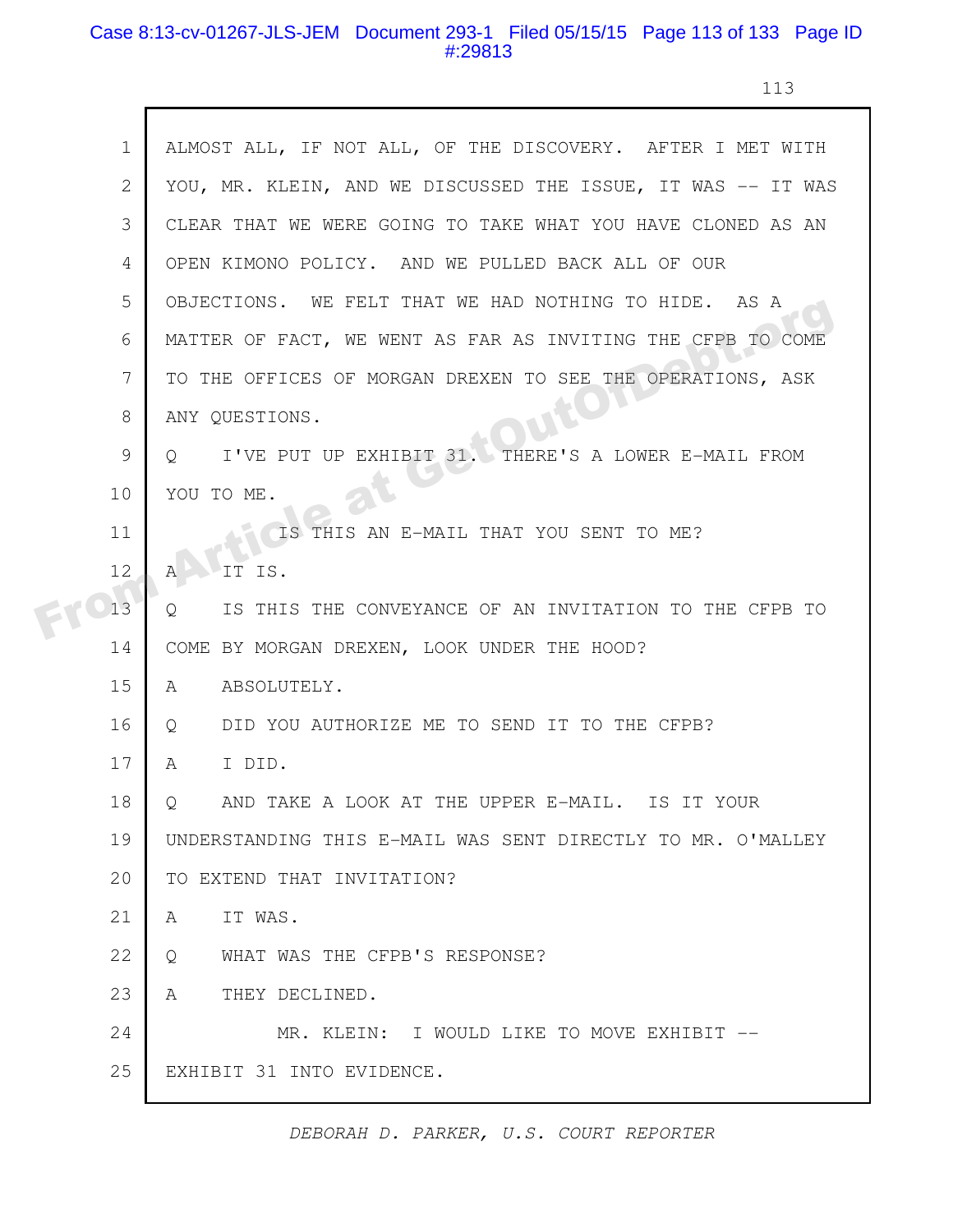# Case 8:13-cv-01267-JLS-JEM Document 293-1 Filed 05/15/15 Page 114 of 133 Page ID #:29814

г

114

| $\mathbf 1$    | MR. SINGELMANN: YOUR HONOR, OBJECT. RELEVANCE.                  |
|----------------|-----------------------------------------------------------------|
| $\overline{2}$ | THIS IS AN E-MAIL THREE OR FOUR MONTHS AFTER THE RELEVANT       |
| 3              | ISSUES THAT WE'RE SUPPOSED TO BE ENTERING EVIDENCE INTO         |
| 4              | TODAY.                                                          |
| 5              | THE COURT: OVERRULED. FOR WHATEVER RELEVANCE IT                 |
| 6              | ot.org<br>HAS, I WILL ADMIT IT.                                 |
| 7              | (DEFENDANTS' EXHIBIT 31 RECEIVED IN EVIDENCE.)                  |
| 8              | BY MR. KLEIN:                                                   |
| 9              | WHEN WAS THE FIRST TIME YOU HAD ANY INVOLVEMENT IN THE<br>O.    |
| 10             | PETITIONS AT ISSUE IN THIS MOTION?                              |
| 11             | JEFFREY KATZ APPROACHED ME. HE TOLD ME HE WAS RUNNING<br>A      |
| 12             | BEHIND IN WHAT HE CONSIDERED THE REDACTION PROJECT, AND HE      |
| 13             | ASKED ME IF IT WOULD BE OKAY TO ASK RITA AND THE PETITION       |
| 14             | PROCESSORS TO ASSIST. I APPROVED IT.                            |
| 15             | WHEN IS THE NEXT TIME YOU HAD ANY INVOLVEMENT IN THE<br>$\circ$ |
| 16             | PETITION ISSUE?                                                 |
| 17             | RITA BROUGHT TO MY ATTENTION THE ISSUE REGARDING<br>A           |
| 18             | COMPENSATION FOR HER PETITION PROCESSORS FOR DOING THIS         |
| 19             | WORK.                                                           |
| 20             | WHAT HAPPENED IN THAT REGARD?<br>$\circ$                        |
| 21             | SHE BROUGHT TO MY ATTENTION THE ISSUE REGARDING THE<br>A        |
| 22             | NONACTIVE FILES THAT -- WHAT WOULD BE THE CANCELED FILES AND    |
| 23             | HOW THE SYSTEM WAS LOCKED DOWN WHERE THE MILESTONES WITHIN      |
| 24             | THE BANKRUPTCY STATUS COULD NOT BE ADVANCED AND THE PETITION    |
| 25             | PROCESSORS' COMPENSATION IS BASED ON THAT ADVANCING             |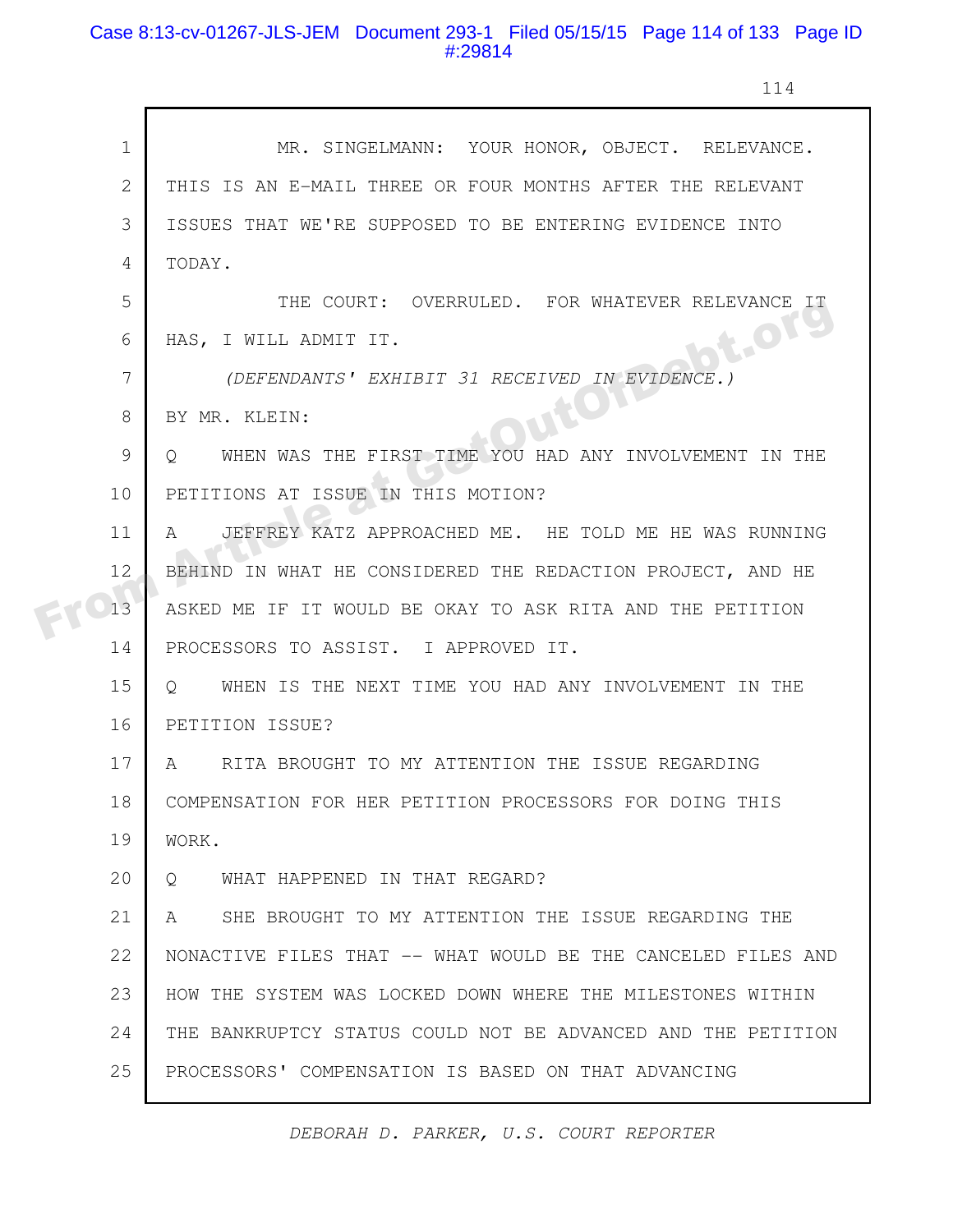# Case 8:13-cv-01267-JLS-JEM Document 293-1 Filed 05/15/15 Page 115 of 133 Page ID #:29815

 $\Gamma$ 

115

| $\mathbf{1}$ | MILESTONE. SHE WANTED IT UNLOCKED. I TOLD HER THAT THAT            |
|--------------|--------------------------------------------------------------------|
| 2            | WOULD NOT BE APPROPRIATE.                                          |
| 3            | WHY DIDN'T YOU UNLOCK THEM?<br>Q                                   |
| 4            | THAT WOULD HAVE REFLECTED WORK THAT WOULD HAVE BEEN<br>A           |
| 5            | DONE OUTSIDE THE COURSE OF NORMAL BUSINESS, AND -- IT JUST         |
| 6            | B.OTS<br>DIDN'T SEEM APPROPRIATE.                                  |
| 7            | WHAT WAS YOUR NEXT INVOLVEMENT IN DISCOVERY IN THE CASE<br>$\circ$ |
| 8            | AROUND JUNE 23RD?                                                  |
| 9            | MR. O'MALLEY: OBJECTION.                                           |
| 10           | MR. SINGELMANN: OBJECTION, YOUR HONOR. LEADING.                    |
| 11           | THE COURT: OVERRULED.                                              |
| 12           | THE WITNESS: JUNE 23RD, WE HAVE A MANAGEMENT                       |
| 13           | COMMITTEE MEETING. I BELIEVE THAT WAS ON A MONDAY. THERE'S         |
| 14           | 22 MEMBERS OF MY MANAGEMENT STAFF THERE. I WAS INFORMED BY         |
| 15           | NANCY JIN THAT SHE WAS HAVING ISSUES WITH THE REDACTION            |
| 16           | PROCESS. AND WE HAD AN EXCHANGE WHERE IT WAS DETERMINED            |
| 17           | THAT I FELT THAT THE I.T. DEPARTMENT WOULD BE ABLE TO              |
| 18           | FACILITATE AN AUTOMATED METHOD OF REDACTING. THAT WAS THE          |
| 19           | LAST TIME I -- THAT WAS THE NEXT TIME I HAD INVOLVEMENT.           |
| 20           | BY MR. KLEIN:                                                      |
| 21           | WHEN DID YOU HAVE ANY OTHER INVOLVEMENT?<br>Q                      |
| 22           | I DIDN'T.<br>A                                                     |
| 23           | WHAT WAS YOUR EXPECTATION AS TO HOW THESE PETITIONS<br>$Q_{\cdot}$ |
| 24           | WOULD ULTIMATELY BE PRODUCED?                                      |
| 25           | I EXPECTED THAT THE CFPB WOULD HAVE BEEN NOTIFIED OF<br>A          |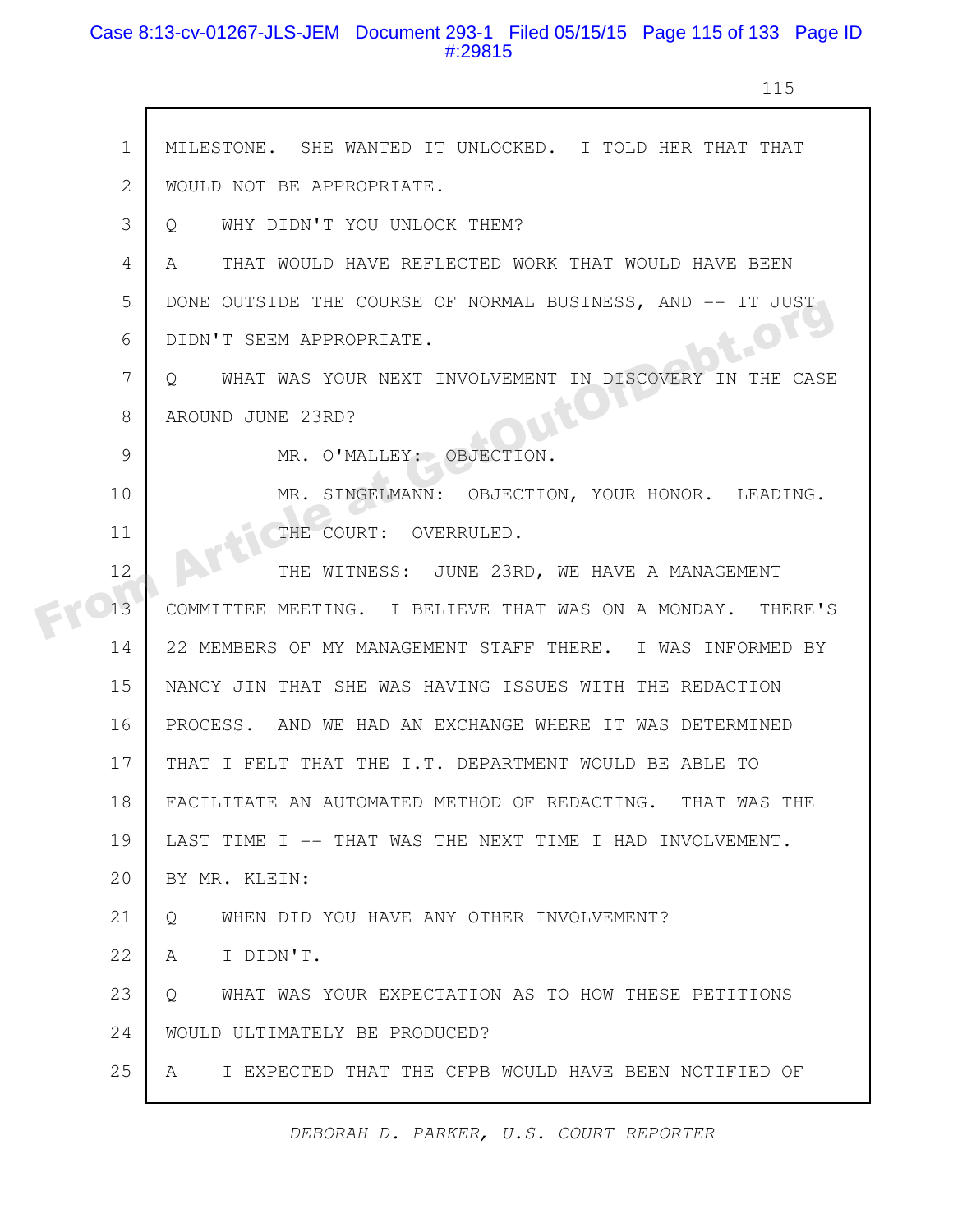# Case 8:13-cv-01267-JLS-JEM Document 293-1 Filed 05/15/15 Page 116 of 133 Page ID #:29816

г

116

|  | $\mathbf 1$    | THESE PETITIONS AS THEY WERE CREATED OUTSIDE THE NORMAL            |
|--|----------------|--------------------------------------------------------------------|
|  | $\overline{2}$ | COURSE OF BUSINESS.                                                |
|  | 3              | WHAT WAS YOUR ROLE IN MAKING SURE THAT HAPPENED?<br>$\circ$        |
|  | 4              | NONE.<br>A                                                         |
|  | 5              | DID YOU HAVE ANY DISCUSSION WITH MR. KATZ AS TO WHETHER<br>$\circ$ |
|  | 6              | THE FACT THAT THESE PETITIONS WERE CREATED FOR DISCOVERY           |
|  | 7              | PURPOSES OR WAS GOING TO BE CALLED OUT TO THE CFPB?                |
|  | 8              | REGRETTABLY NONE.<br>A                                             |
|  | 9              | IN MID-JUNE DURING THE TIME THIS PRODUCTION WAS<br>Q.              |
|  | 10             | HAPPENING, DID YOUR COMPANY FACE A FINANCIAL CRISIS?               |
|  | 11             | YES, IT DID.<br>A                                                  |
|  | 12             | WHAT WAS IT?<br>Ο                                                  |
|  | 13             | $OUR$ $--$<br>A                                                    |
|  | 14             | I'M GOING TO ASK YOU TO PULL THE MIKE A LITTLE BIT AWAY<br>Q       |
|  | 15             | SO THAT THERE'S NO FEEDBACK.                                       |
|  | 16             | GO AHEAD.                                                          |
|  | 17             | A I APOLOGIZE.                                                     |
|  | 18             | JUNE 16TH OR 17TH, OUR PRIMARY SOURCE OF                           |
|  | 19             | FUNDING -- A COURT FINANCIAL RECEIVED ITS SUBPOENA FROM THE        |
|  | 20             | CFPB. THEY IMMEDIATELY TOLD US THAT THEIR LOAN TO US WAS           |
|  | 21             | DUE AND PAYABLE AND THAT WAS A CRISIS THAT I HAD TO DEAL           |
|  | 22             | WITH.                                                              |
|  | 23             | WHY WAS THAT A PROBLEM?<br>$\circ$                                 |
|  | 24             | IT WAS OUR SOLE SOURCE OF FUNDING. AND IF WE COULDN'T<br>A         |
|  | 25             | WORK OUT A REPAYMENT PLAN THAT WOULD ALLOW US TO HAVE CASH         |
|  |                |                                                                    |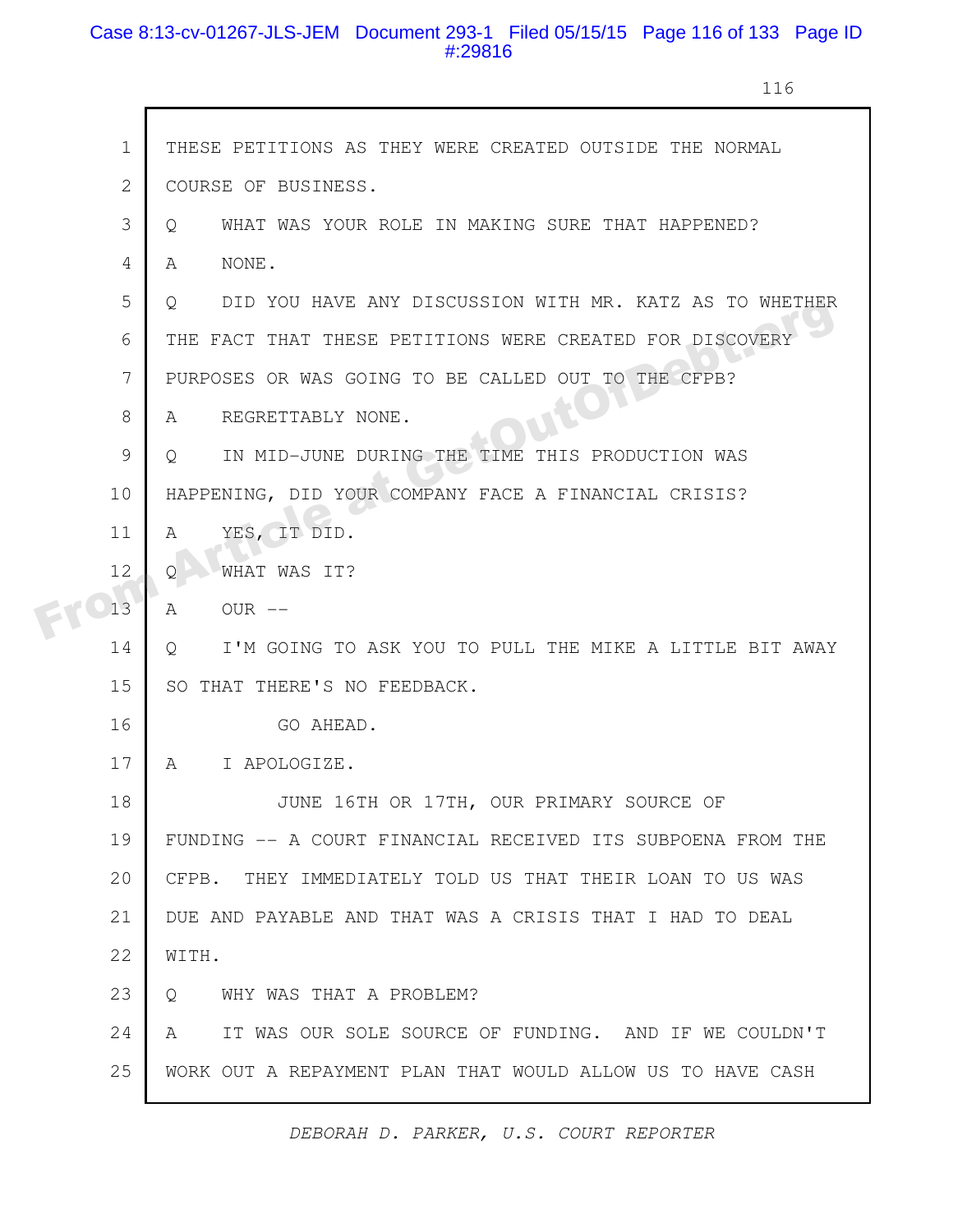# Case 8:13-cv-01267-JLS-JEM Document 293-1 Filed 05/15/15 Page 117 of 133 Page ID #:29817

117

| FLOW TO CONTINUE OPERATIONS, IT WOULD HAVE RESULTED IN A     |
|--------------------------------------------------------------|
|                                                              |
|                                                              |
|                                                              |
|                                                              |
|                                                              |
|                                                              |
| REGARDING THE METHODOLOGY OF HOW DOCUMENTS WERE PRODUCED IN  |
|                                                              |
| IT'S WHEN YOU PHONED ME AND TOLD ME THAT THERE WAS           |
|                                                              |
| NOW, ONE OF THE THINGS CFPB HAS ALLEGED IN THIS CASE IS      |
| THAT A MEANS TEST WAS RUN ON ALL OF THE PETITIONS AT ISSUE.  |
| DID YOU AND MR. GUPTA RUN A REPORT TO FIND OUT               |
|                                                              |
| WE RAN A REPORT TO FIND OUT FILES THAT HAD CONSUMER          |
|                                                              |
| MR. SINGELMANN: YOUR HONOR, I OBJECT. HE'S                   |
| PROVIDING INFORMATION ON A SUMMARY EXHIBIT. WE HAVEN'T BEEN  |
|                                                              |
| THE COURT: AND NOTHING SHOULD BE PUBLISHED TO THE            |
| COURT THAT HASN'T -- AT LEAST AT THIS POINT, SO IT SHOULD BE |
|                                                              |
|                                                              |
|                                                              |
|                                                              |
|                                                              |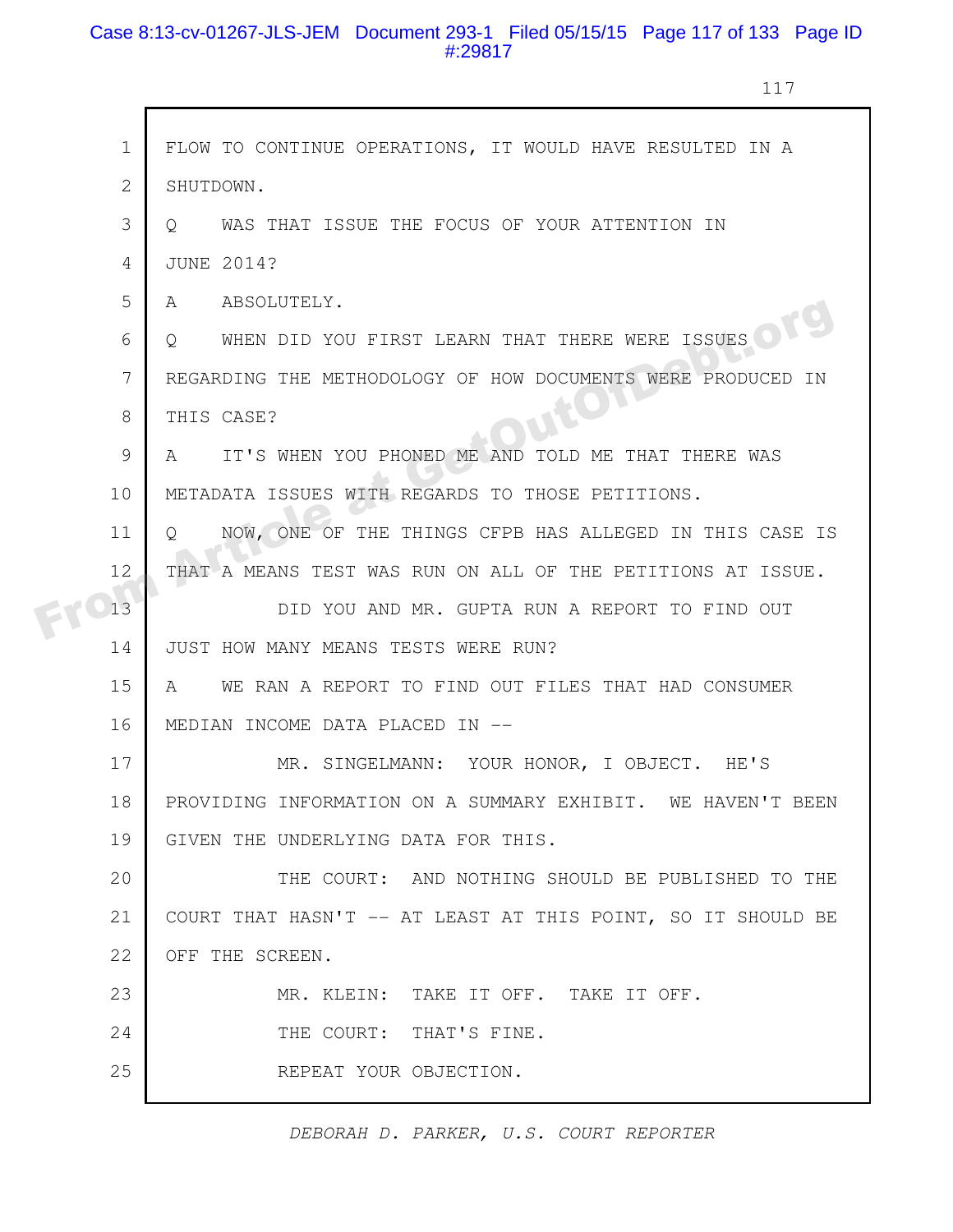# Case 8:13-cv-01267-JLS-JEM Document 293-1 Filed 05/15/15 Page 118 of 133 Page ID #:29818

118

|  | $\mathbf 1$    | MR. SINGELMANN: THEY'RE OFFERING A SUMMARY REPORT                 |
|--|----------------|-------------------------------------------------------------------|
|  | $\mathbf{2}$   | WHEN THEY HAVE NOT PROVIDED THE BUREAU WITH THE UNDERLYING        |
|  | 3              | DATA.                                                             |
|  | $\overline{4}$ | THE COURT: RESPONSE.                                              |
|  | 5              | BY MR. KLEIN:                                                     |
|  | 6              | YOU CAN LOOK AT EXHIBIT 45 IN YOUR NOTEBOOK AND TELL<br>O.        |
|  | 7              | HOW THAT REPORT WAS PREPARED.                                     |
|  | 8              | GetOuton al<br>NO. 45?<br>A                                       |
|  | 9              | YES.<br>Q                                                         |
|  | 10             | I'M HAVING -- I'M HAVING ISSUES FINDING 45.<br>A<br>SORRY.        |
|  | 11             | IT'S IN THE OTHER BINDER.<br>Q                                    |
|  | 12             | YES. SORRY.<br>$\mathbb{A}$                                       |
|  | 13             | FIRST, DO YOU HAVE A COMPUTER SYSTEM THAT KEEPS DATA IN<br>Q      |
|  | 14             | ORDINARY COURSE OF BUSINESS?<br>THE                               |
|  | 15             | YES.<br>A                                                         |
|  | 16             | HOW DOES IT DO SO?<br>$\circ$                                     |
|  | 17             | IT -- IT MAINTAINS A LOG OF EVERY USER AND THE ACTIVITY<br>A      |
|  | 18             | THAT THE USER PERFORMS.                                           |
|  | 19             | ARE YOU ABLE TO RUN A COMPUTER REPORT WHICH WOULD TELL<br>$\circ$ |
|  | 20             | YOU HOW MANY MEANS TESTS WERE RUN ON THE 480 PETITIONS AT         |
|  | 21             | ISSUE IN THIS MATTER?                                             |
|  | 22             | YES.<br>A                                                         |
|  | 23             | DID YOU RUN SUCH A REPORT?<br>Q                                   |
|  | 24             | YES.<br>Α                                                         |
|  | 25             | IS IT A SUMMARY REPORT?<br>Q                                      |
|  |                |                                                                   |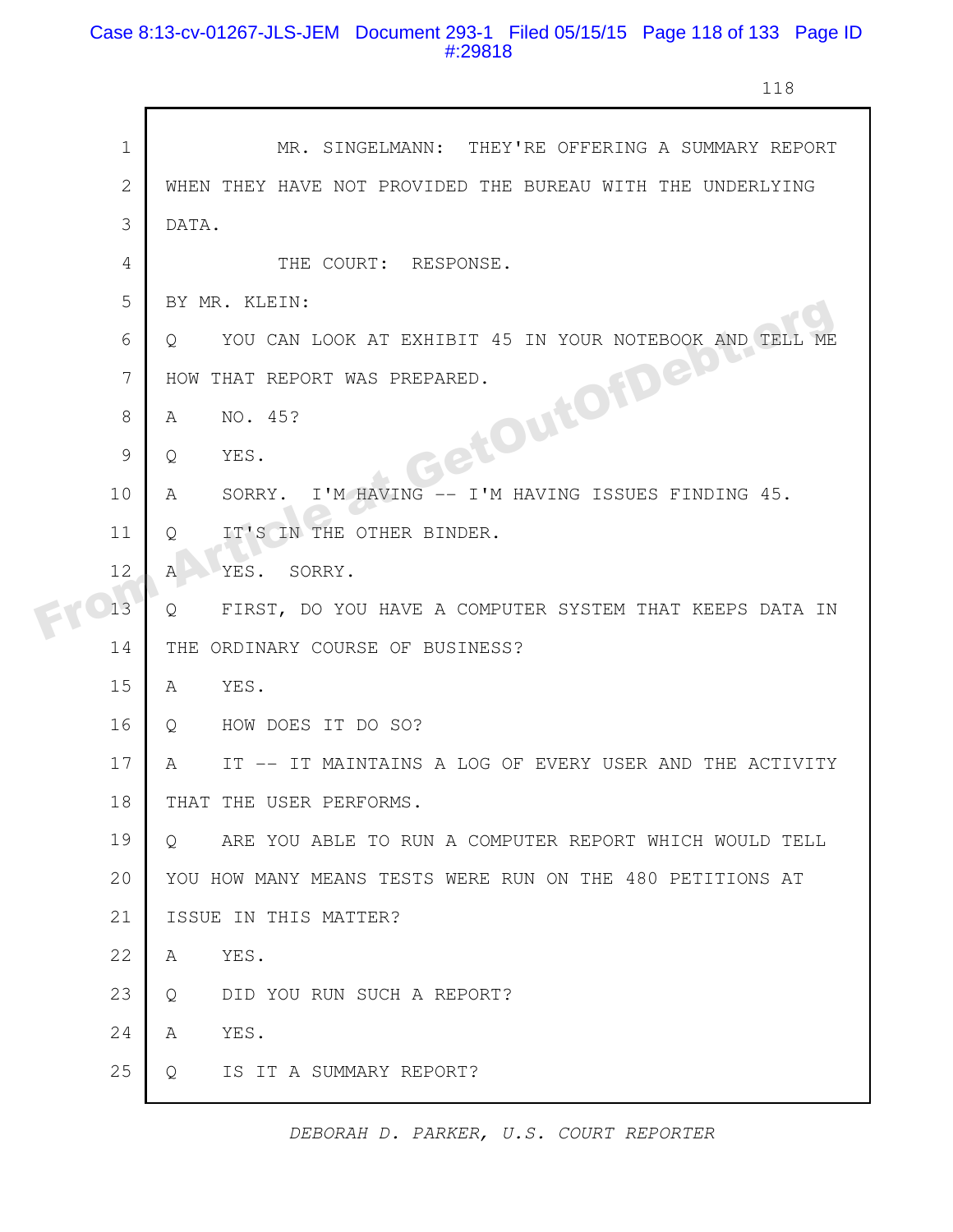# Case 8:13-cv-01267-JLS-JEM Document 293-1 Filed 05/15/15 Page 119 of 133 Page ID #:29819

119

| $\mathbf 1$    | IT LOOKS LIKE A DETAILED REPORT.<br>A                         |
|----------------|---------------------------------------------------------------|
| $\overline{2}$ | IS IT EXHIBIT 45, THAT REPORT?<br>$\circ$                     |
| 3              | A<br>YES.                                                     |
| $\overline{4}$ | MR. KLEIN: I WOULD LIKE TO MOVE IT INTO EVIDENCE.             |
| 5              | MR. SINGELMANN: NO OBJECTION, YOUR HONOR.                     |
| 6              | THE COURT: NO OBJECTION, THEN IT IS ADMITTED                  |
| 7              | <b>Jen</b><br>EXHIBIT 45.                                     |
| 8              | (DEFENDANTS' EXHIBIT 45 RECEIVED IN EVIDENCE.)                |
| $\mathcal{G}$  | BY MR. KLEIN:                                                 |
| 10             | WHAT IS EXHIBIT 45?<br>$Q_{\perp}$                            |
| 11             | IT IS A DETAIL OF THE 480 CLIENTS THAT HAD CMI DATA,<br>A     |
| 12             | AND WE WERE ABLE TO TRACK THE LOG-IN BY SPECIAL PROJECT, AS   |
| 13             | THAT WAS THE USER ID LOG-IN THAT RITA'S GROUP USED. AND WE    |
| 14             | WERE ABLE TO THEN SURMISE. THE REST OF THEM WERE NOT.         |
| 15             | HOW MANY MEANS TESTS WERE RUN ON CANCELED CLIENTS?<br>$\circ$ |
| 16             | ON CANCELED CLIENTS, IF YOU WERE TO ADD THESE UP, IT IS<br>A  |
| 17             | 73.                                                           |
| 18             | HOW MANY OF THEM WERE ON RITA AUGUSTA'S TEAM?<br>$\circ$      |
| 19             | 72.<br>A                                                      |
| 20             | MR. KLEIN: NOTHING FURTHER.                                   |
| 21             | THE COURT: ANYTHING ON REDIRECT?                              |
| 22             | MR. SINGELMANN: YES, YOUR HONOR.                              |
| 23             | REDIRECT EXAMINATION                                          |
| 24             | BY MR. SINGELMANN:                                            |
| 25             | MR. LEDDA, AS SOON AS -- WE'RE PULLING UP EXHIBIT 103.<br>Q   |
|                |                                                               |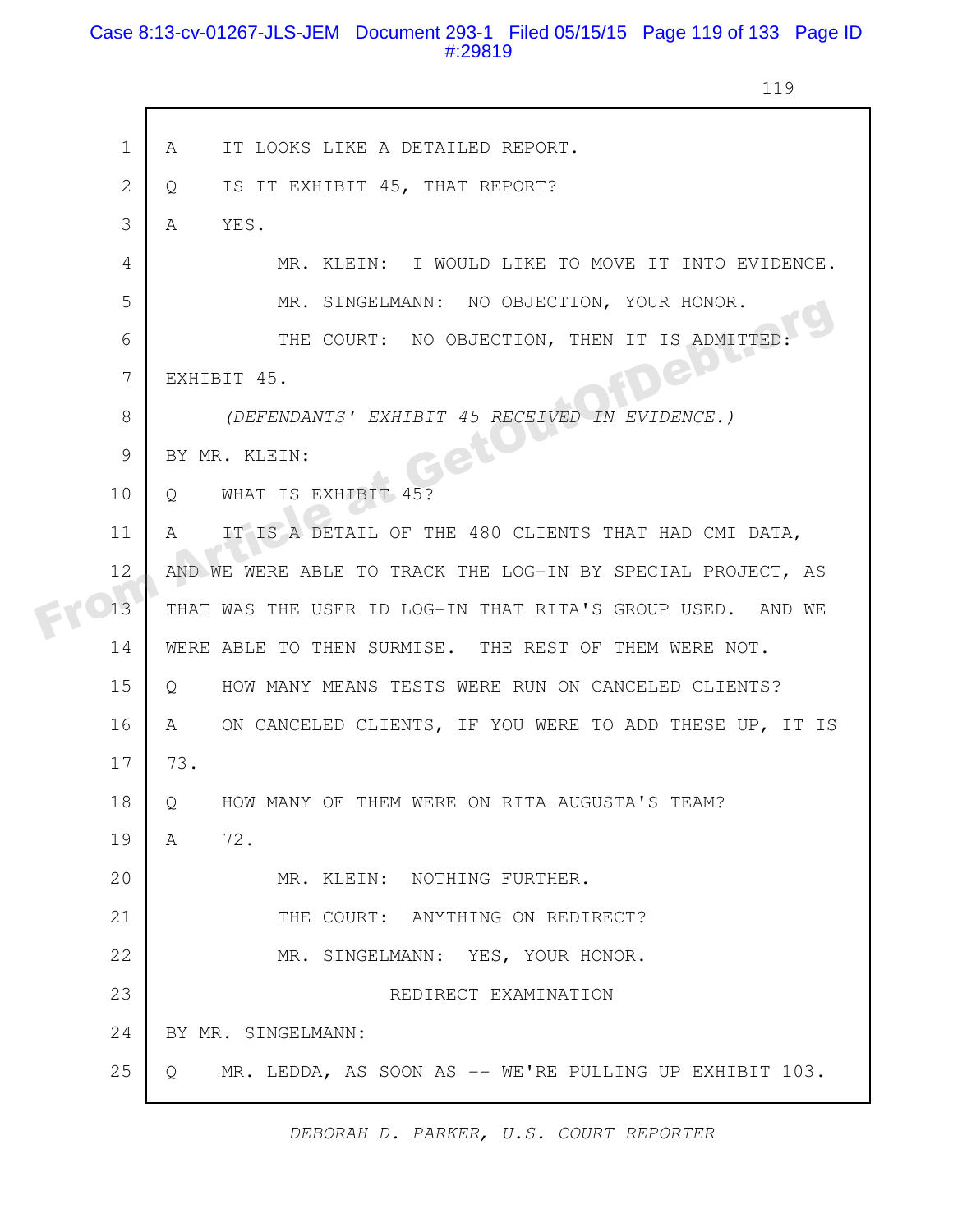# Case 8:13-cv-01267-JLS-JEM Document 293-1 Filed 05/15/15 Page 120 of 133 Page ID #:29820

120

|  | $\mathbf 1$     | YES.<br>A                                                 |
|--|-----------------|-----------------------------------------------------------|
|  | $\mathbf{2}$    | (THE EXHIBIT WAS DISPLAYED ON THE SCREEN.)                |
|  |                 |                                                           |
|  | 3               | BY MR. SINGELMANN:                                        |
|  | 4               | MR. LEDDA, CAN YOU SEE THIS PORTION OF EXHIBIT 103?<br>Q  |
|  | 5               | YES, I CAN.<br>A                                          |
|  | 6               | DO YOU SEE THE FIRST BOX THAT SAYS: PART 2,<br>Q          |
|  | $7\overline{ }$ | CALCULATION OF MONTHLY INCOME FOR SECTION 707(B) (7)      |
|  | 8               | <b>HOUTON</b><br>EXCLUSION.                               |
|  | 9               | THAT?<br>DO YOU SEE                                       |
|  | 10              | I DO SEE THAT.<br>A                                       |
|  | 11              | MR. KLEIN: BEYOND THE SCOPE OF MY DIRECT.                 |
|  | 12              | MR. SINGELMANN: HIS DIRECT ADDRESSED WHETHER              |
|  | 13              | MS. AUGUSTA'S GROUP WAS CONDUCTING MEANS TESTS, AND --    |
|  | 14              | THE COURT: DO THESE QUESTIONS GO TO MEANS TESTS?          |
|  | 15              | MR. SINGELMANN: YES, YOUR HONOR.                          |
|  | 16              | THE COURT: I'LL ALLOW IT.                                 |
|  | 17              | BY MR. SINGELMANN:                                        |
|  | 18              | DO YOU SEE THE PULL-OUT THAT SAYS IS THE DEBTOR<br>$\cup$ |
|  | 19              | MARRIED? INSIDE IT.                                       |
|  | 20              | YES.<br>A                                                 |
|  | 21              | AND IT SAYS, IF THE DEBTOR IS MARRIED, THERE ARE TWO<br>Q |
|  | 22              | SOURCES OF INCOME ENTERED ON THE MEANS TEST.              |
|  | 23              | DO YOU SEE THAT?                                          |
|  | 24              | I DO.<br>A                                                |
|  | 25              | AND WHO DID THIS E-MAIL COME FROM?<br>Q                   |
|  |                 |                                                           |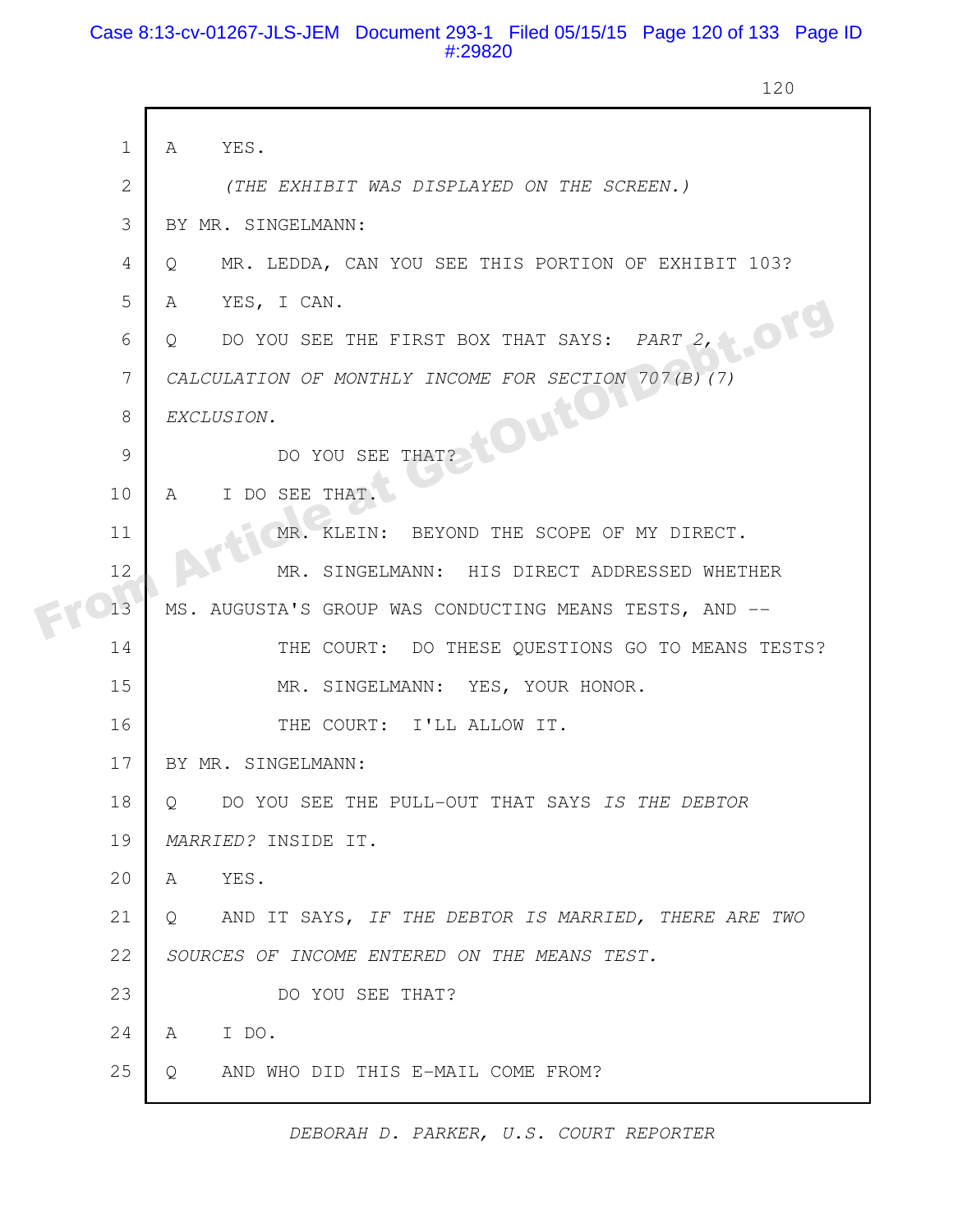# Case 8:13-cv-01267-JLS-JEM Document 293-1 Filed 05/15/15 Page 121 of 133 Page ID #:29821

121

|  | $\mathbf 1$  | NANCY JIN.<br>A                                             |
|--|--------------|-------------------------------------------------------------|
|  | $\mathbf{2}$ | MR. SINGELMANN: THAT'S ALL I HAVE, YOUR HONOR.              |
|  | 3            | THE COURT: ANYTHING ON RECROSS?                             |
|  | 4            | RECROSS-EXAMINATION                                         |
|  | 5            | BY MR. KLEIN:                                               |
|  | 6            | Q                                                           |
|  | 7            | HOW MANY MEANS TESTS WERE RUN BY NANCY JIN?<br>A            |
|  | 8            | MR. KLEIN: NOTHING FURTHER                                  |
|  | 9            | THE COURT:<br>ALL RIGHT. MAY THIS WITNESS STEP              |
|  | 10           | DOWN?                                                       |
|  | 11           | MR. SINGELMANN: YES, YOUR HONOR.                            |
|  | 12           | THE COURT: ALL RIGHT. YOU MAY STEP DOWN.<br>THANK           |
|  | 13           | YOU.                                                        |
|  | 14           | YOU'RE GOING TO GO AHEAD AND CALL THE NEXT                  |
|  | 15           | WITNESS.                                                    |
|  | 16           | WE HAVE A LITTLE OVER 10 MINUTES BEFORE THE BREAK.          |
|  | 17           | MR. O'MALLEY: YOUR HONOR, AT THIS TIME, THE                 |
|  | 18           | BUREAU RESTS ITS CASE. WE MAY NEED TO PUT ON REBUTTAL       |
|  | 19           | WITNESSES, BUT I DON'T EXPECT SO, GIVEN THE REPRESENTATIONS |
|  | 20           | BY MR. KLEIN.                                               |
|  | 21           | THE COURT: VERY WELL.                                       |
|  | 22           | MR. KLEIN: MY FIRST WITNESS WILL BE                         |
|  | 23           | LAURA WIEGMAN, W-I-E-G-M-A-N.                               |
|  | 24           | THE COURT: THANK YOU.                                       |
|  | 25           | (PAUSE.)                                                    |
|  |              |                                                             |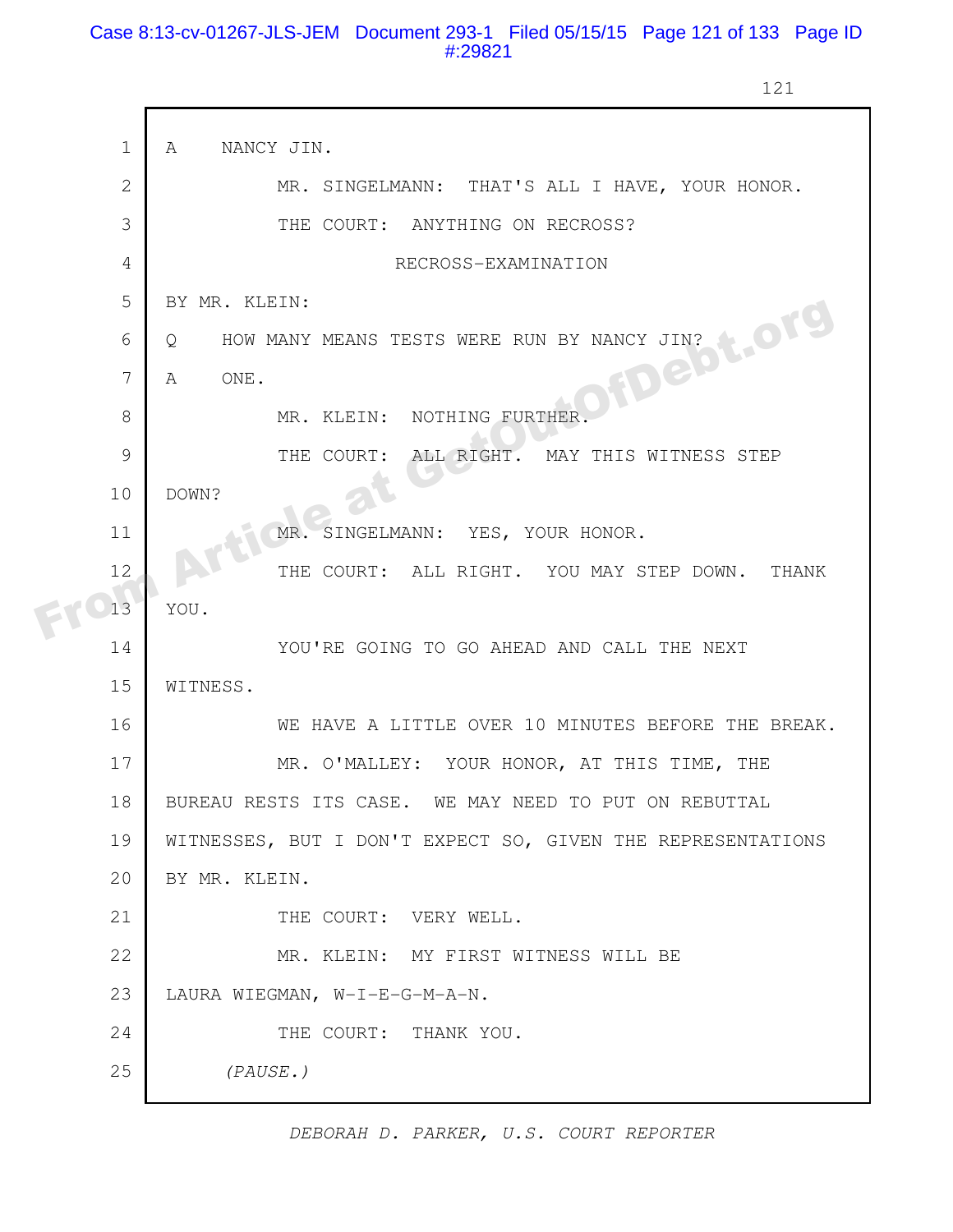# Case 8:13-cv-01267-JLS-JEM Document 293-1 Filed 05/15/15 Page 122 of 133 Page ID #:29822

122

|  | $\mathbf 1$    | THE COURT: AND THEN, THIS AFTERNOON, MAKE SURE            |
|--|----------------|-----------------------------------------------------------|
|  | $\mathbf{2}$   | ALL WITNESSES ARE IN THE CONFERENCE ROOM CLOSE BY.        |
|  | 3              | MR. KLEIN: THEY WERE. I DON'T KNOW WHAT TOOK SO           |
|  | $\overline{4}$ | LONG.                                                     |
|  | 5              | THE CLERK: STOP AND RAISE YOUR RIGHT HAND TO BE           |
|  | 6              | <b>St.OT9</b><br>SWORN.                                   |
|  | 7              | LAURA WIEGMAN, DEFENDANTS' WITNESS, SWORN                 |
|  | 8              | THE WITNESS:<br>YES.                                      |
|  | 9              | THE CLERK: STEP FORWARD.                                  |
|  | 10             | (PAUSE.)                                                  |
|  | 11             | THE CLERK: PLEASE STATE YOUR FULL NAME, SPELLING          |
|  | 12             | YOUR LAST FOR THE RECORD.                                 |
|  | 13             | THE WITNESS: LAURA WIEGMAN, W-I-E-G-M-A-N.                |
|  | 14             | THE COURT: YOU MAY INQUIRE.                               |
|  | 15             | DIRECT EXAMINATION                                        |
|  | 16             | BY MR. KLEIN:                                             |
|  | 17             | MS. WIEGMAN, FOR HOW LONG HAVE YOU BEEN AN ATTORNEY?<br>Q |
|  | 18             | I GRADUATED FROM LAW SCHOOL IN 2010.<br>A                 |
|  | 19             | WHEN DID YOU JOIN MORGAN DREXEN?<br>Q                     |
|  | 20             | 2011.<br>A                                                |
|  | 21             | WHAT'S YOUR POSITION THERE?<br>Q                          |
|  | 22             | STAFF COUNSEL.<br>A                                       |
|  | 23             | WHAT ARE YOUR RESPONSIBILITIES?<br>Q                      |
|  | 24             | I OVERSEE THE LAW FIRM LIAISON DEPARTMENT, THE<br>A       |
|  | 25             | QC DEPARTMENT, AND I'M PART OF THE TRIAL TEAM IN THIS     |
|  |                |                                                           |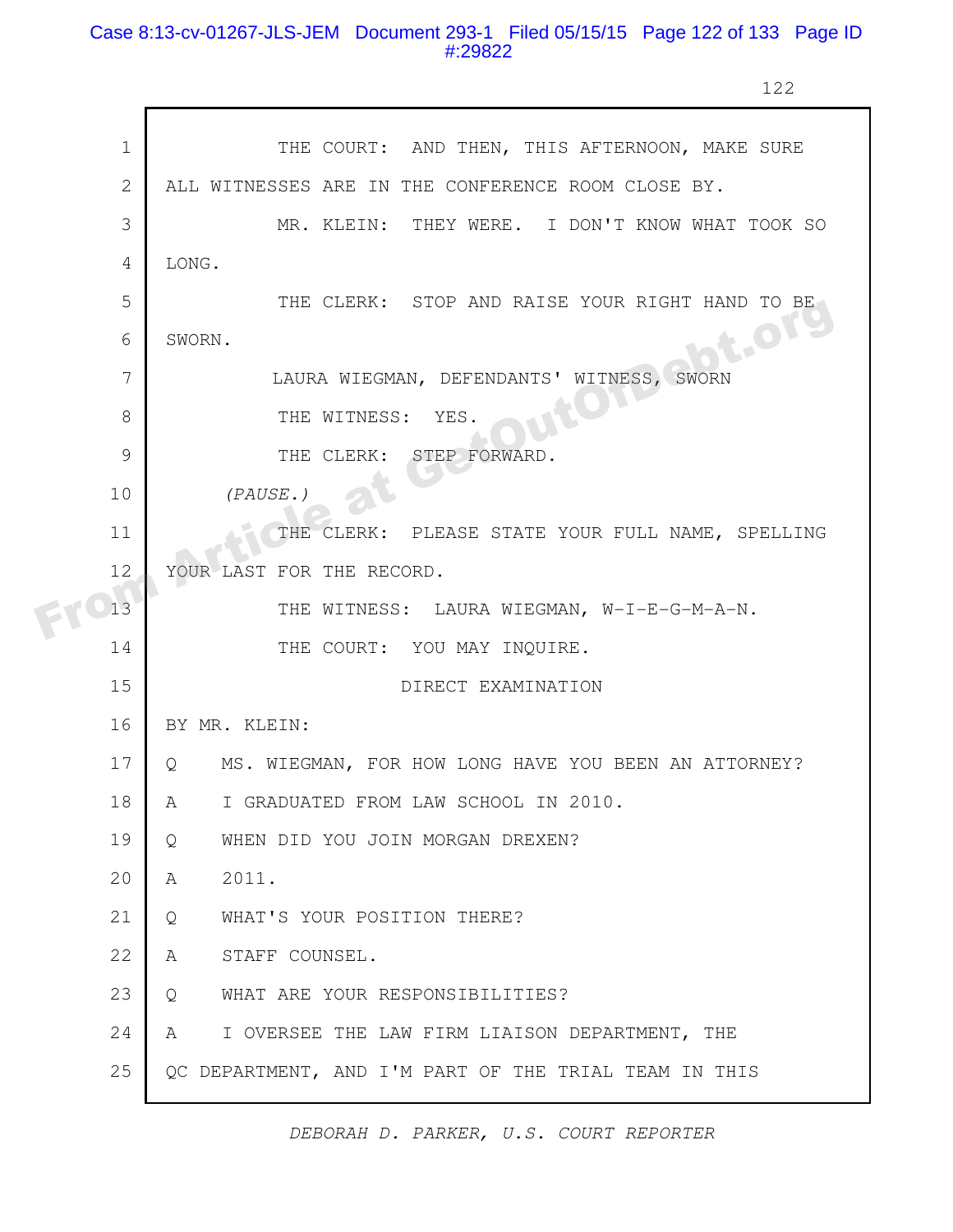# Case 8:13-cv-01267-JLS-JEM Document 293-1 Filed 05/15/15 Page 123 of 133 Page ID #:29823

123

|  | $\mathbf{1}$ | MATTER.                                                               |
|--|--------------|-----------------------------------------------------------------------|
|  | 2            | AS PART OF YOUR RESPONSIBILITIES AS A MEMBER OF MY<br>O –             |
|  | 3            | TRIAL TEAM, DID YOU PARTICIPATE IN DRAFTING A JOINT EXHIBIT           |
|  | 4            | LIST?                                                                 |
|  | 5            | YES, I DID.<br>A                                                      |
|  | 6            | DID THE CFPB MARK A SINGLE BANKRUPTCY PETITION IN THAT<br>$Q_{\cdot}$ |
|  | 7            | JOINT EXHIBIT LIST OF ALMOST 1400 EXHIBITS?                           |
|  | 8            | THEY MARKED CONSUMER FILES BUT, NO, NOT A SINGLE<br>A                 |
|  | 9            | BANKRUPTCY PETITION SOLELY.                                           |
|  | 10           | HOW MANY EXHIBITS -- BANKRUPTCY PETITIONS DID WE MARK?<br>$\circ$     |
|  | 11           | I THINK, APPROXIMATELY, 15.<br>A                                      |
|  | 12           | AND OF THE 480 PETITIONS THAT ARE AT ISSUE IN THIS<br>O               |
|  | 13           | MOTION, HOW MANY OF THOSE 15 WERE PART OF THAT 480?                   |
|  | 14           | THERE WAS ONE.<br>A                                                   |
|  | 15           | AND AS TO THE ONE PETITION THAT WE MARKED, WHAT WAS THE<br>Q          |
|  | 16           | LAST DATE ANYBODY WORKED ON IT?                                       |
|  | 17           | IT WAS CREATED IN 2012 AND IT WAS REDACTED IN 2014.<br>A              |
|  | 18           | LET'S GO TO --<br>Q                                                   |
|  | 19           | MR. KLEIN: I WOULD LIKE TO MOVE THE EXHIBIT LIST                      |
|  | 20           | INTO EVIDENCE.                                                        |
|  | 21           | THE COURT: THE EXHIBIT LIST FROM THE TRIAL?                           |
|  | 22           | MR. KLEIN: YES.                                                       |
|  | 23           | MR. SINGELMANN: YOUR HONOR, IT'S IRRELEVANT. THE                      |
|  | 24           | BUREAU OBJECTS.                                                       |
|  | 25           | THE COURT: AGAIN, I WILL ADMIT FOR WHATEVER                           |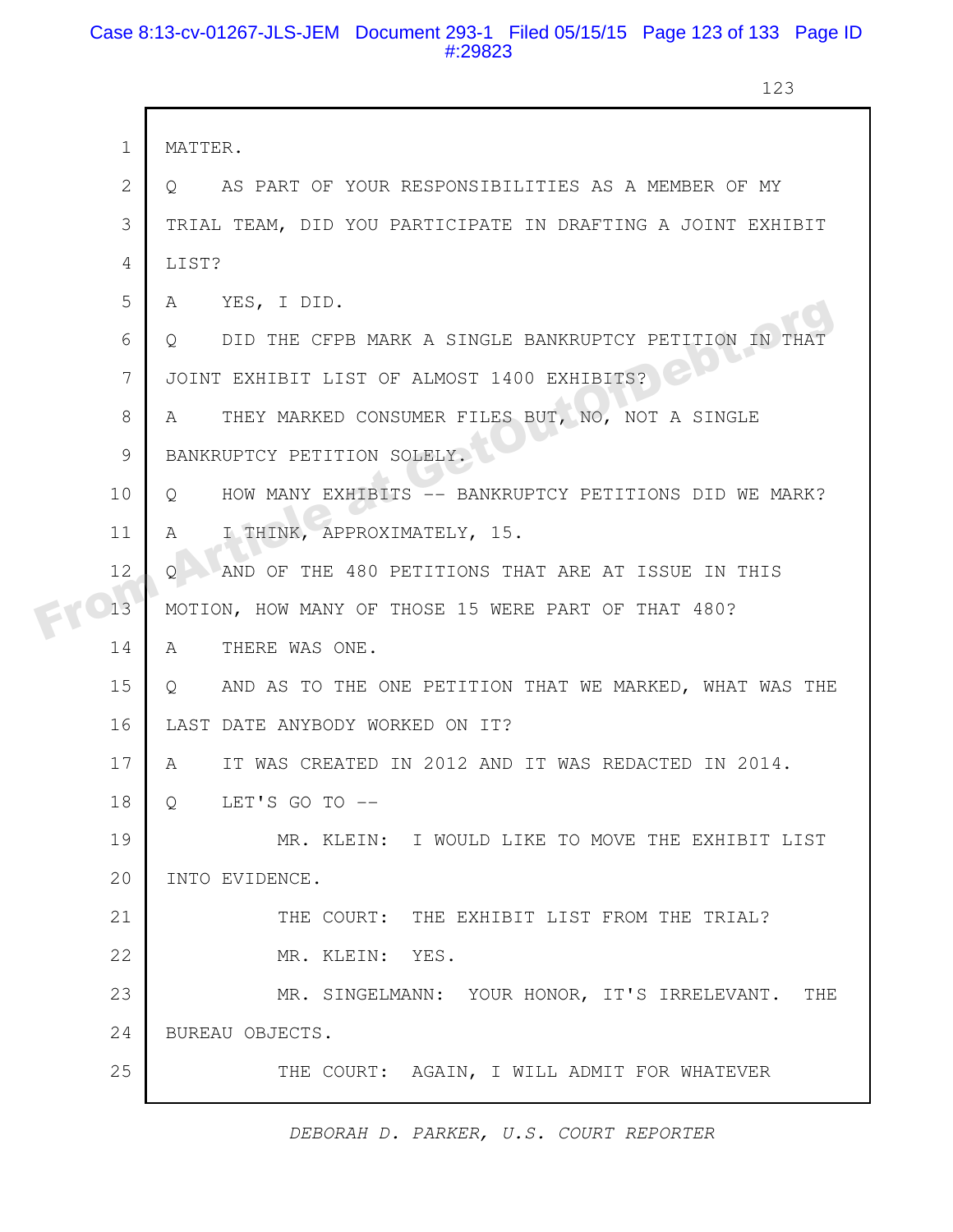# Case 8:13-cv-01267-JLS-JEM Document 293-1 Filed 05/15/15 Page 124 of 133 Page ID #:29824

124

| $\mathbf 1$  | RELEVANCE IT MAY HAVE.                                             |
|--------------|--------------------------------------------------------------------|
| $\mathbf{2}$ | (DEFENDANTS' EXHIBIT 13 RECEIVED IN EVIDENCE.)                     |
| 3            | BY MR. KLEIN:                                                      |
| 4            | LET'S TAKE A LOOK AT EXHIBIT 202.<br>$Q_{\cdot}$                   |
| 5            | THE COURT: DOES THAT EXHIBIT LIST HAVE A DOCKET                    |
| 6            | <b>SE-OTS</b><br>NUMBER, OR ANYTHING TO IDENTIFY IT?               |
| 7            | MR. KLEIN: IT DOES, YOUR HONOR.<br>IT IS                           |
| 8            | DOCKET NO. 240.                                                    |
| 9            | THE COURT: ALL RIGHT.<br>THANK YOU.                                |
| 10           | OH, BUT IT'S MARKED HERE AS EXHIBIT 13.                            |
| 11           | MR. KLEIN: CORRECT, YOUR HONOR.                                    |
| 12           | THE COURT: ALL RIGHT. EXCUSE ME. I DON'T THINK                     |
| 13           | I HEARD YOU SAY EXHIBIT 13 BEFORE.                                 |
| 14           | BY MR. KLEIN:                                                      |
| 15           | I WOULD LIKE YOU TO TAKE A LOOK AT EXHIBIT 202 AND TELL<br>$\circ$ |
| 16           | ME WHAT THAT EXHIBIT REFERENCES?                                   |
| 17           | THIS WAS A PETITION MARKED DURING LINDA WHITESIDE'S<br>A           |
| 18           | DEPOSITION.                                                        |
| 19           | AND SHE IS GOING TO BE ONE OF THE REPRESENTATIVE<br>Q.             |
| 20           | CONSUMERS THAT WILL TESTIFY IN THIS CASE?                          |
| 21           | YES. THE CFPB HAS IDENTIFIED HER.<br>A                             |
| 22           | LET'S TAKE A LOOK AT TRIAL EXHIBIT 738, PLEASE.<br>Q               |
| 23           | WHAT IS THAT EXHIBIT?                                              |
| 24           | THIS IS AN EXEMPLAR, PHASE 2 PETITION.<br>A                        |
| 25           | BY THE WAY, DID THE BUREAU OBJECT TO MS. WHITESIDE'S<br>Q          |

*DEBORAH D. PARKER, U.S. COURT REPORTER*

ı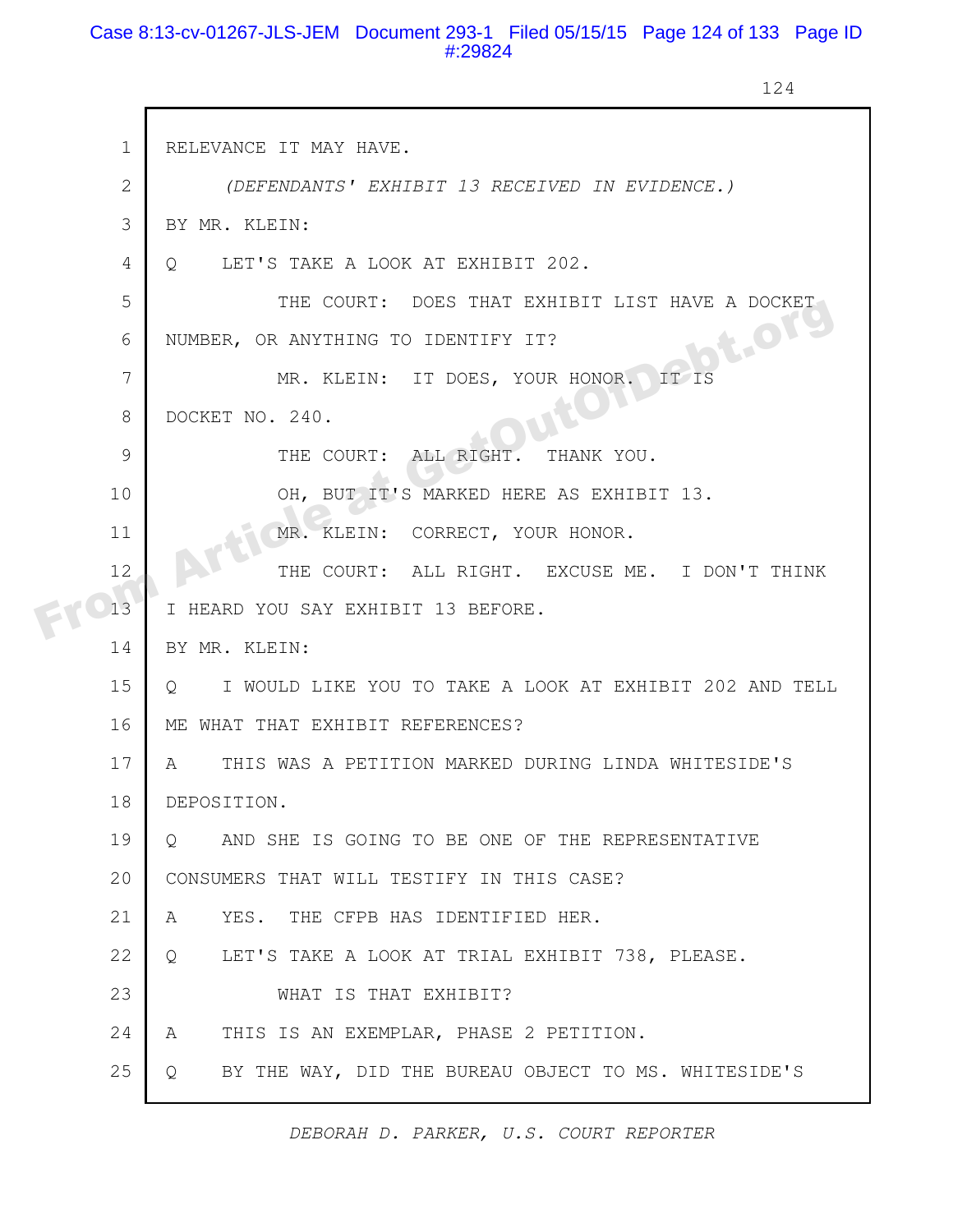# Case 8:13-cv-01267-JLS-JEM Document 293-1 Filed 05/15/15 Page 125 of 133 Page ID #:29825

г

125

|  | $\mathbf 1$  | BANKRUPTCY PETITION AS BEING IRRELEVANT?                        |
|--|--------------|-----------------------------------------------------------------|
|  | $\mathbf{2}$ | MAY I SEE IT AGAIN? I BELIEVE THEY DID. I JUST WANT<br>A        |
|  | 3            | TO CHECK.                                                       |
|  | 4            | AND LET'S MOVE TO TRIAL EXHIBIT 738. TELL ME WHAT IT<br>O       |
|  | 5            | IS.                                                             |
|  | 6            | TO ANSWER YOUR 202 QUESTION, YES, THEY DID OBJECT<br>A          |
|  | 7            | 738 IS A BANKRUPTCY PETITION. IT'S A PHASE 2 PETITION.          |
|  | 8            | WAS THIS ONE OF THE 480 CONSUMERS AT ISSUE IN THIS<br>$\circ$   |
|  | 9            | Get<br>MOTION?                                                  |
|  | 10           | NO, IT WAS NOT.<br>A                                            |
|  | 11           | WHAT WAS THE PURPOSE OF MARKING THIS PETITION?<br>O             |
|  | 12           | JUST TO SIMPLY SHOW AN EXAMPLE OF WHAT A PHASE 2<br>A           |
|  | 13           | PETITION MIGHT LOOK LIKE.                                       |
|  | 14           | WHEN YOU SAY "PHASE 2, " WHAT DOES THAT MEAN?<br>$\circ$        |
|  | 15           | PHASE 2 OCCURS WHEN THE CONSUMER FILLS OUT A BANKRUPTCY<br>A    |
|  | 16           | QUESTIONNAIRE AND CONDUCTS AN ORIENTATION APPOINTMENT WITH      |
|  | 17           | THE PETITION PROCESSOR AND THAT INFORMATION IS ON THE           |
|  | 18           | PETITION.                                                       |
|  | 19           | TAKE A LOOK AT EXHIBIT 767. IS THIS ANOTHER EXEMPLAR<br>$\circ$ |
|  | 20           | PETITION?                                                       |
|  | 21           | YES, IT IS.<br>A                                                |
|  | 22           | WHAT WAS IT IDENTIFIED FOR?<br>Q                                |
|  | 23           | THIS ONE WAS JUST AN EXAMPLE OF A PHASE 3 PETITION.<br>A        |
|  | 24           | AND THIS IS ONE THAT -- WAS ONE OF THE 480; IS THAT<br>$\circ$  |
|  | 25           | CORRECT?                                                        |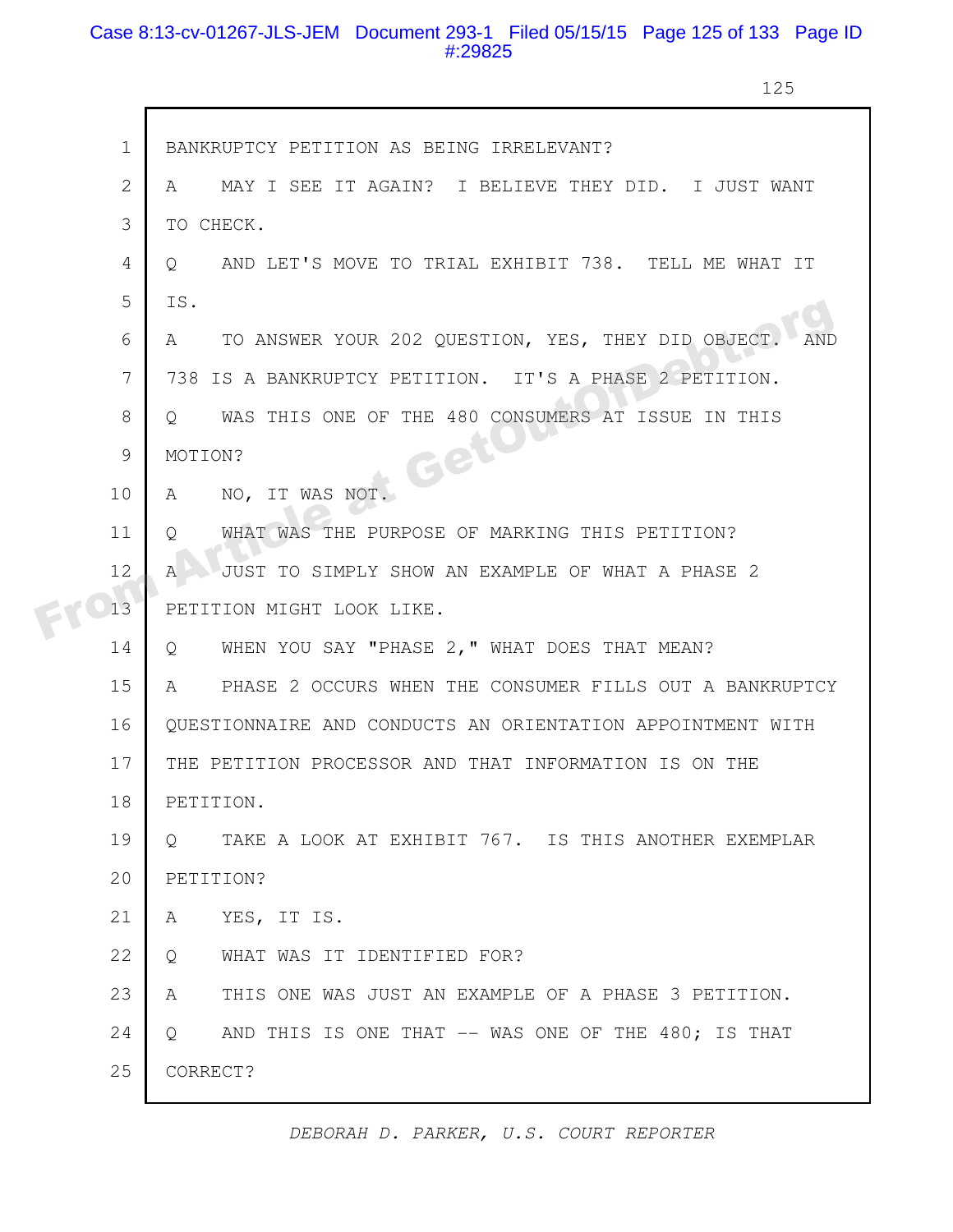# Case 8:13-cv-01267-JLS-JEM Document 293-1 Filed 05/15/15 Page 126 of 133 Page ID #:29826

126

| $\mathbf{1}$   | THAT'S CORRECT.<br>A                                                  |
|----------------|-----------------------------------------------------------------------|
| $\overline{2}$ | WHAT WAS THE DATE THAT THAT PETITION WAS CREATED?<br>Q                |
| 3              | JANUARY 2012.<br>A                                                    |
| 4              | DID THE CFPB OBJECT TO THAT PETITION?<br>$\circ$                      |
| 5              | YES, THEY DID.<br>A                                                   |
| 6              | Q.                                                                    |
| 7              | A                                                                     |
| 8              | LET'S TAKE A LOOK AT EXHIBIT 888.<br>Q.                               |
| 9              |                                                                       |
| 10             | THIS TRIAL EXHIBIT?                                                   |
| 11             | I BELIEVE THIS WAS A FILED BANKRUPTCY PETITION.<br>A                  |
| 12             | $WAS$ $--$<br>Q                                                       |
| 13             | I'M SORRY. I MISSPOKE. 888 IS ACTUALLY A PORTION OF A<br>$\mathbb{A}$ |
| 14             | BANKRUPTCY PETITION THAT AN ATTORNEY HAD WRITTEN COMMENTS             |
| 15             | ON.                                                                   |
| 16             | AND WHAT WAS ITS PURPOSE?<br>Q                                        |
| 17             | JUST TO SHOW HOW ATTORNEYS COMMUNICATE THEIR CHANGES.<br>A            |
| 18             | CAN COMMUNICATE THEIR CHANGES, I SHOULD SAY.                          |
| 19             | AND I'M NOT GOING TO GO THROUGH EACH OF THEM, BUT DID<br>$\circ$      |
| 20             | THE CFPB OBJECT TO VIRTUALLY ALL OF THEM, EVEN FILED                  |
| 21             | PETITIONS ON RELEVANCE?                                               |
| 22             | YES, THEY DID.<br>A                                                   |
| 23             | LET'S TALK ABOUT TRACKING BANKRUPTCY WORK AT<br>Q.                    |
| 24             | MORGAN DREXEN.                                                        |
| 25             | WERE YOU GOING TO BE CALLED AS A WITNESS AT TRIAL                     |
|                |                                                                       |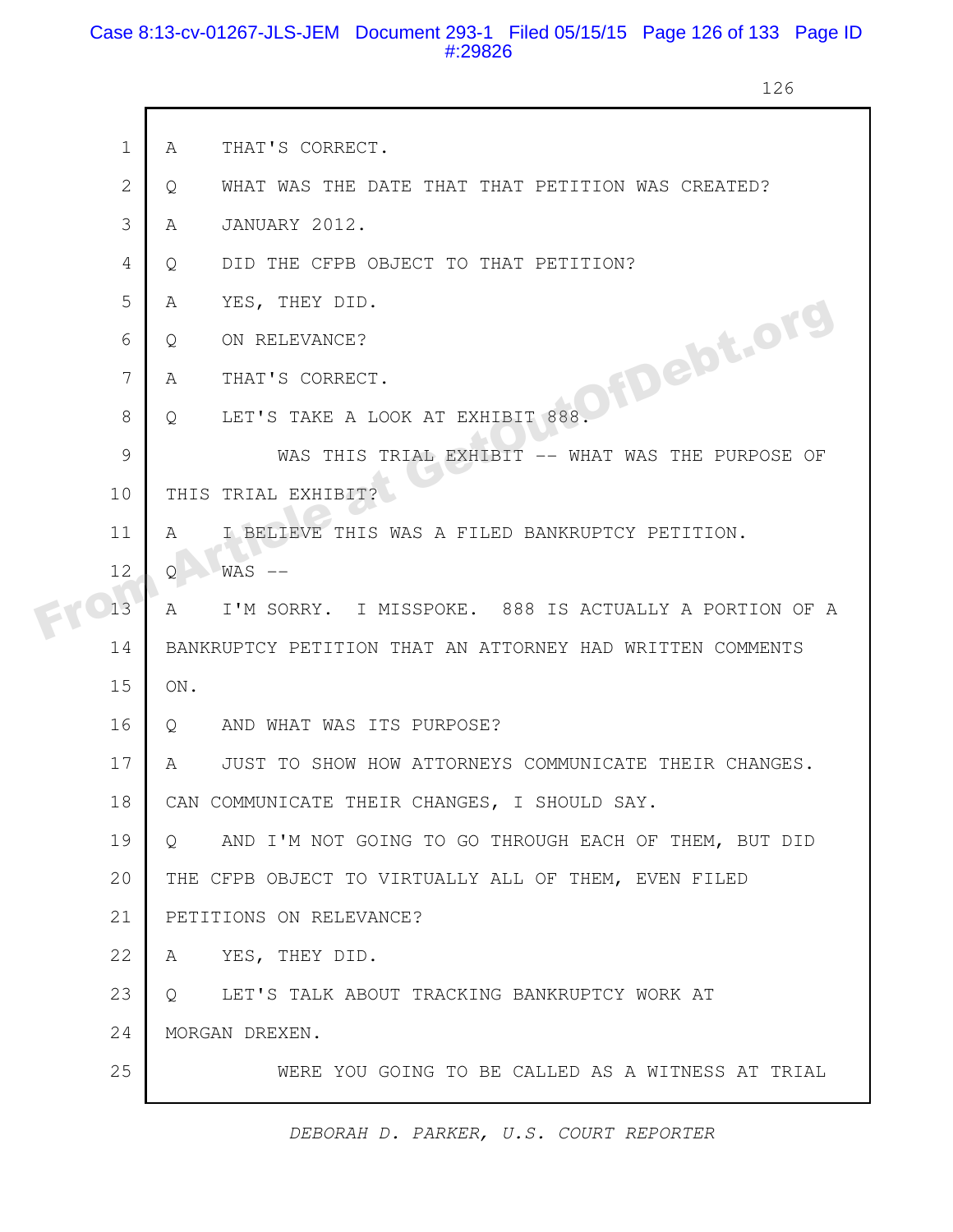#### Case 8:13-cv-01267-JLS-JEM Document 293-1 Filed 05/15/15 Page 127 of 133 Page ID #:29827

 $\mathsf{r}$ 

127

|  | $\mathbf 1$  | TO TALK ABOUT THAT?                                         |
|--|--------------|-------------------------------------------------------------|
|  | $\mathbf{2}$ | YES, I WAS.<br>A                                            |
|  | 3            | HOW IS BANKRUPTCY WORK DONE AND TRACKED AT<br>Q             |
|  | 4            | MORGAN DREXEN?                                              |
|  | 5            | MR. SINGELMANN: YOUR HONOR, I OBJECT. RELEVANCE.            |
|  | 6            | THIS HEARING IS SUPPOSED TO BE ABOUT THE ISSUES             |
|  | 7            | THAT YOU IDENTIFIED AT LAST WEDNESDAY'S HEARING. THEY'RE    |
|  | 8            | NOW GOING INTO THEIR SUBSTANTIVE DEFENSE AT TRIAL.          |
|  | 9            | THE COURT: TELL ME HOW IT'S RELEVANT TO THE ISSUE           |
|  | 10           | IN FRONT OF ME.                                             |
|  | 11           | MR. KLEIN: YES. I THINK ONE OF THE ISSUES -- I              |
|  | 12           | THINK THE PRIMARY IS THE MOTIVE TO CREATE PETITIONS. WE'RE  |
|  | 13           | GOING TO SHOW YOU EXACTLY HOW -- IT'S BEEN THE BELATED      |
|  | 14           | ASSERTION OF THE CFPB THAT SOMEHOW PETITIONS AND HOW FAR    |
|  | 15           | ALONG THEY ARE SHOW WHAT WE'RE DOING. THAT ISN'T HOW WE     |
|  | 16           | TRACK IT AT ALL. IT'S ALL DONE WITHIN THE COMPUTER, AND WE  |
|  | 17           | HAVE SCREENS THAT WILL SHOW WHEN SOMETHING IS AT PHASE 1,   |
|  | 18           | WHEN IT'S AT PHASE 2, HOW THE LOG NOTES WILL TRACK, WHAT IS |
|  | 19           | DONE ON THE FAIL. IT'S GOT NOTHING DO WITH THE PETITIONS.   |
|  | 20           | THERE'S NO MOTIVATION TO GENERATE THESE DOCUMENTS.          |
|  | 21           | MR. SINGELMANN: YOUR HONOR, HE'S JUST ASSERTED              |
|  | 22           | WHAT THEIR DEFENSE IS GOING TO BE AT TRIAL. I STILL FAIL TO |
|  | 23           | SEE ANY CONNECTION, WHATSOEVER, TO MOTIVE, WHICH IS THE     |
|  | 24           | PROPER SUBJECT FOR TODAY'S HEARING.                         |
|  | 25           | THE COURT: I'M NOT SURE I DO, BUT I'M GOING TO              |
|  |              |                                                             |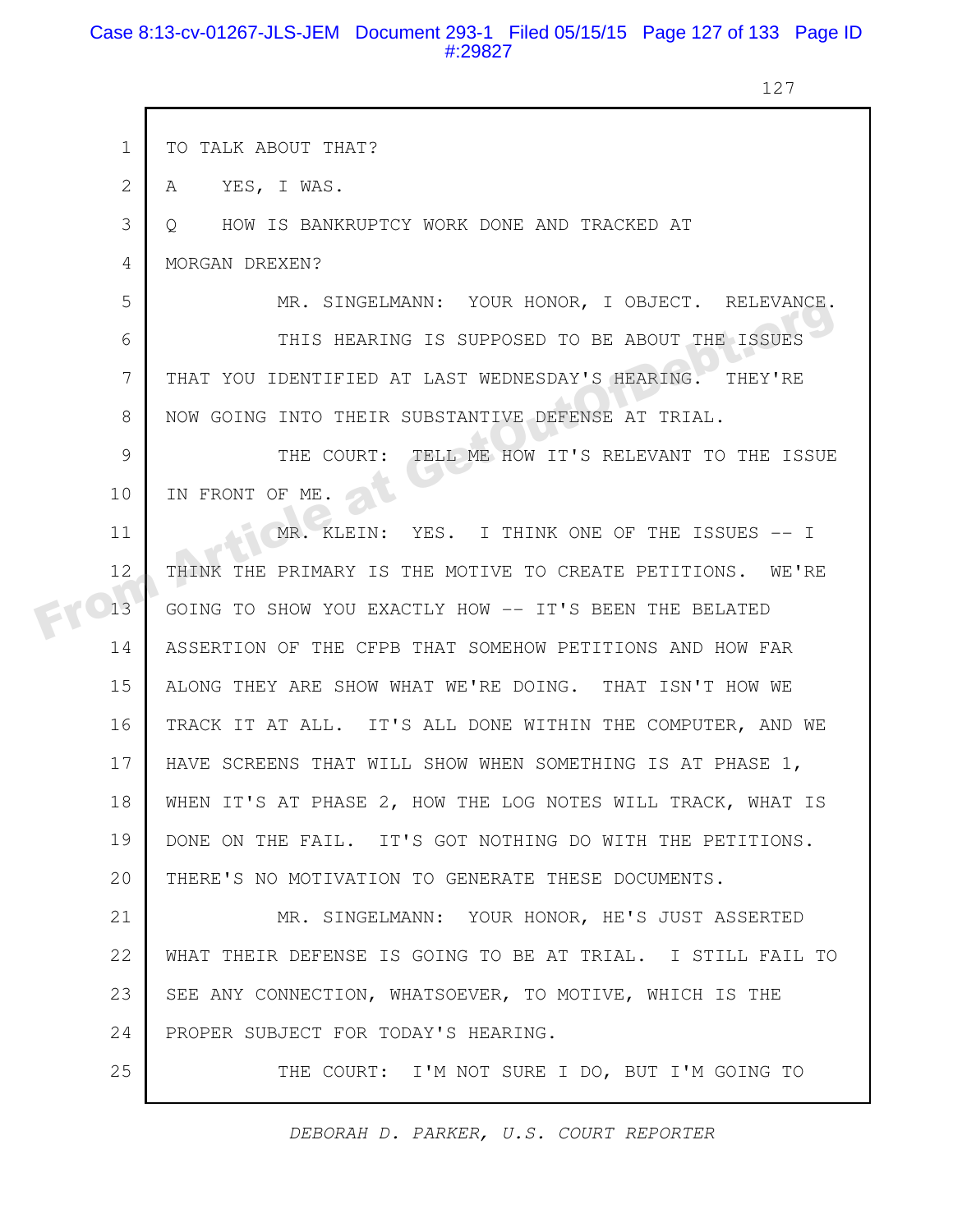# Case 8:13-cv-01267-JLS-JEM Document 293-1 Filed 05/15/15 Page 128 of 133 Page ID #:29828

128

|  | $\mathbf 1$  | ALLOW HIM TO ASK THE QUESTION ABOUT HOW THEY TRACK                  |
|--|--------------|---------------------------------------------------------------------|
|  | $\mathbf{2}$ | BANKRUPTCY WORK.                                                    |
|  | 3            | MR. KLEIN: THANK YOU, YOUR HONOR.                                   |
|  | 4            | BY MR. KLEIN:                                                       |
|  | 5            | LET'S TAKE A LOOK --<br>$\circ$                                     |
|  | 6            | MR. KLEIN: DON'T PUT IT UP ON THE SCREEN, YET                       |
|  | 7            | 3 Deter<br>BY MR. KLEIN:                                            |
|  | 8            | LOOK IN THE NOTEBOOK AT EXHIBIT 3.<br>Q                             |
|  | 9            | OKAY.<br>A                                                          |
|  | 10           | TELL ME WHAT THIS DOCUMENT IS.<br>Q                                 |
|  | 11           | THIS WAS A PORTION OF A MANUAL.<br>A                                |
|  | 12           | WHAT KIND OF MANUAL?<br>Q.                                          |
|  | 13           | A<br>ABM.                                                           |
|  | 14           | WHAT IS ABM?<br>Q                                                   |
|  | 15           | ABM IS THE BANKRUPTCY SOFTWARE THAT MORGAN DREXEN USES.<br>A        |
|  | 16           | AND WAS THE MANUAL PRODUCED TO THE CFPB IN THIS CASE TO<br>$\circ$  |
|  | 17           | SHOW HOW YOU MANAGED BANKRUPTCIES?                                  |
|  | 18           | YES, IT WAS.<br>A                                                   |
|  | 19           | WERE YOU DEPOSED IN THIS CASE?<br>Q                                 |
|  | 20           | YES, I WAS.<br>A                                                    |
|  | 21           | DID THE CFPB ASK YOU A SINGLE QUESTION ABOUT THE ABM<br>$Q_{\cdot}$ |
|  | 22           | MANUAL OR BANKRUPTCY PETITIONS?                                     |
|  | 23           | NO.<br>A                                                            |
|  | 24           | DOES EXHIBIT 3 DESCRIBE THE PROCESS OF CREATING<br>$\circ$          |
|  | 25           | BANKRUPTCY PETITIONS?                                               |
|  |              |                                                                     |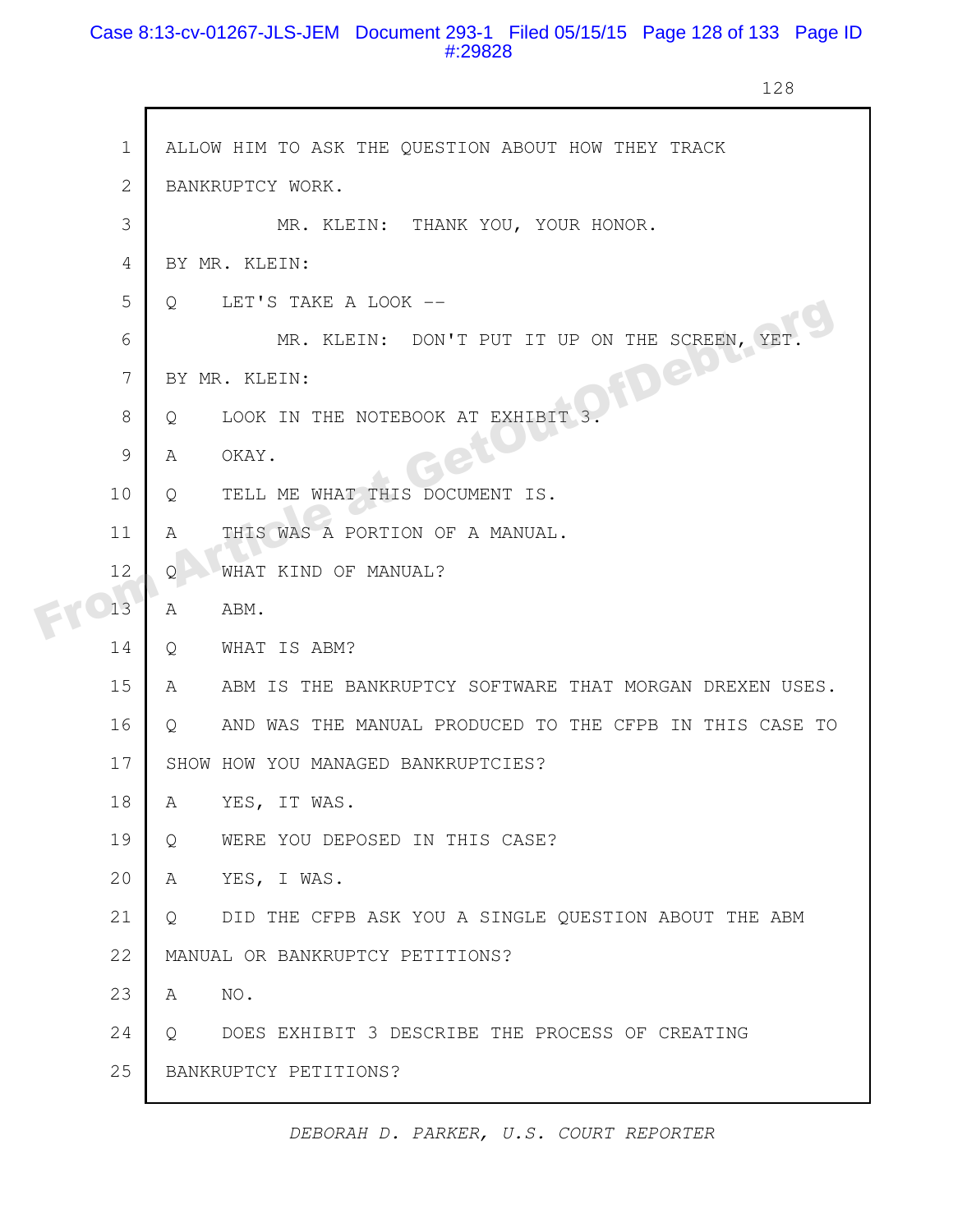#### Case 8:13-cv-01267-JLS-JEM Document 293-1 Filed 05/15/15 Page 129 of 133 Page ID #:29829

129

|  | $\mathbf 1$  | YES, IT DOES.<br>A                                                |
|--|--------------|-------------------------------------------------------------------|
|  | $\mathbf{2}$ | MR. KLEIN: I'D LIKE TO MOVE EXHIBIT 3 INTO                        |
|  | 3            | EVIDENCE.                                                         |
|  | 4            | MR. SINGELMANN: YOUR HONOR, I OBJECT.                             |
|  | 5            | THIS IS A PORTION OF A DOCUMENT. IT'S NOT EVEN                    |
|  | 6            | LOTY<br>THE ENTIRE DOCUMENT, SO IT'S INCOMPLETE.                  |
|  | 7            | THE COURT: WAS THE ENTIRE DOCUMENT PRODUCED?                      |
|  | 8            | MR. KLEIN: YES.                                                   |
|  | 9            | THE COURT: ALL RIGHT.<br>I'M GOING TO ALLOW THIS                  |
|  | 10           | PORTION TO BE ADMITTED FOR PURPOSES OF THIS HEARING. WHAT'S       |
|  | 11           | ADMITTED AT THIS HEARING MAY BE DIFFERENT, OBVIOUSLY, FROM        |
|  | 12           | WHAT WOULD BE ADMITTED AT ANY TRIAL.                              |
|  | 13           | (DEFENDANTS' EXHIBIT 3 RECEIVED IN EVIDENCE.)                     |
|  | 14           | MR. KLEIN: YOU CAN PUBLISH.                                       |
|  | 15           | (THE DOCUMENT WAS PUBLISHED IN OPEN COURT.)                       |
|  | 16           | BY MR. KLEIN:                                                     |
|  | 17           | WE SEE A REFERENCE TO PHASE 1.<br>$\circ$                         |
|  | 18           | CAN YOU TELL ME WHAT THAT REFERENCES?                             |
|  | 19           | PHASE 1 IS THE FIRST PHASE OF HOW BANKRUPTCY WORK IS<br>A         |
|  | 20           | DONE AT MORGAN DREXEN AND IT'S WHEN BASIC INFORMATION IS          |
|  | 21           | GATHERED FROM THE CONSUMER.                                       |
|  | 22           | AND DOES THIS SLIDE ACCURATELY REFLECT WHAT HAPPENS IN<br>$\circ$ |
|  | 23           | PHASE 1 IN PROCESSING A BANKRUPTCY AT MORGAN DREXEN?              |
|  | 24           | I WOULD SAY THE KIT GOES OUT IN PHASE 2 AND NOT<br>A              |
|  | 25           | PHASE 1, BUT WITHOUT A SIDE, YES.                                 |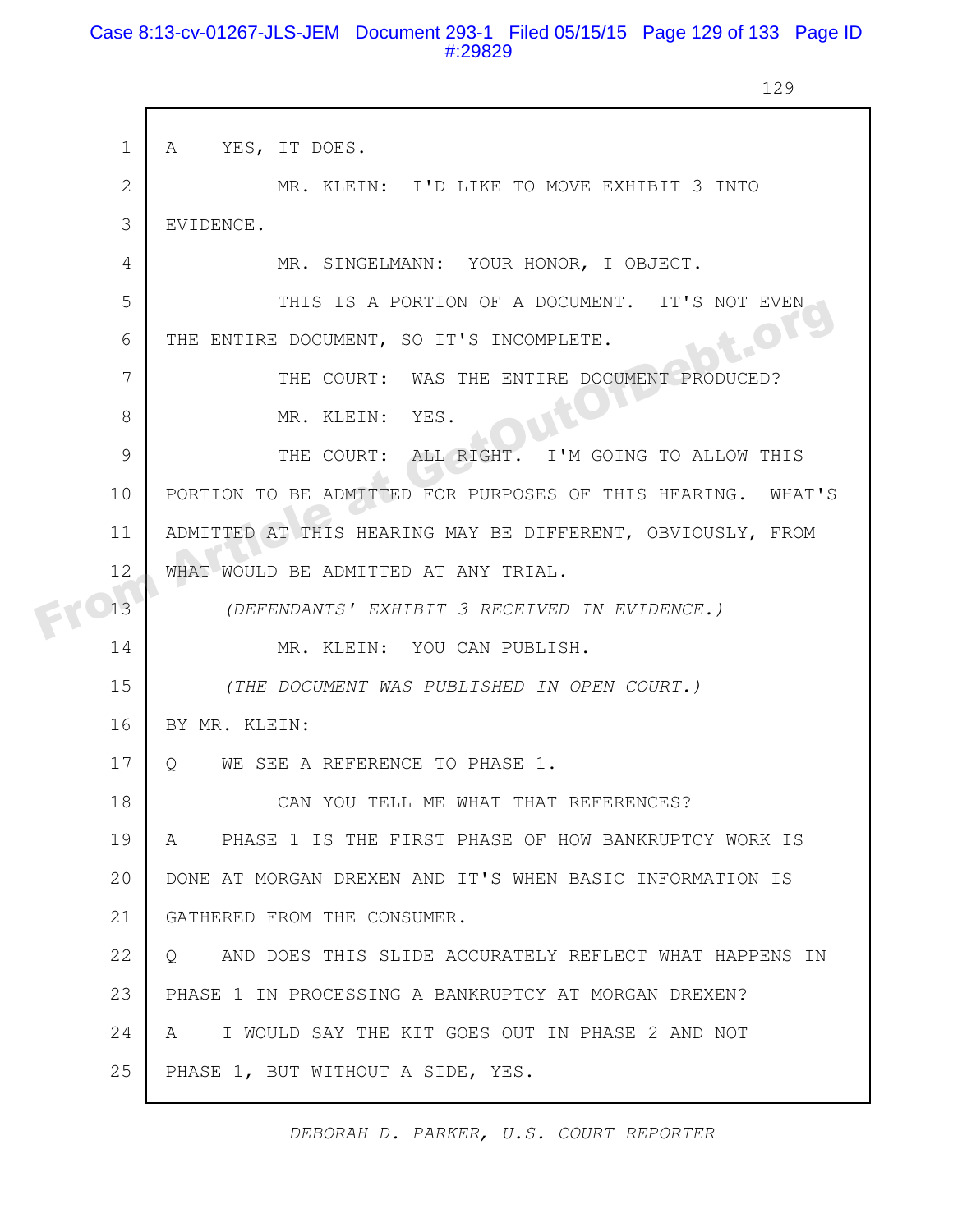# Case 8:13-cv-01267-JLS-JEM Document 293-1 Filed 05/15/15 Page 130 of 133 Page ID #:29830

 $\mathsf{r}$ 

130

|    | $\mathbf 1$<br>LET'S MOVE TO PHASE 2, PLEASE.<br>$Q_{\rm c}$       |
|----|--------------------------------------------------------------------|
|    | $\mathbf{2}$<br>WILL YOU TELL ME WHAT'S REFERENCED ON THE SCREEN?  |
|    | 3<br>YES. THIS IS PHASE 2, THE SECOND PHASE IN HOW<br>$\mathsf A$  |
|    | MORGAN DREXEN DOES THE BANKRUPTCY, AND THIS -- THAT'S WHAT'S<br>4  |
|    | 5<br>ON THE SCREEN AS WELL AS A BANKRUPTCY STATUS SCREEN.          |
|    | LET'S TALK ABOUT THAT BANKRUPTCY STATUS SCREEN FOR<br>6<br>$\circ$ |
|    | Jep<br>7<br>MOMENT.                                                |
|    | 8<br>WHAT IS A "BANKRUPTCY STATUS SCREEN"?                         |
|    | 9<br>AS MORGAN DREXEN PERFORMS BANKRUPTCY WORK, THEY HIT --<br>A   |
| 10 | WE HIT CERTAIN MILESTONES, AND THOSE MILESTONES ARE TRACKED        |
| 11 | ON THIS BANKRUPTCY STATUS SCREEN.                                  |
| 12 | SO I SEE THE FIRST ENTRY UNDER "PHASES, " THERE'S A DATE           |
| 13 | OF FEBRUARY 3RD, 2011.                                             |
| 14 | WHAT DOES THAT REFLECT?                                            |
| 15 | THE DATE THAT THAT FILE WAS A NEW PHASE 2 SERVICE FILE.<br>A       |
| 16 | AND THERE'S A DATE OF JUNE 16, 2011. WHAT DOES THAT<br>Q           |
| 17 | DATE REFLECT?                                                      |
| 18 | I CAN'T TELL WHETHER THAT'S 15 OR 16. BUT THAT DOES<br>A           |
| 19 | REFERENCE "RECEIVED PHASE 2 KIT."                                  |
| 20 | AND DO THOSE DATE REFLECT WHEN SOMETHING HAPPENS OR A<br>$\circ$   |
| 21 | LANDMARK IS REACHED --                                             |
| 22 | YES.<br>A                                                          |
| 23 | -- IN A BANKRUPTCY?<br>Q                                           |
| 24 | YES, IT DOES.<br>A                                                 |
| 25 | IS THAT TRUE FOR EVERY CONSUMER?<br>Q                              |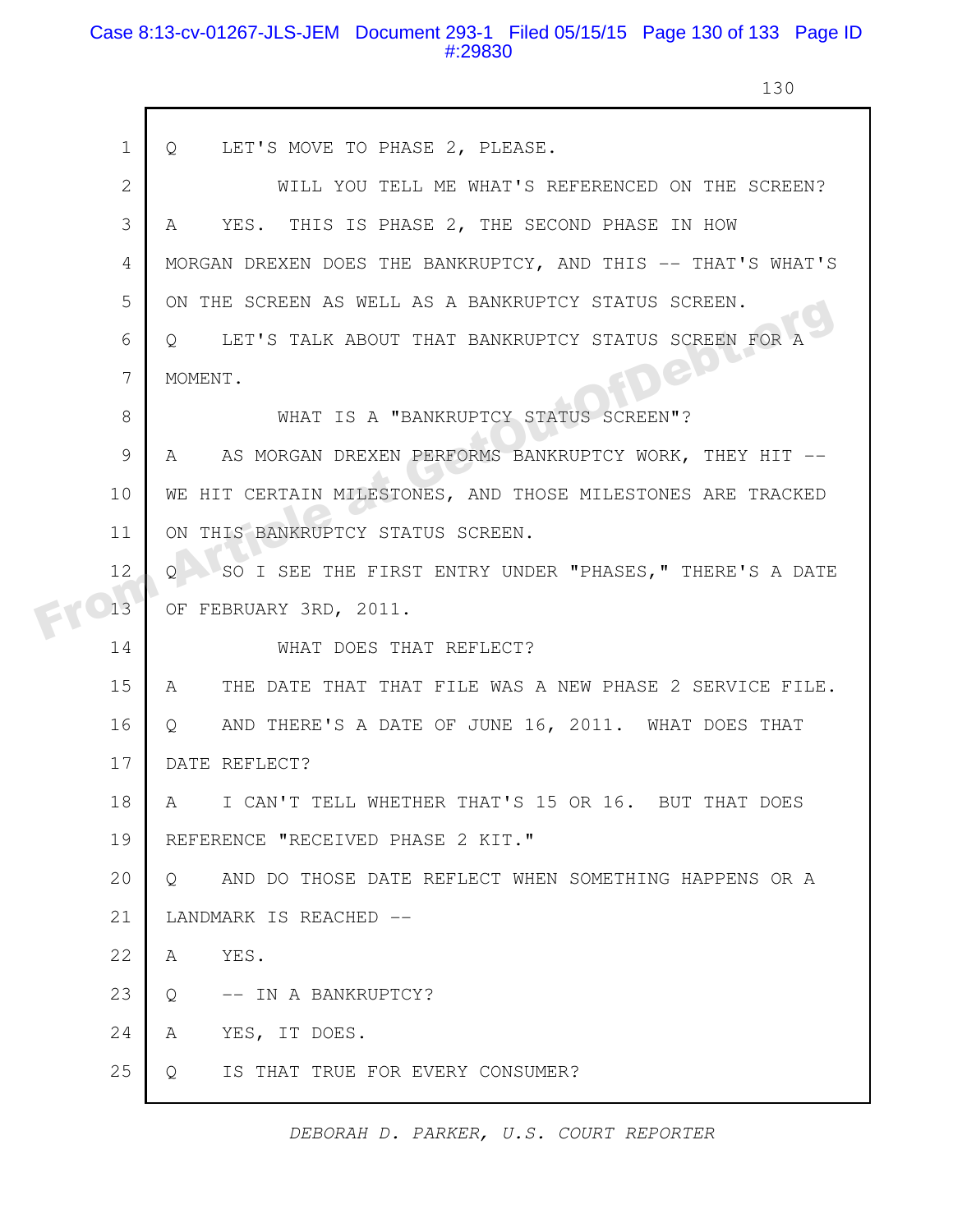# Case 8:13-cv-01267-JLS-JEM Document 293-1 Filed 05/15/15 Page 131 of 133 Page ID #:29831

131

|  | $\mathbf 1$  | YES. TO THE EXTENT THAT THAT CONSUMER HAS SIGNED UP<br>A         |
|--|--------------|------------------------------------------------------------------|
|  | $\mathbf{2}$ | FOR BANKRUPTCY SERVICES.                                         |
|  | 3            | HOW DOES THE KIT IN THE FINANCIALS GET INTO A CLIENT'S<br>O      |
|  | 4            | FILE?                                                            |
|  | 5            | THEY ARE RECEIVED FROM THE MAIL ROOM AND THE MAIL ROOM<br>A      |
|  | 6            | JOL<br>OPENS THEM AND UPLOADS THEM TO THE PIPELINES.             |
|  | 7            | AND YOU WERE AT THE HEARING LAST WEEK OR SO MANY DAYS<br>$\circ$ |
|  | 8            | AGO WHERE THERE WAS A REFERENCE TO UNOPENED MAIL. DOES THAT      |
|  | 9            | HAPPEN AT MORGAN DREXEN?                                         |
|  | 10           | ALL MAIL IS OPENED.<br>A<br>NO.                                  |
|  | 11           | HOW SOON AFTER RECEIPT?<br>Q                                     |
|  | 12           | WITHIN 24 HOURS, TO THE BEST OF MY KNOWLEDGE.<br>A               |
|  | 13           | DOES MORGAN DREXEN SOMETIMES GET MAIL ON EVEN INACTIVE<br>Q      |
|  | 14           | FILES?                                                           |
|  | 15           | A YES.                                                           |
|  | 16           | AND WHAT IS DONE WITH THE INACTIVE MAIL?<br>$\circ$              |
|  | 17           | MAIL RECEIVED FOR ACTIVE FILES AND INACTIVE FILES IS<br>A        |
|  | 18           | PROCESSED THE SAME WAY.                                          |
|  | 19           | $\circ$<br>WHAT HAPPENS IN PHASE 4?                              |
|  | 20           | WELL, LET'S GO TO PHASE 3 FIRST. LET'S GO TO THE                 |
|  | 21           | NEXT ONE.                                                        |
|  | 22           | DOES WHAT IS ON THE SCREEN, ENTITLED PHASE 3, TELL               |
|  | 23           | YOU WHAT HAPPENS DURING THE PHASE 3 PROCESS?                     |
|  | 24           | A YES, IT DOES. AND IT'S CONTINUED ON TO THE SECOND              |
|  | 25           | PAGE.                                                            |
|  |              |                                                                  |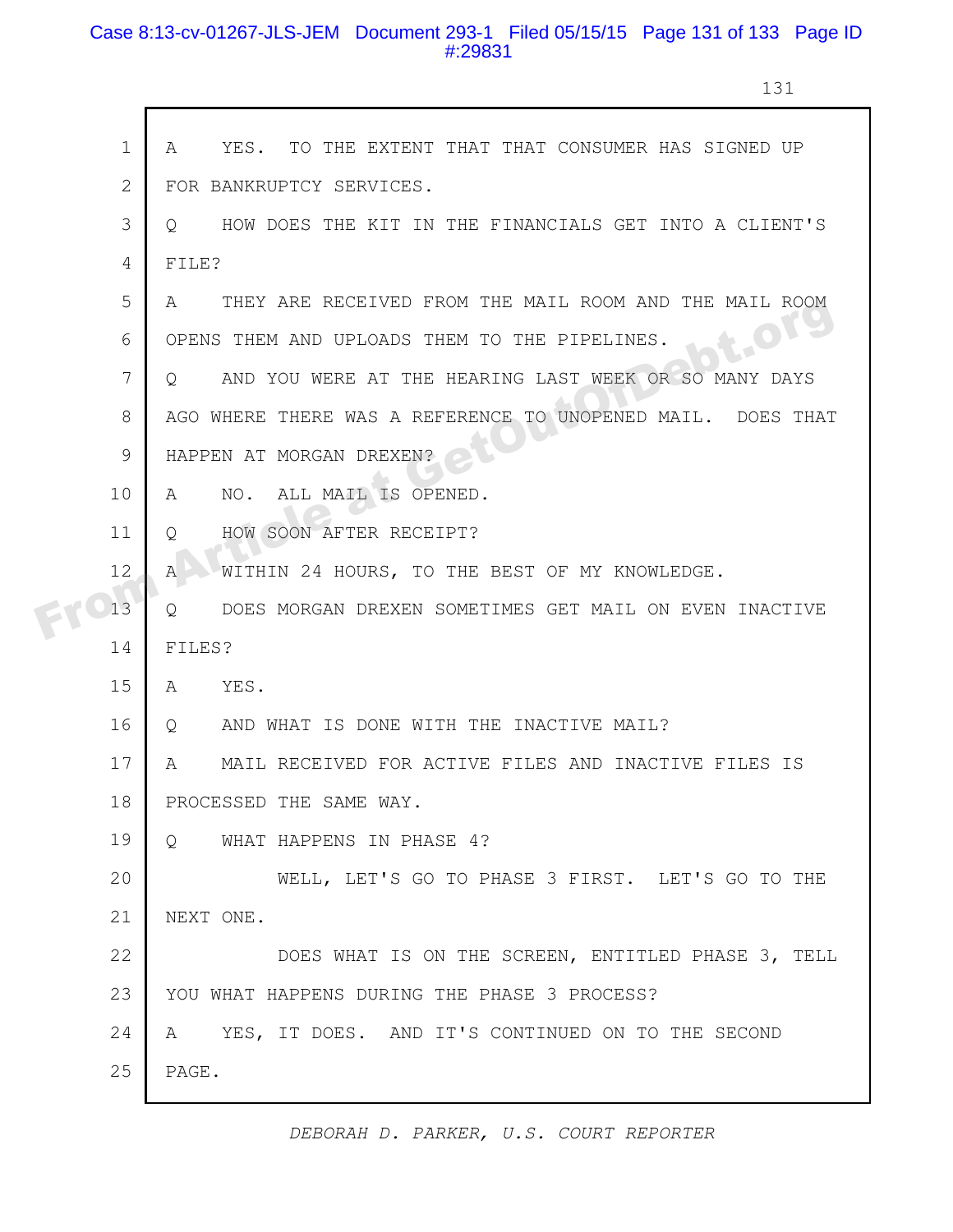# Case 8:13-cv-01267-JLS-JEM Document 293-1 Filed 05/15/15 Page 132 of 133 Page ID #:29832

132

|    | $\mathbf{1}$    | AND DURING THIS PROCESS ARE THE SCREENS UPDATED AS NEW<br>$\circ$ |
|----|-----------------|-------------------------------------------------------------------|
|    | 2               | INFORMATION COMES IN AND NEW ACTIVITIES ARE DONE?                 |
|    | 3               | YES.<br>A                                                         |
|    | 4               | IS ALL OF THIS MAINTAINED IN THE COMPUTER SYSTEM?<br>$\circ$      |
|    | 5               | YES, IT IS.<br>A                                                  |
|    | 6               | LET'S MOVE TO PHASE 4. WHAT DOES THE PHASE 4 SCREE<br>Q           |
|    | $7\overline{ }$ | REPRESENT?                                                        |
|    | 8               | PHASE 4, ESSENTIALLY, IS THE FINAL STAGE BEFORE FILING<br>A       |
|    | 9               | AND INCLUDING FILING OF A BANKRUPTCY PETITION, SO THIS SLIDE      |
| 10 |                 | DESCRIBES WHAT HAPPENS IN PHASE 4.                                |
| 11 |                 | IF I WERE TO GIVE YOU A BANKRUPTCY PETITION THAT WAS<br>$\circ$   |
| 12 |                 | GENERATED WHEN THE CONSUMER WAS AT PHASE 2 AND ONE THAT WAS       |
| 13 |                 | GENERATED WHEN THE CONSUMER WAS AT PHASE 3, WOULD YOU BE          |
| 14 |                 | ABLE TO LOOK AT IT AND TELL ME WHICH PHASE THE CONSUMER WAS       |
| 15 |                 | IN AT THAT POINT?                                                 |
| 16 |                 | I WOULDN'T.<br>A                                                  |
| 17 |                 | OTHER THAN LOOKING AT THE COMPUTER SCREEN, IS THERE ANY<br>O      |
|    | 18              | WAY TO TELL?                                                      |
| 19 |                 | BY LOOKING AT THE BANKRUPTCY STATUS OF THE LOG NOTES.<br>A        |
| 20 |                 | I WOULD LIKE TO TALK ABOUT --<br>$\circ$                          |
| 21 |                 | THE COURT: I'M SORRY. BEFORE YOU GO TO YOUR NEXT                  |
| 22 |                 | QUESTION, WE'RE A LITTLE PAST NOON, SO WE'RE GOING TO             |
| 23 |                 | RECESS. WE'VE GOT -- WE'VE BEEN WITH THIS WITNESS ABOUT,          |
| 24 |                 | MAYBE, 12 MINUTES OR SO.                                          |
| 25 |                 | ABOUT HOW MUCH MORE DO YOU HAVE?                                  |

*DEBORAH D. PARKER, U.S. COURT REPORTER*

ı